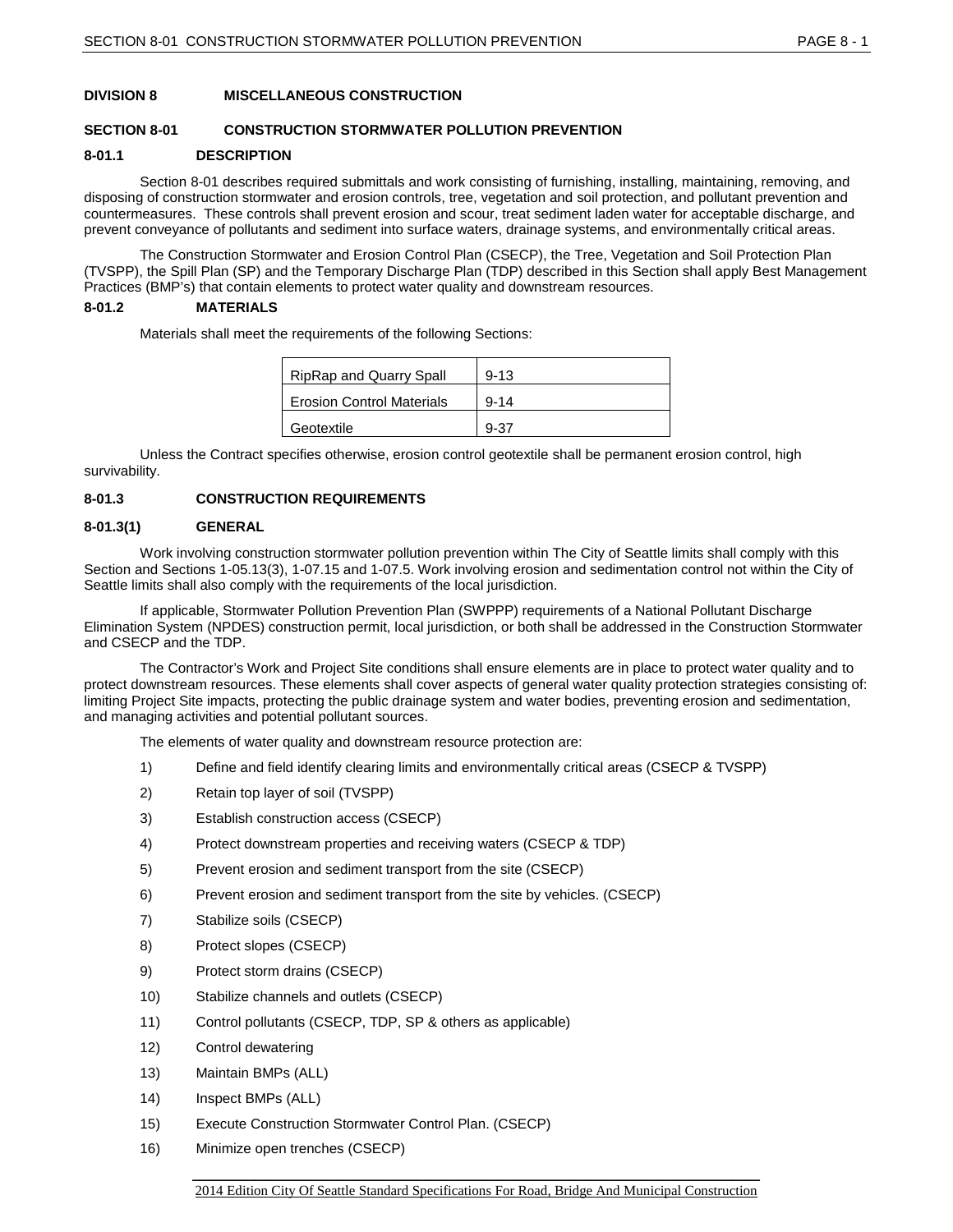- 17) Phase the project (ALL; should also be shown in CPM Schedule, see Section 1-08.3)
- 18) Install permanent flow control and water quality facilities

To the degree possible, the Contractor shall coordinate this temporary Work with permanent drainage and erosion control Work the Contract requires. The Engineer may require additional temporary control measures if it appears pollution or erosion may result from weather, the nature of the Materials, or progress on the Work. The Engineer may also require erosion control Work to be done with or immediately after grading. Sediment control devices and BMPs shall be installed prior to any ground disturbing activity.

# **8-01.3(2) CONSTRUCTION STORMWATER POLLUTION PREVENTION SUBMITTALS**

Required submittals for Construction Stormwater Pollution Prevention are:

- a. CSECP
- b. TVSPP
- c. SP
- d. TDP

The submittals described in this section shall be submitted as individual plan(s) for review by the Engineer. Updates, phasing and locations shall be coordinated between all plans. The Contractor shall allow 10 Working Days for review of the CSECP, the TVSPP, the SP, and the TDP in accordance with section 1-05.3.

# **8-01.3(2)A CONSTRUCTION STORMWATER AND EROSION CONTROL PLAN (CSECP)**

The Construction Stormwater and Pollution Prevention submittals shall include a CSECP. When a conceptual CSECP has been developed by the Engineer and included in the Contract, the Contractor shall consider these Drawings "for information only" unless details or Drawing contain elements noted as "required". The Contractor may propose alternative, modify, or adopt the Engineer's conceptual CSECP elements to reflect the Contractor's means and methods. The Contractor's means and methods shall coordinate with any required elements in the Engineer's CSECP.

If a conceptual CSECP does not exist in the Contract, the Contractor shall develop all elements of the CSECP.

The Contractor shall refer to SPU Director's Rule 2009-004, the Construction Stormwater Control Technical Requirements Manual for guidance on the CSECP. Checklists for Selecting Construction BMPs are included in this manual. The Contractor shall provide a schedule for CSECP implementation, including installation, maintenance, phasing and removal of each control and incorporate it into the Contractor's CPM Schedule (See Section 1-08.3).

The CSECP shall cover all areas of the Contractor's Work and may affect areas outside of the Project Site limits (including disposal sites, haul roads, all nearby property, streams, and other bodies of water).

The CSECP submittal shall include, but not be limited to, one or more of the following:

- 1) Describe with Shop Drawings of sufficient scale and detail showing the Project Site, and the locations and types of temporary erosion and sediment controls.
- 2) As necessary, show by a series of time sequence Shop Drawings, how construction stormwater and erosion control best management practices (BMPs) are to be installed, maintained, removed and coordinated with the Work and the CPM Schedule. Describe how non-work areas will be identified and protected;
- 3) Describe how stormwater from non-work areas will be kept separate from stormwater in the work area;
- 4) Describe the details and continuing maintenance of entrance and exit equipment wash areas;
- 5) Show locations of existing inlets and catch basins within 500 feet downslope of the Work, and describe how they will be protected;
- 6) When stormwater is to be concentrated and collected, show locations with cross-sections as applicable and describe control details of proposed ditch, berm, culvert, pipe, sediment basin, basin outfall, scour control, inlet, catch basin, drain, bypass, subsurface drain and related features and coordinate with the TDP.
- 7) Describe locations for and protections and covering practices for stockpile, muck, and related deposits;
- 8) Describe the controls to prevent sediment, debris, and other pollutants from entering surface waters and drainage features;
- 9) Provide Manufacturer's Certificate of Compliance, certified laboratory test reports, catalog cuts, samples, and other information providing adequate description of Supplies and Material proposed for Construction Stormwater and Erosion Control applications;
- 10) The name of the Certified Erosion and Sediment Control Lead (CESCL), or Certified Professional in Erosion and Sediment Control (CPESC), including contact information. If the Work is of such a magnitude that it requires additional help, describe the qualifications of additional help, any on-site training that may be necessary, and frequency and type of reporting to the CESCL;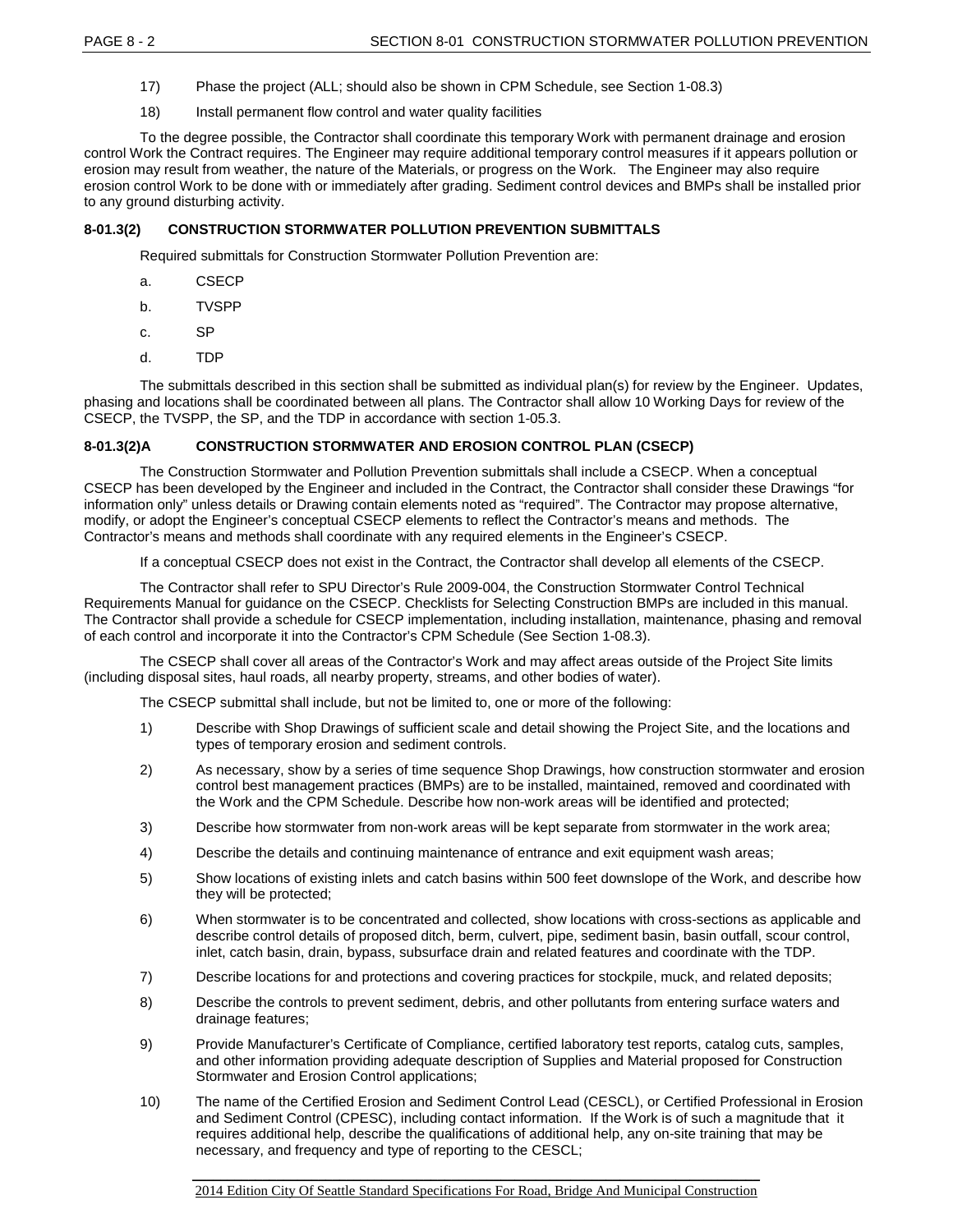- 11) A schedule of typical inspections ensuring timely maintenance and repair of erosion control BMPs; minimum once per week and within 24 hours of a significant precipitation event.
- 12) Identify and provide timelines for submitting permit required or related documentation; may reference submittal control document; see section 1-05.3.
- 13) Provide details of seed mix, amendment, mulch, and protections for placing and establishing temporary seeded erosion control areas;
- 14) In areas where exposed erodible soil exceeds 4000 square feet or may be unprotected for more than 2 Calendar Days, describe the controls and the proposed monitoring to ensure runoff from the site shall not become non-compliant;
- 15) Identify the method for concrete washouts. Concrete washouts shall be used to contain concrete and liquids when the chutes of concrete mixers, hoppers of concrete pumps, and other tools with waste concrete are rinsed out after delivery. The washout facilities shall:
	- a. consolidate solids for easier disposal and prevent runoff of liquids,
	- b. prevent wash water from leaching into the ground and from contaminating groundwater,
	- c. prevent wash water from migrating to a storm drain, and
	- d. prevent solids from clogging storm drain pipes.
- 16) Provide details of other construction stormwater and erosion control measures as may be used in the Work.

The Contractor shall provide at a designated location at the Project Site the current (or copies of the current) CSECP.

#### **8-01.3(2)B TREE, VEGETATION AND SOIL PROTECTION PLAN (TVSPP)**

The Construction Stormwater and Pollution Prevention submittals shall include a TVSPP.

The Contractor shall develop, implement, maintain and regularly update a Project Site specific TVSPP including all materials, equipment, and labor to be used, for the duration of the Contact. The TVSPP shall show the location of BMPs related to the protection of existing (not designated for removal) and new, trees (including roots), vegetation, and soil.

Locations of "specific protective measures" to ensure preservation of trees, vegetation, and soil within the tree dripline (zone B –see Standard Plan 133) or within the defined areas are required for the following:

- a. All areas marked as "Do Not Disturb" on the Drawings with work back of the face of the curb and within 5 feet of marked areas.
- b. Trees identified by the note "Protect Tree" on the Drawings, or if not identified on the Drawings, all trees with work back of the face of the curb and within zone B of the tree; and at locations identified by the Engineer at the time of field review of the TVSPP.
- c. Vegetation identified by the note "Protect Landscaping", "Protect Vegetation" "Protect Shrub ", etc. on the Drawings, or if not identified on the Drawings, all vegetation with work back of the face of the curb and within 5-feet of the vegetation; and at locations identified by the Engineer at the time of field review of the TVSPP.
- d. Roots identified by the note "Protect Roots" on the Drawings, or if not identified on the Drawings, all roots visible or obvious within zone B of a tree; and at locations identified by the Engineer at the time of field review of the TVSPP.
- e. Roots within zone B of a tree encountered during excavation except when within roadway surfacing section, driveway surfacing section, sidewalk surfacing section, utility prisms, and within 1-foot of improvement structures geometrics (such as retaining walls, bridge abutments, pole foundations, etc…). A utility prism is the volume centered about the utility equal to the trench width in both vertical and horizontal dimensions. Utility prisms are not defined for conduit.
- f. Other areas to be protected as determined by the Contractor and shown in the Contractor's TVSPP.

Back of the face of the curb excludes work in the roadway. Work includes all Contractor operations as well as the actual area of work indicated in the Contract.

The TVSPP shall address the following "specific protective measures" unless otherwise approved by the Engineer in writing:

1. For a., b., and c. above: if the duration of construction operations at the affected location is less than or equal to 30 Calendar Days, a four (4)-foot– six (6)-inch high PVC pipe frame with orange safety fencing attached on all sides as shown in the Standard Plan 132b shall be used about the perimeter unless otherwise approved per the TVSPP. If duration of construction operations at the affected location is greater than 30 Calendar Days, a four (4)-foot– six (6)-inch to six (6)-foot high chain link fence as shown in the Standard Plan 132a shall be used about the perimeter unless otherwise approved per the TVSPP.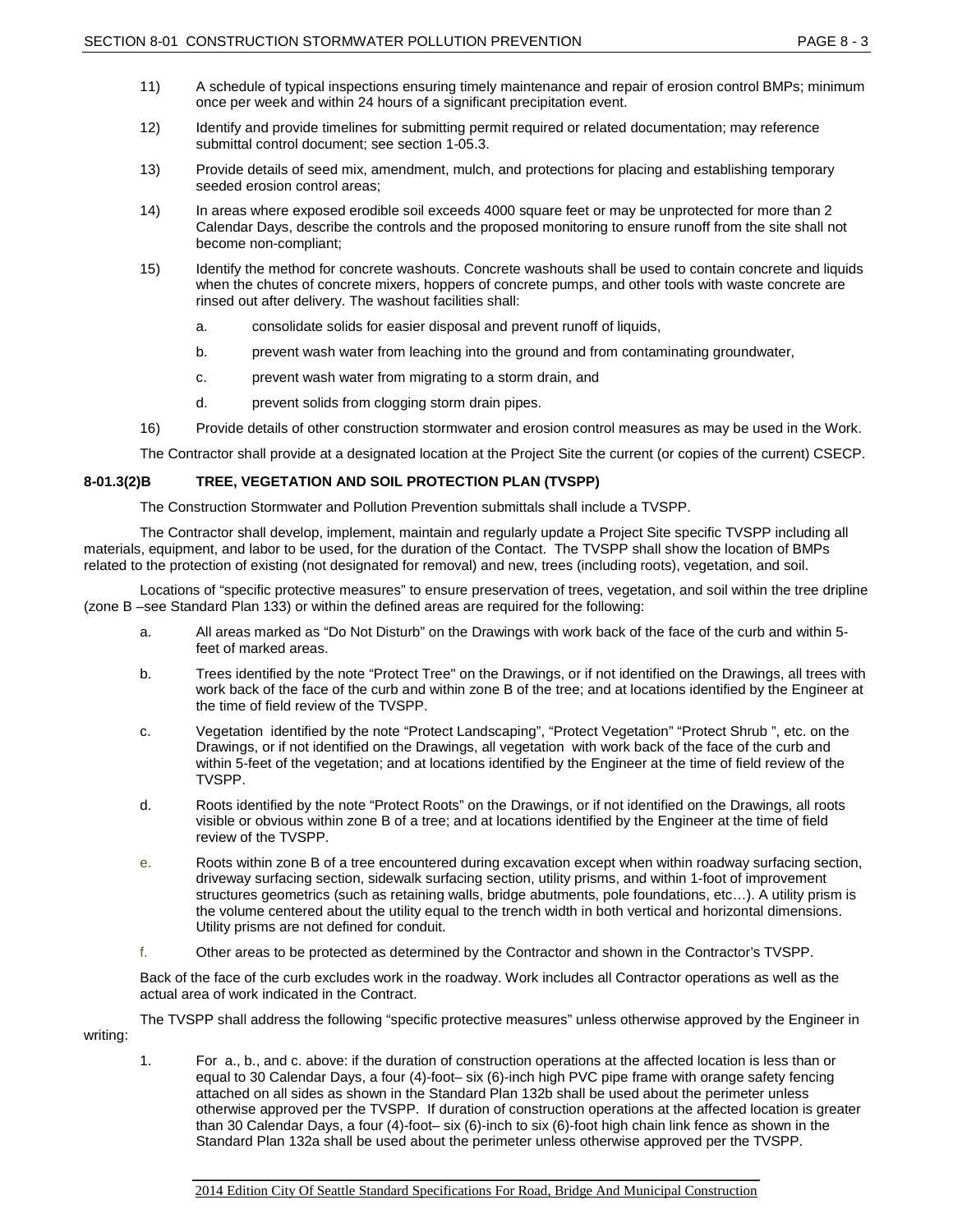- 2. For d. above; apply a 6 inch layer of Arborist Wood Chip Mulch (AWCM) to retain moisture, control erosion and protect surface roots. See section 8-01.3(6)C.
- 3. For e. above; apply AWCM and/or burlap watered daily to ensure constant hydration of roots during period of exposure.
- 4. For d. and e. above, apply a minimum 1" steel plate or 4" thick timber planking over 2-3" of AWCM, or minimum  $\frac{3}{4}$ " plywood over 6 to 8 inches of AWCM, to protect surface or exposed roots from compaction related to construction operations. Only required where construction operations required encroachment onto unpaved surfaces. Unpaved surfaces exclude temporally unpaved surfaces such as the subgrade for prescribed work where compaction is required.
- 5. For e. above, excavation or portions thereof shall be exploratory to minimize damage to roots. The TVSPP shall address the method of exploratory excavation to expose roots within specified locations (i.e. by air spade, hand digging, etc.), by which all roots 2" and larger shall be retained and protected if encountered. Where roots 2 inch diameter and larger are discovered, the Contractor shall promptly notify the Engineer. If root pruning is required, see Section 8-02.3(7)A for pruning cuts and methods.
- 6. For all of the above; no storage of equipment or material shall be allowed within the areas marked on Drawings as "Do Not Disturb Area" or within the dripline (zone B) of a tree unless "specific protective measures" per the TVSPP approved by the Engineer are in place.

The TVSPP shall also address the following general protective measures unless otherwise approved by the Engineer in writing:

- 1. If canopy/clearance pruning is required, to achieve up to "standard vertical clearances" the Contractor shall notify the Engineer at least 15 Working Days in advance to allow pruning by the Owner or private property owner. The Engineer may require this canopy/clearance pruning to be performed by the Contractor in accordance with 1- 04.4. "Standard vertical clearances" here within shall be considered 14-feet for roadway, 10-feet for bicycle paths, 8-feet for sidewalks, and as specified in the Contract.
- 2. Where pruning of canopy for construction clearance above "standard vertical clearances" is not allowed; temporary tie-up of low limbs or alternative construction methods shall be used.
- 3. Where canopy/clearance pruning above "standard vertical clearances" is approved by the Engineer, the Contractor shall be responsible for this pruning and all associated costs.
- 4. If the Contractor performs canopy/clearance pruning, The Contractor shall provide credentials confirming current ISA certification of pruning technician and/or current certification of a tree care company performing the work. See Section 8-02.3(7)A for pruning requirements. A canopy/clearance plan including credentials or certification may be submitted separate from the TVSPP. A separate "TVSPP-canopy/clearance pruning" submitted shall be submitted at least 5 Working Days in advance in accordance with section 1-05.3. If Pruning is performed at both the Owner and Contractor cost as described here within, the cost will be prorated.
- 5. Where construction activity involves the operation of equipment or redirection of traffic from established travel lanes within the dripline (Zone B) of tree, the Contractor shall depict these conditions on the TVSPP.
- 6. The removal of all protective measures installed over grass or groundcover and underlying soil proposed to be retained in an undisturbed condition in unpaved planting strips or open areas shall be removed in a timely manner to minimize impact to understory vegetation.
- 7. Soil management/protective measures shall include eradication of ivy and other invasive weed species detrimental to the preservation of trees, prior to placement of AWCM in all areas to be protected from disturbance.
- 8. Excavation or tunneling of any kind within the "Critical Root Zone" (Zone A) of a tree requires approval by the Engineer. The Contractor shall provide at least 2 Working Days advance written notice for review and shall not proceed without approval from the Engineer.
- 9. Excavation or portions thereof excluded from "specific protective measures" but within zone B of a tree shall be performed with enough care as to minimize damage to roots. In all excavations, if roots 2" and larger are encounter, the excavation at the root location shall stop and the Contractor shall promptly notify the Engineer. If root pruning is required, see Section 8-02.3(7)A for pruning cuts and methods.
- 10. Trees shall be protected from exhaust heat; exhaust deflection panels may be required on some equipment to prevent burning of foliage and branches of trees to be retained.

See Standard Plans 132a, and 132b, for additional tree protection guidance. See Standard Plan 133 for tree/root zones A, B, and C.

Alteration of the TVSPP and protection measures shall be allowed only as deemed necessary by the Engineer. In order to accommodate actual construction details and to coordinate with the requirement of Standard Plans 132a and 132b, the fence at the dripline required on Standard Plan no. 133 may be moved to a location closer to the tree, if approved by the Engineer.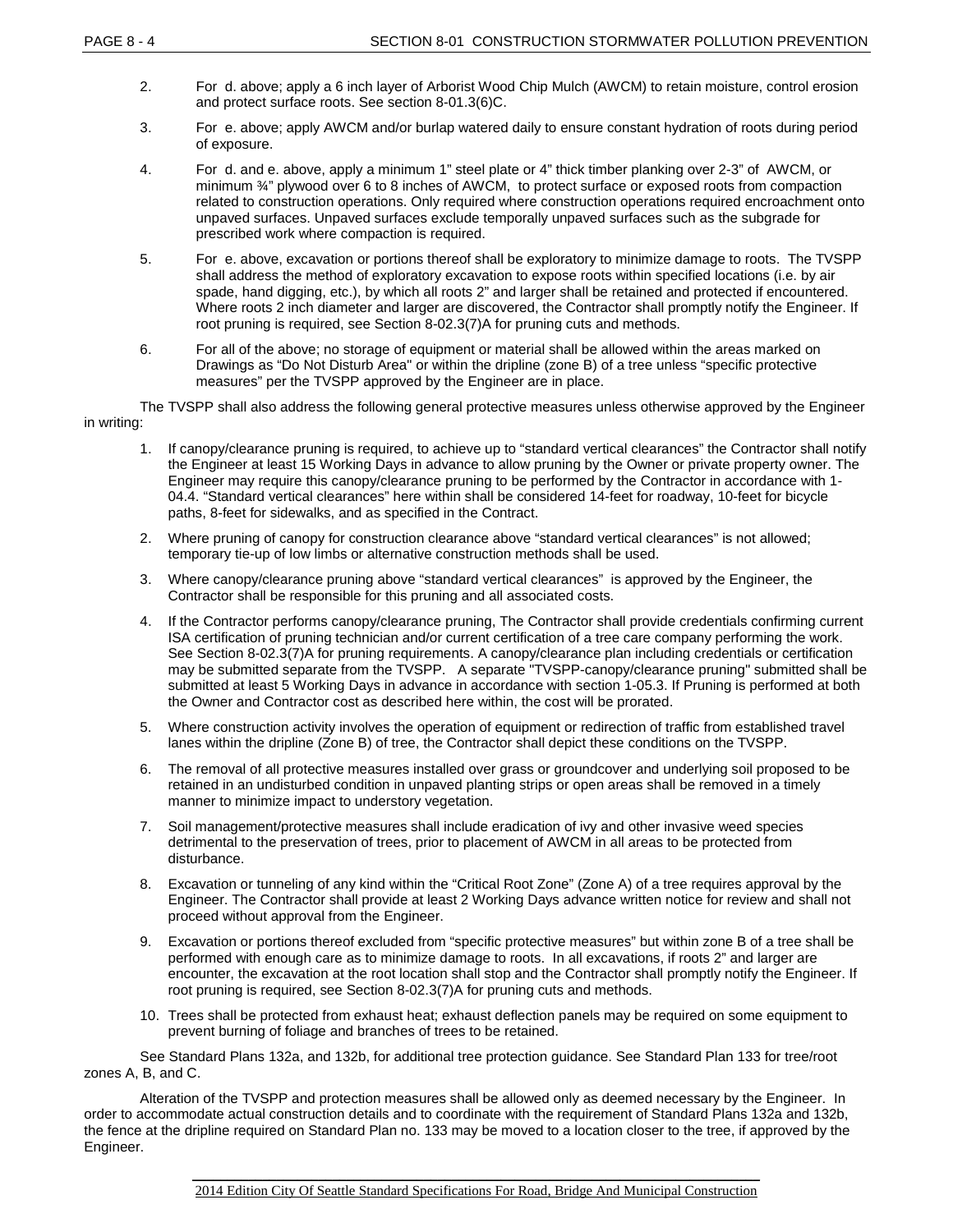The Contractor's schedule for installation of protective measures shall be shown in the Contractor Critical Path Schedule and applicable weekly look-ahead schedules. The Engineer's review of the TVSPP shall involve a joint field review. Conflicts between protection measures and Work required under the Contract shall be brought to the attention of the Engineer during the joint field review of TVSPP. The TVSPP shall be accepted prior to any mobilization. On larger projects, the TVSPP may be submitted by phases, when specified or approved by the Engineer.

# **8-01.3(2)C SPILL PLAN**

The Construction Stormwater and Pollution Prevention submittals shall include a Spill Plan (SP).

In accordance with section 1-07.15(1) and applicable laws, the Contractor shall prepare a project specific construction prevention, control and countermeasures SP to be used for the duration of the project. The Contractor shall develop, implement, maintain and regularly update a Project Site specific SP, including all materials, equipment, and labor to be used, for the duration of the project.

The SP shall be approved by the Engineer prior to the commencement of any Project Site construction activities. The Contractor shall maintain a copy of the SP at the Project Site, including any necessary updates as the Work progresses.

The SP shall be updated by the Contractor throughout project construction so that the written plan reflects actual site conditions and practices. The Contractor shall update the SP Plan at least annually and maintain a copy of the updated SP on the Project Site. All project employees shall be trained in spill prevention and containment, and shall know where the SP and spill response kits are located and have immediate access to them.

If hazardous materials are encountered or spilled during construction, the Contractor shall do everything possible to control and contain the material until appropriate measures can be taken. The Contractor shall supply and maintain spill response kits of appropriate size within close proximity to hazardous materials and equipment.

The Contractor shall implement the spill prevention measures identified in the SP before performing any of the following:

- 1. Placing materials or equipment in staging or storage areas.
- 2. Refueling, washing, or maintaining equipment.
- 3. Stockpiling contaminated materials.

The SP shall set forth the following information in the following order:

1. Responsible Personnel

Identify the name(s), title(s), and contact information for the personnel responsible for implementing and updating the plan, including the Spill Prevention and Response Lead (per 1-05.13(3)C) and all spill responders.

2. Spill Reporting

List the names and telephone numbers of the federal, State, and local agencies the Contractor shall notify in the event of a spill. The Contractor shall also notify the Engineer.

3. Project Site Information

Describe the following items:

- A. The project scope of work.
- B. The Project Site location and boundaries.
- C. The drainage pathways from the Project Site.
- D. Nearby waterways and sensitive areas and their distances from the Project Site.
- 4. Potential Spill Sources

Describe each of the following for all potentially hazardous materials brought or generated on-site (including materials used for equipment operation, refueling, maintenance, or cleaning):

- A. Name of material and its intended use.
- B. Estimated maximum amount on-site at any one time.
- C. Location(s) (including any equipment used below the ordinary high water line) where the material will be staged, used, and stored and the distance(s) from nearby waterways and sensitive areas.
- D. Decontamination location and procedure for equipment that comes into contact with the material.
- E. Disposal procedures.
- 5. Pre-Existing Contamination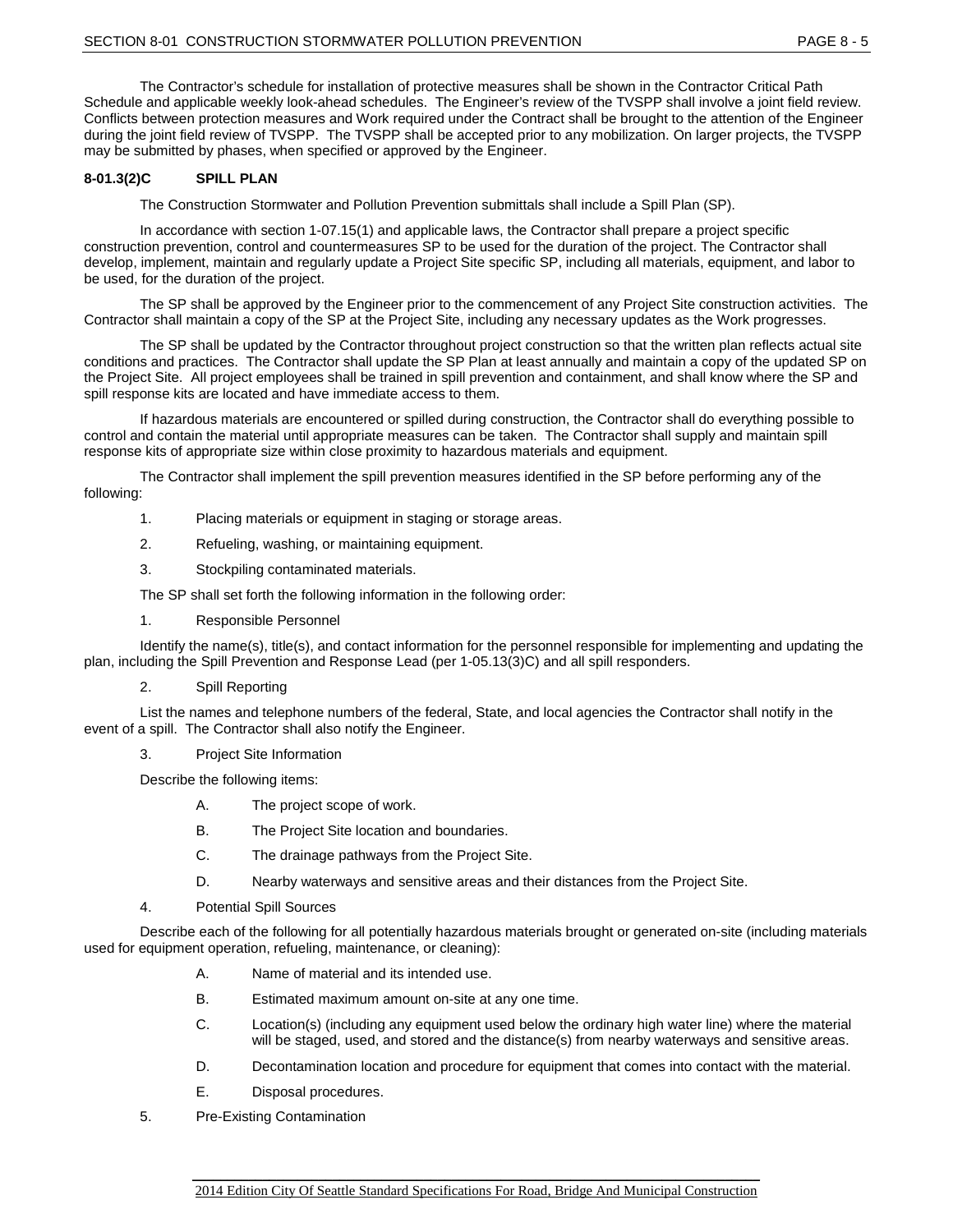Describe any pre-existing contamination and contaminant sources (such as buried pipes or tanks) in the project area that are described in the Contract documents. Identify equipment and work practices that will be used to prevent the release of contamination.

6. Spill Prevention and Response Training

Describe how and when all personnel (including refueling contractors and Subcontractors) will be trained in spill prevention, containment and response in accordance with the Spill Plan. Describe how and when all spill responders will be trained in accordance with WAC 296-824.

- 7. Spill Prevention
- Describe the following items:
	- A. Spill response kit contents and location(s).
	- B. Security measures for potential spill sources.
	- C. Secondary containment practices and structures for hazardous materials.
	- D. Methods used to prevent stormwater from contacting hazardous materials.
	- E. Site inspection procedures and frequency.
	- F. Equipment and structure maintenance practices.
	- G. Daily inspection and cleanup procedures that ensure all equipment used below the ordinary high water line is free of all external petroleum based products.
	- H. Refueling procedures for equipment that cannot be moved from below the ordinary high water line.
- 8. Spill Response

Outline the response procedures the Contractor will follow for each scenario listed below. Include a description of the actions the Contractor shall take and the specific, on-site, spill response equipment that shall be used to assess the spill, secure the area, contain and eliminate the spill source, and clean up and dispose of spilled and contaminated material.

- A. A spill of each type of hazardous material at each location identified in 4, above.
- B. Stormwater that has come into contact with hazardous materials.
- C. A release or spill of any pre-existing contamination and contaminant source described in 5, above.
- D. A release or spill of any unknown pre-existing contamination and contaminant sources (such as buried pipes or tanks) encountered during project Work.
- E. A spill occurring during Work with equipment used below the ordinary high water line (if applicable)

If the Contractor will use a Subcontractor for spill response, provide contact information for the Subcontractor under item 1 (above), identify when the Subcontractor will be used, and describe actions the Contractor shall take while waiting for the Subcontractor to respond.

9. Project Site Map

Provide a map showing the following items:

- A. Site location and boundaries.
- B. Site access roads.
- C. Drainage pathways from the site.
- D. Nearby waterways and sensitive areas.
- E. Hazardous materials, equipment, and decontamination areas identified in 4, above.
- F. Pre-existing contamination or contaminant sources described in 5, above.
- G. Spill prevention and response equipment described in 7 and 8, above.
- 10. Spill Report Forms

Provide a copy of the spill report form(s) that the Contractor will use to document the release and cleanup.

An environmental spill shall be considered a release of contaminant or any material that may be hazardous, or dangerous, or harmful to the environment. In addition to the requirements specified in Section 1-07.5(2), the Contractor shall take precautions to assure that contaminants are under control and prevented from release. Contaminants anticipated for use in performing the Work (such as fuel, hydraulic oil, asphalt sealer, pesticide, lubricant, paint, etc.) shall be stored, handled, transported, used, and disposed of in accordance with each product's Material Safety Data Sheet (MSDS), manufacturer's recommendations, and applicable law, code, and regulation. Equipment (valves, pumps, switches, etc.) and Supplies (hose, containers, connections, etc.) shall be maintained at all times in good operating condition, leak proof, and shall be routinely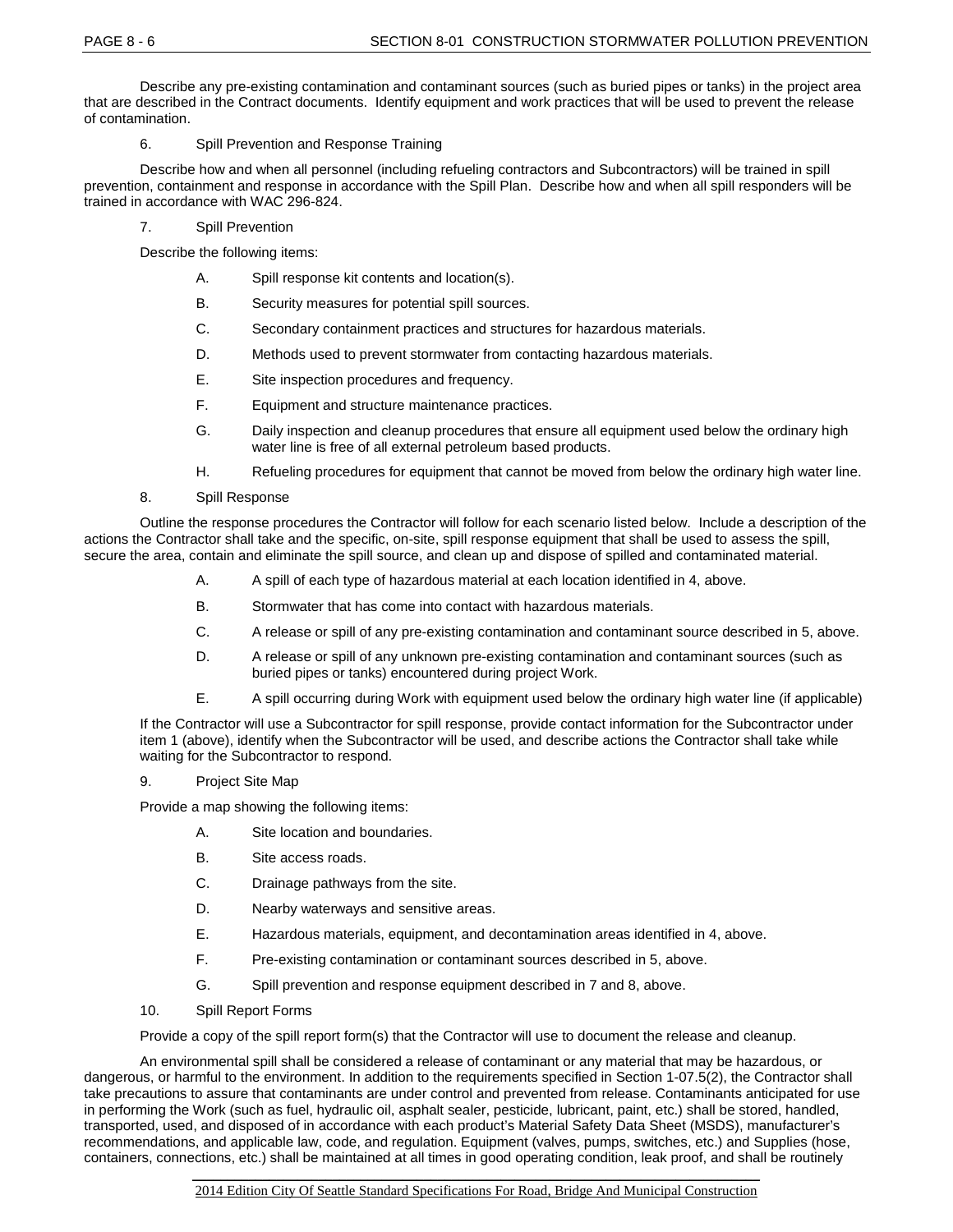inspected for leaks and releases, and immediately repaired or replaced when needed. MSDS information for each potential contaminant at the Project Site shall be maintained on the Project Site in a location that is readily accessible.

Should an environmental spill occur, the Contractor shall immediately contain the spill, and shall make the notifications per Section 1-07.28, and as described in the Contractor's approved Spill Plan. This Contract information shall be posted using the Emergency Response for the SP Plan form. The form shall be provided upon request.

In addition to immediate verbal notification, the Contractor shall submit written documentation (spill report) for all releases of hazardous material to the Engineer within 24 hours of initial discovery of the release. The Consultant shall submit a written update of the spill report, including documentation of the response and cleanup of the release, to the Engineer within 5 business days of completion of the cleanup.

In addition, the Contractor shall follow any instruction provided by the Engineer or any agency having the authority to direct cleanup activities at the project site.

### **8-01.3(2)D TEMPORARY DISCHARGE PLAN**

The Construction Stormwater and Pollution Prevention submittals shall include a TDP.

The Contractor shall develop, implement, maintain and regularly update a Project Site specific TDP. The TDP shall include all materials, equipment, and labor to be used, for the duration of the project for water management in accordance with all Owner provided and Contractor obtained permits that identify flow rates, quantity and quality controls of concentrated and collected temporary discharges of groundwater, and process water and stormwater to the drainage and sewer system (or land, if applicable). See related sections, 1-05.13(3) Construction Stormwater Pollution Prevention Coordination, 1-07.6 Permits, and dewatering specifications.

The TDP shall incorporate requirements limiting flow rate, quantity and quality of the proposed discharge, record keeping and reporting to meet the most restrictive of the following (if applicable);

- a. A National Pollutant Discharge Elimination System (NPDES) construction permit,
- b. A King county Industrial Discharge Permit,
- c. Side Sewer Permit for Temporary Discharge, and
- d. Other applicable permits

The TDP shall include, but is not limited to:

- a. A schematic flow diagram from collection or generation of water to an approved point of discharge at the drainage and sewer system that includes any detention, settling, or treatment, flow restrictions, measurement equipment and location, quality sampling equipment and location.
- b. Site layout drawing showing the above, which may be incorporated into the CSECP described in 8-01.3(2)A.
- c. Description of any weather related permit restrictions and the Contractor's planned response
- d. Description of all flow measuring equipment and any manufacturer recommended calibration and maintenance (if applicable)
- e. Sample(s) measurement report and a schedule for recording and reporting all flow measurements (if applicable)
- f. Description of all sampling and measuring equipment for turbidity, total settleable solids, chlorine and pH and manufacturer recommended calibration and maintenance
- g. Description of sampling equipment and procedures for all other pollutants that will be sent to an approved laboratory (if applicable)
- h. Sample(s) discharge quality report and a schedule for recording and reporting all quality measurements (if applicable)

#### **8-01.3(2)E DEWATERING PLAN**

The Construction Stormwater Pollution Prevention Submittals may include a Dewatering Plan per Section 2-08.3.

#### **8-01.3(3) MAINTAINING CSECP and TVSPP CURRENT**

During the course of the Work, the Contractor and Construction Stormwater Pollution Prevention Coordinator and the Tree, Vegetation and Soil Protection Lead (see Section 1-05.13(3)) shall be prepared to discuss with the Engineer the status of the Construction Stormwater and Erosion Control Plan (CSECP) and the Tree, Vegetation and Soil Protection Plan (TVSPP) controls in-progress and future controls as they relate to the Work, to the progress schedule, to permits, to Change Order(s), and as may be required in the Contract.

Significant addition of Work, the encountering of unexpected ground water, the occurrence of a slide, or changes in the Contractor's method of operation may require significant modifications to the CSECP or TVSPP. When revisions to the current CSECP or TVSPP are required, the Contractor and applicable lead(s) shall be update the CSECP, TVSPP, or both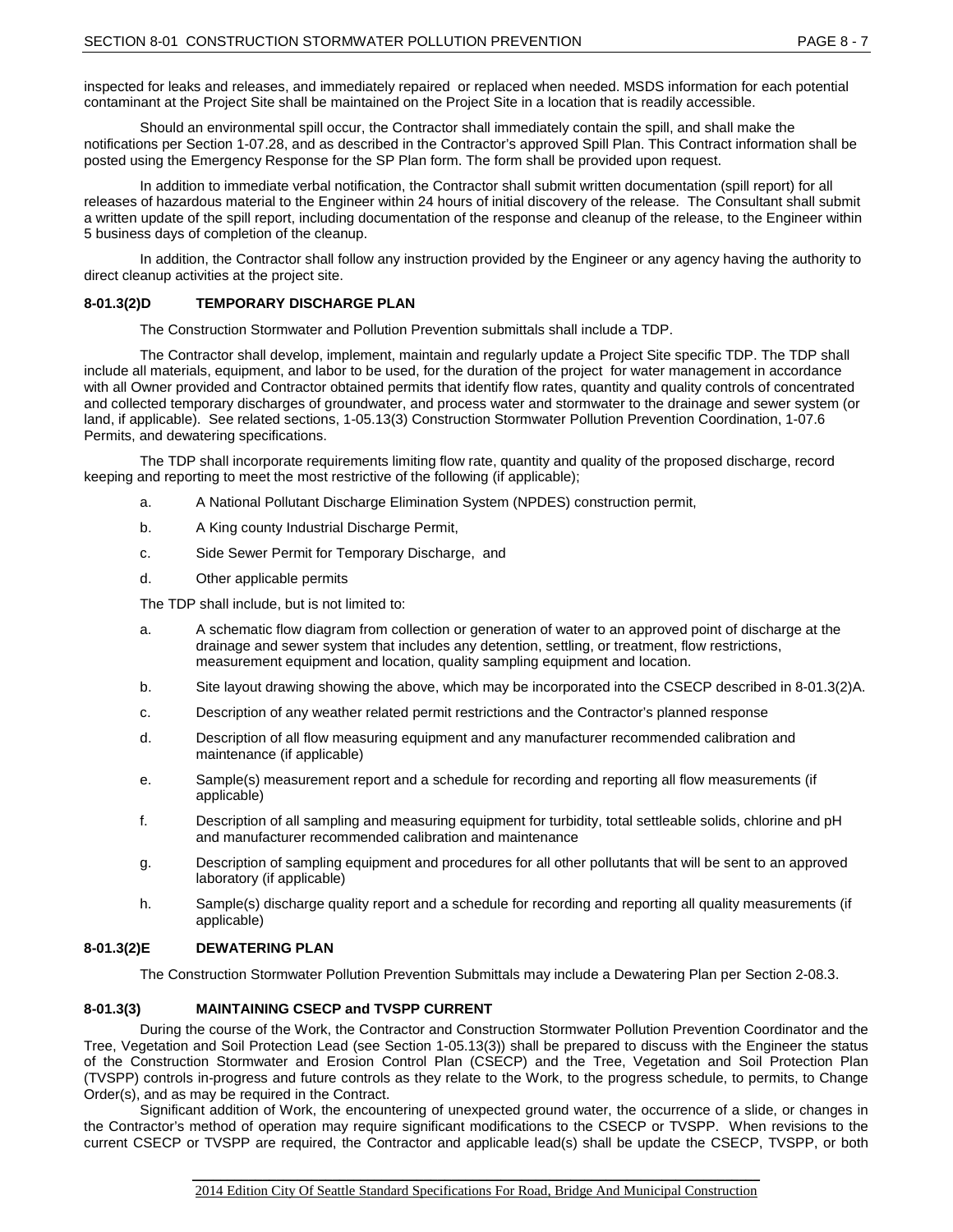and shall submit the updated plan(s) to the Engineer within 5 Working Days unless the Engineer agrees to other arrangements.

The Contractor's Certified Erosion and Sediment Control Lead (CESCL) and TVSPP Lead shall verify all BMPs are being followed least once every calendar week and within 24-hours of runoff events in which stormwater discharges from the site. Inspections of temporarily stabilized, inactive sites may be reduced to once every calendar month. The CSWPP Inspection Form shall be completed for each inspection and a copy shall be submitted to the Engineer no later than the end of the next Working Day following the inspection. Separate inspection may be performed and submitted for the CSECP and the TVSPP.

### **8-01.3(4) AUTHORITY OF CONSTRUCTION STORMWATER POLLUTION PREVENTION COORDINATOR**

See Section 1-05.13(3).

## **8-01.3(5) EROSION CONTROL SEEDING**

### **8-01.3(5)A GENERAL**

- 1. **Stormwater Pollution Prevention**. The application of seed, fertilizer, lime, mulch, tackifier, and other amendments shall be in accordance with Section 8-02, as may be required in the Contract, and as indicated in the construction stormwater pollution prevention submittals,
- 2. **Fertilizers Used Adjacent To Surface Waters.** Where the application of erosion control seeding is within, near, or may contribute to runoff entering into streams, surface waters, and environmental critical areas, all fertilizers shall be a slow release formulation.

### **8-01.3(5)B CULTIVATION**

Soil surfaces disturbed, compacted or exposed to erosion shall be prepared prior to seeding by cultivation to incorporate amendments to produce an 8-inch minimum depth of homogeneous mixture containing 5% organic matter suitable for seeding (See Section 8-02).

Clearing, grubbing, grading, removal of debris and delineation of areas to be excluded from cultivation shall be completed by the Contractor and inspected by the Engineer prior to cultivation. Exposed soil surfaces within areas excluded from cultivation shall be topdressed with 1" of amended soil for seeding or mulched as directed by the Engineer.

- 1. **Cultivation Tools**. Cultivating may be by rototiller, farm disc, harrow, or other equipment approved by the Engineer.
- 2. **Travel on Slopes.** On slopes or grades, cultivating shall follow the contours or be done at right angles to the natural flow of water. Where the slope grade is relatively steep, including but not limited to areas identified as Environmentally Critical Areas, the Contractor shall submit a cultivating plan to the Engineer for review at least 2 Working Days in advance. When near streams and other bodies of water, including but not limited to Environmentally Critical Areas, designated Wetlands, Wildlife Corridors, and Fish and Wildlife Habitat Conservation Areas cultivating shall be done reasonably parallel to the water bodies' boundaries and shall gradually transition with distance from the water to slope or grade cultivating.
- 3. **Protection of Trees.** Cultivation within the drip line of existing trees, shown as "Zone B" on Standard Plan no. 133, is excluded from areas unless otherwise directed by the Engineer.

### **8-01.3(5)C COMPACTION**

After cultivation and before seeding, cultivated areas shall be compacted for a depth of 4 inches to not less than 80% and not more than 85% as maximum dry density, as determined by the method specified in Section 2-11.

1. **Slopes.** On slopes, and as the grade may permit, equipment shall make a series of passes that compact parallel strips following the contour. Where parallel to the contour sequencing of compaction cannot be accomplished, the Contractor shall follow the contour to the maximum extent feasible.

**Finish Grade Adjacent to Hardscape.** Soil to be seeded that is adjacent to curb, sidewalk, driveway, walking path, pavement, and other improved surface for pedestrian or vehicular traffic, shall be at least one inch below the finished grade of the improved surface.

### **8-01.3(5)D SEEDING**

Unless the Contract specifies otherwise, areas shall be seeded immediately following cultivation and compaction.

- 1. **Conditions.** Seeding, fertilizing, and mulching shall be performed at times when environmental conditions are conducive to satisfactory growth. Seeding shall not be done during windy weather that would interfere with uniform distribution of seed or mulch, when the ground is frozen, or when the ground is excessively wet or dry as determined by the Engineer. If environmental conditions are not conducive to satisfactory growth, the Contractor shall install an alternative cover method until environmental conditions improve.
- 2. **Application Rate.** Seed of the mix type specified shall be placed at the rate of application for the seed mix as specified in Section 9-14.2, unless otherwise specified.
- 3. **Method**. The application of seed, fertilizer, mulch, and other identified amendment in the construction stormwater pollution prevention submittals shall be a single operation for all seed applications. Seeding shall be applied by the following methods, as applicable: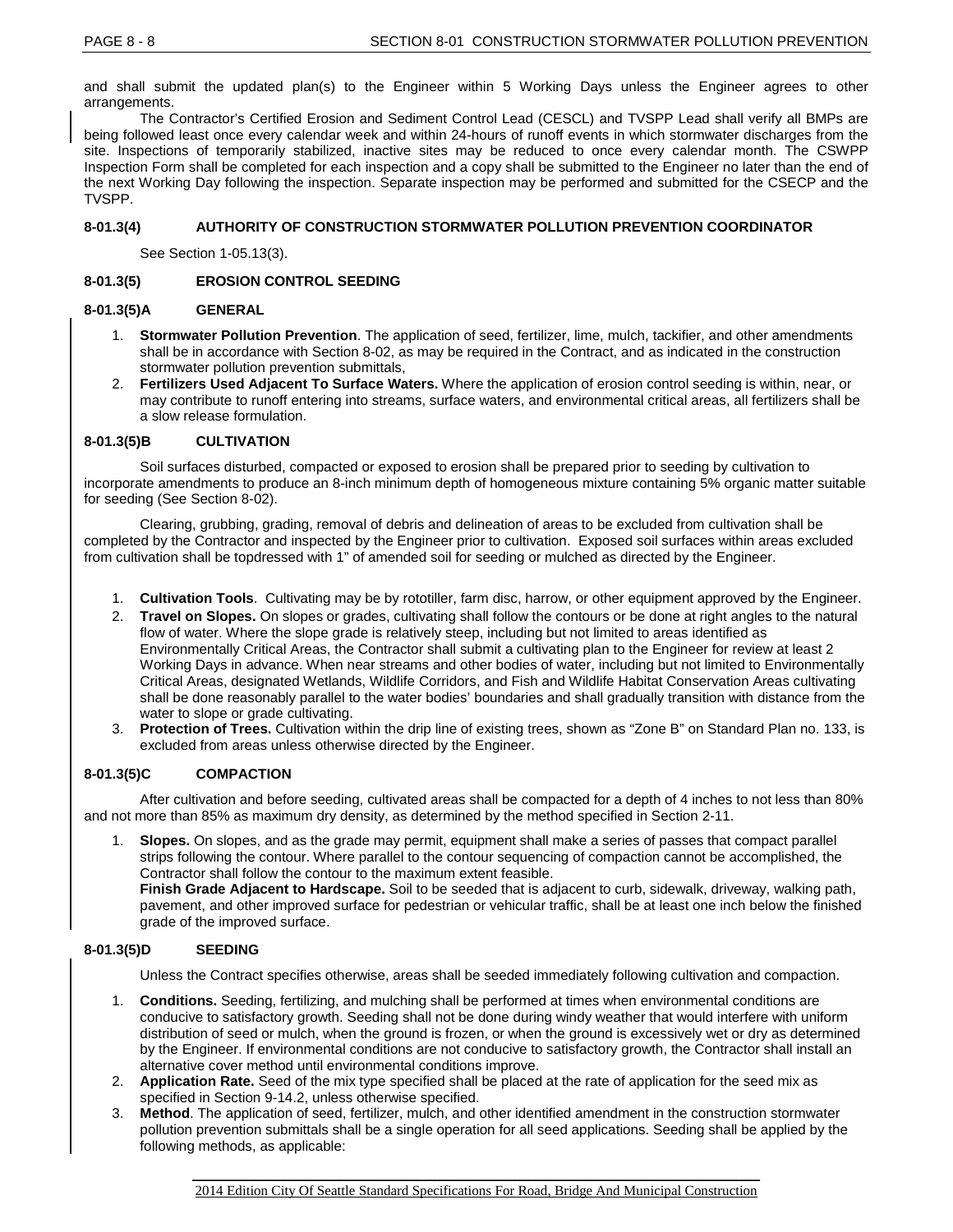- (a) **Hydroseeding:** A hydro-seeder may be used that utilizes water as the carrying agent, and can acceptably handle fertilizer, mulch, and other amendment as identified. The hydro-seeder shall have an operating and feed capacity sufficient to agitate, keep in suspension, and mix the required mixture of seed, water, and amendment into a homogeneous slurry. Distribution and discharge lines shall be sized to prevent blockage and binding, and shall allow for uniformity in required application rates. Spray nozzles shall be designed to provide a uniform and consistent slurry application.
- (b) **Seeding With Blower-Applied Compost:** A pneumatic blower device equipped with a computercalibrated seed injection system may be used to apply a mixture of seed, compost, and other amendment as needed. The blower device shall have an operating and feed capacity sufficient to uniformly mix and apply the specified growing medium and seed.
- (c) **Small area applications:** Areas of a size not economical for hydro-seeding methods shall be seeded by hand or by small-scale equipment or both. The Contractor shall provide the proposed method for applying seed or seed mixture to the Engineer at least 2 Working Days in advance.

# **8-01.3(5)E HYDRO-SEEDING**

For hydro-seeding applications, seed, fertilizer, mulch, and other identified amendment shall be applied in one application provided that:

- 1. **Fertilizer.** The amount of fertilizer added to the seed mixture shall produce the specified rates in 9-14.3(1)for all ingredients. The fertilizer shall be placed in the hydro-seeder tank no more than 30 minutes prior to application;
- 2. **Mulch.** Unless the CSECP indicates otherwise, wood cellulose fiber mulch shall be added to the seed mixture to act as a buffer. The mulch can substitute as a tracer; however, the rate of mulch application shall not exceed 250 pounds per acre; and
- 3. **Tracer:** The seed mixture shall have a tracer added to aid in uniform application by visual means. If not wood cellulose fiber mulch, the tracer shall not be harmful to the environment.

# **8-01.3(5)F SEEDING WITH BLOWER-APPLIED COMPOST**

For blower applications, seed, fertilizer, mulch, and other identified amendment shall be applied in one application provided that:

- 1. **Compost.** Compost shall meet the definitions in 9-14.4(8).
- 2. **Fertilizer.** The amount of fertilizer added shall be adjusted allowing for the nutrients provided in compost.
- 3. **Equipment Calibration.** Prior to application of the growing medium and seed, the Contractor shall ensure that the pneumatic blower has been properly calibrated to apply the specified amount of seed.
- 4. **Conditions.** Seeding shall not be done when winds interfere with uniform application.

# **8-01.3(5)G ESTABLISHMENT PERIOD AND MAINTENANCE**

The seeding establishment period for temporary erosion control seeding shall begin on the Day the seed is applied and shall continue for the greater of 90 Days or as identified in the Construction Stormwater Pollution Prevention submittals. The Contractor shall perform the following maintenance during this establishment period:

- 1. **Exclude Traffic.** Protect seeded areas from vehicle and pedestrian traffic.
- 2. **Prevent Erosion.** Employ other erosion and sediment control measures to protect seeded areas.
- 3. **Repairs.** Sixty (60) Days after seeding, seeded areas exhibiting no germination or germination insufficient to provide 90% coverage, damaged by traffic, covered by sediment or eroded; shall be repaired as needed. Repair may include all of the following required to remediate: removal of sediment, regrading, reseeding, refertilizing, and remulching.
- 4. Repaired areas shall be re-inspected 30 Days after repair is completed to ensure establishment with a minimum of 90% coverage.
- 5. Seeding applications that do not meet establishment and coverage requirements after 90 days shall be subject to a supplementary establishment period(s) of 30 days until requirements are met.

# **8-01.3(6) EROSION CONTROL MULCHING**

### **8-01.3(6)A GENERAL**

- 1. **Material.** When the Construction Stormwater and Erosion Control Plan indicates a separate mulch application for an area in addition to seeding, "Mulch" material shall be coarse compost applied as described in 8-01.3(6)F Compost Blanket, unless otherwise specified in the Contract.
- 2. **Application.** If Compost mulch cannot be applied along with seed using blower equipment per 8-01.3(5)F, then mulching shall immediately follow the seeding, unless otherwise specified by the Engineer.
- 3. Areas not accessible by mulching equipment shall be mulched by approved hand methods.

### **8-01.3(6)B STRAW MULCH**

1. **Application Method.** Straw mulch erosion control application shall be with a forced air mulch spreader. In spreading straw mulch, the spreader shall not cut or break the straw stalks into lengths less than 2 inches. Where a forced air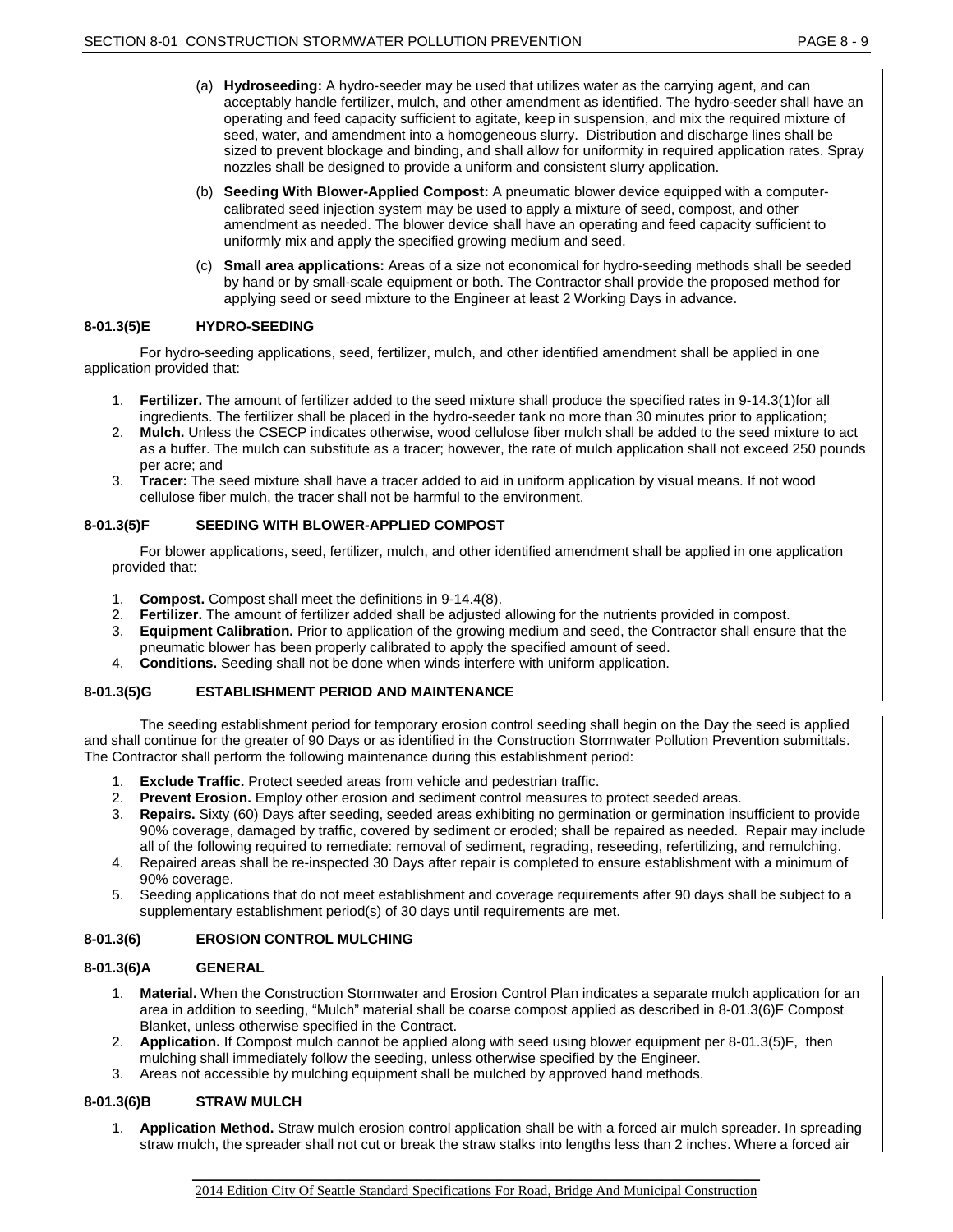equipment mulch application is providing unacceptable results, the Contractor shall employ other application methods such as hand spreading and raking.

- 2. **Application Depth.** Straw mulch coverage shall have a minimum thickness of 2 inches.
- **Maintenance.** Should the straw mulch coverage expose at any time bare ground of more than 50% in any 100 square foot area, then the Contractor shall promptly remulch the exposed area to full coverage of the thickness required.

# **8-01.3(6)C ARBORIST WOOD CHIP MULCH**

- 1. Arborist Wood Chip Mulch or approved equal as described in Section 9-14.4(4) shall be the Material used to meet erosion control and tree /vegetation protection requirements unless otherwise specified in the Contract.
- 2. **Application Method.** Wood chip mulch erosion control application shall be with a forced air mulch spreader, or by a delivery method that does not disturb the surface to be protected, followed by hand-raking to obtain uniform coverage and clearance around tree trunks. Where a forced air equipment mulch application is indicated as providing unacceptable results, the Contractor shall employ manual or other application methods such as hand spreading and raking.
- 3. **Depth.** AWCM should be applied to provide a 2-inch minimum thickness coverage.
- 4. **Clearance around trees.** Mulch shall be raked or manually cleared 6 to 8 inches from the trunk(s) of each tree, to prevent damage from rot or rodents.
- 5. **Maintenance**. Should the wood chip mulch coverage expose at any time bare ground of more than 50% in any 100 square foot area, the Contractor shall promptly remulch the exposed area to full coverage of the thickness required.

# **8-01.3(6)D BARK MULCH**

- 1. **Application Method.** Bark mulch as described in 9-14.4(3) shall be the material used to meet erosion control and tree / vegetation protection requirements. Application with a pneumatic blower device, or by a delivery method that does not disturb the surface to be protected, followed by hand raking to obtain uniform coverage and clearance around tree trunks. Where a bark mulch spreader application is providing unacceptable results, the Contractor shall employ other application methods such as hand spreading and raking.
- 2. **Depth.** Bark mulch should be applied to provide a 2-inch minimum thickness coverage.
- 3. **Clearance around trees.** Mulch shall be raked or manually cleared 6 to 8 inches from the trunk(s) of each tree, to prevent damage from rot or rodents.
- 4. **Maintenance**. Should the bark mulch coverage expose at any time bare ground of more than 50% in any 100 square foot area, then the Contractor shall promptly remulch the exposed area to full coverage of the thickness required.

# **8-01.3(6)E WOOD CELLULOSE FIBER MULCH**

- 1. **Application Method.** Wood fiber mulch as described in 9-14.4(2) shall be applied using a hydroseeder. Where a hydroseeder application is providing unacceptable results, the Contractor shall employ other methods such as hand spreading and raking.
- 2. **Rate.** When used without seeding for the sole purpose of erosion control, the rates of application specified in Section 9-14.4(2) shall be amended as follows:
	- (a) 70 pounds per 1000 square feet, or 3000 pounds per acre, for areas ranging from level to having a slope of 4H:1V.
	- (b) 100 pounds per 1000 square feet, or 4000 pounds per acre, for areas having a slope ranging from greater than 4H:1V to as much as 2H:1V.
	- (c) 120 pounds per 1000 square feet, or 5000 pounds per acre, for areas having a slope greater than 2H:1V.
- 3. **Maintenance.** Should the wood cellulose fiber mulch coverage expose at any time bare ground of more than 50% in any 100 square foot area, the Contractor shall promptly remulch the exposed area to full coverage of the thickness required.

### **8-01.3(6)F COMPOST BLANKET (COMPOST MULCH )**

- 1. **Material.** Compost mulch for erosion control (i.e. compost blanket) shall consist of coarse compost meeting the requirements of Section 9.14.4(8). Where the compost will later be incorporated into the soil as an amendment for turf areas, the Engineer may specify the use of fine compost instead of coarse compost.
- 2. **Application Method.** Compost blanket erosion control application shall be with a blower as specified in 8-01.3(5)E. Where a forced air mulch spreader application is indicated as providing unacceptable results, the Contractor shall employ manual or other methods such as hand spreading and raking, or other mechanical methods if approved by the Engineer.
- 3. **Rate**. Coverage applications shall have a minimum thickness of 2 inches, and a maximum thickness of 4 inches.
- 4. **Maintenance**. Should the compost blanket mulch coverage at any time expose bare ground of more than 25% in any 100 square foot area, the Contractor shall promptly re-mulch the exposed area to full coverage of thickness required.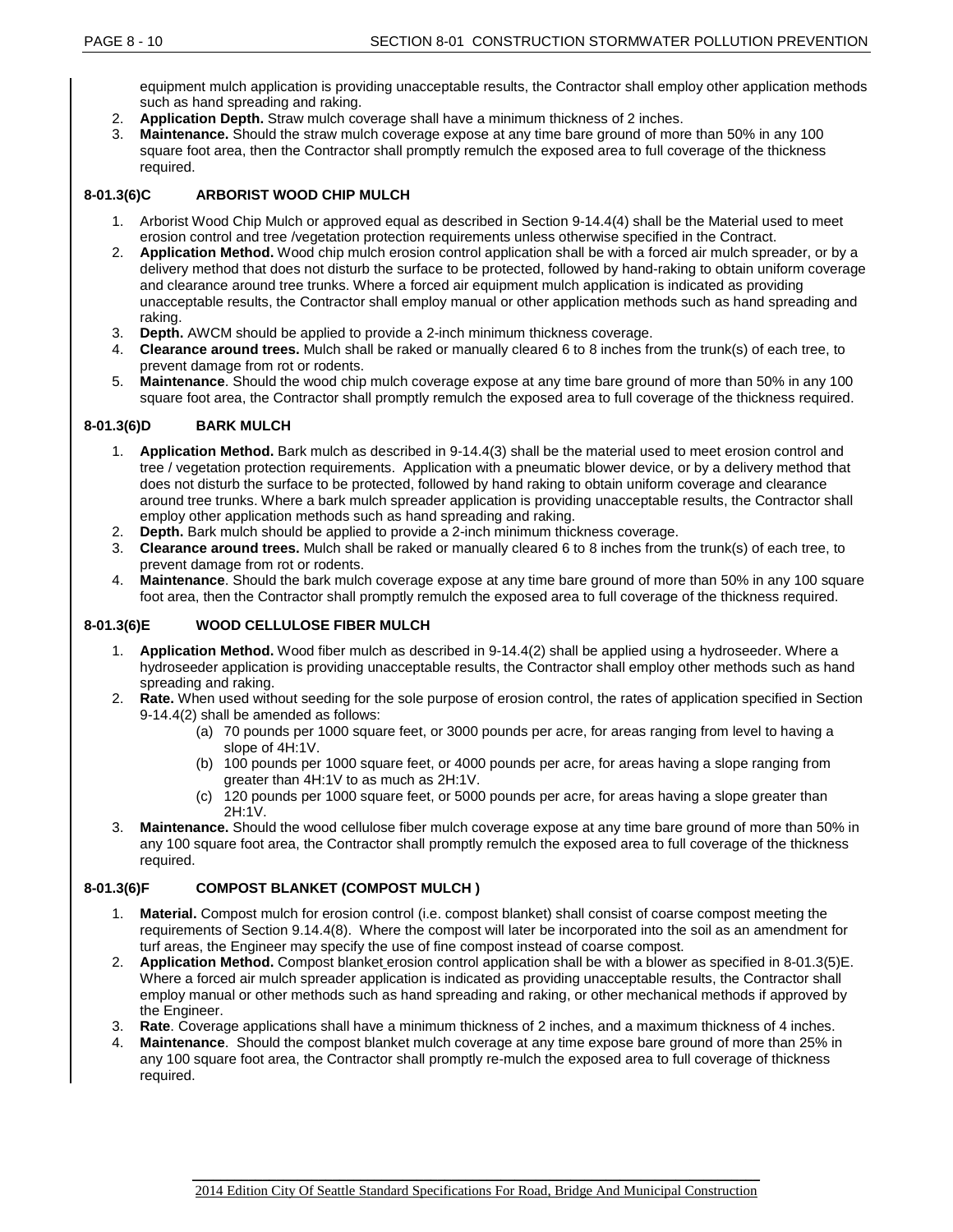# **8-01.3(7) EROSION CONTROL MATTING**

#### **8-01.3(7)A GENERAL**

- 1. **Material.** Erosion control matting may consist of one or more applications of coir, jute, or excelsior matting; per 9- 14.4.
- 2. **Application Methods.** Erosion control matting shall be installed and secured in accordance with the manufacturer's recommendations.
- 3. **Seeding With Application.** Unless the matting manufacturer recommends otherwise, seeding, with or without amendment or mulch, shall be applied before the placement of matting.
- 4. **Staking.** Staking shall be driven flush with grade and shall penetrate the earth by a minimum 12 inches.
- 5. **Maintenance.** The Contractor shall timely maintain the integrity of the matting by repairing or replacing as necessary all improperly anchored, torn, uplifted, and missing matting. Torn or missing matting shall be covered with additional matting overlapping the tear or the exposed area with a minimum 24-inch overlap of all surrounding matting. This patch shall be staked at each corner 3 inches from the edge of patch and along all edges with a spacing not exceeding 12 inches. Uplifted and improperly anchored matting shall be repaired by replacing failed anchors, or by increasing the density of anchors as applicable.

### **8-01.3(7)B NON-DITCH AND NON-CHANNEL MATTING INSTALLATION**

- 1. **Positioning.** Matting shall be placed flush with the soil surface with the first matting installed at the lowest elevation. Additional upper elevation matting shall be installed over lower elevation matting with a minimum 6-inch overlap. Matting shall be installed with the long axis of matting parallel to the contour.
- 2. **Anchoring.** Unless the matting manufacturer recommends otherwise, the higher elevation edge of matting shall be buried in an anchor trench 6-inches -deep by 12-inches wide with soil firmly tamped against the matting. Upper elevation matting shall be installed over lower elevation matting with an overlap the full width of anchor trench. Before backfilling the anchor trench, staking shall penetrate the matting in the center of the anchor trench. Spacing of staking within the trench shall not exceed three (3) feet. A stake shall be placed through the mat fabric six (6) inches from edges at the corner including if overlapped by another mat. Backfill in the trench shall be tamped firm.
- 3. **Anchoring Within Tree Driplines.** Trenching to anchor matting is not allowed within the dripline area of trees, Staking to anchor the upslope edge of matting shall be installed approximately 3 inches from the edge. Spacing of the stakes shall not exceed three (3) feet, except at ends where the stake shall be installed through the mat fabric 6 inches from all edges including when overlapped. Upper elevation fabric installed over lower elevation fabric shall have a minimum 12 inch overlap with staking placed in the overlapping area 3 inches from the upper edge of fabric. **Staking.** For all width matting fabrics, spacing of stakes within a row shall be three feet or less and spacing between rows of stakes shall be three (3) feet or less. Each long edge of matting fabric, whether overlapped or not, shall be staked three (3) inches from the long edge with stake spacing not exceeding three (3) feet. The fabric ends, the short edge, shall be staked three inches from the end whether overlapped or not, with a minimum 3 stakes along the short edge.

### **8-01.3(7)C DITCH AND CHANNEL MATTING INSTALLATION**

**Positioning.** Matting installed in ditches and channels shall have the long axis of the matting parallel to the direction of water flow. The first matting installation shall be at the invert of the ditch or channel. Additional matting installation shall be installed overlapping the upper edge of previously placed fabric by at least 12 inches. In the direction of flow, upstream matting shall overlap downstream matting by 12 inches. Matting shall be held in place with ballast by other means capable of withstanding peak flows.

#### **8-01.3(8) PLASTIC COVERING**

Stockpiles, areas with no vegetative growth, areas where vegetative growth is to be inhibited, and areas with disturbed soil may be covered with permeable or impermeable black plastic covering. Sandbag or similar ballast shall be placed on the cover in a grid with no less than 5 foot spacing in two right angle directions. At all ends without overlap, ballast shall be placed within 12 inches of the edge and spaced no more than 5 feet along the perimeter.

Clear plastic covering shall cover areas where the growth of vegetation is not to be inhibited.

- 1. **Positioning.** With the exception of stockpiles, plastic covering sheets shall be installed with the long axis parallel with slope contours.
- 2. **Anchoring.** The upper edge of the fabric shall be placed into a 12-inch wide by 6-inch deep anchor trench and backfilled with native soils tamped into place. Upper slope fabric shall overlap downslope fabric in the anchor trench a minimum of 12 inches. Along the same contour, the ends of new fabric shall overlap in-place fabric a minimum of 24 inches. Within the dripline of trees, excavation of anchor trenches will not be allowed. Rather, ballast shall be placed on the fabric and the overlaps secured by rope tied to anchor stakes upslope of the dripline area.
- 3. **Ballast.** In general, ballast shall be placed on the cover using sandbags or similar ballast distributed over the cover in a manner to prevent uplift, slippage, and any other movement of the cover. Spacing of ballast shall be not more than a 10-foot grid in line with and against the long axis of the sheet. All overlaps, edges, and corners shall be ballasted. Uplifted areas shall receive additional ballast resulting in reduced ballast spacing. On steep slopes and where slippage of ballast or ballasted fabric is indicated, the ballast shall be secured in-place by rope tied to upslope anchors firmly set in the earth.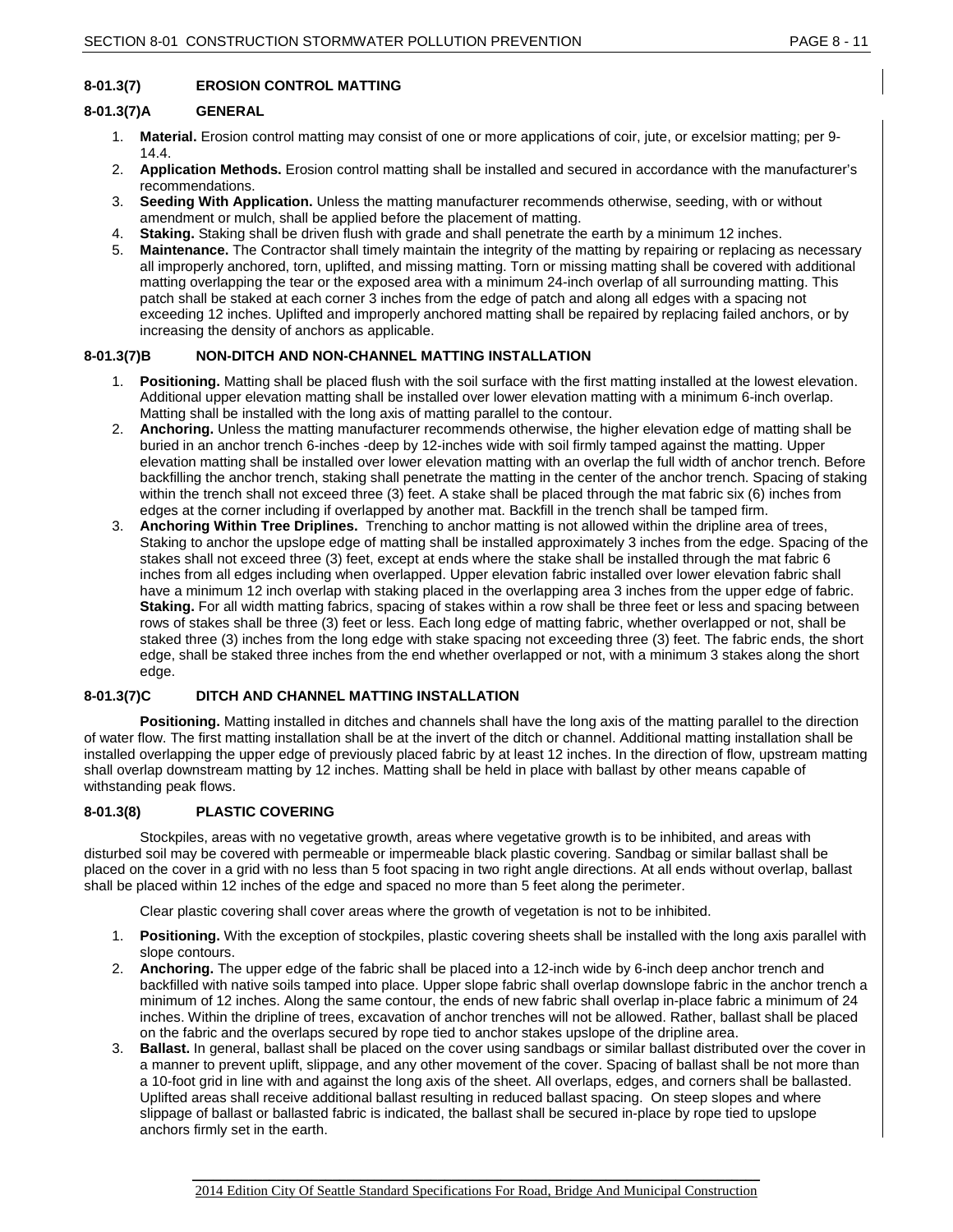- 4. **Repairs.** Rips and tears shall be repaired by placing additional covering over the defect with a minimum 24-inch overlap in all directions from the defect. The repair shall be ballasted with spacing in any direction of no more than 5 feet and along all edges and at all corners. Ballast shall be anchored to upslope stakes. Areas where covering has slipped and the underlying surface becomes exposed shall be timely repaired in the same manner as rips and tears.
- 5. **Monitoring of Clear Covering.** Clear plastic covering intended to cover a vegetated surface without long term inhibiting effects shall require frequent monitoring ensuring permanent damage is not occurring. Should vegetative degradation be indicated, the Contractor shall amend the cover practice to a condition not detrimental to the vegetation.

# **8-01.3(9) STRUCTURAL AND BIOMECHANICAL EROSION CONTROLS**

### **8-01.3(9)A EQUIPMENT WASH AREA**

Where equipment and vehicular traffic may contribute to the transport of sediment and other debris beyond or within a Project Site, the Contractor shall have in place a stabilized construction wash area to remove sediment, mud, and other debris from tires, equipment and vehicles.

Stabilized construction wash areas shall be in place and ready for operation before the potential for transporting such material occurs.

- The wash area shall consist of one or more of the following as the Work requires and as the Contract may require:
- 1. Graded entrance and exit wash area for all equipment and vehicles.
- 2. A water trough for each direction. The depth of water in the trough shall be maintained at a level adequate for the size of equipment and vehicle expected. The length and width of the trough shall be sized to ensure all equipment and vehicles can be acceptably cleaned.
- 3. Hose, hose brush, long handled brush, and similar Supplies, and adequate labor to acceptably handle the size and volume of traffic.
- 4. Adequate source of water and means to contain the water within the designated wash area.
- 5. Regular removal and disposal of sediment and debris.
- 6. Removal and disposal of non-debris and non-sediment pollutants and contaminants.
- 7. As may be necessary, an area before and after the wash area of sufficient size with quarry spall or other coarse aggregate to allow for after-wash drip collection.

# **8-01.3(9)B ROAD STABILIZATION AND STABILIZED CONSTRUCTION ENTRANCE**

Stabilized construction entrances shall be required in locations where traffic leaves the construction site, and moves onto a public road or other paved area, or as shown in the Construction Stormwater and Erosion Control Plan as described in Section 8-01.3(2). The stabilization required shall be adequate for the equipment and vehicular traffic and for the Project Site local condition, local climate, and weather typical for the Contract Time.

Temporary road stabilization measures may be required in areas within and beyond the Project Site, such as access roads, haul roads, subdivision roads, parking areas, staging areas, and other vehicular and equipment traffic routes.

- 1. **Entrances.** Stabilized construction entrances consist of a 12-inch (minimum) thick rock pad of quarry spalls placed over geotextile across the full width of vehicle ingress and egress area. The minimum length of stabilized construction entrances shall be 100 feet, unless otherwise approved by the Engineer.
- 2. **Temporary Stabilization.** Temporary road stabilization measures may consist of placing and compacting a thickness of quarry spall, a thickness of Mineral Aggregate Type 2 or Type 13, other aggregate, or a combination of these and other Material.
- 3. **Tree Root protection.** Where stabilized construction entrances or temporary road construction cannot be aligned to avoid areas within the dripline of trees not identified for removal, the Contractor shall comply with the requirements of Section 1-07.16(2).
- 4. **Maintenance.** Stabilized construction entrances shall be maintained in a condition that will prevent tracking or flow of mud onto public Rights-of-Way. Maintenance shall include repairing ruts, tracks, settling, and other failing areas. Such repairs may include placing and compacting additional aggregate. Any quarry spalls loosened from a stabilized construction entrance pad that enter the roadway shall be removed immediately. Settled, broken, rutted and otherwise damaged timber, mulch, and other material within the driplines of trees shall be repaired by increasing the thickness of the material.
- 5. **Removal.** Upon completion of the Work, or as may be required to accommodate the Work, stabilized construction entrances and temporary road stabilization measures shall be removed and disposed. Within the dripline of tree, the removal shall be conducted to prevent damage to feeder and surface roots and minimize compaction soils.

### **8-01.3(10) TEMPORARY SEDIMENT CONTROLS**

# **8-01.3(10)A SILT FENCE (SEDIMENT FENCE OR FILTER FENCE)**

Silt fences shall act as a filter to both allow the passage of water through the fence and also to prevent the passage of sediment through, under, or over the fence. Silt fences shall be either in-place before the area is disturbed, or shall be coordinated with beginning soil disturbance activity.

1. **Location.** Silt fence(s) shall be constructed at locations downstream or downslope of surface runoff areas, and upstream or upslope of surface bodies of waters. Silt fences shall be spaced to account for grade of slope, runoff flow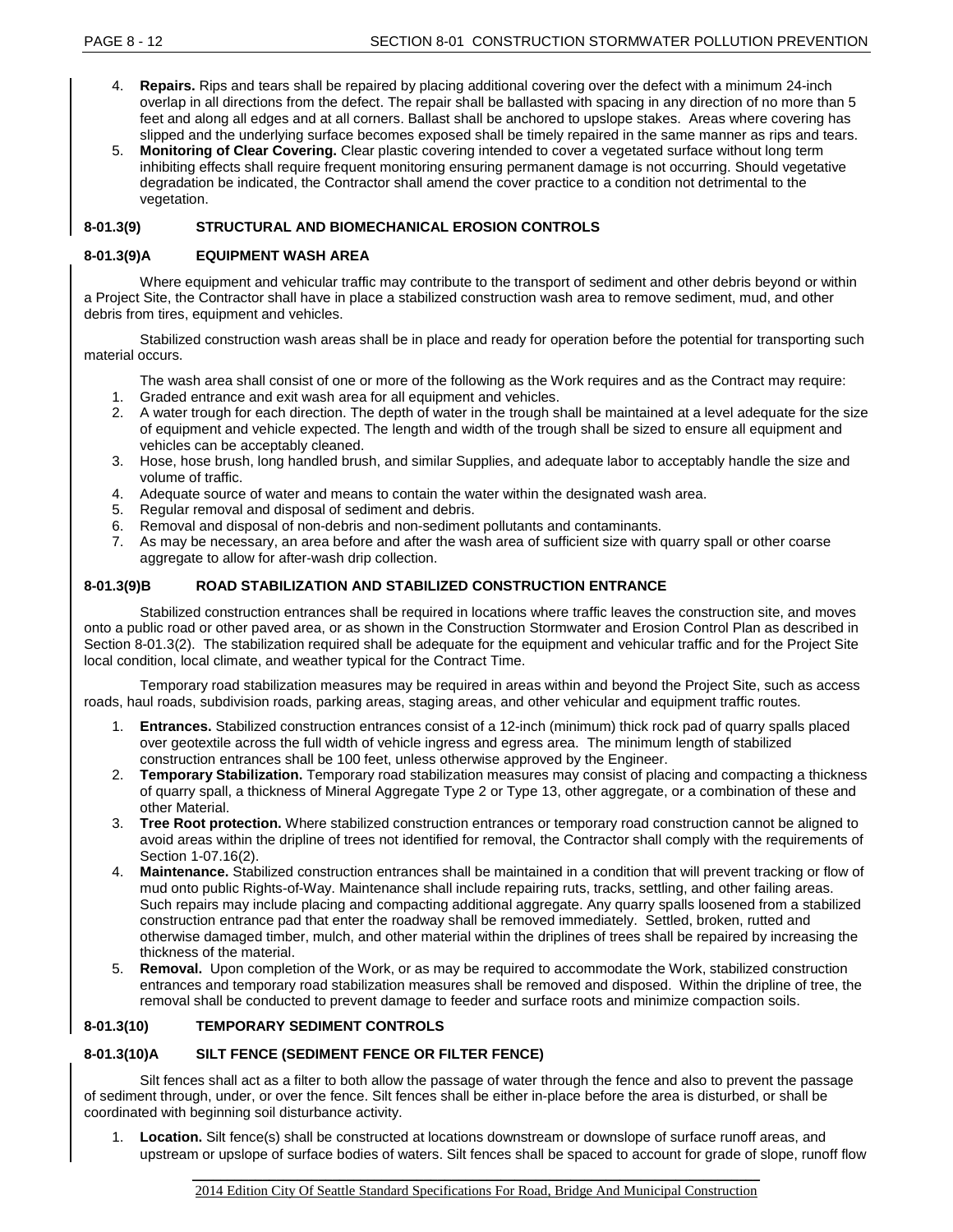rate and velocity, sheeting and rilling, type and relative density of soil(s), rate of sediment loading, expected maintenance type and frequency, and other factors as the Project Site and Work require. Silt fences shall not be placed across or in streams, channels and ditches.

- 2. **Contours.** Silt fences shall be located along contours with the ends turned uphill to capture runoff and prevent flow around the end of the fence. Where the installation requires crossing of contours in areas other than at the ends, gravel check dams shall be placed perpendicular to the uphill face of the fence to minimize concentrated flow and erosion along the fence. The gravel check dams shall be approximately 1 foot deep at the fence and shall continue perpendicular to the fence at the same elevation until the top of the check dam intercepts the ground surface. The gravel check dams shall consist of crushed surfacing base course gravel backfill for walls, or shoulder ballast. The gravel check dams shall be spaced at intervals not exceeding 10 feet along the fence where the fence crosses contours. The slope of the fence line where contours are crossed shall not be steeper than 3H:1V.
- 3. **Height.** The height of the fence fabric, the geotextile, above ground surface shall be 30-inch minimum and 36 inch maximum.
- 4. **Posts.** Posts shall be either wood or steel. Wood posts shall have minimum dimensions of 1-1/4 inch by 1-1/4 inch and shall be white oak or other hardwood resistant to rot, and with no defects. Steel posts shall consist of U, T, L, or C shape posts with a minimum weight of 1.33 pounds per foot, or other steel posts having equivalent or greater strength and bending resistance than those listed in this paragraph. Posts shall be of a length to be installed to a depth and with a spacing to withstand maximum loading for the durations estimated between sediment removals. Unless the Contractor can justify otherwise to the Engineer, posts shall be installed to a minimum 30 inch depth, except as specified below within the dripline of trees, and shall be spaced within a fence line of not greater than six (6) feet. Where required post depth penetration cannot be obtained, the posts shall be secured on the upslope side by bracing or guying to an anchor to prevent overturning.
- 5. **Fabric Attachment.** The fence fabric and support backing systems shall be attached on the up-slope side of the posts with staples, wire, hog rings, or other connection device as recommended by the manufacturer, in a manner that does not tear or damage the fabric.
- 6. **Burial.** At the bottom of the fence, the fabric and support backing system shall be buried at least 6 inches below the ground surface, and then backfilled with native soils compacted by tamping or other appropriate compaction methods.
- 7. **Protection of Existing Trees and Vegetation.** Excavation for installation of silt fence within the dripline of trees, and around other vegetation to be retained, shall not be allowed. Alternative methods necessary to meet functional requirements to retain sediment without excavation within the dripline shall be submitted for approval by the Engineer. Trenchless silt fence installation must be designed and installed to ensure consistent ground contact and stability.
- 8. **Fabric Reinforcement.** Fence support backing system, in the form of wire or plastic mesh with maximum mesh spacing of 2 inch by 4 inch and of adequate strength to withstand maximum loading, shall be attached to posts and fabric as recommended by the Supplier. Plastic mesh shall have the same or greater ultraviolet (UV) resistance as the geotextile fabric. All geotextile fabric shall have backing whether exposed or buried.
- 9. **Fabric Continuity and Seams.** Fence fabric shall be continuous along any single length of filter fence. Continuous fence is defined as follows:
	- (a) The geotextile fabric may be sewn together at the point of manufacture or by the Supplier to form a single length of geotextile for a continuous fence application. All sewn seams shall be located at a support post.
	- (b) Separate geotextile fabric may be installed across posts with a minimum 10 foot overlap where the overlap is supported by no less than three (3) posts with spacing between any posts not greater than 4 feet. Overlapped fabric shall always be secured to support backing.
	- (c) The Contractor may place 2 posts, one on each side of the overlapped fabric and backing, and twist the overlapped fabric at least 2 complete revolutions before driving the posts into the earth. The overlaps shall extend a minimum one (1) foot beyond the 2 posts before twisting.
	- (d) Lapped or twisted fabric and backing that slip shall be considered defective and shall be replaced with sewn geotextile. For pre-staked silt fence, laps may be performed in accordance with the manufacturer's written recommendations.

### **8-01.3(10)B SEDIMENT REMOVAL**

Sediment shall be removed and disposed of when the sediment build-up reaches a height of 6 inches.

### **8-01.3(10)C DAMAGED FENCE REPAIR**

Damaged or improperly functioning silt fence shall be promptly repaired or replaced.

- 1. **Fabric**. Rips, tears, holes, and other defects in the geotextile fabric or the backing or both shall be promptly repaired by placing new material(s) over the damaged materials the full width and height of fence including buried or covered fabric and backing, and shall overlap existing fence material(s) a minimum 5 feet each side of the defect. The repaired fence shall be supported by and securely tied to 5 evenly spaced posts .
- 2. **Posts.** Broken posts shall be replaced with 2 posts spaced 1 foot on each side of the broken post driven 30 inches into the soil, or braced to upslope anchors. The fabric and backing shall be securely tied to each new post.
- 3. **Lean.** Posts that lean greater than 1H:4V shall be replumbed and shall be supported at the top with bracing or guying to an installed upslope anchor.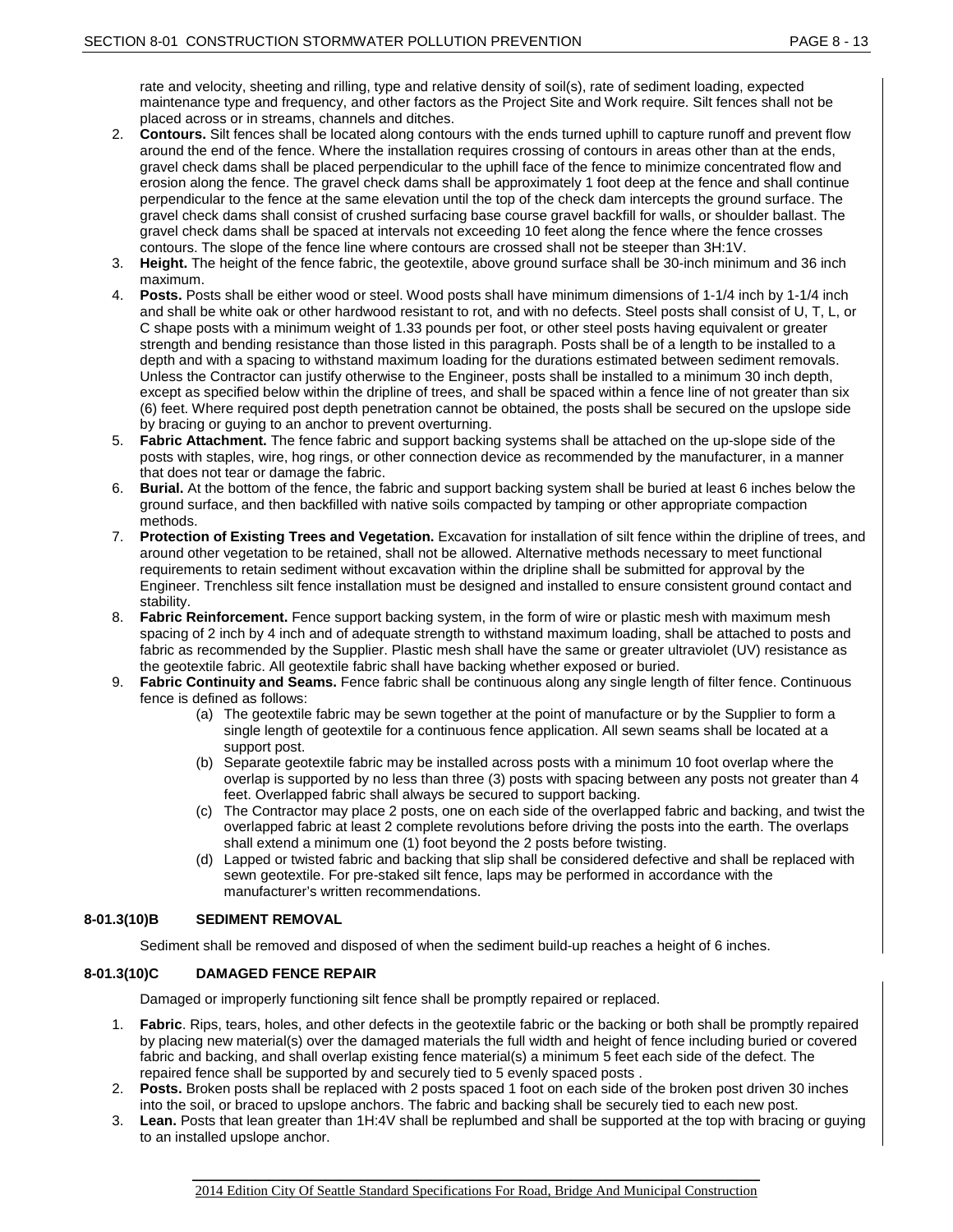4. **Washout.** Water or sediment escaping beneath the silt fence shall be repaired by installing new fabric and backing over the existing material extending 3 feet upslope with a minimum 3-foot overlap on both sides. Ballast shall be placed over the surface repair with a minimum 6-inch depth aggregate ballast. New post or posts shall be installed along the leak with spacing not exceeding 2 feet.

**Impaired Function.** Any other conditions that reduce the effectiveness of the silt fence shall require immediate repair and/or replacement.

# **8-01.3(11) SHEAR BOARDS**

1. **Location.** Shear boards shall be spaced horizontally to allow not greater than a six (6) foot vertical change of grade between boards. Shear board shall be securely nailed to four (4) 2 inch x 4-inch stakes – 1 stake at each end and the remaining stakes spaced evenly between. Stakes shall be driven a minimum 24 inches into the earth and shall extend to the full height of shear board.

**Maintenance.** The Contractor shall timely repair or replace shear boards and stakes exhibiting decay, structural failure, or leaning more than 1H:4V. Frequency of removal of sediment build-up against the board shall be such that build-up does not exceed 1/3 the height of the shear board.

# **8-01.3 (12) PROTECTION OF THE DRAINAGE AND SEWER SYSTEM**

The Contractor shall take measures to prevent blockage of the surface flow path and drainage structures; to prevent the introduction of pollutants, contaminants, sediment, and other material into drainage structures; to promptly clean out material that has entered drainage structures; and to dispose of groundwater, process water and stormwater in accordance with all permits and the Temporary Discharge Plan. See Section 1-07.6 and permit restrictions on discharge quality, quantity and flow rates to maintain the function of the drainage and sewer system. Gutters and drainage structures are to remain functional except when designated for removal on the Drawings, or as approved by the Engineer.

# **8-01.3 (12)A PREVENT BLOCKAGE OF SURFACE FLOW PATH**

The Contractor shall submit a CSECP in accordance with 8-01.3(2) that identifies the surface flow path and all drainage structures within 500 feet downslope of the work. Staging, storage and stockpiles shall be identified on the plan, contained and shall not be placed in the gutter, or block any existing drainage structure. Debris and material that enters the gutter shall be removed by sweeping or vacuuming daily.

# **8-01.3 (12)B INLET AND CATCH BASIN PROTECTION**

- 1. **Application.** The Contractor shall submit a CSECP in accordance with 8-01.3(2) that identifies drainage inlets and catch basins within the work zone and within 500 feet downslope of the work. Existing structures with sufficient depth (minimum 12-inches) to allow insertion of a manufactured filter sock shall be identified in the CSECP as "Protect Inlet". New inlets, catch basins and pipelines shall be protected from sediment and sediment-laden water until site stabilization.
- 2. **Filter socks.** Manufactured filter socks shall have a high flow bypass opening oriented towards the pipe outlet of the structure. Excess material that extends beyond the grate shall be trimmed to allow normal flow into the structure. After placement of a filter sock under an inlet or catch basin grate, curb inlet openings may be plugged as approved by the Engineer.
- 3. **Maintenance and Removal.** Filter socks shall be cleaned or removed and replaced when sediment has filled onethird of the available storage, or the fill limits recommended by the manufacturer. Filter socks shall be removed within 5 business days after final site stabilization.

# **8-01.3 (12)C CLEANING INLETS AND CATCH BASINS**

- 1. **Application** .The Contractor shall submit a CSECP in accordance with 8-01.3(2) that identifies drainage inlets and catch basins within the work zone and within 500 feet downslope of the work. Structures with insufficient depth to meet the requirements of 8-01.3(12)B, shall be identified in the CSECP as "Clean Inlet".
- 2. **Frequency.** Existing inlets and catch basins shall be cleaned when protection is not feasible and when protection measures have failed. Inlets shall be cleaned whenever debris or sediment is visible within the structure. Catch basins shall be cleaned when debris or sediment have filled more than one-half the volume of the structure below the outlet pipe, or is within 18-inches of the outlet pipe invert. Inlets and catch basins may be cleaned by vacuum truck or shovels. Jetting material downstream is not allowed.

### **8-01.3 (12)D TEMPORARY DISCHARGE OF GROUNDWATER, PROCESS WATER AND STORMWATER**

The Contractor shall submit reports on flow rate, quantity and quality controls for groundwater, process water and concentrated and collected stormwater as detailed in the Temporary Discharge Plan.During the course of the Work, the Contractor and temporary discharge lead shall be prepared to discuss with the Engineer the status of temporary discharge controls in-progress and to come as they relate to the Work, to the progress schedule, to permits, and as may be required in the Contract.

### **8-01.3(13) COMPOST SOCKS, COMPOST BERMS, AND STRAW WATTLES**

Compost socks or compost berms shall be used in preference over straw wattles unless otherwise specified.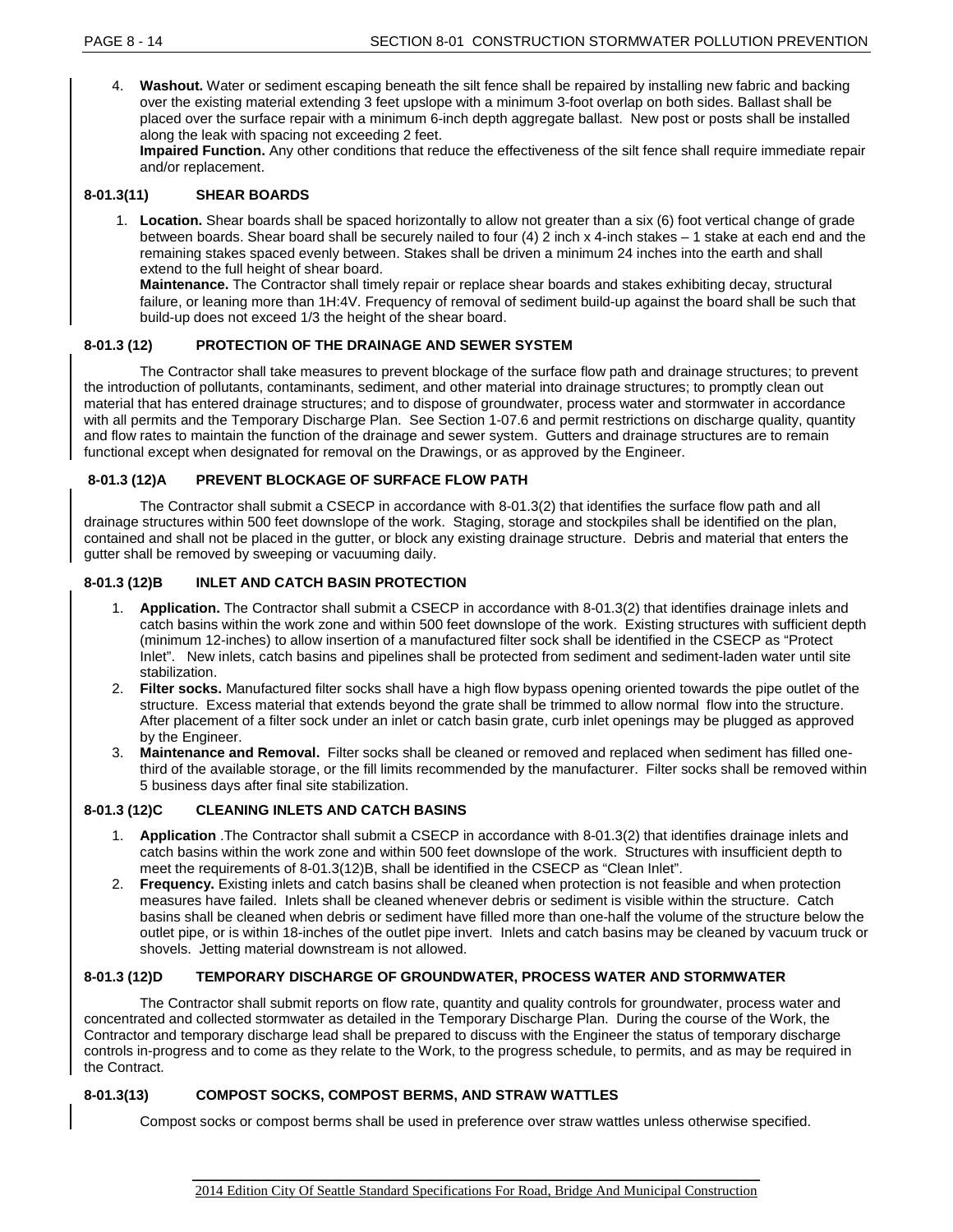# **8-01.3(13)A COMPOST SOCKS**

Compost socks may be used as shown in the CSECP or specified by the Engineer in the following applications:

- a. As an alternative to silt fence, or in addition to silt fence, to filter out sediment, protect project perimeters, or channel runoff to treatment,
- b. As an alternative to earthen dikes at the top or bottom of a slope, to intercept drainage from areas above and direct it to a stabilized outlet or treatment,
- c. Around drain inlets as a temporary protection from sediment-laden water,
- d. As temporary check dams in swales or ditches, or when seeded as permanent check dams where specified
- e. To contain small temporary pools for pumping, or for settling sediment,
- f. To filter and neutralize pH of runoff from new cement concrete installations, or to filter water contaminated by oil or grease.
- 1. **Socks.** Compost socks shall consist of mesh fabric tube with a minimum strand thickness of 5 mils, and shall be warranted by the manufacturer as appropriate for use in compost socks. It shall be clean, evenly woven, and free from cuts, tears, and broken or missing yarns. The fabric shall be of a biodegradable type for applications where the sock will be filled planted or seeded to be left on-site. Compost socks shall be at least 8 inches in diameter; larger diameter socks may be required where ponding behind the sock is anticipated or observed.
- 2. **Compost**. Socks shall be filled with coarse compost as described in Section 9.14.4(8).
- 3. **Filling.** The socks shall be filled on-site by forced-air mulch spreader equipment, and shall be firmly packed yet flexible. Sections less than 15 feet long may be filled off-site. The sock shall be blown full continuously, if a break is necessary the socks shall be overlapped five (5) feet at their ends and staked in place.
- 4. **Placement.** Soil surfaces shall be graded smooth, and the compost filled sock shall be placed directly onto the soil surface. The sock shall then be walked to press it firmly to the surface. 2x2-inch stakes shall be driven through the sock into the soil at intervals of 10 feet, unless otherwise shown in the CSECP or as specified by the Engineer.
- 5. **Placement on Slopes.** On slopes, compost socks shall be placed parallel with the contour and perpendicular to runoff or other flow. Ends of socks shall be placed angling upslope to prevent water flowing around.. Socks shall be placed at the top of the slope, and at intervals across the slope to allow not greater than a six (6) foot vertical elevation change between sock rows, or as shown in the CSECP or specified by the Engineer, to prevent concentrated water flows from running down the slope.
- 6. **Maintenance.** Compost socks shall be maintained in contact with the soil, and shall be inspected immediately after a runoff producing rainfall to verify soil contact. **Removal.** Where compost socks are not intended to be left in place to support permanent plantings (e.g. planted with live stakes for slope stabilization efforts), compost socks shall be slit and removed from Project Site, and compost spread for incorporation into the soil.

# **8-01.3(13)B COMPOST BERMS**

Compost berms are triangular cross-section rows of compost that can serve the same functions as compost socks or straw wattles on a temporary basis. The Engineer may specify and approve the temporary use of compost berms for any of the applications described in 8-01.3(13)A Compost Socks.

- 1. **Application.** Compost berms shall be applied using a pneumatic blower device or equivalent, to create a uniform cross-section and berm density.
- 2. **Size.** Compost berms shall have a 2:1 base to height ratio, with a minimum size of 2 feet wide at base by 1 foot high in cross section. Larger sizes may be specified by Engineer.
- 3. **Compost.** The compost used shall be coarse compost as described in Section 9.14.4(8).
- 4. **Time.** Compost berms may be used for up to two (2) weeks. Berms may be used longer if seeded and vegetated, or if backed up by silt fence as shown in the CSECP or specified by the Engineer.
- 5. **Placement on Slopes.** On slopes, compost berms shall be placed parallel with the contour and perpendicular to runoff or other flow. Ends of berms shall be constructed angling upslope to prevent water flowing around. Berms shall be placed at the top of the slope, and at intervals across the slope to allow not greater than a six (6) foot vertical elevation change between berms, or as shown in the CSECP or specified by the Engineer, to prevent concentrated water flows from running down the slope.
- 6. **Maintenance.** The compost berm shall be maintained at the specified height, and any breaches or depressions shall be immediately repaired to restore that height.
- 7. **Recycling After Use.** After use, the compost may be spread and reused as a compost blanket or for soil amendment.

### **8-01.3(13)C STRAW WATTLES**

- 1. **Trenching.** Wattles shall be installed within shallow trenches parallel with the contour and perpendicular to runoff or other flow. A sequence of wattles shall begin at the base of the slope and proceed uphill. Excavated material shall be spread evenly along the upslope side and shall be compacted using hand tamping or similar method. On gradually sloped or on clay and plastic silt type soils, trenches shall be 2 to 3 inches deep. On loose granular soils, in high rainfall areas, or on steep slopes, trenches shall be 3 to 5 inches deep or half the thickness of the wattle, whichever is greater.
- 2. **Spacing.** Wattles shall be spaced horizontally to allow not greater than a six (6) foot vertical change of elevation between wattle rows.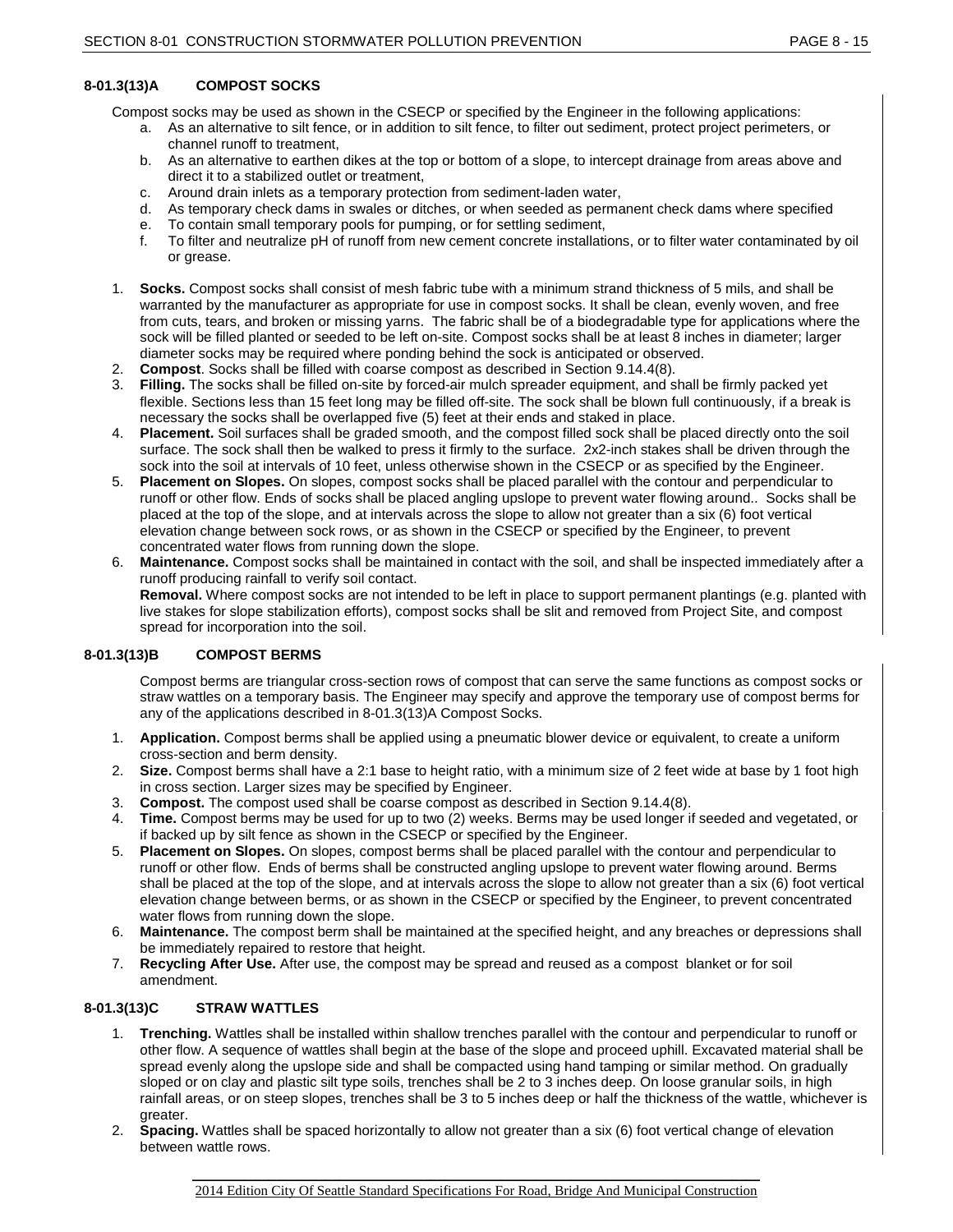- 3. **Staking.** The wattle shall be installed snugly into the trench, abutting adjacent wattles tightly end to end with minimal overlapping of ends. Wattles shall be staked at each end, and in between at 4-foot maximum centers. Where trench conditions require, pilot holes for the stakes shall be driven through the wattle and into the soil using a straight bar. Stakes shall be driven through the center of the wattle at least 6 inches into the earth leaving 2 to 3 inches of the stake protruding above the wattle.
- 4. **Maintenance.** Wattles shall be maintained in contact with the soil in the trench, and shall be inspected immediately after a runoff producing rainfall verifying soil contact.

### **8-01.3(14) EROSION AND SEDIMENT CONTROL MAINTENANCE**

- 1. **Inspection.** Construction stormwater and erosion control measures shall be inspected at regular intervals (at least once every calendar week), and within 24 hours following significant runoff producing rainfall events. The various devices shall be inspected for damage, bypass, undercutting, and nonperformance, and shall be promptly repaired.
- 2. **Maintenance**. The individual functions and the whole shall be verified performing acceptably and shall be maintained until the site is stabilized, or until they are to be converted as part of a permanent erosion and sediment control when specified in the Contract.
- 3. **Sediment Removal**. Sediment buildup shall be removed as specified or more frequent intervals when performance becomes questionable. Debris and contaminated sediment shall be properly disposed.

# **8-01.3(15) REMOVAL AND REUSE OF TEMPORARY EROSION AND SEDIMENT CONTROLS**

- 1. **Removal.** When a temporary erosion or sediment control feature is no longer required, the Contractor shall remove the feature. The Contractor shall remove all temporary erosion or sediment control features within 5 Business Days of site stabilization.
- 2. **Reuse.** Reuse of a control measure may be acceptable if:
	- a. The measure or device has been thoroughly cleaned of all debris;
	- b. The measure or device is free of tears, holes, or other damage; and
	- c. The measure is verified it can perform as intended.

# **8-01.3(16) SWEEPING AND WASHING**

In addition to the requirements of Section 1-04.11, the Contractor shall ensure that soil, debris, or other material tracked and deposited are removed by sweeping or by washing and properly disposed. In particular, when wet weather is forecast, the On-Site Erosion Control Lead shall verify that all measures are in-place and are functioning effectively and acceptably.

### **8-01.4 MEASUREMENT**

Bid items of Work completed pursuant to the Contract will be measured as provided in Section 1-09.1, Measurement of Quantities, unless otherwise provided for by individual measurement paragraphs herein this Section.

Construction Stormwater Pollution Prevention plans indicated in section 8-01.5 and in the bid form will be measured by lump sum.

### **8-01.5 PAYMENT**

Compensation for the cost necessary to complete the work described in Section 8-01 will be made at the Bid item prices Bid only for the Construction Stormwater Pollution Prevention Bid items listed or referenced as follows:

1. "**Construction Stormwater and Erosion Control Plan (CSECP)**", per lump sum.

- 2. "**Tree, Vegetation and Soil Protection Plan (TVSPP)",** per lump sum.
- 3. "**Spill Plan (SP)**", per lump sum.
- 4. "**Temporary Discharge Plan (TDP)**", per lump sum.

The Bid item price for each Construction Stormwater Pollution Prevention Plan indicated above and included in the Bid form shall include all costs for the work required to prepare, submit and update as necessary all Plans described in this Section and to furnish, install, maintain, remove, relocate, restore and dispose of, construction stormwater pollution prevention measures including documentation, inspection, testing, conditions of permits, and, requirements of sections 1-07.15, 1- 07.16(2), 8-01, and other Contract provisions.

The Bid item price shall also include all costs for the work required by the: Construction Stormwater and Pollution Prevention Coordinator (CSPPC); Certified Erosion and Sediment Control Lead (CESCL); Tree, Vegetation and Soil Protection Lead (if applicable); Spill Prevention and Response Lead; Temporary Discharge Lead (if applicable) and any other supporting staff as may be necessary. See Section 1-05.13 for descriptions.

Payments for progress estimates will be made in accordance with the lump sum breakdown specified in Section 1- 09.3(2) including how this work relates to the Work and to the progress schedule. The lump sum breakdown shall indicate that 20% of each be paid upon approval of the plan (including leads) and 10% retained until all BMPs are removed and all required documentation in accepted; 70% will be paid as work progresses as determined by the Engineer.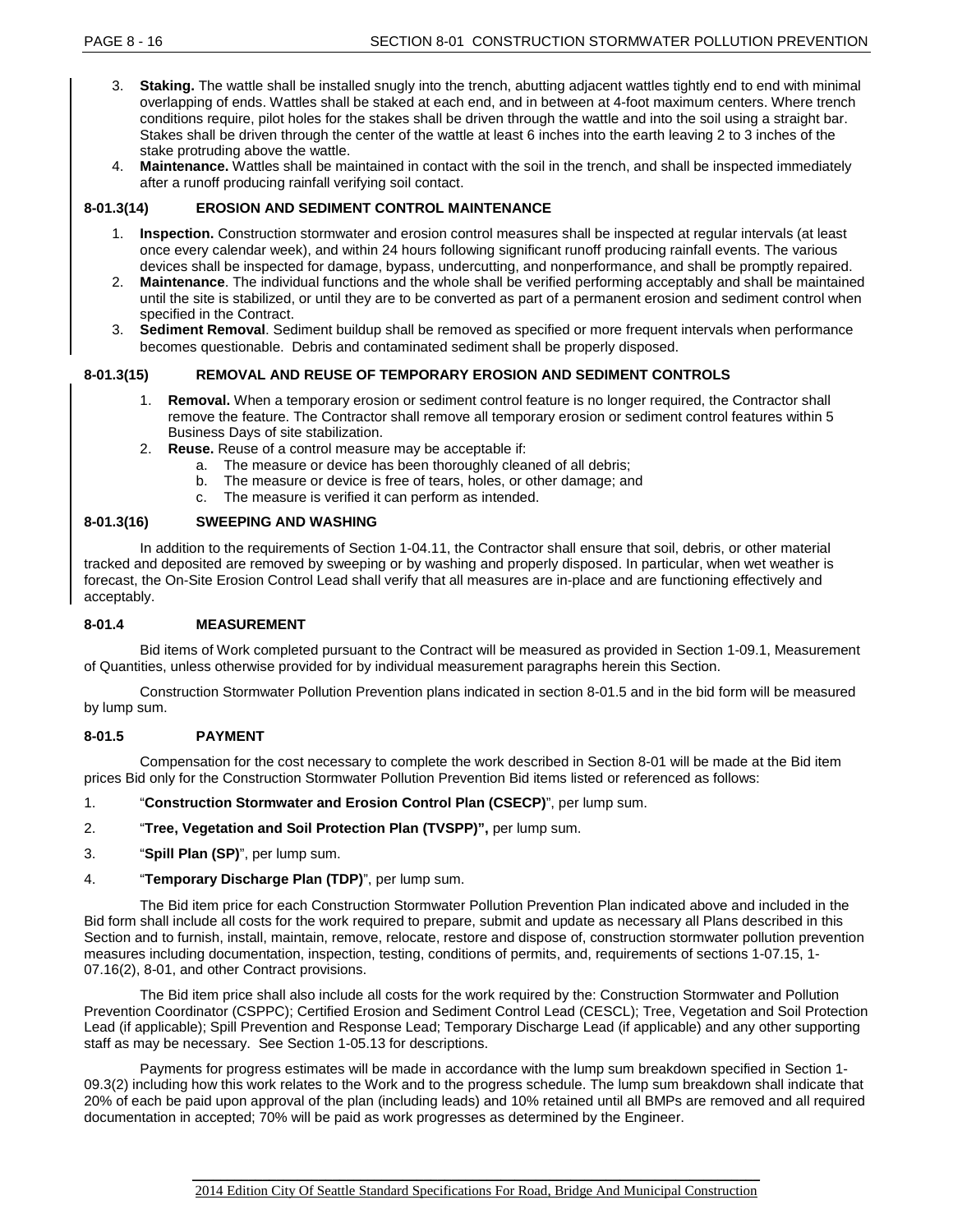If the Tree, Vegetation and Soil Protection Plan (TVSPP) is not included in the Bid form no plan is required and no separate payment will be made.

If the Temporary Discharge Plan (TDP) is not included in the Bid form and the Contractor chooses to discharge water on-site, a TDP is required and the cost of the TDP and any permits shall be included in applicable Bid items of work; no separate payment will be made for a TDP when not included in the Bid form.

All fines for non-compliance shall be the sole responsibility of the Contractor. No payment shall be made for fines, clean-up or additional stormwater or erosion control measures caused by or resulting from the Contractor's operations, negligence or omissions.

# **SECTION 8-02 LANDSCAPE CONSTRUCTION**

#### **8-02.1 DESCRIPTION**

**Work Included.** Section 8-02 describes work consisting of preparing soil; and furnishing, planting, and maintaining lawns and planting beds; and furnishing and installing paver blocks, grid blocks, cedar edging, bollards, benches, root barriers and tree grates.

**Plant Material.** Trees, whips, shrubs, ground covers, seedlings, cuttings, and sod will hereinafter be collectively referred to as, "plants" or "plant Material".

### **8-02.2 MATERIALS**

Materials shall meet the following requirements:

- 1. **Erosion Control and Landscape Materials.** Section 9-14
- 2. **Plant Names.** Nomenclature for plants and varieties shall be in accordance with the current edition of "Standardized Plant Names" as prepared by the American Joint Committee on Horticulture Nomenclature.
- 3. **Soil.** Planting Soil shall be used unless otherwise specified in the Contract. Section 9-14.1(4)A
- 4. **Seed.** The type of seed mix shall be as specified in the Contract or as directed by the Engineer. Section 9-14.2.
- 5. **Compost.** Soil amendment (organic matter to be mixed into the soil) shall consist of fine compost meeting the requirements of Section 9.14.4(8), unless otherwise approved by the Engineer for compatibility with management practices for the site or specified in the Contract.
- 6. **Mulch.** Planting mulch for topdressing shall consist of arborist wood chip mulch meeting the requirements of 9-14.4(4) unless otherwise specified in the Contract.
- 7. **Rock Mulch.** Topdressing required for tree pits in right of way areas with high pedestrian volume shall be per 8- 02.3(9)A
- 8. **Concrete.** The concrete mix for wood bollard footings shall be Class 3000 (See Section 6-02.3(2).
- 9. **Vertical Root Barrier.** Root barriers shall be an injection molded or extruded modular component made of highdensity polypropylene or polyethylene plastic meeting the requirements of Section 9-14.15.
- 10. **Horizontal Root Barrier.** Root Barrier to cover a 4'x4' area centered 1'below the rootball to meet utility requirements shall be Copolymer Polypropylene of 0.080"(2.032 mm) thickness, 50% post-consumer recycled plastic, injection molded and ISO 9002 certified.

### **8-02.3 CONSTRUCTION REQUIREMENTS**

### **8-02.3(1) RESPONSIBILITY DURING CONSTRUCTION**

#### **8-02.3(1)A GENERAL**

**Plant Protection.** The Contractor shall prepare soil in compliance with the Tree, Vegetation and Soil Protection Plan (TVSPP) as described in Section 8-01.3(2)B, and shall provide adequate and proper care of all plant Material (both retained and newly installed) and landscape Work, including irrigation, done on the project from the time of installation to the end of the landscape establishment period (see section 8-02.3(12)).

### **8-02.3(1)B LANDSCAPE CONTRACTOR QUALIFICATIONS**

**Licensing and Certification**. All landscaping shall be performed by a licensed Landscape Contractor registered in the State of Washington. The Contractor shall be qualified for landscaping work through certification by the Washington Association of Landscape Professionals (WALP) or by the Washington State Nursery and Landscape Association (WSNLA).

### **8-02.3(2) TOPSOIL , PLANTING SOIL, AND TURF AREA SOIL**

### **8-02.3(2)A GENERAL**

1. **Application.** Topsoil, planting soil, turf area soil, compost or fertile mulch shall be evenly spread and incorporated into subsoil as required in 8-02.3(14) for seeded lawn installation and as identified in 8-02.3(4) for areas to be planted. **Conditions.** Topsoil, planting soil, turf area soil, compost and/or fertile mulch shall not be placed or worked when the ground or topsoil is frozen, excessively wet or, in the opinion of the Engineer, in a condition detrimental to the Work.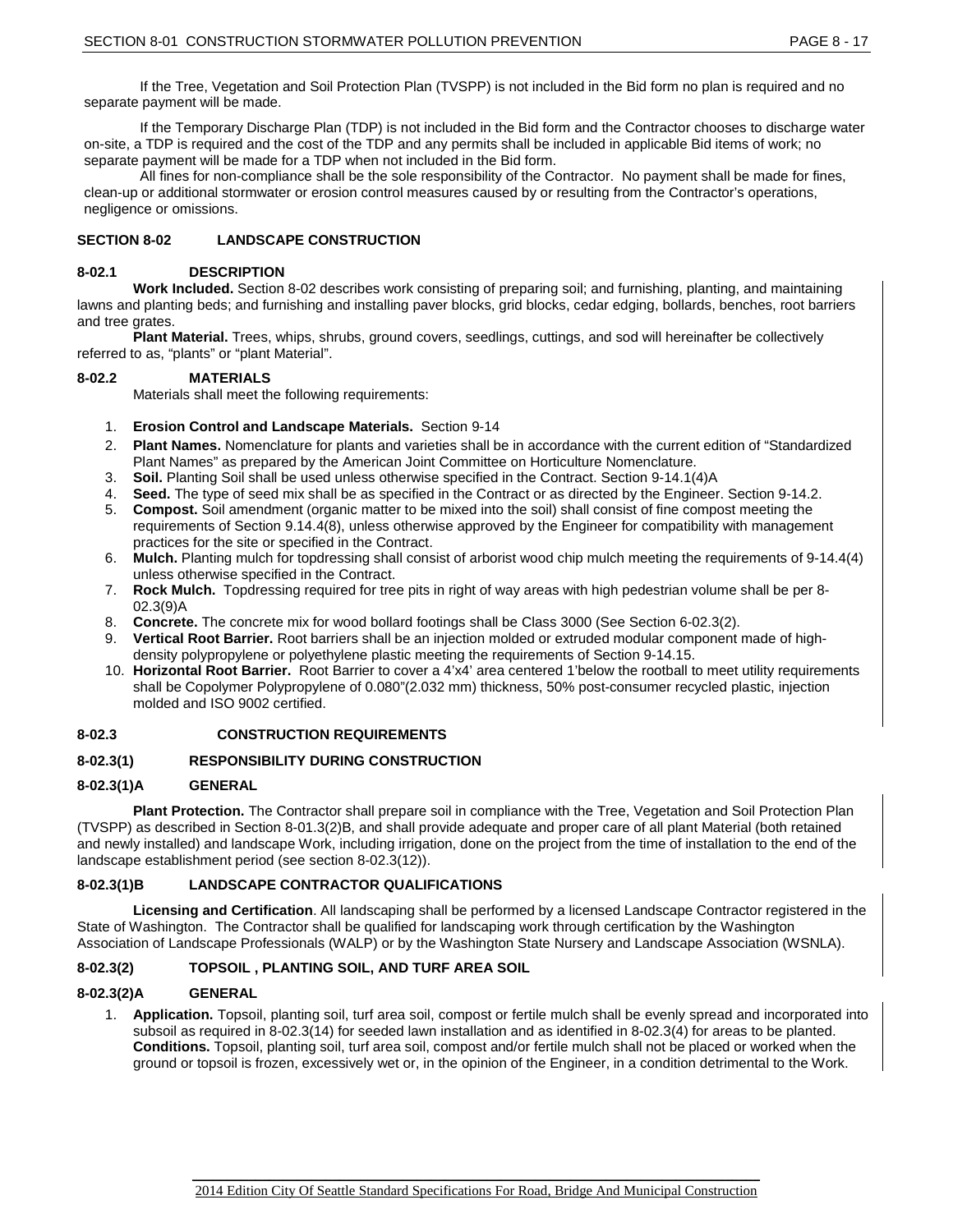# **8-02.3(2)B TOPSOIL TYPE A – (IMPORTED)**

- 1. **Source.** Topsoil Type A shall be obtained from a source provided by the Contractor meeting the requirements of Section 9-14.1(1).
- 2. **Alternative Sources.** Should the Contractor propose a soil not meeting these requirements, the Contractor shall provide a Manufacturer's Certificate of Compliance stating the proposed substitute soil meets the organic matter requirements of Section 9-14.1(1), n

**Alternative Sources.** Should the Contractor propose a soil not meeting these requirements, the Contractor shall provide a Manufacturer's Certificate of Compliance stating the proposed substitute soil meets the organic matter requirements of Section 9-14.1(1), meets regulatory and legal requirements, and shall perform as at least as acceptably as Topsoil Type A. Material taken from the Project Site and used as Reused Amended Site Soil will not be deducted from the Bid item quantities for the respective Bid items.

# **8-02.3(2)C REUSED AND AMENDED SITE SOIL**

Reused and Amended Site Soil shall be native topsoil taken from within the Project Site complying with Section 9- 14.1(2), including the requirement to amend it if needed with compost to meet the minimum organic matter specified in Section 9-14.1(2). Reused and Amended Site Soil will not be considered as selected Material as defined in Section 2-10.2(1), and the conditions of Section 2-10.2(1) will not apply.

- 1. **Harvest.** When Reused and Amended Site Soil is specified in the Contract, it shall be the Contractor's responsibility to perform the excavation operations in such a manner that sufficient Material be set aside to satisfy the needs of the project.
- 2. **Amendment.** Reused and Amended Site Soil shall be amended with compost meeting requirements of 9-14.4(8), to provide 5% organic matter content for lawn areas, and 10% organic matter content for planting areas, using Loss-On Ignition test method (ASTM D2974 or TMECC 03.07A). Compost amendment may be added at default rates of 22% for turf or 38% for planting beds; or calculated based on tests of the soil and compost, using the Soil Amendment Rate Calculator at http://your.kingcounty.gov/solidwaste/compost-calculator.htm.
- 3. **Disposal of Excess Stockpile.** Upon completion of the Work, any topsoil remaining and not required for use on the project shall be disposed, unless the Engineer agrees otherwise.
- 4. **Shortage.** Should a shortage of Reused Amended Site Soil occur and the Engineer has determined the Contractor has wasted topsoil Material, the Contractor shall furnish topsoil Type A at no expense to the Owner.

# **8-02.3(2)D TURF AREA SOIL**

Turf Area Soil shall meet the requirements of Section 9-14.1(5), and shall be installed in accordance with Section 8- 02.3(4), or as indicated in the Contract.

# **8-02.3(2)E PLANTING SOIL**

Unless the Contract specifies otherwise, Planting Soil meeting the requirements of Section 9-14.1(4) shall be installed in accordance with Section 8-02.3(4).

# **8-02.3(2)F HIGH PERFORMANCE TURF SOIL**

High Performance Turf soil shall meet the requirements of Section 9-14.1(6), and shall be installed as specified in the Contract.

# **8-02.3(3) PESTICIDES**

- 1. **General.** All pesticide use within the City of Seattle shall be in accordance with the City of Seattle pesticide reduction strategy as documented under the keyword "pesticide reduction" on the City of Seattle website [www.seattle.gov.](http://www.ci.seattle.gov/)
- 2. **Approval.** Pesticides proposed for use by the Contractor shall be submitted to the Engineer for review a minimum of 10 Working Days prior to scheduled use. The submittal shall include:
	- a. an MSDS for the product;
	- b. a Manufacturer's Certificate of Compliance stating the pesticide is appropriate for intended application and the rate of application;
	- c. the pesticide complies with all law and regulation and is registered in the State of Washington;
	- d. the pesticide is not a soil residual pesticide and is not toxic to landscaping and lawn not to be controlled, unless the Contract specifies otherwise; and
	- e. the name of the pesticide applicator including a copy of current Washington State pesticide application license for the intended application.
- 3. **Application**. Application of pesticides shall be in accordance with Ch 16-228 WAC and the manufacturer's recommendations and shall be carried out by an experienced applicator licensed by the State of Washington for the class of pesticide utilized.
	- a. The Contractor shall ensure pesticide application is confined to the areas designated.
	- b. Pesticide application will not be allowed during unreasonable wind conditions, when wet conditions exist, or when wet weather is forecast within 24 hours of pesticide application, unless the pesticide manufacturer allows otherwise as provided in the submittal. The Contractor shall notify the Engineer at least 2 Working Days in advance, the location of the pesticide application.
	- c. All pesticide or pesticide components shall be delivered to the Project Site in unopened containers and shall comply with the spill prevention and control requirements of Section 1-07.5.

Pesticide application shall be restricted when near surface waters as specified in Section 1-07.5.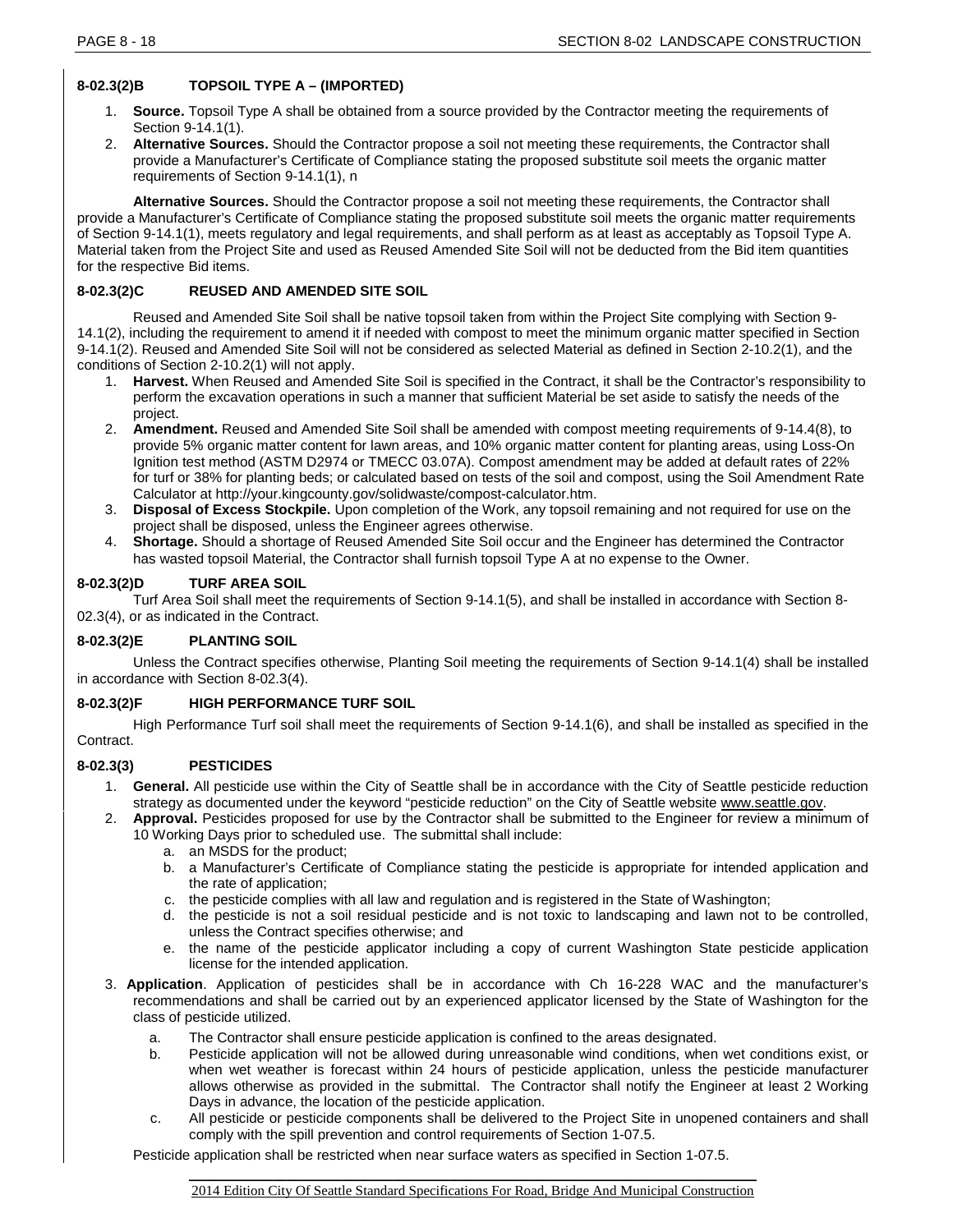### **8-02.3(4) PLANTING AREA PREPARATION**

Areas to receive plant Material shall be cleared, grubbed, cultivated and graded to accommodate the Work prior to planting and to provide the optimum conditions for plant and lawn, establishment and growth.

- 1. **General.** Planting area preparation shall take into account as applicable, work requiring field inspection and Engineer's approval within the driplines of trees and other vegetation to be retained; the incorporation of topsoil, planting soil, turf area soil, decomposed organic amendment, fertile mulch, or other amendment; and the finish grade to accommodate the Work.
- 2. **Weed Removal.** The Contractor shall have on-site current copies the Washington State Noxious Weed List and Monitor List [\(http://www.nwcb.wa.gov\)](http://www.nwcb.wa.gov/weed_list/weed_listhome.html), and the King County Noxious Weed list [\(http://dnr.metrokc.gov/wlr/lands/weeds/weedid.htm\)](http://dnr.metrokc.gov/wlr/lands/weeds/weedid.htm). All weeds on these lists shall be removed from the area of planting using the Integrated Pest Management method recommended by the King County Noxious Weed Board consistent with the City of Seattle Pesticide Reduction Program. Soil containing roots or seeds of noxious weeds shall be disposed.

Weed clearing shall be by non-chemical methods unless the Contract specifies otherwise, or the Contractor requests and receives approval from the Engineer to apply pesticide as specified in Section 8-02.3(3).

- 3. **Subgrade.** Subgrade shall be established at level specified on plan. Prior to placement of specified topsoil or amendment, subgrade shall be thoroughly scarified a minimum of 4 inches deep; by ripping, rototilling, plowing or discing. Finished subgrade shall be cleaned of all debris including concrete, stumps, sticks, roots and rocks or lumps larger than 3 inches; and inspected and approved by the Engineer before soil mix is placed.
- 4. **Embankments.** The Contract may require certain areas be built-up by embankment construction methodologies as specified in Section 2-04 and 2-10 and 2-11 prior to preparing for planting. Such areas will be identified in the Contract.
- 5. **Topsoil and Compost Amendment.** Imported topsoil mixes, per Section 9-14.1, shall be added in two lifts of equal depth. The first topsoil lift shall be thoroughly blended with scarified subsoil, and compacted per 8-02.3(4).7 prior to placement of second lift. Where Reused Amended Site Soil (Section 9-14.1(2) is specified, compost amendment shall be thoroughly incorporated to create a homogenous blend 8" deep. The Contractor shall apply and shape the lifts in such a manner that the planting area has a continuously sloped final surface allowing for drainage from higher elevations to lower outer edges of the planting area. Where possible, ridges and ridge lines shall be the approximate centerpoint, or centerline(s), of the planting area.
- 6. **Lime and Other Amendments.** Any amendments, excluding fertilizers to be applied in planting holes and on lawn starter, shall be applied evenly on the soil surface at rates specified by soil test per Section 9-14.1(A), using a calibrated spreader. Lime and other amendments shall be thoroughly blended into the top 8 inches of soil using rototiller.
- 7. **Compaction.** The area shall be rolled in 2 directions, the second rolling at right angles to the first. The roller shall be of a standard, waterfilled type to apply 150 to 300 pounds per square foot ground pressure.
- 8. **Conditions.** Soils and amendment shall not be placed when the ground is frozen, excessively wet, or in a condition not amenable to acceptable planting area preparation as determined by the Engineer.
- 9. **Finished Grade.** The finished grade of planting area included any surface mulch top dressing shall be 1 inch below the finished grade of any surface improvement such as sidewalk and other pedestrian walking area.

# **8-02.3(5) LAYOUT OF PLANTING**

Plants shall be placed at spacings and locations as indicated on the Planting Plan. Plant layout shall be approved by the Engineer prior to installation of any plants. Unapproved plantings shall be removed and replanted at the Contractors expense.

- 1. **Layout.** Location layout and staking shall be the responsibility of the Contractor, subject to the approval of the Engineer, before planting or construction of each item begins.
- 2. **Approval**. All plant Material shall be inspected and determined by the Engineer to be acceptable for planting prior to planting. All plants shall be furnished disease and pest free, in good health and condition, true to form, and shall be vigorous growers.
- 3. **Notification.** The Contractor shall notify the Engineer at least 5 Working Days in advance of projected completion of staking and allow 2 Working Days after the projected completion date for review and any adjustments of the layout by the Engineer. Contracts requiring plant placement based on field layout by the Engineer require 5 Working Days notice for field layout prior to the Contractor's scheduled plant installation.
- 4. **Sequence.** The Contractor shall sequence the planting to minimize disturbance to new plantings and existing landscaping, and to comply with the Tree, Vegetation and Soil Protection Plan (TVSPP), see Section 8-01.

# **8-02.3(6) PLANTING**

# **8-02.3(6)A GENERAL**

Plants brought to the planting site shall be bare root, balled and burlapped, or in containers, as specified in the planting schedule in the Contract for the particular type of planting Material.

1. **Conditions.** Plants shall not be planted during freezing weather or when the ground is frozen or saturated. Plants shall not be planted during excessively wet conditions. Plants shall not be placed on any Day in which temperatures are forecast to exceed 80 degrees unless the Engineer approves otherwise. Plants shall not be placed in areas that are below finished grade.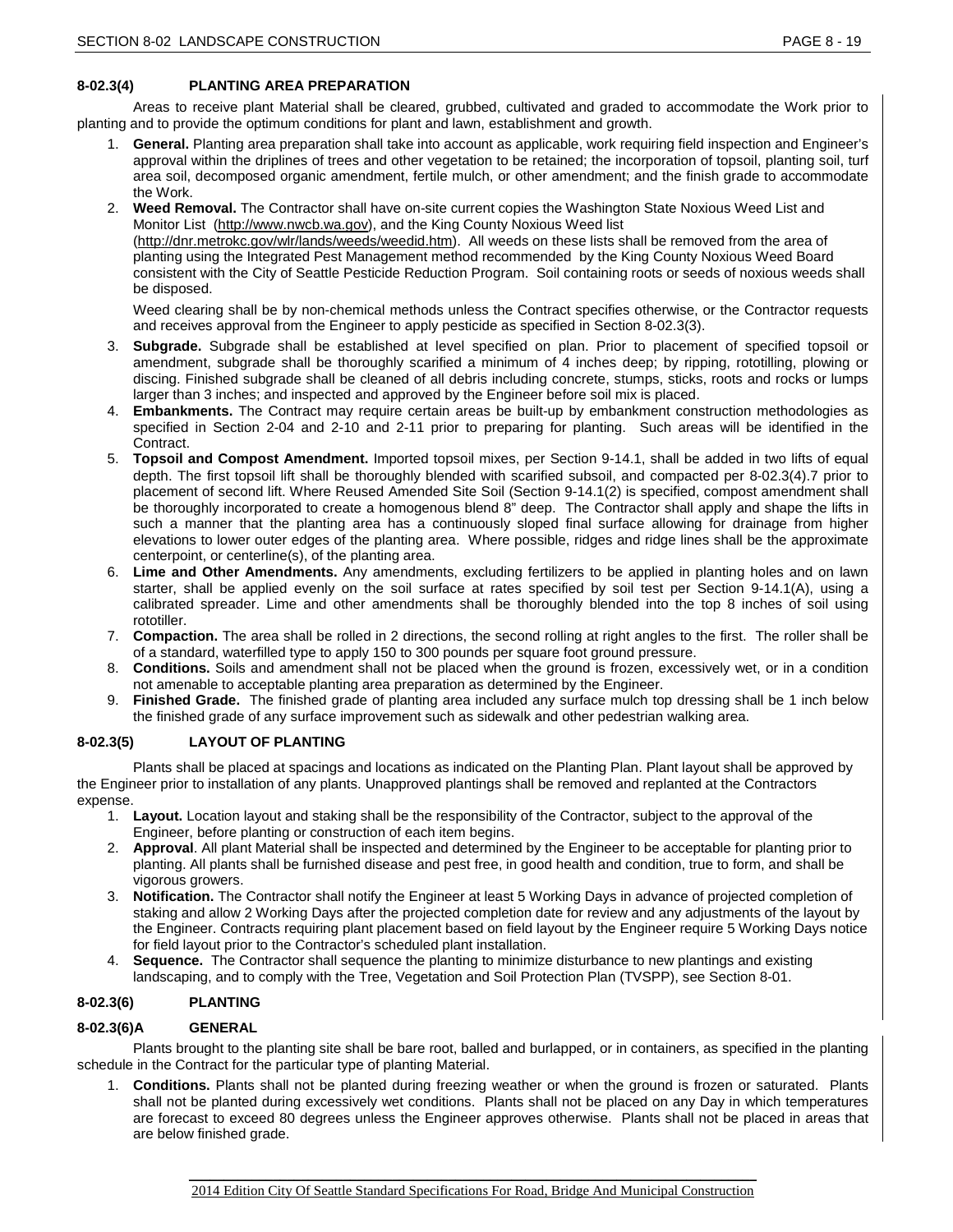- 2. **Dates to plant.** Planting trees, shrubs, and groundcovers within the City of Seattle limits shall be performed during the period between October  $1<sup>st</sup>$  and April 30<sup>th</sup>. Outside the City of Seattle limits, dates to plant will be specified in the Contract. See Section 8-02.3(14)A for dates to seed for lawn installation.
- 3. **Drainage.** If groundwater is encountered upon excavation of planting holes, the Contractor shall promptly notify the Engineer.
- 4. **Root-bound Container.** Containers may require vertical cuts down the full depth of the container to accommodate removal. All circling roots shall be loosened to ensure natural directional growth after planting. Plants shall be removed from containers in a manner that prevents damage to the root system.

# **8-02.3(6)B TREES**

- 1. **Notify Engineer.** The Contractor shall provide the Engineer a minimum 2 Working Days advance notice of the first tree(s) to be planted. The Engineer shall be present to approve the planting method of the first tree(s). The approved method shall be consistently applied for all remaining tree plantings.
- 2. **Planting Holes.** Tree planting holes shall be excavated over a minimum surface area of 12" beyond the outside edge of the rootball in all directions, and to a depth equal to the depth of the rootball less 2 inches. Tree pit excavation near a curb or sidewalk shall allow a horizontal clearance of at least 3 inches from the curb or sidewalk without undermining foundation support of adjacent improvements.
- 3. **Planting Height.** Trees shall be placed with the root crown 2 inches above surrounding curb and sidewalk finished grade where applicable. In their final position, trees shall have their root crowns positioned above the surrounding backfill as indicated on the Standard Plans.
- 4. **Removal of Wraps, Ties, and Containers.** Before planting, twine and burlap and wire basket shall be removed from the upper 2/3 of the root ball. However, the Contractor shall be prepared to remove all twine and burlap and wire basket before placing in planting holes at locations directed by the Engineer. All trees grown in containers and root bags shall be removed from container and inspected for acceptability of root condition prior to before planting.
- 5. **Roots.** Untangle circling roots to prevent strangulation of plants, and spread in direction of desired growth Containers may require vertical cuts down the full depth of the container to accommodate removal. For ball and burlap and container trees, roots showing at the edge of the root ball shall be loosened without tearing and shall be placed in a manner ensuring roots are properly spread for lateral directional growth.

# 6. **Backfill**.

- a. Backfill shall be carefully placed and compacted in loose lifts not exceeding 6 inches.
- b. Soil Mix. Unless the Contract specifies otherwise, two thirds (2/3) excavated native soil shall be mixed with one third (1/3) Compost per 9-14.4(8) to form a thoroughly mixed homogeneous blend for backfill.
- c. Compaction. Backfill shall be placed and compacted without voids. For bare root trees, backfill shall be placed in a manner ensuring roots are properly spread to avoid circling, and tamped or compacted ensuring that no voids exist. Water settling of backfill will not be allowed.
- 7. **Water Saucer.** Where no sidewalk and curb is present, the finished grade of the backfill shall have a soil berm or soil saucer (watering ring) as shown on Standard Plan nos. 100a, 100b and 101. On Standard Plan no. 113, the mulch thickness to curb and sidewalk finished grade will be considered the watering ring.
- 8. **Watering**. Water shall be applied after installation as set forth in Section 8-02.3(12) item 4. If settling occurs, the Contractor shall add enough soil to cover the roots but shall not rework the soil.
- 9. **Mulch**. Two to three inches of mulch of the type specified in the Contract or otherwise specified in 8-02.2.
- 10. **Materials** shall then be added to top dress the entire tree pit including the watering ring, with the depth tapered at the tree to prevent contact at the trunk.

# **8-02.3(6)C SHRUBS AND GROUNDCOVERS**

- 1. **Planting Holes.** Planting holes for shrub and groundcover plants shall be as shown in Standard Plan nos. 110 and 111.
- 2. **Removal of Wraps, Ties and Containers.** All plastic, burlap, ties, and other container material shall be removed from the plant prior to planting.
- 3. **Roots**. Containers may require vertical cuts down the full depth of the container to accommodate removal. Untangle circling roots to prevent strangulation of plants, and spread in direction of desired growth.
- 4. **Backfill.** Backfill with soil removed from hole. Backfill shall be firmly tamped or compacted without voids around the roots
- 5. **Watering**. Water shall be applied after installation as set forth in Section 8-02.3(12) item 4. If settling occurs, the Contractor shall add enough soil to cover the roots but shall not rework the soil.
- 6. **Mulch**. Mulch shall be applied according to 8-01.3(6)C**,** or as otherwise directed by Engineer, with the depth tapered at the tree to prevent contact at the trunk.

# **8-02.3(7) PRUNING AND STAKING**

# **8-02.3(7)A PRUNING**

- 1. **General.** Pruning necessary for the Work shall be in accordance with the TVSPP; see Section 8-01. Pruning shall be done in such a manner as to retain or to encourage the natural growth characteristics and proper form of the particular plant. Pruning shall be done with a sharp tool to produce a clean cut without bruising or tearing the bark. All completed pruning cuts shall be in the living wood where callous tissue can develop properly.
- 2. **At Planting.** At the time of planting, all plants shall be pruned to remove any minor broken or damaged twigs and branches. Notify Project Engineer of any major broken or damaged limbs at planting, prior to attempting to repair through pruning.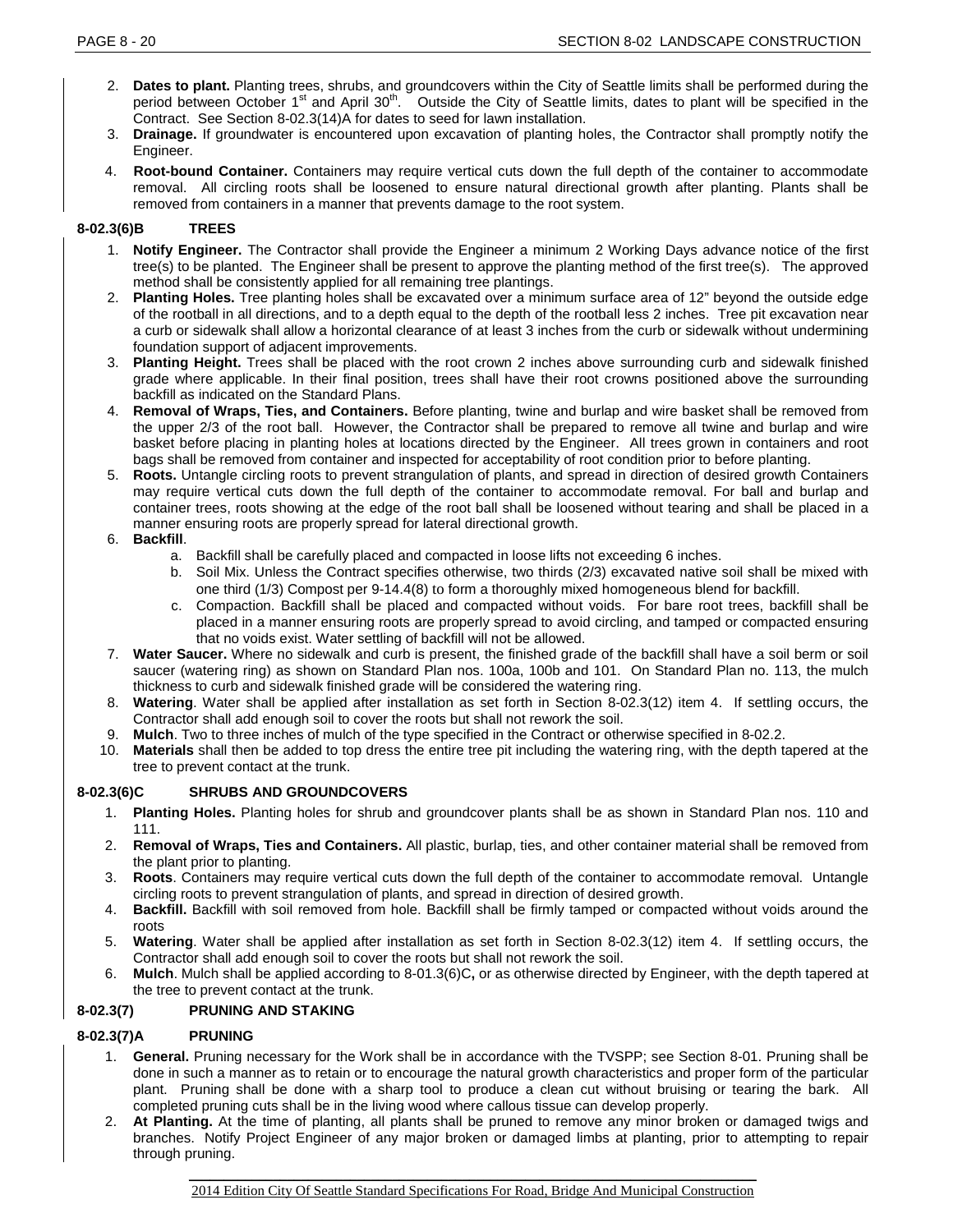- 3. **Roots of Existing Trees.** When roots are encountered during construction and pruning is necessary in accordance with the TVSPP, all roots shall be pruned a minimum 4-inches from improvement limits defined and as determined by the Engineer to be necessary for construction forms or safety systems.
- 4. **Tree Trimming and Training.** All tree trimming shall be done by a ISA Certified Arborist, or a trained arboricultural technician working under the immediate supervision of an ISA Certified Arborist and shall adhere to ANSI A300 standards. **When major tree pruning Work is required, the Contractor shall notify the Engineer 3 Working Days prior to start of pruning and provide the name of the company or individual(s) proposed for doing the pruning.**

Tree pruning shall be either minor or major as follows:

- a. **Minor pruning is limited to:** removal of less than 10 percent of the foliage, or if foliage has not developed, less than 10 percent of the foliage buds including branches up to 1-1/2 inches diameter; and removal that does not adversely impact the central leader, and does not significantly alter the natural form of the tree being pruned.
- b. **Major pruning Work is all other pruning Work.** All major pruning work shall be done by an arborist with current certification by the International Society of Arboriculturists, and shall arrange in advance with the Engineer for observing and approving the pruning of the first tree(s). The first pruning shall be representative of all trees to be pruned and shall be adequate demonstration of the proper pruning method to apply to all trees that require pruning.

# **8-02.3(7)B STAKING**

Unless otherwise specified in the Contract, all deciduous trees shall be staked at the time of planting as indicated in Standard Plan nos. 100a, 100b and 113.

- 1. **Stakes.** Each tree shall be staked with two 8 foot long, 2-inch diameter doweled treated wood stakes per Section 9- 14.7. For deciduous tree installation, the stake shall penetrate a minimum of one foot into undisturbed subgrade. For coniferous tree, see Standard Plan no. 101. Alternate methods of staking may be proposed by the Contractor and require approval of the Engineer.
- 2. **Guys.** Tress shall be secured to trees using "chainlock" tree tie per Section 9-14.7, (or approved equal) installed to allow for trunk growth.
- 3. **Maintenance.** Damaged stakes shall be promptly removed and replaced. Trees and shrubs found out of plumb by wind or other cause shall be re-plumbed by loosening the soil around the root system and re-plumbing the tree or shrub, and backfilling and compacting as necessary. Adjustment shall not be made by pushing, pulling or restraining the trunk or stem. If, in the opinion of the Engineer, damage to the root system has occurred as a result of re-plumbing a tree or shrub, the tree or shrub shall be replaced at the Contractor's expense.
- 4. **Removal.** All tree stakes and guys shall be removed at the end of one year, except as noted on plans or as directed by Project Engineer.

### **8-02.3(8) FERTILIZERS**

- 1. **Type and Application Rates.** Fertilizers shall be applied in a form and at a rate recommended by Certified Agronomist or Soil Scientist, based on soil analysis by an independent accredited laboratory, as specified in 9-14.1(A) General Testing and Submittal Requirements.
- 2. **Slow-Release Nitrogen.** A minimum of 50% of nitrogen fertilizer shall be applied in a slow- or controlled-release form; such as sulfur- or polymer-coated urea, IBDU, trinitromethane (Nitroform), or organic forms.
- 3. **Package and Labeling.** All fertilizers shall be furnished in standard unopened containers with weight, name of plant nutrients and manufacturer's guaranteed statement of analysis clearly marked, all in accordance with State and Federal law.
- 4. **Submittals.** The Contractor shall submit to the Engineer for approval at least 5 Working Days in advance, an analysis of the proposed fertilizer, a 1-pound sample, and Manufacturer's Certificate of Compliance indicating all Specifications are met.

# **8-02.3(9) MULCH**

- 1. **Planting Beds.** Mulch used as topdressing for tree pits and planting beds shall be arborist wood chip mulch per 9- 14.4(4), unless otherwise specified in the Contract or specified under 8-02.2 Materials**.** Wood chips, salvaged from clearing and grubbing operations, may be used as mulch for topdressing as approved by the Engineer.
- 2. **Erosion Control Mulches to Be Incorporated.** Mulch that will be reused as a soil amendment shall be Compost (i.e. compost) as described in Section 9-14.4(8), applied and incorporated into soils as specified in Section 8-02.3(4).

### **8-02.3(9)A ROCK MULCH**

- 1. **Rock**. Crushed rock mulch shall consist of 200 pound of ¼" minus crushed rock meeting the requirements of section 9-14.4(10), mixed with 1 pound of soil stabilizer as specified below. Contractor shall submit a particle gradation (sieve) analysis from a certified test lab for the approval of the Engineer.
- 2. **Stabilizer.** Stabilizer shall be an aggregate binder that is natural, nontoxic, non-staining, odorless, environmentally safe powder specifically manufactured for binding aggregates to produce a firm stable surface. Stabilizer binder shall be 'Stabilizer Solutions Inc.' or approved equal.
- 3. **Mixing**. Dry stabilizer and crushed rock shall be thoroughly pre-blended while the materials are dry per the manufacturer's recommendations. Mixing shall be accomplished using a cement mixer, pug mill, or in any paddle type blender; leaving material in blender for several passes of the mixing paddles. Bucket blending and screw type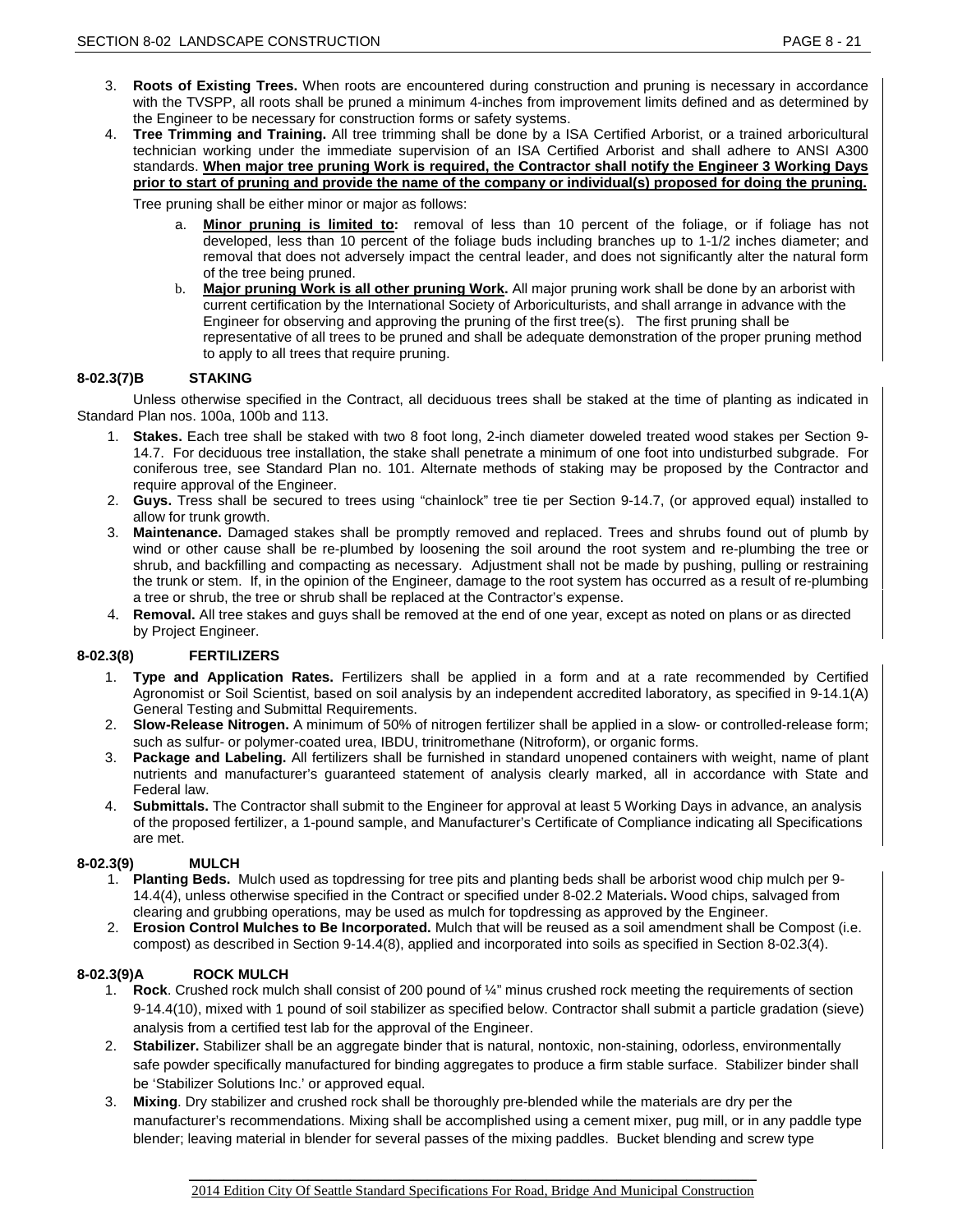blenders and not approved blending methods. Drop spreading of stabilizer over pre-placed aggregate or mixing by rototilling may only be done with written approval by the Engineer.

- 4. **Conditions.** Crushed rock mulch shall not be placed in wet conditions (no rain fall within the previous 24 hours) or at temperatures at or below 40 degrees Fahrenheit and falling.
- 5. **Placement.** The prepared base shall be free of weeds. Place the crushed rock mulch on the prepared base, and rake smooth to desired grade and cross section. Place material to minimum 2" of compacted depth. Top of the compacted crushed rock mulch shall be ¼" below the adjacent top surface of concrete walk.
- 6. **Compaction**. Crushed rock mulch shall be lightly compacted. A vibratory compactor shall not be used unless approved by the Engineer. Compact material after tamping by foot does not leave an evident depression. During compaction, the crushed rock mulch shall be dampened with a limited amount of clean water.

# **8-02.3(10) SOIL AMENDMENTS**

- 1. **Application**. Soil amendments shall be applied during planting area preparation (see Section 8-02.3(4)). The soil amendments shall be thoroughly mixed with soils and other Material as specified in the Contract to produce a homogeneous blend.
- 2. **Packaging/Labels.** All amendments shall be delivered to the site in the original, unopened containers bearing the manufacturer's name and guaranteed components analysis. In lieu of containers, amendments may be furnished in bulk, with a Manufacturer's Certificate of Compliance indicating the components analysis complies with the Contract.

# **8-02.3(11) CLEANUP**

Upon completion of planting, all excess Material shall be disposed. Planting areas immediately adjacent to walks, curbs, pavements, driveways, and other improvement shall be graded and compacted to accommodate the depth of mulch cover, with the mulch surface flush with the surface of adjacent improvement.

# **8-02.3(12) LANDSCAPE ESTABLISHMENT**

1. **General**. Landscape Establishment shall consist of the Contractor providing regularly scheduled, adequate and proper care for all new planting for the landscape establishment period. The landscape establishment period shall begin on the date of written notice from the Engineer of the acceptance of plantings and the automatic irrigation system (if included in the project), and shall end 365 Calendar Days thereafter--unless the Contract specifies otherwise.

Once all other Work is physically complete, Contract Time will not be assessed for the landscape establishment period. The Contractor may request a Supplemental Contract for the landscape establishment period.

- 2. **Weed Control Plan.** At least 5 Working Days before the beginning of the landscape establishment period, the Contractor shall submit a weed control plan for approval by the Engineer. The weed control plan shall identify methods and timing intervals to assure weed control throughout the plant establishment period. This weed control plan will be subject to revision dependent on results of the implemented plan.
- 3. **Application of Pesticides.** See Section 8-02.3(3).
- 4. **Irrigation System Maintenance.** All irrigation system components installed as part of the Work shall be maintained and operated by the Contractor as part of the Landscape Establishment Work.
- 5. **Watering Schedule.** A watering schedule shall be submitted indicating how and when every component of the landscaping receives water. If there is an installed irrigation system, submittal shall include a Microsoft Excel file describing the location of every irrigation zone; including the irrigation equipment in each zone.

The Contractor shall water plants as needed to promote healthy and vigorous growth.

- a. **For hand-watered trees.** 15 gallons shall be applied per tree per watering on a 3 Day schedule; or more frequently if weather conditions justify
- b. **For automatic irrigation installation.** Contractor shall be responsible to conduct an irrigation audit to set watering frequency and timing, and shall submit audit results by a Certified Irrigation Auditor to the Engineer for review and approval. Automatic irrigation systems shall be operated fully automatic during the plant establishment period, shall operate during the time period of 2:00 AM to 5:00 AM, and shall be coordinated with the work of Section 8-03. If water restrictions are established, the Contractor shall develop watering schedules in consultation with the Engineer. See Section 2-12 for hydrant use requirements.
- c. **Adjustments Based on Weather.** Change in the established watering schedule may be required to accommodate weather and seasonal factors. The Contractor shall monitor watering to ensure compliance with the Tree, Vegetation and Soil Protection Plan (TVSPP) see Section 8-01.
- 6. **Mulch**. Mulch shall be applied to the required thickness and shall be maintained by applying additional mulch when needed to maintain consistent depth. Final mulch application shall be made in conjunction with the final progress estimate payment period (see Section 8-02.5).
- 7. **Fastenings**. Tree fastenings shall be kept intact and effective in maintaining firm support for plant Material. Fastenings shall be adjusted as needed by the Contractor to prevent trunk strangulation and non-plumb growth. Fastenings and stakes shall be removed as indicated on Standard Plan no. 100a or at the completion of the first year establishment period, whichever is later. Reusable, doweled wood stakes shall remain the property of the Owner and arrangements shall be made by the Contractor to provide for their delivery to an Owner storage facility identified by the Engineer.
- 8. **General Cleanup.** A general cleanup shall be made after any landscape establishment Work.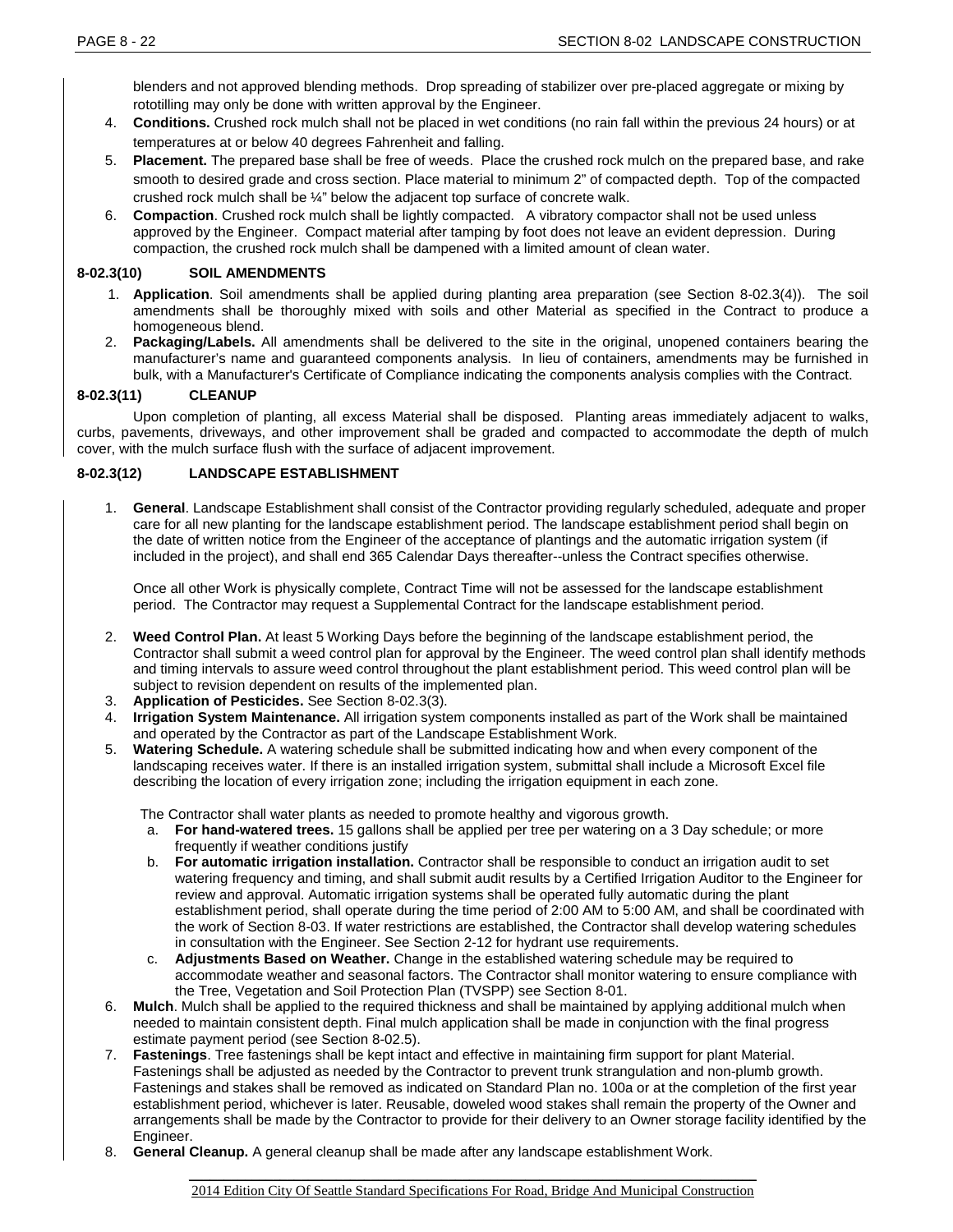- 9. **Weed Control.** The Contractor shall maintain all areas, whether mulched or not, in a weed-free condition during the landscape establishment period. Removal shall be by mechanical control methods unless alternatives are approved by the Engineer in writing.
- 10. **Plant replacement**. Replacement plants required during establishment shall be planted within a time period set by the Engineer, which will depend on the season and availability of the replacement plants. Missing plants shall be replaced by the Contractor in kind. Scheduling of plant replacement shall be coordinated with the Engineer.
- 11**. Inspection**. Plantings and landscaped areas will be inspected regularly by the Engineer during the landscape establishment period. Should the Engineer determine that the Contractor is not providing regular adequate and proper care of plant Material or is performing unacceptable landscape establishment work, the Engineer will provide written notice to the Contractor of such condition. The Contractor shall reply to the Engineer within 7 Days of the date of written notice with proposed corrections. Such corrective measures shall occur within 14 Days after the date of written notice unless the Engineer agrees otherwise.
- 12**. Final Acceptance.** Approximately 15 Days before the end of the landscape establishment period, the Contractor shall request a final site inspection by the Engineer. Conditions found unacceptable by the Engineer shall be corrected by the Contractor within a 10-Day period immediately following the inspection. After correction, the Contractor shall notify the Engineer for a reinspection. Corrective Work shall include replacement of dead, missing, or unacceptable landscaping Material; weeding; pick-up of all litter; and repair and/or readjustment of the irrigation system. Necessary replanting shall be arranged by the Engineer in accordance with the best planting time of the year.

# **8-02.3(13) PLANT REPLACEMENT**

- 1. **Application.** The Contractor shall be responsible for replacement of all dead and unacceptable plant Material throughout the landscape establishment period.
- 2. **Replacement size and Quality.** All replacement plants shall be of the same species and size as the plants they replace, and shall be healthy and vigorous growers, unless the Engineer determines an equal value substitute plant be provided. Relocated trees larger than 4-inch DBH that fail to survive shall be replaced with a 3-1/2 to 4-inch caliper tree approved by the Engineer. Difference in value between relocated tree and replacement tree shall be assessed by the Engineer per Section 8-02.3(22).

# **8-02.3(14) LAWN INSTALLATION**

### **8-02.3(14)A GENERAL**

Areas to planted with sod or seeded lawn shall be cleared, grubbed, cultivated and graded to accommodate the Work prior to planting and to provide the optimum conditions for lawn, establishment and growth.

- 1. **Sod.** Lawn installation shall be by sodding unless "Seeded Lawn Installation" is specified in the Bid Form, and shall include Lawn Establishment as specified in Section 8-02.3(15) when specified in the Bid Form. The Contractor may request the Engineer to approve the option of sodding in lieu of seeding for lawn installation; however, seeding in lieu of sodding will not be allowed.
- 2. **Sequencing with Irrigation.** In areas with automatic irrigation, lawn installation shall not begin until the sprinkler system is operational.
- 3. **Seeding Dates.** Seeding and fertilizing shall be performed during the allowable time frames April 1 to May 31 or September 1` to October 31. For seeding outside of the allowable time frames, written permission from the Engineer will only be given when completion of the project is imminent and the environmental conditions are conducive to acceptable growth as determined by the Engineer. Application of pre-germinated seed, moisture retention agents and/or provision for supplemental watering may be required by the Engineer should the Contractor schedule this portion of the Work outside the allowable time frames.
- 4. **Weed Removal.** The Contractor shall have on-site current copies the Washington State Noxious Weed List and Monitor List [\(http://www.nwcb.wa.gov\)](http://www.nwcb.wa.gov/weed_list/weed_listhome.html), and the King County Noxious Weed list [\(http://dnr.metrokc.gov/wlr/lands/weeds/weedid.htm\)](http://dnr.metrokc.gov/wlr/lands/weeds/weedid.htm). All weeds on these lists shall be removed from the area of planting using the Integrated Pest Management method recommended by the King County Noxious Weed Board consistent with the City of Seattle Pesticide Reduction Program. Soil containing roots or seeds of noxious weeds shall be disposed.
- 5. **Subgrade.** Subgrade shall be established at the level specified on the Drawings. Prior to placement of specified topsoil or amendment, subgrade shall be thoroughly scarified a minimum of 4 inches deep; by ripping, rototilling, plowing or discing. Finished subgrade shall be cleaned of all debris including concrete, stumps, sticks, roots and rocks or lumps larger than 3 inches; and inspected and approved by the Engineer before soil mix is placed.
- 6. **Topsoil and Compost Amendment.** Imported topsoil mixes, per Section 9-14.1, shall be added in two lifts of equal depth. The first topsoil lift shall be thoroughly blended with scarified subsoil, and compacted per 8-02.3(14)A.11 prior to placement of second lift. **No incorporation of topsoil is required in High Performance Turf areas with sub**drainage. Where Reused Amended Site Soil (Section 9-14.1(2) is specified, compost amendment shall be thoroughly incorporated to create a homogenous blend 8" deep.
- 7. **Fertilizer and Lime.** Fertilizer and lime shall be applied as specified in Section 9-14.3(1), using a calibrated spreader set to apply fertilizer and lime at rates recommended by testing laboratory or Agronomist.
- 8. **Fine Grade.** After the addition of any amendment and application of lime, the area shall be mechanically tilled to a depth of 4 inches to achieve a homogeneous blend. Soil shall then be raked by approved hand or mechanical methods to remove and dispose of all large clods, rocks, debris, and litter larger than 1 inch in any dimension.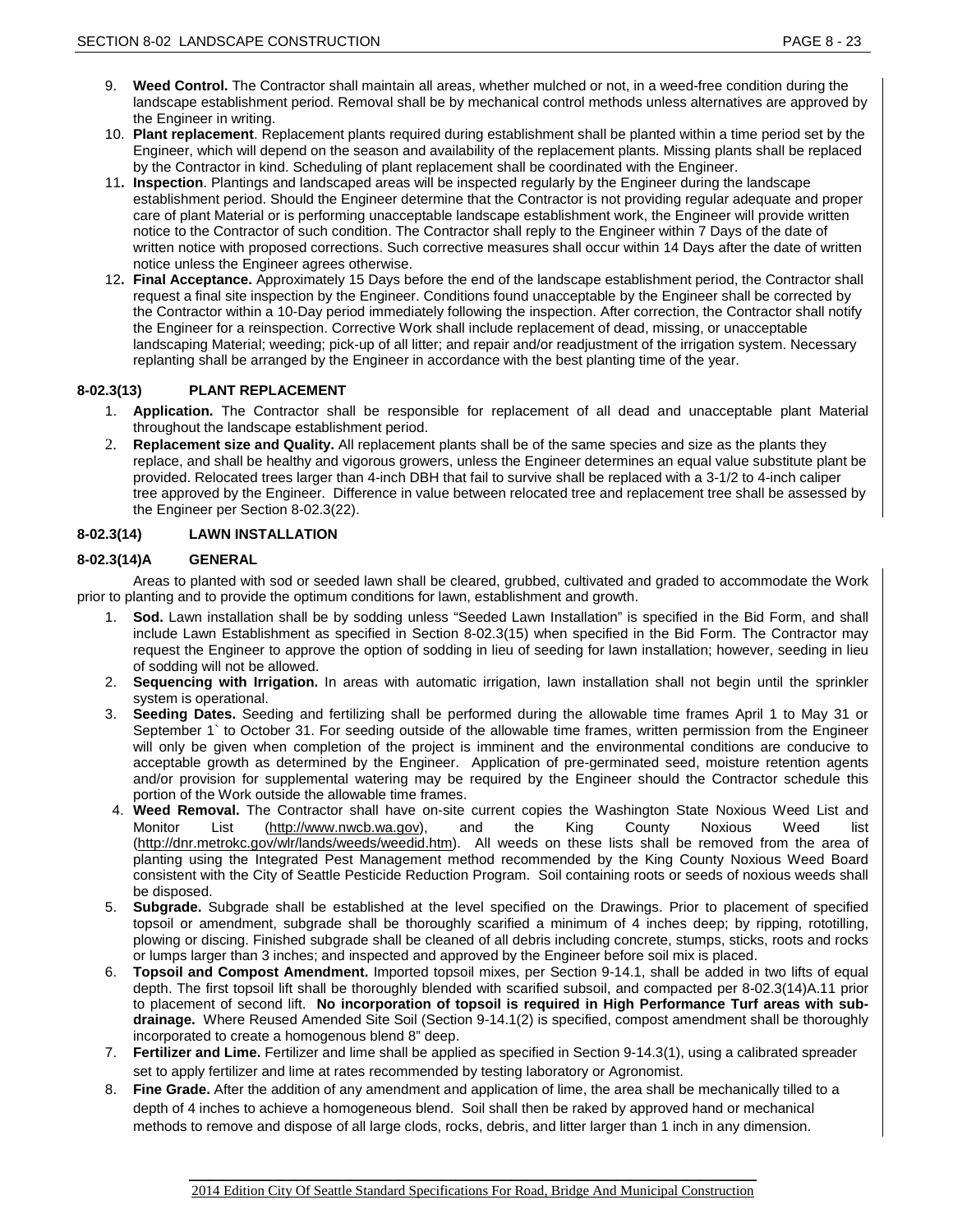- 9. **Conditions.** Soils and amendment shall not be placed when the ground is frozen, excessively wet, or in condition not amenable to acceptable planting area preparation as determined by the Engineer.
- 10. **Finished Grade.** The finished grade of planting area shall be 1 inch below the finished grade of any surface improvement such as sidewalk and other pedestrian walking area.
- 11. **Compaction.** The area shall then be rolled in 2 directions, the second rolling at right angles to the first. The roller shall be of a standard, water filled type to apply 150 to 300 pounds per square foot ground pressure. The finished grade shall meet the vertical clearance requirements adjacent to improvements as specified in Section 8-02.3(4).

### **8-02.3(14)B SEEDED LAWNS**

- 1. **Seeding.** Apply the Contract-specified lawn seed mix by hydroseeding, mechanical, or hand application methods as the area may require per Section 9-14.2.
- 2. **Cover.** Rake seed and fertilizer into the top 1/2 to 1 inch of soil to produce a uniform, dense lawn.
- 3. **Firming.** Roll the area in 1 direction.
- 4. **Watering.** Use sprinklers to provide 1-inch average application of water to seeded area without causing seed to be uncovered or washed away, erosion or sedimentation.
- 5. **Protection.** Temporary flagging and warning signs shall be installed preventing the public from disturbing or damaging newly installed lawn.
- 6. **Establishment.** The lawn establishment period per Section 8-02.3(15) shall follow the Engineer's acceptance of the newly installed lawn.

NOTE: Items 1 and 2 may be accomplished by hydro-seeding as described in Section 8-01.3(5)D, if approved by the Engineer

# **8-02.3(14)C SODDED LAWNS**

- 1. **Sodding.** The sod strips shall be placed within 48 hours after being cut.
	- a. The soil shall be adequately pre-moistened by sprinkling water prior to the laying of the sod.
	- b. Sod shall be placed such that it is in full contact with the soil without voids and with a snug fit with previously laid sod. Joints shall be staggered with adjacent sod strips and shall show no voids.
	- c. On sloped areas, sod shall be placed along the contour. Where change in grade is variable, sod shall be cut to follow the contour as reasonably as can be done, as determined by the Engineer.
	- d. When installing sod to restore partially disturbed lawn areas, the Contractor shall set the root crown of the new sod flush with the root crown of the adjacent lawn. Areas of existing lawn bordering on partial lawn restorations shall be hand-seeded and top-dressed with a mixture of 50 percent sand and 50 percent decomposed organic mulch amendment. Such areas, not more than 2 to 4 feet in width, shall constitute a smooth transition between new and existing stands of grass.
	- e. Visible joints between sod strips shall receive mixture of 50 percent sand and 50 percent decomposed organic mulch amendment.
- 2. **Firming.** Following placement, the sod shall be rolled with a smooth, water-filled type roller. After rolling, the sod shall receive a minimum 1 inch depth of water. Lawn areas shall have smooth finished grading.
- 3. **Protection.** Temporary flagging and warning signs shall be installed preventing the public from disturbing and damaging newly sodded area.
- 4. **Conditions.** Soils and amendment shall not be placed when the ground is frozen, excessively wet, or in condition not amenable to acceptable planting area preparation as determined by the Engineer.
- 5. **Establishment.** The lawn establishment period shall follow the Engineer's acceptance of the newly installed sod.

# **8-02.3(15) LAWN ESTABLISHMENT**

Lawn establishment shall consist of providing adequate and proper care for all public and private lawn areas installed within the limits of the project. During the lawn establishment period, the Contractor shall ensure the continuing healthy growth of the lawn.

Adequate and proper care shall include the labor, materials, and equipment necessary to keep installed lawn in a presentable condition including, but not limited to: watering, mowing, trimming, cutting with an acceptable mulch mower, litter and debris removal, edging, fertilization, weed control, repair and reseeding damaged areas, and repairing and keeping in operation irrigation systems installed as part of the Work. Use of pesticides in conjunction with lawn establishment shall be in accordance with 8-02.3(3). Lawn establishment work shall be performed by personnel qualified in and experienced with, sustainable turf management practices. As a part of lawn establishment, the Contractor shall:

- 1. **Maintenance Schedule Submittal:** The Contractor shall submit at least 5 Working Days in advance, the proposed watering and mowing schedules to the Engineer. The submittal shall also identify the type of mower equipment to be used.
- 2. **Period**. The lawn establishment period shall begin upon acceptance by the Engineer based upon both a uniform stand of grass and upon completion of a first mowing, and extend for a minimum of 90 Days during the active growing season (defined as consecutive Days from April  $30<sup>th</sup>$  to October  $30<sup>th</sup>$ ).
- 3. **Mowing.** Mow and edge to limit the maximum height of lawn to 3 inches. The cutting height shall be 1½ inches with all cuttings retained using mulching mower equipment. At Engineers direction, clippings may be collected in designated high-traffic areas during periods of heavy growth. Collected clippings shall be disposed at a WDOE permitted composting facility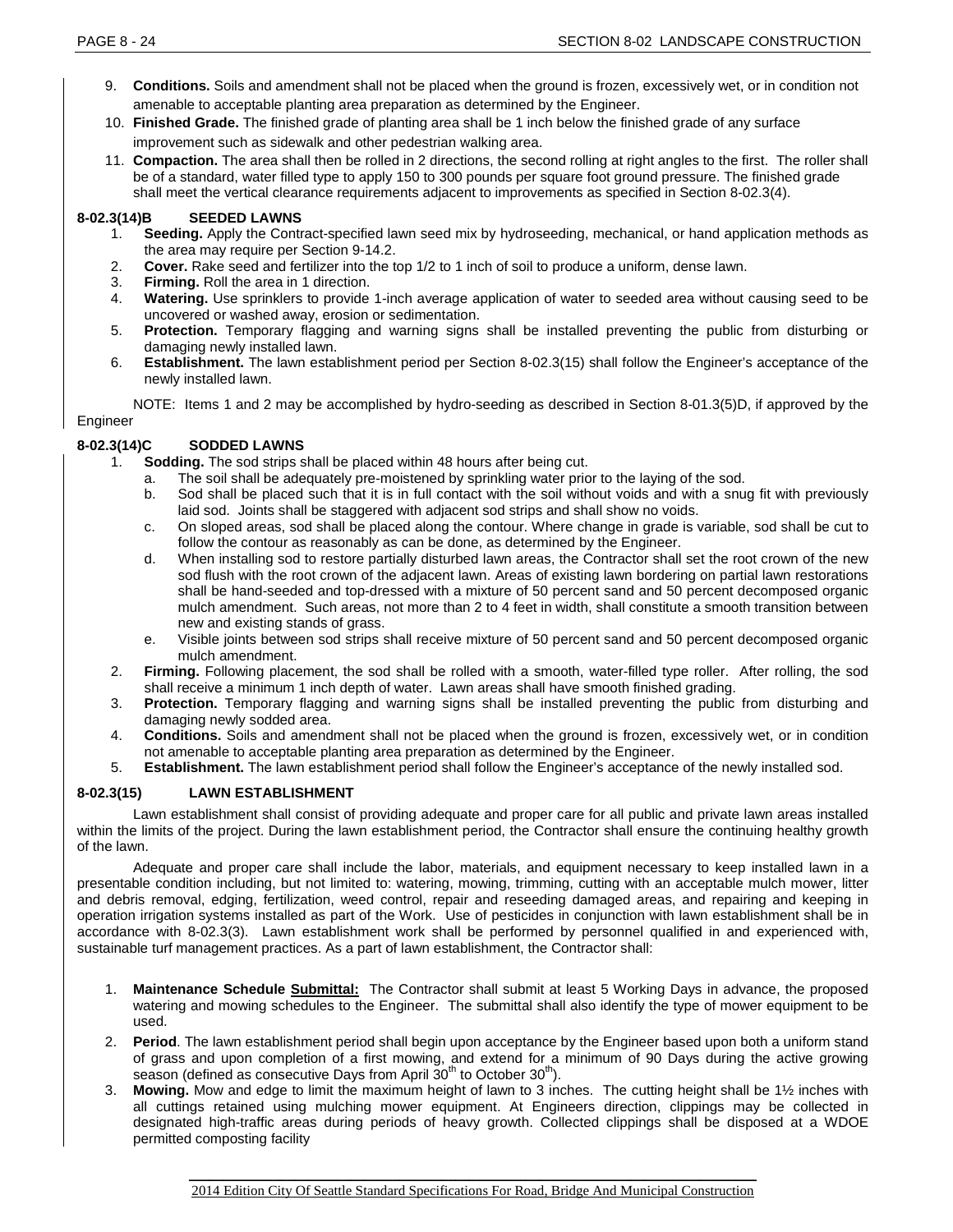- 4. **Fertilizer**. A turf fertilizer with organic fertilizer, or a slow-release form of nitrogen shall be applied at the end of the lawn establishment period at the rate of application and formulation per Section 9-14.3(1). Following fertilizer application, the lawn shall be thoroughly watered with at least a 1-inch depth of water.
- 5. **Water.** Watering shall be accomplished as frequently as needed from March through September, with exception of periods when rainfall is adequate to supply all water needs. When water application is by automatic irrigation system, then watering shall be done between the hours of 2:00 AM and 5:00 AM. At a minimum, a uniform application of 1 inch of water each week shall be required over all lawn areas. The Contractor shall be prepared to water more frequently should very dry conditions persist.
- 6. **Inspections.** Lawn areas will be inspected by the Engineer during the lawn establishment period. Should the Engineer determine at any time that the Contractor is not providing adequate and proper care of the lawn or is performing unacceptable lawn establishment work; the Engineer will provide written notice to the Contractor to correct and remedy such unacceptable work or practice. The Contractor shall make the necessary corrections within 5 Working Days of the date of the written notice and shall provide at least 2 Working Days advance notice of doing such corrective work.
- 7. **Final Acceptance.** Approximately 10 Days before the end of the lawn establishment period, the Contractor shall request a final inspection for acceptance of the established lawn. Conditions found unacceptable by the Engineer shall be corrected by the Contractor within 5 Working Days of such notice. When such correction is required, the lawn establishment period shall extend an additional 45 Days including performance of the requirements listed in items 1 through 4 above. Acceptance of lawn planting as specified herein shall be based on a healthy, full, vigorously growing, and well-manicured stand of grass at the end of the lawn establishment period. Areas that are bare, have a poor stand of grass, are dead or dying, have weeds, or have a spotty or non-uniform grade through any cause shall be remedied by regrading, removing and reseeding or resodding, refertilizing, remowing, and rewatering, as appropriate.Upon acceptance of lawn establishment by the Engineer, all temporary flagging and warning signs shall be removed.

### **8-02.3(16) REMOVABLE PAVER BLOCKS IN TREE PITS**

The Contractor shall install paver blocks of the size and type specified at the locations shown and as indicated in the Contract.

- 1. **Grade.** Paver blocks shall be installed after the trees have been planted and the tree pits backfilled and compacted to a finished grade to allow the paver block surface to be flush with the top surface of adjacent sidewalk and curb. A bed of compacted sand shall be used as a setting bed for the pavers.
- 2. **Setting**. Voids or joints between pavers shall not be wider than ¼ inch and all voids between pavers and sidewalk and between pavers shall be filled with sand. The installation method shall provide a secure edge adjacent to sidewalk and curb and any slack shall be around the tree trunk for trunk growth.
- 3. **Maintenance.** If for any reason paver installations in the tree pits become loosened or dislodged during the Contract Time, the Contractor shall restore the paver installation to a condition acceptable to the Engineer. Excess sand and dirt shall be swept up and disposed.

### **8-02.3(17) TURF REINFORCING GRID BLOCKS**

The Contractor shall install grid blocks of the type specified at the locations and as indicated in the Contract.

- 1. **Grade**. Areas receiving grid blocks shall be excavated to an 8 inch depth plus the thickness of sand bedding and grid block below the surface of adjacent sidewalk, curb, and other pedestrian traffic improvement, and then graded and compacted to a minimum depth of 1 foot to 95% as determined by Section 2-11.
- 2. **Bedding**. After the subgrade has been approved by the Engineer per Section 2-09, the Contractor shall install a sub-base of Mineral Aggregate Type 1 to a compacted depth of 6 inches where the relative density shall meet or exceed 95% as determined in Section 2-11. Thereafter, a 2-inch sand setting bed shall be spread and tamped or rolled on top of the crushed rock base.
- 3. **Setting. T**he grid blocks shall then be placed on the sand bed and each block leveled with each adjacent block. The top of the blocks shall be laid flush with the top surface of adjacent sidewalks and curbs. After the blocks have been installed and leveled, joint filling sand per Section 9-14.9(13) shall be spread and worked into all voids.
- 4. **Seeding**. The area receiving grid blocks shall thereafter be seeded with grass seed of the type and in the quantity specified in the Contract.

### **8-02.3(18) EDGING**

### **8-02.3(18)A EDGING, CEDAR**

The Contractor shall install cedar edging as required and indicated in the Contract. Edgings shall be installed on edge with the top of the form level with the top of the existing grades or the top of the existing adjacent concrete sidewalks and curbs. Forms shall be secured with 2-inch by 2-inch by 12-inch cedar stakes in accordance with the detail shown in the Contract, driven to the inside of the forms and attached to the cedar edging with eight penny galvanized common nails.

### **8-02.3(18)B EDGING, PAVER RESTRAINT SYSTEM**

Where a paver edge restraint system is shown in the Contract, the Contractor shall prepare the soil subgrade, place and compact the base course (if required), and install the paver edge restraint system in accordance with the manufacturer's instructions. The edging shall be black or dark in color. For added support, selected Material or planting soil shall be placed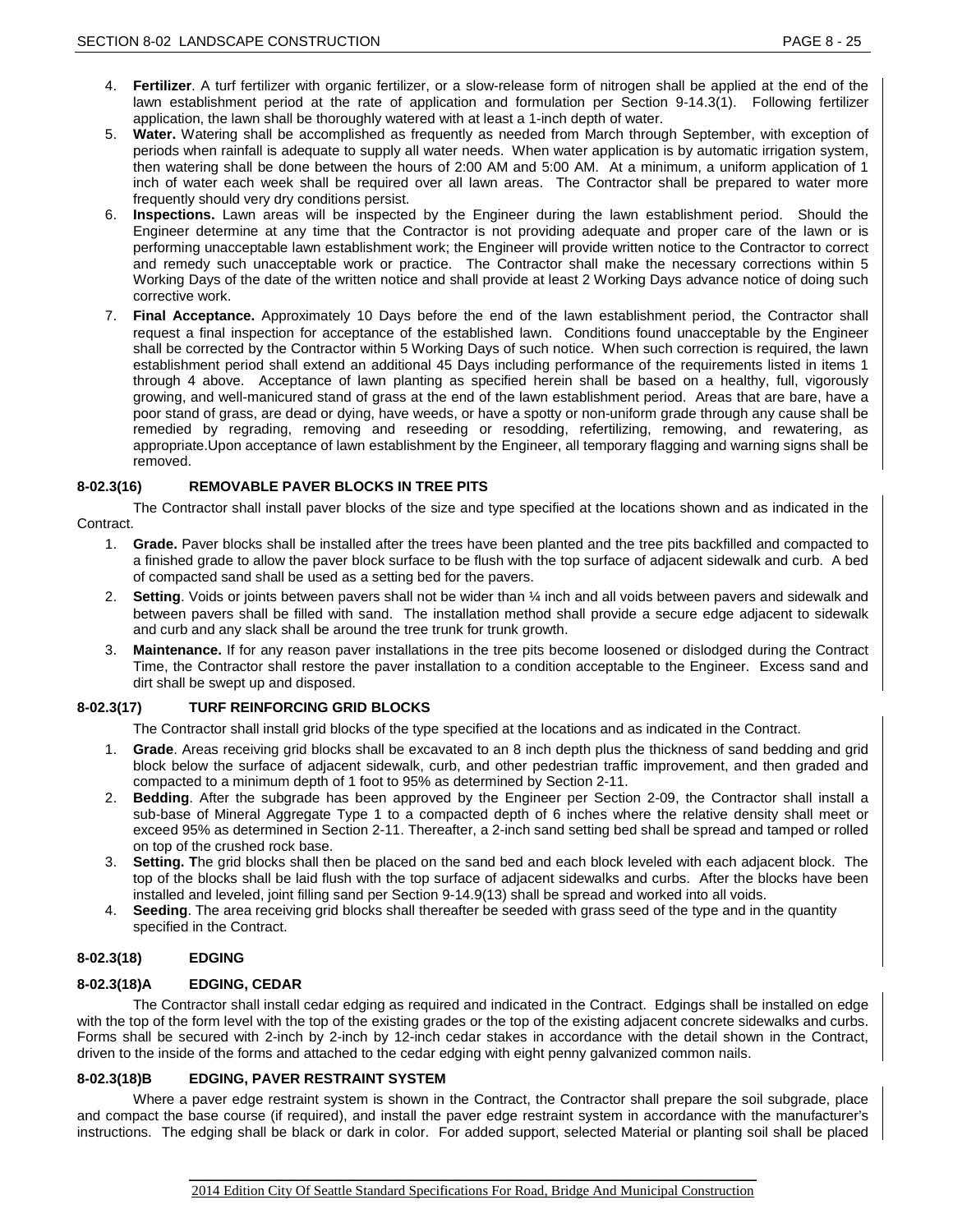against the restraint system before pavers are installed. The paver restraint system shall be inspected and approved by the Engineer before any backfilling occurs.

# **8-02.3(18)C EDGING, LANDSCAPE TIMBERS**

The Contractor shall install 6-inch by 8-inch landscape timbers where required in the Contract. Timbers shall be installed on the 8-inch base with the top of the timber flush with the top of the concrete sidewalk or the interlocking pavers or finished surfacing as indicated in the Contract. Timbers shall be secured with four No. 4 by 30-inch long reinforcing steel bars placed along the centerline axis and driven flush with the timber surface. Reinforcing steel shall be provided a minimum of 2 foot on center. Each timber shall have a minimum of 2 reinforcing steel bar. The Contractor shall arrange the timber edging such that no individual timber length is less than 4 feet.

# **8-02.3(19) BOLLARDS**

### **8-02.3(19)A GENERAL**

The Contractor shall install bollards of the type and at the locations specified in the Contract. The Contractor shall furnish one padlock and 2 keys for each removable bollard. Padlock cores shall be provided as indicated in the Contract. Bollards shall be set in excavated holes true to line and grade in a plumb position with suitable backfill thoroughly compacted around them.

### **8-02.3(19)B WOOD BOLLARDS**

The tops of concrete footings for wood bollards shall be formed and troweled level with surrounding surfaces.

# **8-02.3(19)C CONCRETE BOLLARDS**

The Contractor shall construct reinforced concrete bollards of the type and at the location specified in the Contract.

### **8-02.3(19)D STEEL BOLLARDS**

The Contractor shall construct steel bollards of the type and at the location specified in the Contract.

### **8-02.3(20) BENCHES**

The Contractor shall install benches of the type specified and as located in the Contract. The Contractor shall provide at least 4 Working Days advance notice prior to placement to the Engineer of proposed bench locations for verification

#### **8-02.3(21) TREE GRATES**

The Contractor shall install tree grates at locations indicated in the Contract. The tree pit opening in concrete sidewalk shall be sized to accommodate the tree grate. Tree grates shall meet the requirements of Section 9-14.14.

- 1. **Frame.** The tree grate shall be supported by an angle iron frame, with a horizontal tolerance of 1/4-inch between grate edges and vertical legs of the angle iron support frame. This frame shall be dimensioned for compatibility with the grate, and shall typically consist of legs that are 1-inch by 1-inch by 1/4-inch structural shapes, mitered and welded at the corners. To secure the steel frame in place, anchors made of No. 4 reinforcing bars 6 inches long shall be welded to the horizontal bottom leg of the angle iron frame at 18-inch centers, and embedded in the concrete sidewalk. The grates shall be sized to have a minimum of 1/2-inch bearing on each horizontal angle frame leg. Top of grates shall be flush with top of adjacent sidewalk. A continuous tooled scribe line shall be made in the concrete sidewalk, 6 inches from and parallel to each leg of steel angle around the tree opening. Where tree grates are adjacent to curb, the scribe line shall end at the curb.
- 2. **Sidewalk Edge.** Concrete sidewalk placed against the tree grate frame shall have a thickened edge surrounding the grate. The thickened edge shall be 8 inches wide with the depth of thickened edge nearest the grate being 8 inches deep for a width of 4 inches. The thickened edge thickness shall taper to sidewalk thickness in the remaining 4-inch width.

When concrete collar is detailed on the Drawing in lieu of thickened edge, such collar shall be no less than 8 inches deep by 8 inches wide, and shall be separated from the sidewalk pavement by a through joint. The angle iron frame details and anchorage will be indicated in the Contract.

# **8-02.3(22) RELOCATE TREE**

The Contractor shall perform tree relocation work in accordance with standard nursery practice. Tree removal work shall be performed with the Engineer present. The tree shall be relocated while in a dormant state (see "dates to plant" in Section 8-02.3(6)A.

- 1. **(30 day) Advance Preparation.** The tree to be relocated shall be hand watered as required for new trees in Section 8- 02.3(12) if necessary to provide a fully hydrated condition for a minimum of 30 Days prior to digging.
- 2. **Digging**. The tree shall be dug by hand or approved equipment. The Contractor shall exercise extreme caution when working within the drip line of the tree to avoid damage to the trunk, branches or root structure. The Contractor shall prevent damage to adjacent plant material. Should adjacent plant material become damaged, the Contractor shall remove the damaged plant material and replace and establish new plant material in accordance with 8-02.3(12) at no separate or additional expense to the Owner.
- 3. **Roots.** The root ball shall be formed to encompass the entire fibrous root system within the minimum root ball diameters given for corresponding tree trunk diameters in the following table: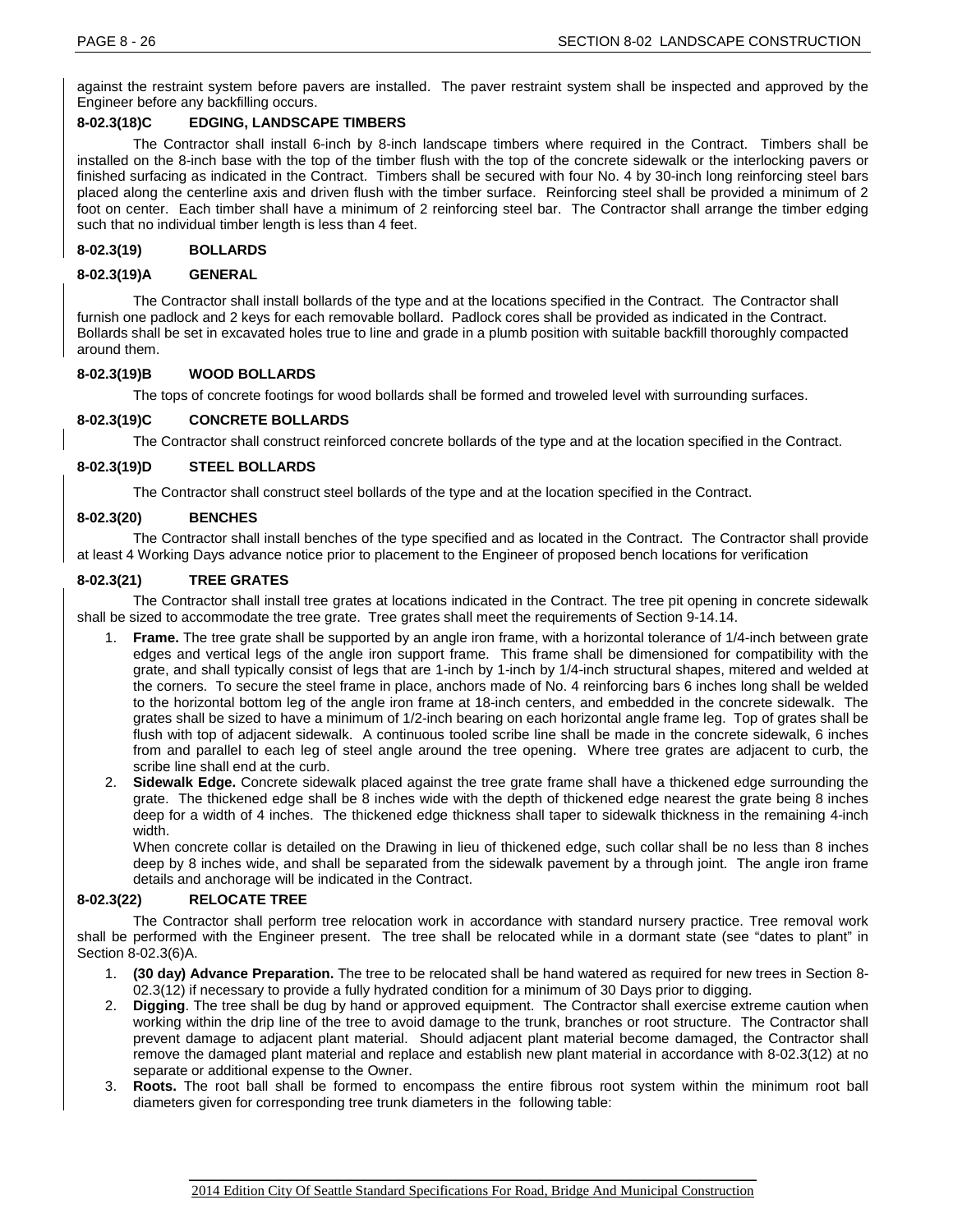| <b>Tree Trunk Diameter</b> | <b>Min. Root Ball Diameter</b> |
|----------------------------|--------------------------------|
| 2 - 4 inches               | $2-1/2$ feet                   |
| $4 - 5$ inches             | 4 feet                         |
| 5 -7 inches                | 5 feet                         |
| 7 - 10 inches              | $6 - 7$ feet                   |

The depth of the root ball shall be no less than 1/2 of the root ball diameter listed above. Exposed tree roots of 1-inch diameter and more shall be cut clean before wrapping the root ball. The root ball and moisture protecting medium shall be thoroughly wrapped with burlap, laced with 1/4-inch polypropylene rope, and shall be kept continuously moist until planted.

- 4. **Handling.** The Contractor shall handle the tree by the root ball only. Under no circumstances will the Contractor be allowed to lift or remove the tree by the trunk. The tree shall be carefully reset into the designated tree pit and planted in the same manner as a new tree. At all times, the tree root system shall be kept moist.
- 5. **Establishment**. The requirements of landscape establishment of Section 8-02.3(12) shall apply to relocated trees.
- 6. **Replacement**. If a relocated tree is damaged and does not reasonably and acceptably establish itself after relocation, then the Contractor shall replace the tree at the sole expense of the Contractor. Replacements for trees larger than 4 inch DBH, shall be provided in a minimum 3.5 to 4 inch caliper size and shall be installed as specified for new trees (see Section 8-02.3(6)B). When the replacement tree is smaller in caliper than the relocated tree to be replaced, then the Contractor shall reimburse the Engineer for the difference in value between in accordance with the "Guide For Establishing Values of Trees and Other Plants" prepared by the Council of Tree and Landscape Appraisers", current edition. Removal and proper disposal of unacceptable trees shall be the responsibility of the Contractor.

# **8-02.3(23) TREE ROOT PRUNING PROCEDURE**

See Section 1-07.16(2) and 8-02.3(7).

# **8-02.3(24) TUNNELING OR TRENCHING, AND TREE ROOTS**

See Section 1-07.16(2) and 8-02.3(7).

### **8-02.3(25) MOWING**

The Contractor shall mow all grass growing areas and slopes 2-1/2 horizontal to 1 vertical or flatter except for naturally wooded and undergrowth areas. Prospective Bidders shall verify the estimated acreage for mowing as shown in the Contract, the topography, irregularity of the area, slopes involved, and access limitations to determine the appropriate equipment to use.

- 1. **Equipment.** Equipment and tools shall be provided such as, but not limited to, tractor-operated rotary or flail type grass cutting machines and tools or other approved equipment. Power driven equipment shall not cause ruts or deformation of improved areas. Sickle type grass cutters will be permitted only on slopes of drainage ditches, berms, or other rough areas. The equipment and tools shall be in good repair at all times and maintained so that a clean, sharp cut of the grass results. Equipment that pulls or rips the grass or damages the turf in any manner will not be allowed. The Engineer will be the sole judge of the adequacy of the equipment and methods of use.
- 2. **Operational Safety.** Grass cutting equipment shall be operated in such a manner and equipped with suitable guards as to avoid throwing rocks or debris onto the pedestrian and vehicular traffic areas or beyond the Right of Way.
- 3. **Clippings**. The Contractor shall return and disperse all lawn clippings to the lawn from all pedestrian and vehicular traffic areas, and from any other improvement. At Engineers direction, clippings may be collected in designated hightraffic areas during periods of heavy growth. Collected clippings shall be disposed at a WDOE permitted composting facility.
- 4. **Frequency.** Each mowing shall be considered as one coverage of all grass areas to be mowed within a defined area. The actual number of mowings will be based on the growth rate of the grass where mowing is required. Cutting shall occur at a grass height of 3 to 4 inches, producing 1-1/2 to 2 inch grass blade height.
- 5. **Edges.** Trimming around traffic facilities, Structures, curbs, tree pits, planting areas, or other features extending above ground shall be accomplished by use of power-driven or hand-operated machinery and tools to achieve a neat and uniform appearance. Edging along curb and sidewalk interfaces shall be incidental to mowing and shall be provided by the Contractor when directed by the Engineer to control encroachment of grass.

### **8-02.3(26) TREE ROOT BARRIERS**

- 1. **Vertical Root Barriers.** Vertical Root barriers shall be installed between proposed trees and concrete sidewalk or curb as shown on the Standard Plans and Drawings per manufacturer's recommendations. Panels shall be installed flush with the finished grade unless the root barrier is covered by a tree grate, covered by mulch, or out of pedestrian circulation routes, then the top barrier shall be installed ½- inch to 9/16-inch above finished grade. Panels shall be joined with locking strips or integral male/female sliding locks. Locking mechanism shall have a close tolerance to restrict slippage between panels. Barriers shall be installed with root deflectors facing inward.
- 2. **Horizontal Root Barriers** Horizontal Root barriers shall be installed as a component of tree pit preparation. Locations shall be field approved by the Engineer. Root Barrier placement shall be centered on the tree root ball and placed on level subgrade one foot below the root ball. Backfill operations shall be executed to ensure compact soil conditions between the root barrier and bottom of the root ball to avoid settlement or instability of the tree during establishment.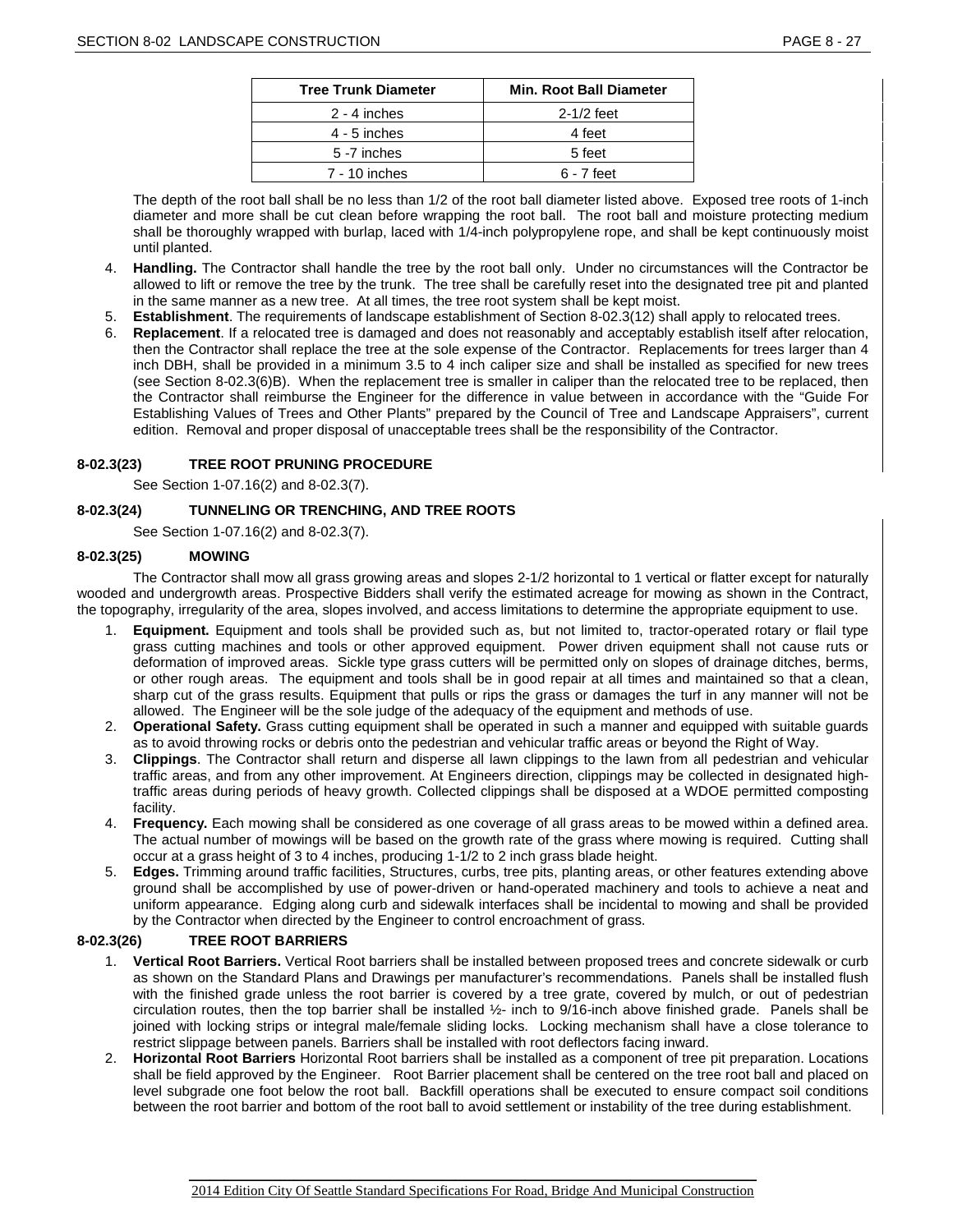# **8-02.4 MEASUREMENT**

Bid items of Work completed pursuant to the Contract will be measured as provided in Section 1-09.1, Measurement of Quantities, unless otherwise provided for by individual measurement paragraphs herein this Section.

Measurement for "Tree, (Type), (Size)", for "Shrub, (Type), (Size)", and for "Ground Cover, (Type), (Size)" will be per each type and size plant Material accepted by the Engineer. See Section 9-14.6(1) for typical Bid item plant descriptions.

Seeded lawn and sod installations will be measured by ground slope measurement in square feet of actual lawn completed, established, and accepted.

Measurement for "Planting Soil", "Compost", and for "Mulch, (Type)" will be per cubic yard.

"Tree Root Barrier", per linear foot Root barriers will be measured by the total length of panels installed in the field, measured parallel to the ground surface.

Measurement for concrete collar will be as specified in Section 8-14.4 for "Sidewalk, Thickened Edge".

Measurement for "Relocate (Item)" will be per each.

"Rock Mulch" will be measured by the cubic yard.

### **8-02.5 PAYMENT**

Compensation for the cost necessary to complete the Work described in Section 8-02 will be made at the Bid item prices Bid only for the Bid items listed or referenced as follows:

- 1. "**Tree, (Type), (Size)**", per each.
- 2. "**Shrub, (Type), (Size)**", per each.
- 3. "**Ground Cover, (Type), (Size)**", per each.

The Bid item price for "Tree, (Type), (Size)", for "Shrub, (Type), (Size)", and for "Ground Cover, (Type), (Size)" shall include all costs for the Work required, and not otherwise provided for in other Bid items in this Specification Section, to furnish, plant, fertilize, cultivate, mulch, stake and maintain the size and type of planting until the initial acceptance of the planting.

# 4. "**Landscape Establishment, Minimum Bid (\$ \_\_\_\_\_)**", per lump sum.

The Bid item price for "Landscape Establishment, Min. Bid (\$ )" shall include all costs for the work required to establish the landscape including all costs for the work required in Section 8-02.3(12) and Section 2-12. Should the Contractor determine that the cost for this work is greater than the Bid item lump sum minimum price listed in the Bid Form, the Contractor may bid a higher Bid item lump sum price by crossing out the Bid item lump sum minimum price and extension shown in the Bid Form, writing in a higher Bid item lump sum price and extension in the Bid Form, and initialing the change. Bids received on this Contract that contain a cost for landscape establishment of less than the Bid item lump sum minimum price shown in the Bid Form will be revised to reflect the Bid item lump sum minimum price allowed including the extension and shall govern as becoming a part of the Bid. Payment shall be made at the rate of 25 percent of the Bid item lump sum price for "Landscape Establishment, Min. Bid (\$ \_\_\_\_\_)" at the following periods: May 31, July 31, September 30 and the final 25% at the end of the landscape establishment period and after the necessary corrections and replacements have been made. The Contractor shall submit a statement on the 25th of May, 25th of July and the 25th of September including the schedule for work provided to maintain the plantings during that period.

- 5. "**Planting Soil**", per cubic yard.
- 6. "**Topsoil (Type)**", per cubic yard.
- 7. "**Turf Area Soil**", per cubic yard.

The Bid item price for "Planting Soil", "Topsoil (Type)", and for "Turf Area Soil" shall include all costs for the work required to furnish, mix, place and grade the specified type soil.

# 8. "**Mulch, (Type)**", "**Compost**", per cubic yard.

The Bid item price for "Mulch, (Type)" and "Compost" shall include all costs for the work required to furnish, install and rototill the specified mulch type or compost.

# 9. "**Paver Block, (Size)**", per each.

The Bid item price for "Paver Block, (Size)" shall include all costs for the work required to furnish and install the specified type paver block.

### 10. "**Grid Block**", per square foot.

The Bid item price for "Grid Block" shall include all costs for the work required to furnish and place the grid including crushed rock base, sand setting bed, planting soil and seed.

# 11. "**Edging, (Material)**", per linear foot.

The Bid item price for "Edging, (Material)" shall include all costs for the work required to furnish and install the specified type edging.

### 12. "**Bollard, (Type)**", per each.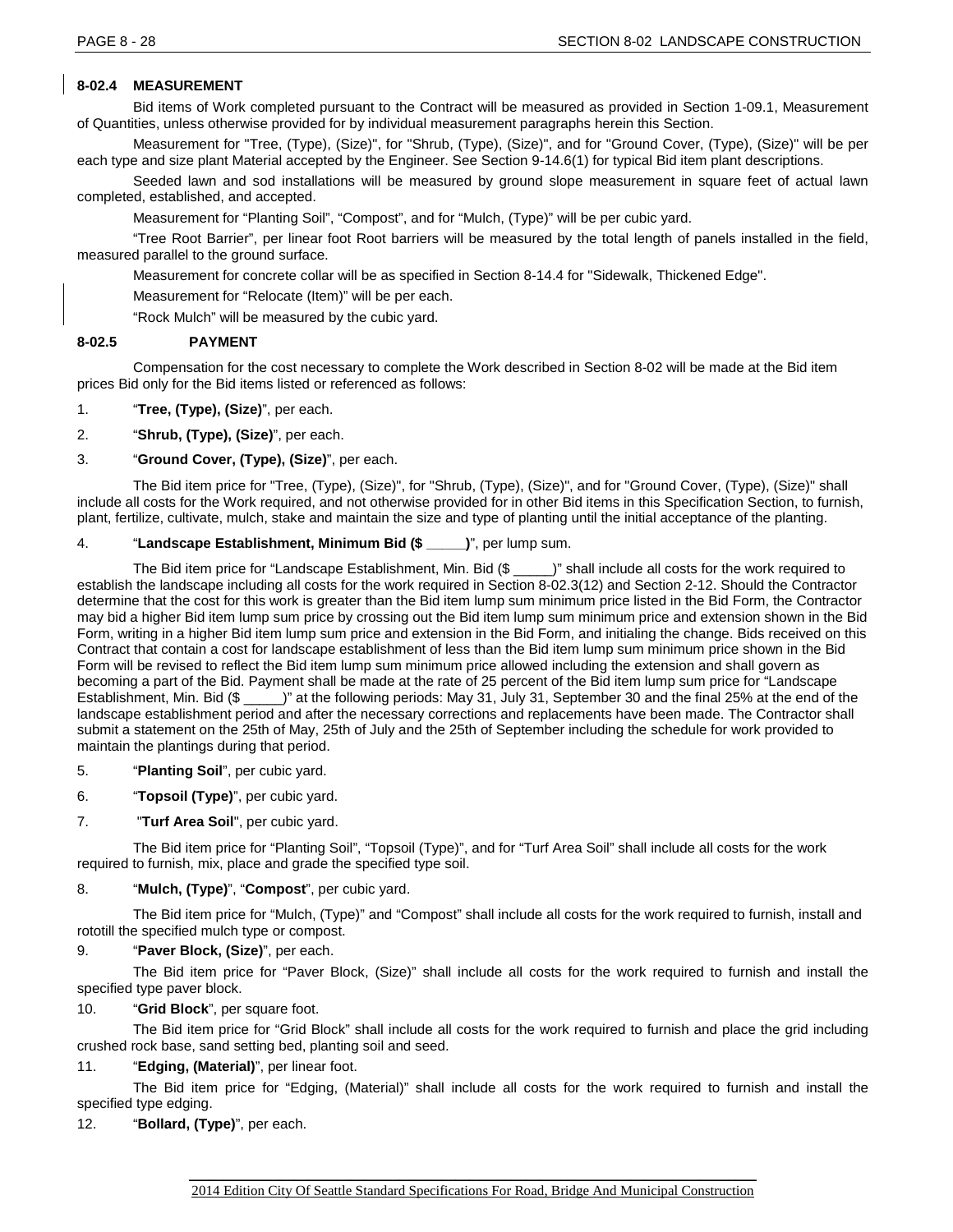### 13. "**Bench**", per each.

The Bid item price for "Bench" shall include all costs for the work required to furnish and install the specified size and type bench.

# 14. "**Tree Grate**", per each set.

The Bid item price for "Tree Grate" shall include all costs for the work required to furnish and install the specified tree grate including the thickened sidewalk edge or collar and iron frame as indicated in the Contract. See Section 8-14.5 regarding payment for sidewalk collar as "Sidewalk, Thickened Edge" to support the tree grate.

- 15. "**Relocate Tree**", per each.
- 16 "**Relocate Shrub**", per each.

# 17. "**Relocate Ground Cover**", per each.

The Bid item price for "Relocate Tree", for "Relocate Shrub", and for "Relocate Ground Cover" shall include all costs for the work required to remove, protect, store and replant the tree, shrub, or ground cover.

- 18. "**Sodding**", per square foot.
- 19. "**Seeded Lawn Installation**", per square foot.

The Bid item price for "Seeded Lawn Installation" and for "Sodding" shall include all costs for the work required to prepare the area, seed or sod the lawn, and establish the lawn area. If no Bid item for Lawn Establishment is included in the Bid Form, all costs for lawn establishment shall be included in the Bid item price for the Bid item "Sodding" or "Seeded Lawn Installation" as applicable.

When the Bid item "Seeded Lawn Installation" is included in the Bid Form, should the Contractor with approval of the Engineer substitute sodding in lieu of seeding for lawn installation, payment will be at the Bid item price Bid for "Seeded Lawn Installation" and no additional or separate payment will be made.

Any incidental Work required to complete the seeded lawn installation or sod installation, as specified herein but not specifically mentioned, shall be incidental to, and all costs therefore shall be included in the Bid item price of the Bid item.

# 20. "**Lawn Establishment, Minimum Bid (\$ \_\_\_\_\_)**", per lump sum.

The Bid item price for "Lawn Establishment, Min. Bid (\$ \_\_\_\_)" shall include all costs for the work required to establish the lawn including all costs to provide and apply water, to mow and to edge. To prevent unbalanced Bids, the Bid item lump sum price Bid for "Lawn Establishment" shall not be less than the Bid item lump sum minimum price noted in the Bid Form. Should the Contractor determine that the cost for this work is greater than the Bid item lump sum minimum price listed in the Bid Form, the Contractor may bid a higher lump sum price by crossing out the Bid item lump sum minimum price and extension shown in the Bid Form, writing in a higher Bid item lump sum price and extension in the Bid Form, and initialing the change. Bids received on this Contract which contain a cost for lawn establishment of less than the Bid item lump sum minimum price shown in the Bid Form will be revised to reflect the Bid item lump sum minimum price allowed including the extension and shall govern as becoming a part of the Bid.

Payment will be made in two payments at the rate of 50% of the Bid item price for "Lawn Establishment, Min. Bid (\$

)". The first payment will be processed based on the Contractors statement including a 60-Day schedule for mowing, edging, and other work provided to maintain the lawn as required by the Contract. The second and final payment will be processed at the end of the lawn establishment period based on the Contractors statement including a schedule for mowing, edging, and other work provided to complete the Contract requirements.

### 21. "**Relocate (Item)**", per each.

The Bid item price for "Relocate (Item)" shall include all costs for the work required to remove and relocate the specified item.

### 22. "**Tree Root Barrier" per linear foot (LF).**

The Bid item price "Tree Root Barrier" paid per linear foot for root barriers shall include full compensation for furnishing all labor, materials, tools, equipment, and incidentals, and for doing all the work involved in installing root barriers, complete in place, as shown on the Standard Plans and Drawings, as specified in the Standard Specifications and these special provisions, at locations determined by the Engineer.

### 23. **"Rock Mulch",** per cubic yard.

Payment for "Rock Mulch" shall include all work required to furnish and install crushed rock mulch per Section 8- 02.3(9)A in the tree pit or the location show in Drawings.

### 24. **Other payment information.**

When the Bid Form does not include a Bid item for lawn establishment and mowing and edging is required, all costs for mowing and edging shall be included in the applicable Bid items and no separate or additional payment will be made therefore. If the Bid Form does not contain either a lawn establishment or a mowing Bid item, payment will be in accordance with Section 1-04.1(2).

Payment for clearing and grubbing will be in accordance with Section 2-01.5.

Payment for establishing the subgrade of planting areas prior to actual planting by excavation or embankment construction will be in accordance with Section 2-10.

Payment for fill Material of the type specified will be in accordance with Section 4-01.5.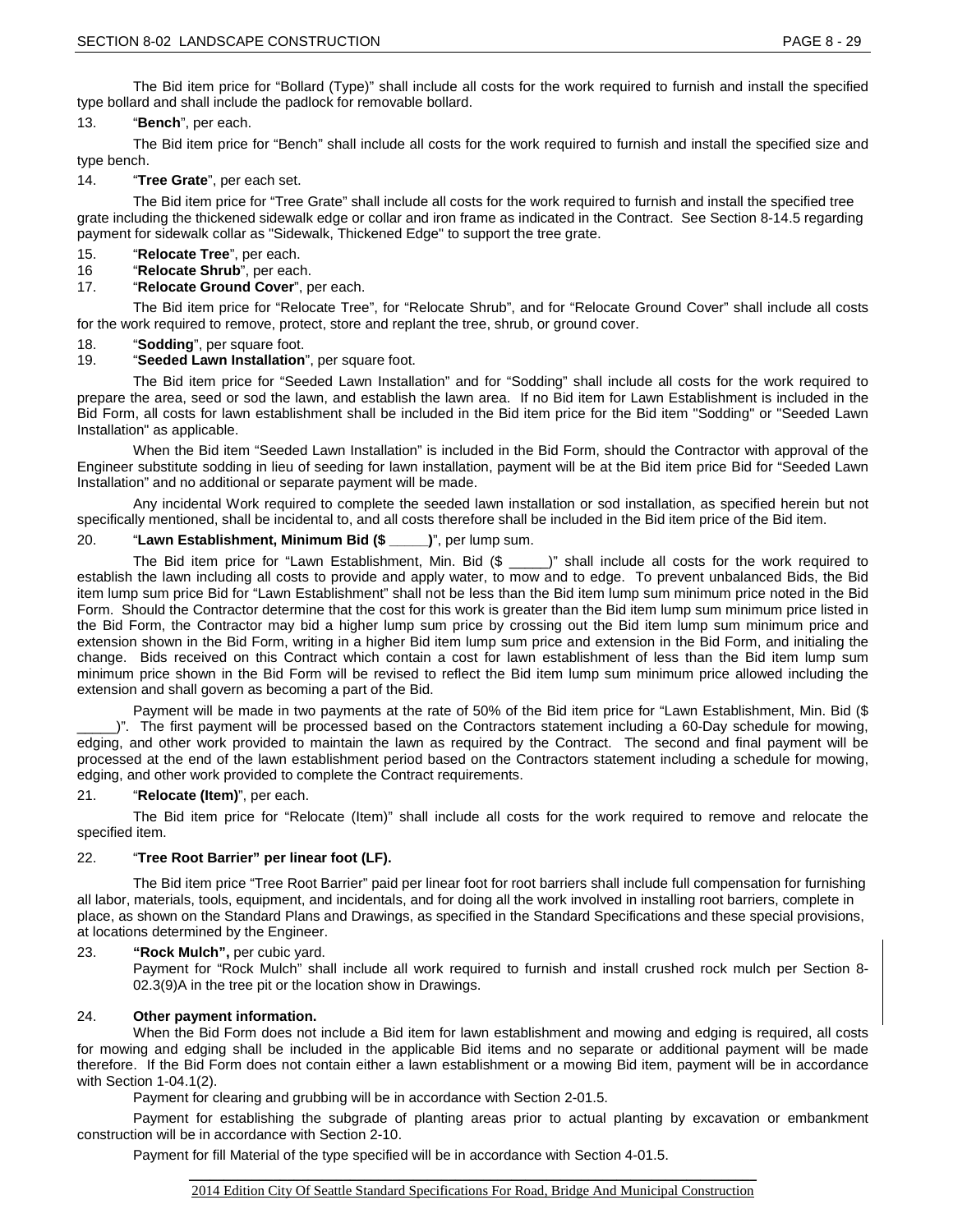All costs for fertilizer and other soil amendments specified in the Contract but not set forth in the Bid Form as a separate Bid item shall be included in the Bid item price of the applicable Bid item.

Any incidental work required to complete the roadside planting specified herein, but not specifically mentioned in these Specifications shall be incidental to the roadside planting, and all costs therefore shall be included in the Bid item prices of the Bid items.

#### **SECTION 8-03 IRRIGATION SYSTEM**

#### **8-03.1 DESCRIPTION**

Section 8-03 describes work consisting of furnishing and installing a complete and functional sprinkler irrigation system in accordance with the Contract.

The Contractor or Subcontractor shall be a Washington State licensed irrigation contractor. The irrigation system shall be installed by an irrigation sprinkler installer and shall be installed according to the local plumbing codes. A plumbing permit will not be required for irrigation work in the street Right of Way. At least 3 Working Days before backfilling, the Contractor shall provide notice to the Engineer for Seattle Public Utilities' Customer Service Division to inspect and approve the piping and back flow prevention devices.

Electrical Work shall be performed by a licensed electrical contractor. Required permits for electrical work other than irrigation, and other than street lighting and signals, shall be obtained in accordance with Section 1-07.6. The Contractor shall obtain a class 2 electrical permit from the Seattle Department of Planning and Development, when required in the Contract. The Contractor shall become thoroughly familiar with the electrical environment within the Project Site and with the relevant work.

Excavations over 4 feet deep are subject to the provisions of Section 7-17.3(1)A7a, Trench Safety Systems.

#### **8-03.2 MATERIALS**

Materials shall meet the requirements of the following Sections:

| <b>Irrigation System Materials</b>    | $9 - 15$    |
|---------------------------------------|-------------|
| <b>Backflow Prevention Assemblies</b> | $9 - 30.16$ |
| <b>Electrical Conduit</b>             | $9 - 34.3$  |
| Geotextile                            | 9-37        |

**8-03.2(1) APPLICABLE ELECTRICAL CODES**

See Section 8-30.1(2).

#### **8-03.3 CONSTRUCTION REQUIREMENTS**

#### **8-03.3(1) GENERAL**

The Contractor shall coordinate installation and operation of the irrigation system with landscaping construction.

The Contractor shall check and verify all pertinent dimensions at the Project Site before proceeding with the Work. Before installing the irrigation system, the Contractor shall carefully note all finish grades. Finish grades changed in the course of the Work shall be restored so that the terrain conforms to the finished grade.

The Contractor shall furnish the necessary equipment for proper execution and completion of all irrigation Work and shall make the connections to the water and electrical services. After payment for the new service has been received, Seattle Public Utilities' Water Operations will furnish and install the water service, water meter and meter box. The Contractor shall be responsible to request service coordination with the Engineer and shall allow 8 weeks for installation by Seattle Public Utilities' Water Operations.

After installation of the water service and meter, an acceptable backflow prevention assembly (BPA) between the water meter and the irrigation system shall be installed and tested. The Contractor shall use only a Washington State Department of Health approved backflow prevention assembly for the intended application. Contact SPU Inspection Services for inspection of the installation after the BPA is installed and tested. All backflow assemblies are required to be tested annually by backflow device testers certified by the Washington State Department of Health. See Sections 9-30.16 and 1-07.28 item 7D.

The Contractor shall provide a minimum 5 Working Days advance notice to the Engineer for inspection and approval of electrical installations before Seattle City Light will make the final service connection to the hot line. Thirty Days advance notice is required for the inspection and service connection by Seattle City Light.

Where indicated on the Drawings, piping and wiring shall be installed within plastic pipe sleeves of sufficient inside diameter to permit easy withdrawal and reinserting of the piping or wire. Pipe sleeves and piping shall have a minimum of 12 inches soil cover for water pipes, and electrical conduit including conduit sleeves shall have a depth of soil cover of 18 inches or depth of soil cover conforming to the applicable electrical code for electrical wire or conduit with electrical wire, whichever is greater. The detect-a-tape shall be installed 6 inches above the piping or conduit, and 4 inches above the sleeve as indicated on Standard Plan no. 128.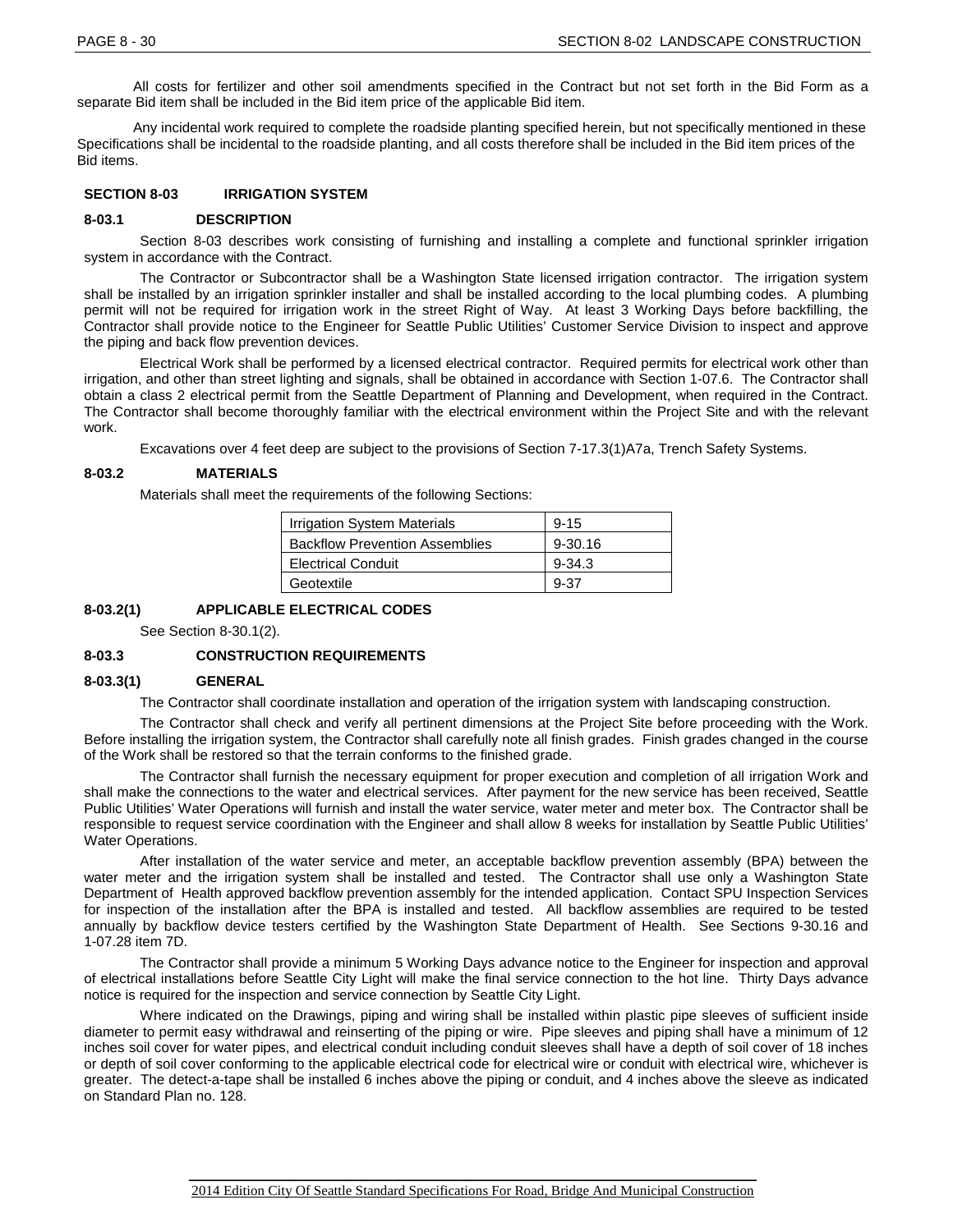## **8-03.3(2) LAYOUT OF IRRIGATION SYSTEM**

Before construction begins, the Contractor shall stake the irrigation system layout following the schematic design shown on the Drawings. Alterations of the design and changes in the layout may be expected in order to conform to ground conditions and to obtain full and adequate coverage of sprinkler water. The Contractor shall be responsible for informing the Engineer of any anticipated coverage inadequacies. However, no changes in the system as planned shall be made without the prior authorization of the Engineer.

#### **8-03.3(3) EXCAVATION**

All pipe shall be laid in trenches that shall be no wider than necessary to lay pipe and install equipment (see Standard Plan no. 128). The top 6 inches of topsoil, when such exists, shall be kept separate from other subsoil and shall be used as the topmost 6 inch layer when backfill is made. Trench bottoms shall be relatively smooth and be of suitable Material free from rocks, stones, or other deleterious material which might damage the pipe. All trenches shall be excavated 4 inches below the required depth and backfilled to the required depth with sand or other suitable Material free from rocks or stones as approved by the Engineer.

If possible, all trenches shall be on a straight line between sprinkler heads or other appurtenances and shall be without abrupt changes in grade.

Care shall be exercised by the Contractor when excavating trenches near existing trees. In addition to the requirements of Section 1-07.16(2), where roots are 2 inches or more in diameter, the pipe trench shall be hand-excavated and tunneled. When 2 inch or larger tree roots are exposed, they shall be wrapped with heavy burlap for protection and be kept moist to prevent drying. No cutting of tree roots larger than 2 inch will be allowed. Where excavating near trees exposes tree roots 2 inches or less in diameter, the Contractor shall clean cut the exposed roots at the trench wall to minimize further damage to the root. In no case shall tree roots be removed by pulling them from the soil. Trenches with exposed tree roots shall be backfilled within 24 hours. Trenches with burlapped roots shall have the burlap removed prior to backfilling.

#### **8-03.3(4) PIPING**

All lateral lines and power supply lines shall be a minimum of 18 inches below finished grade measured from the bottom of the pipe, and all mainlines and sleeved pipe shall be a minimum 24 inches below finished grade measured from the bottom of the conduit (see Standard Plan no. 128). All irrigation pipe placed under pavement, without exception, shall be placed in sleeves. Such sleeves shall extend a minimum of 1 foot beyond the limits of pavement. All jacking operations shall be performed in accordance with an approved jacking plan which shall be submitted to the Engineer at least 5 Working Days in advance for review. Where possible, mains and laterals or section piping shall be placed in the same trench and horizontally separated by 6 inches. Bedding Material shall extend from 4 inches below to 6 inches above laterals, mainlines, and sleeves with the exception that power supply lines do not require 4 inch excavation or bedding below the power conduit.

Mainlines and lateral lines shall be defined as follows:

**Mainlines:** All pressurized supply pipe and fittings between the water meter and the irrigation control valves.

**Lateral lines:** All supply pipe and fittings between the irrigation control valves and the connections to the irrigation heads. Swing joints, thick-walled pipe, flexible risers, rigid pipe risers, and associated fittings are not considered part of the lateral line but incidental components of the irrigation heads.

Pipe pulling will not be allowed for installation and placement of irrigation pipe.

All sleeves required but not used in this Contract shall be capped and their locations marked with metal stakes and painted blue to provide reference for the as-built Drawings submitted to the Engineer upon completion of the irrigation work (see Section 8-03.3(12).

### **8-03.3(5) JOINTING**

During construction, pipe ends shall be plugged or capped to prevent entry of dirt, rocks, or other debris.

All galvanized steel pipe shall have sound, clean cut, well fitted standard pipe threads. All pipe shall be reamed to the full diameter and have all burrs removed before assembly. Threaded joints shall be constructed using either a nonhardening, nonseizing multipurpose sealant or teflon tape or paste as recommended by the pipe manufacturer. All threaded joints shall be made tight with wrenches without the use of handle extensions. Joints that leak shall be cleaned and remade with new Material. Caulking or thread cement for making joints tight will not be permitted.

PVC pipe, couplings, and fittings shall be installed in accordance with the manufacturer's recommendation. The outside of the PVC pipe shall be chamfered to a minimum of 1/16 inch at approximately 22 degrees. Pipe and fittings shall be joined by solvent welding. Solvents used shall penetrate the surface of both pipe and fitting in order to produce complete fusion at the joint. Use solvent and cement only as recommended by the pipe manufacturer.

PVC pipe ends shall be cut at 90 degrees to their longitudinal axis and cleaned of all cutting burrs prior to cementing. Use approved reaming tool. Pipe ends shall be wiped clean with a rag and lightly wetted with PVC primer. A light coat of cement shall be applied on the inside of the fitting and a heavier coat on the outside of the pipe. The pipe shall be inserted into the fitting and given a quarter turn to seat the cement. Excess cement shall be wiped from the outside of the pipe. Pipe shall be tested as indicated elsewhere in these Standard Specifications. No backfilling will be permitted, other than at the midsection of pipe lengths, leaving joints exposed until the pressure test is completed and approved.

When connecting plastic pipe to metal pipe, install a female-threaded Schedule 80 PVC coupling onto the metal pipe first; then glue the plastic pipe into the other end of the PVC coupling. No PVC pipe may be threaded or connected to a threaded fitting without an adapter.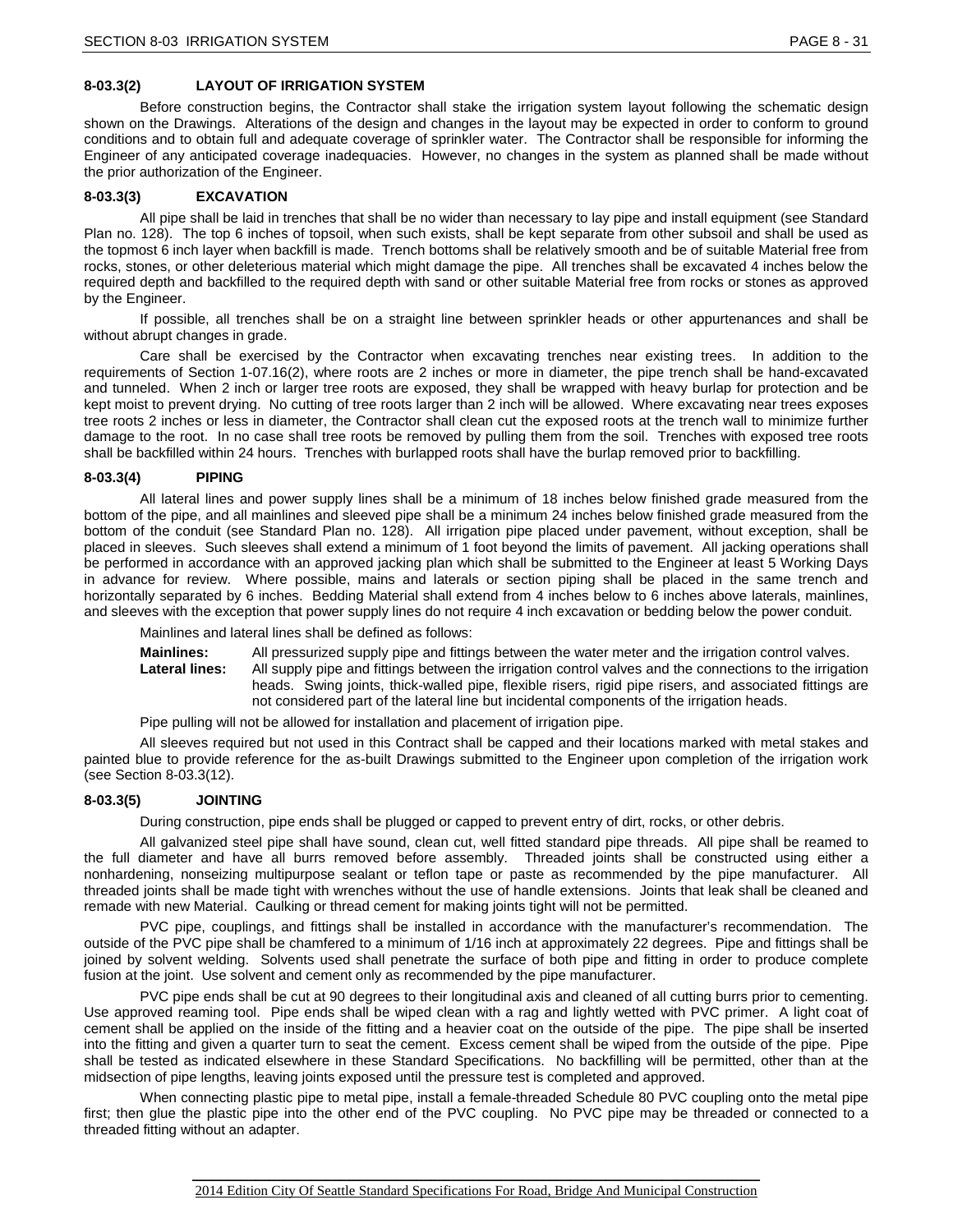Due to the nature of PVC pipe and fittings, the Contractor shall exercise care in their handling, loading, unloading and storing to avoid damage. The pipe and fittings shall be stored under cover. Pipe shall be transported on a vehicle bed long enough to support its entire length so as not to subject it to undue bending or concentrated external loads. Pipe that has been dented or damaged shall be set aside until such damage has been cut out and the pipe sections rejoined with a coupling.

Solvent-welded joints shall be given at least 15 minutes set-up time before moving or handling. Pipe shall be partially center-loaded to prevent arching and slipping. No water shall be permitted in pipe until a period of at least 10 hours has elapsed for solvent weld setting and curing.

Backfilling shall be done when pipe is not in an expanded condition due to heat or pressure. Cooling of the pipe can be accomplished by operating the system for a short time before backfilling or by backfilling in the early part of the morning before the heat of the Day.

Before pressure testing, solvent-welded joints shall be given at least 24 hours curing time.

#### **8-03.3(6) INSTALLATION**

Final position of planting bed sprinkler heads shall be as shown in Standard Plan nos. 121 and 126 unless specified otherwise in this Section, with depth of planting mulch adjusted to expose heads in planting beds. Final position of turf sprinkler heads shall be flush with finish grade. All sprinklers adjacent to walks, curbs, and pavement shall be placed 6 inches clear of the edge unless otherwise indicated in Contract.

Shrub sprinkler heads shall be placed on permanent risers approximately 12 inches above finished grade, except pop-up risers shall be used when located adjacent to walks or driveways. All risers shall have approved flexible swing joints.

Final position of valve boxes, capped sleeves, and quick coupler valves in planting beds shall be between 1/2 and 1 inch above finished grade or mulch. Final position of valve boxes shall be flush with finish grade. The geotextile placed under the Mineral Aggregate Type 4 for the quick coupler valve as indicated on Standard Plan no. 121 shall be a nonwoven low survivability underground drainage geotextile as specified in Section 9-37.

Drip irrigation emitters shall be installed in accordance with the manufacturer's recommendations.

The irrigation Drawings are diagrammatic and are not intended to show exact locations of existing or proposed pipe valves or controllers. New items shall be located in landscaped areas as closely as possible to adjacent curbs or paving.

#### **8-03.3(7) ELECTRICAL WIRE AND CONTROLLER INSTALLATION**

Wiring between the automatic controller and automatic valves can share a common neutral. Separate control conductors shall be run from the automatic controller to each valve. A white colored wire shall be used for the neutral as specified in the National Electrical Code. Wires shall be taped together with electrical tape at 5-foot intervals and attached to the irrigation mains by at least 3 wraps of electrical tape at 10-foot intervals.

Wire shall be common to each valve in the system. A loop shall be provided at each valve in any wire that passes or terminates at that valve. Loop knot end of spare wire at valves where wire dead-ends.

Splice insulation shall consist of electrical conductors twisted and bonded by approved pressure connectors and contained in a rigid plastic epoxy-filled mold. Splices will be permitted only at junction boxes, valve boxes, pole bases or control cabinets. An additional 2-foot minimum length of conductor shall be left at each junction box and automatic control valve to facilitate splicing and inspection.

Electrical service shall be provided at controller enclosures as shown on the Drawings.

A diagram of the wiring schedule shall be pasted in the controller cabinet to facilitate the selection of valves to be operated.

The minimum size of wire shall be determined strictly by the following chart:

|               | <b>Maximum Length of Common Wire</b> |          |          |                |
|---------------|--------------------------------------|----------|----------|----------------|
| No. of Valves | 500 ft.                              | 1000 ft. | 2000 ft. | 3000 ft.       |
| 1             | 14                                   | 14       | 14       | 14             |
| 2             | 14                                   | 14       | 14       | 10             |
| 3             | 14                                   | 14       | 10       | 8              |
| 4             | 14                                   | 14       | 10       | 8              |
| 5             | 14                                   | 10       | 8        | 6              |
| 6             | 14                                   | 10       | 6        | 6              |
| 7             | 14                                   | 8        | 6        | 4              |
| 8             | 14                                   | 8        | 6        | 4              |
| 9             | 14                                   | 8        | 4        | 4              |
| 10            | 10                                   | 6        | 4        | $\overline{2}$ |
| 11            | 10                                   | 6        | 4        |                |

**NOTE** – wire sizes in above table are AWG.

The control wires shall be color-coded as follows: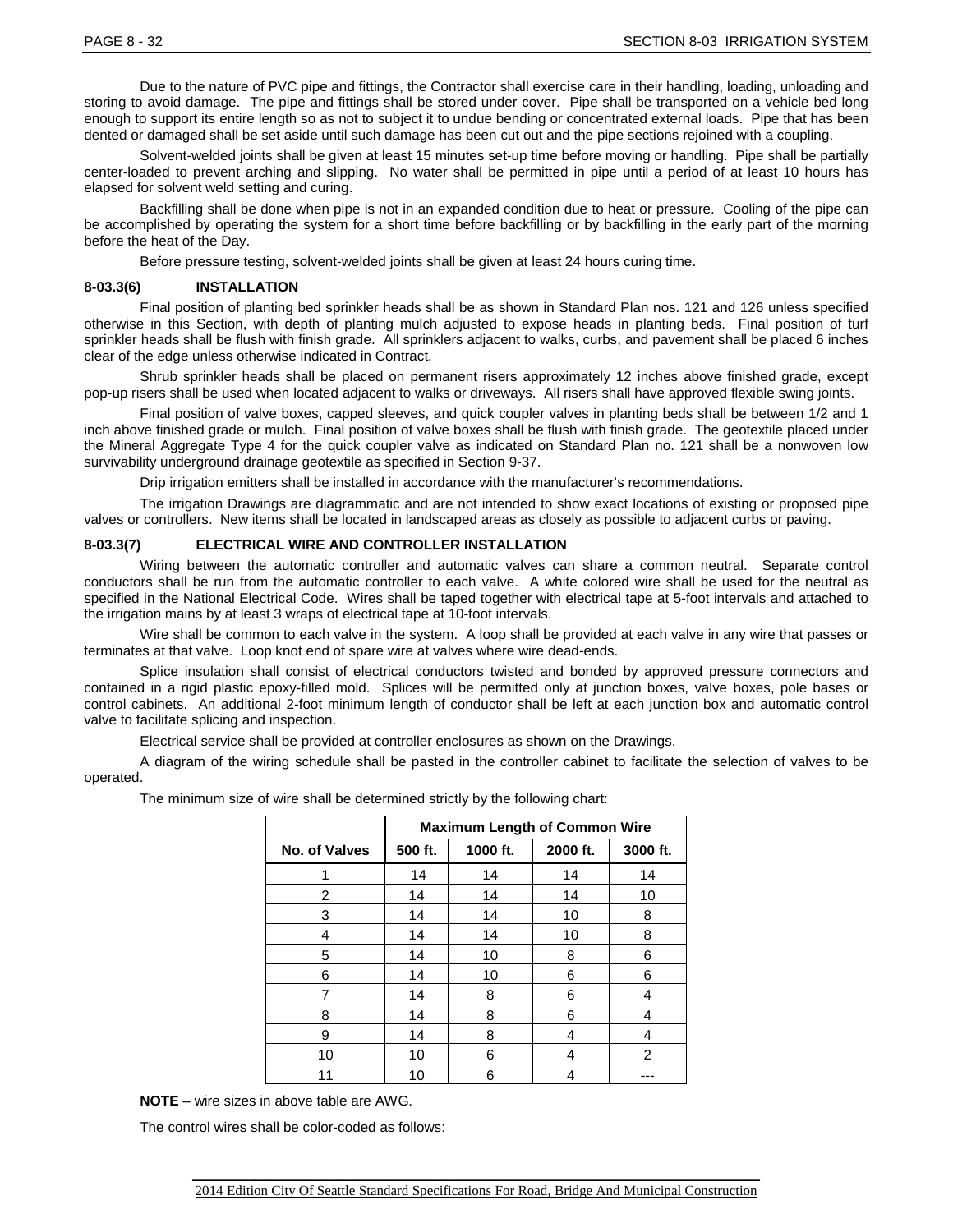| Neutral or common wire | White  |  |
|------------------------|--------|--|
| Lead-in wire           | Black  |  |
| Extra wire             | Orange |  |

Automatic irrigation installations include an automatic controller inside a weatherproof and tamperproof metal housing as described in Section 9-15.4. See Section 8-03.1 electrical contractor qualification requirements. When the Contractor is required to provide power supply to the controller as indicated in the Contract, all electric work shall be installed by an electrician licensed in the State of Washington.

Completion of irrigation work may require inspection and approval of the electrical system by DPD. It is the Contractor's responsibility to arrange for this inspection.

#### **8-03.3(8) BACKFLOW PREVENTION ASSEMBLY (BPA)**

Backflow prevention assemblies as specified in Section 9-30.16 shall be furnished and installed in an approved vault as indicated on Standard Plan no. 125. The installation shall be verified acceptable by the Engineer. The Contractor shall notify the Engineer at least 3 Working Days in advance to have SPU Customer Service perform the inspection (also see Section 1-07.28 item 7D for notification requirements). All backflow prevention assemblies shall be provided acceptable drainage outlets and shall not be submerged in water. Any drainage problems encountered at the time of system layout or installation shall be immediately brought to the attention of the Engineer. The double check valve backflow prevention assembly is the only BPA that will be allowed installed below ground surface.

#### **8-03.3(9) FLUSHING AND TESTING**

After BPA installation and approval of the Engineer, all flushing and pressure-testing shall be completed before backfilling irrigation system trenches.

The Contractor shall notify the Engineer at least 24 hours before conducting pressure tests.

All gauges used in the testing of water pressures shall be certified calibrated within the last 6 months by an independent ASTM, or other acceptable reference standards organization, accredited testing laboratory for use on the project.

Automatic controllers shall be tested for a consecutive two week period under normal operating conditions. Should adjustments be required, the Contractor shall carry them out according to the manufacturer's directions and continue tests until operation is acceptable.

Flushing shall be accomplished as follows:

**Main Line Flushing:** All main supply lines shall receive two fully-open flushings to remove debris that may have entered the line during construction: the first one before placement of valves; the second one after placement of valves and prior to testing.

**Main Line Testing:** All main supply lines shall be purged of air and tested with a minimum static water pressure of 150 psi for 60 minutes without introduction of additional service or pumping pressure. Testing shall be done with one pressure gauge installed on the line at a location specified by the Engineer. The Contractor shall be prepared to install an additional pressure gauge when so directed by the Engineer. Lines which show loss of pressure exceeding 5 psi at the ends of test periods indicated in the Contract will be rejected.

The Contractor shall correct rejected installations and shall retest them for acceptance.

**Lateral Line Flushing:** All lateral lines shall receive one fully-open flushing prior to placement of sprinkler heads, emitters, and drain valves. The flushing shall be of sufficient duration to remove any dirt or debris that may have entered the lateral lines during construction.

**Lateral Line Testing:** All lateral lines shall be purged of air and tested under operating line pressure with risers capped and drain valves closed. The operating line pressure shall be maintained for 30 minutes through open valves and pressure regulating devices. Lines which show leaks at the end of the specified test periods shall be rejected. When conditions exist which prevent effective visual inspection of lateral lines, the Engineer may require that the lines be tested by use of pressure gauges. In that event, static water pressure, equal to operating line pressure, shall be maintained in the lines for 30 minutes with valves closed and without introduction of additional service pressure. Lateral lines which show loss of pressure exceeding 5 psi at the end of specified test periods will be rejected.

The Contractor shall correct and retest lateral line installations that have been determined unacceptable.

Throughout the life of the Contract, the Contractor shall repair, flush, and test, all main and lateral lines that have sustained a break or disruption of service. Upon restoration of the water service, the affected lines shall be brought up to operating pressure. The Contractor shall then conduct a thorough inspection of all sprinkler heads, emitters, etc., located downstream of the break, disruption of service, and repair. This inspection is required to ensure that the entire irrigation system is operating properly. A minimum 2 Working Days advance notice to the Engineer is required.

#### **8-03.3(10) ADJUSTING SYSTEM**

Before system operation inspection per Section 8-03.3(13), the Contractor shall adjust and balance all sprinklers to provide adequate and uniform coverage. Spray patterns shall be balanced and fogging minimized by adjusting individual sprinkler heads with the adjustment screws or replacing nozzles to produce a uniform pattern. Sprinkler spray on pavement, walks, or Structures will not be permitted. The Contractor shall provide the Engineer at least 2 Working Days advance notice for this inspection. See Section 1-05.11(3) for general requirements regarding operational testing.

Inadequacies not rectified by adjusting or replacing nozzles shall be corrected by the Contractor to an acceptable condition at the Contractor's sole expense.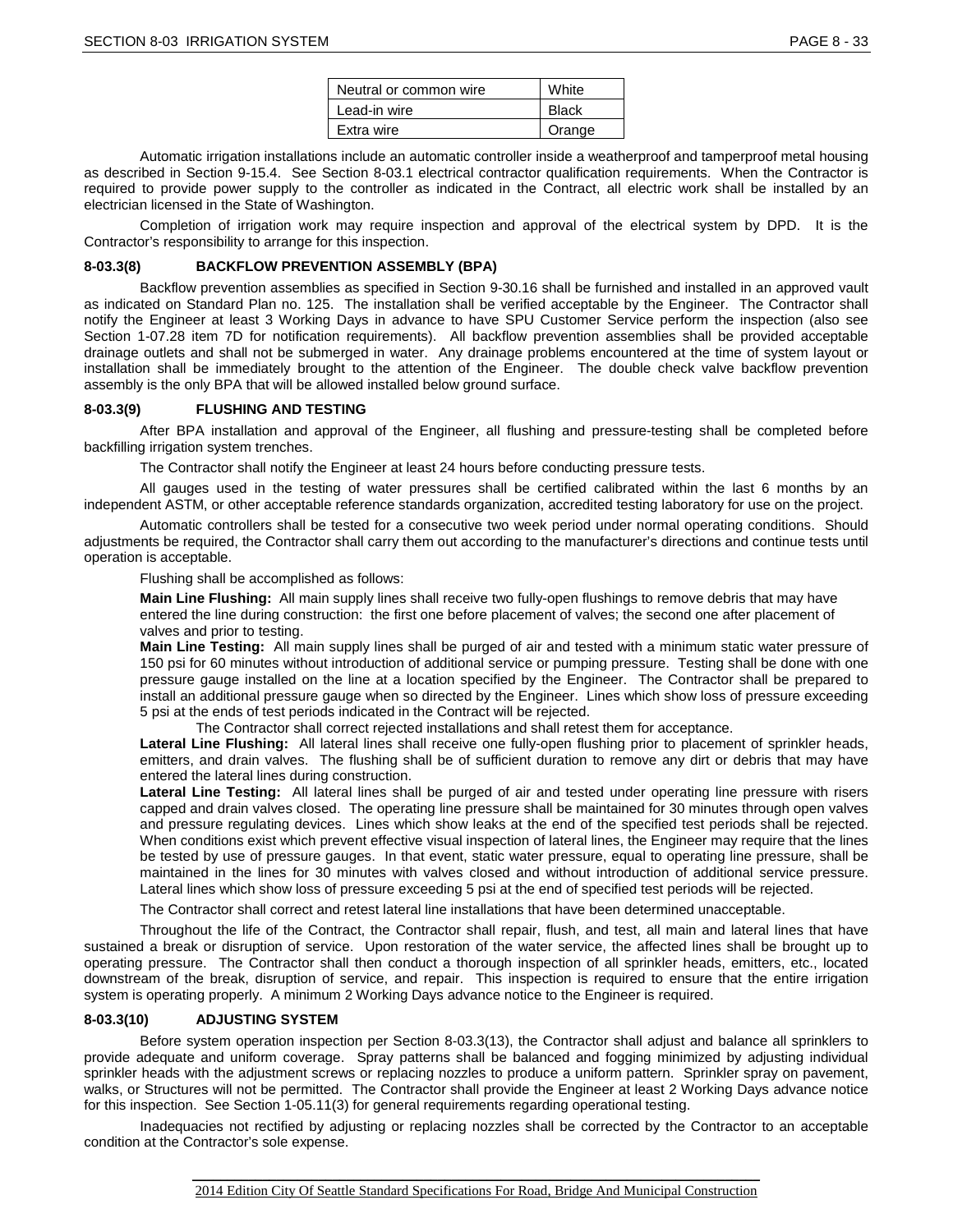# **8-03.3(11) BACKFILL**

The Contractor may begin backfilling (except at joints, fittings, risers and valves) as soon as the section of piping and wiring has been inspected and approved by the Engineer. Once the system has been tested against leaks, and the "as built" location of the risers, fittings, and valves have been recorded by the Engineer, the remaining trench openings may be backfilled. All backfill Material placed within 6 inches of the pipe shall be sand or selected Material approved by the Engineer. Backfilling from the bottom of the trench to approximately 6 inches above the pipe shall be done by continuous compacting in a manner that does not damage pipe or wiring and shall proceed evenly on both sides of the pipe. The remainder of the backfill shall be thoroughly compacted, except that heavy equipment shall not be used within 18 inches of any pipe. The top 6 inches of backfill shall consist of either topsoil or the upper 6 inches of excavated Material if found suitable by the Engineer.

Detectable marking tape shall be placed in the trench 6 inches directly above, parallel to, and along the entire length of all nonmetallic water pipes and all nonmetallic and aluminum conduits placed under existing or future pavement. The width of the tape shall be as recommended by the manufacture for the maximum burial depth to be encountered on the project.

The Contractor shall give 24-hour notice to the Engineer each time an inspection or a check on system location is required. If any part of the sprinkler system is backfilled before being approved for correct location or before full inspection or testing have been carried out, the trench shall be re-excavated, the system uncovered and left exposed until it is approved for backfilling by the Engineer.

Restoration of ground surface shall include the resetting of removed sod. Sod survival shall be the responsibility of the Contractor.

### **8-03.3(12) AS-BUILT DRAWINGS, O&M MANUAL, AND SYSTEM ORIENTATION**

Upon physical completion of the irrigation work including flushing and testing, and at least 5 Working Days before the training and orientation session, the Contractor shall submit preliminary as-built drawings, schematic circuit diagrams, or other drawings as necessary so that the Engineer can prepare corrected Drawings to show the irrigation work as constructed. The as-built drawings shall be reproducible and on sheets conforming in size to the provisions of Section 1-05.3(11).

Before system operation testing (Section 8-03.3(13), the Contractor shall conduct a training and orientation session covering the operation, adjustment, and maintenance of the irrigation system. The preliminary as-built drawings will be reviewed and all features are to be explained. At this session, the Contractor shall provide the Engineer with an Operations and Maintenance Manual (O&M Manual) per Section 1-05.11(3). The Contractor shall provide written notice to the Engineer at least two weeks prior to the training and orientation session. The date and time of the training session shall be subject to approval of the Engineer.

The Operations and Maintenance Manual (O&M Manual) shall include the following:

- 1. Catalogues of Materials used;<br>2. Parts lists;
- 2. Parts lists;<br>3. Summary
- Summary of all operations (spring start-up and winterization techniques, controller programming, valve cleaning, sprinkler adjustment, backflow prevention, etc.); and
- 4. Names and addresses of local distributors.

Upon system operation and approval of all tests, acceptance of the system will be contingent upon the Contractor providing:

- a. Signed and approved sprinkler, plumbing, electrical and health department permits;
- b. Reproducible final as-built drawings and all catalogue cuts, manufacturer's instructions and maintenance and operating information;
- c. All necessary keys and tools to activate, operate and drain the system; and d.<br>d. Provide all needed instructions to insure that it continues to operate
- Provide all needed instructions to insure that it continues to operate normally after departure of the **Contractor**

### **8-03.3(13) SYSTEM OPERATION INSPECTION**

After the training and orientation session per Section 8-03.3(12), the irrigation system shall be completely tested and fully operable in the automatic mode prior to planting in the sprinkled area except where otherwise specified in Contract. The Contractor shall, in the presence of the Engineer, do a water coverage test for each sprinkler zone in the system. The Contractor shall change nozzles and make all necessary adjustments to obtain full coverage with minimum overspray. All balancing and adjusting of the system shall have been completed before requesting system operation testing. The Contractor shall be fully responsible for all maintenance, repairs, tests, inspections, and the automatic operation of the system until Work is considered complete as determined by the final inspection specified in Section 1-05.11. The Contractor's responsibility also includes draining the system before winter and reactivating it in the spring and at other times when ordered by the Engineer. This responsibility continues through the landscape establishment period if a landscape establishment Bid item is included in the Bid Form. Irrigation system maintenance shall include restoration of the ground surface to compensate for settling of trenches.

For the life of the Contract, the Contractor shall be responsible for having annual inspections and tests performed on all cross connection control devices as required and specified by the Washington State Department of Health.

Adjustments made in the irrigation system during the system operational testing shall be shown on the final as-built record set of drawings and shall be submitted to the Engineer for approval no later than 5 Working Days after the date of system operation testing accepted by the Engineer.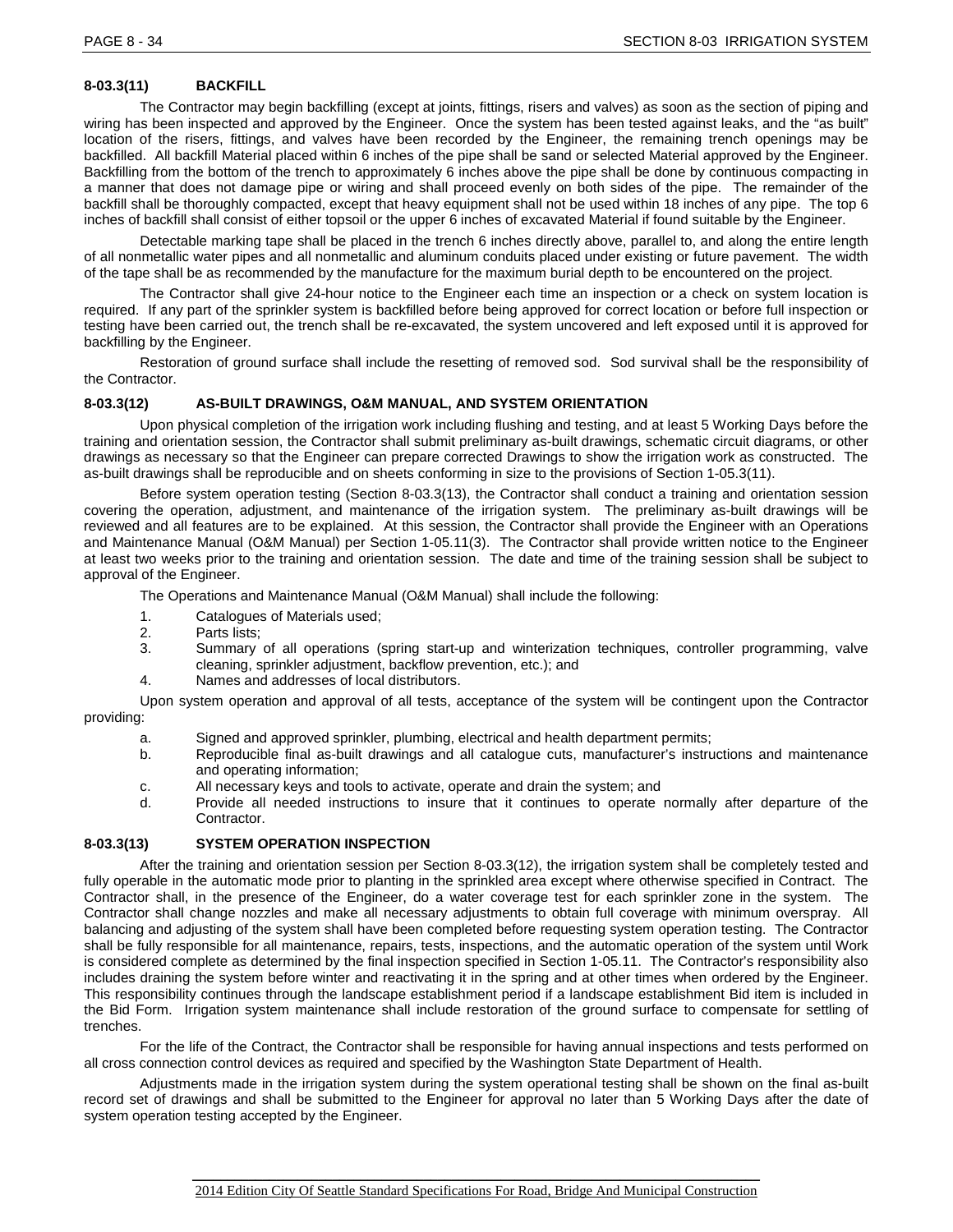### **8-03.4 MEASUREMENT**

Bid items of Work completed pursuant to the Contract will be measured as provided in Section 1-09.1, Measurement of Quantities, unless otherwise provided for by individual measurement paragraphs herein this Section.

#### **8-03.5 PAYMENT**

Compensation for the cost necessary to complete the Work described in Section 8-03 will be made at the Bid item prices Bid only for the Bid items listed or referenced as follows:

#### 1. "**Irrigation System, Automatic**", per lump sum.

The Bid item price for "Irrigation System, Automatic" shall include all costs for the work required to furnish, install, and test a complete working system including, but not limited to, excavation, backfill, controller, vaults, valves, valves boxes, conduit, wiring, quick couplers, risers, sprinkler heads and piping. If a hose bib assembly is included in the Contract with an irrigation system and no "Hose Bib Assembly" Bid item is in the Bid Form, payment for the hose bib assembly shall be considered included in the Bid item price for the Bid item "Irrigation System, Automatic".

#### 2. "**Irrigation System, Manual**", per lump sum.

The Bid item price for "Irrigation System, Manual" shall include all costs for the work required to furnish, install and test a complete working system including, but not limited to, excavation, backfill, valves, valve boxes, vaults, quick couplers, risers, sprinkler heads and piping.

#### 3. "**Hose Bib Assembly**", per each.

The Bid item price for "Hose Bib Assembly" shall include all costs for the work required to furnish and install the type and size of hose bib assembly specified when not installed as a component of an automatic irrigation system.

#### 4. "**Sleeve, (Material), (Schedule), (Size)**", per linear foot.

The Bid item price for "Sleeve, (Material), (Schedule), (Size)" shall include all costs for the work required to furnish and install the sleeve of the type and size specified.

#### 5. "**Valve Box, Plastic**", per each.

The Bid item price for "Valve Box, Plastic" shall include all costs for the work required to furnish and install the valve box of the type specified when "Irrigation System, Manual" and "Irrigation System, Automatic" is not in the Bid Form.

#### 6. **Other payment information.**

All costs of annual inspections and tests performed on cross connection control devices during the life of the Contract shall be included in the Bid item prices for the complete irrigation system.

All costs associated with furnishing and installing the service tap, water meter and meter box will be at Owner expense.

Payment for submittals will be made in accordance with Section 1-05.3.

### **SECTION 8-04 CEMENT CONCRETE CURB, CURB AND GUTTER**

#### **8-04.1 DESCRIPTION**

This Work shall consist of constructing Portland cement concrete curb, and curb and gutter.

### **8-04.2 MATERIALS**

Materials shall meet the requirements of the following Sections:

| Non-Roadway Cement Concrete                  |          |
|----------------------------------------------|----------|
| Non-Roadway Cement Concrete, W/25% pozzolans |          |
| <b>Premolded Joint Filler</b>                | $9-04.1$ |
| <b>Reinforcing Steel</b>                     | $9 - 07$ |

The cement concrete shall meet the requirements of Section 5-05. Concrete mix for curb and gutter Type 410B and curb Type 410C shall be Non-Roadway Cement Concrete or Non-Roadway Cement Concrete W/25% pozzolans per section 5-05. Slump of the concrete mix shall not exceed 3-1/2 inches.

Epoxy grout for curb dowel anchored in concrete shall be ASTM C 881, Type 1 epoxy grout.

Dowels and reinforcing steel shall be #3 deformed steel billet bars, ASTM A 615, Grade 60.

Forms may be of wood or metal or any other material at the option of the Contractor, provided that the forms as set result in a curb, or curb and gutter of the specified thickness, cross section, grade and alignment shown on the Drawings.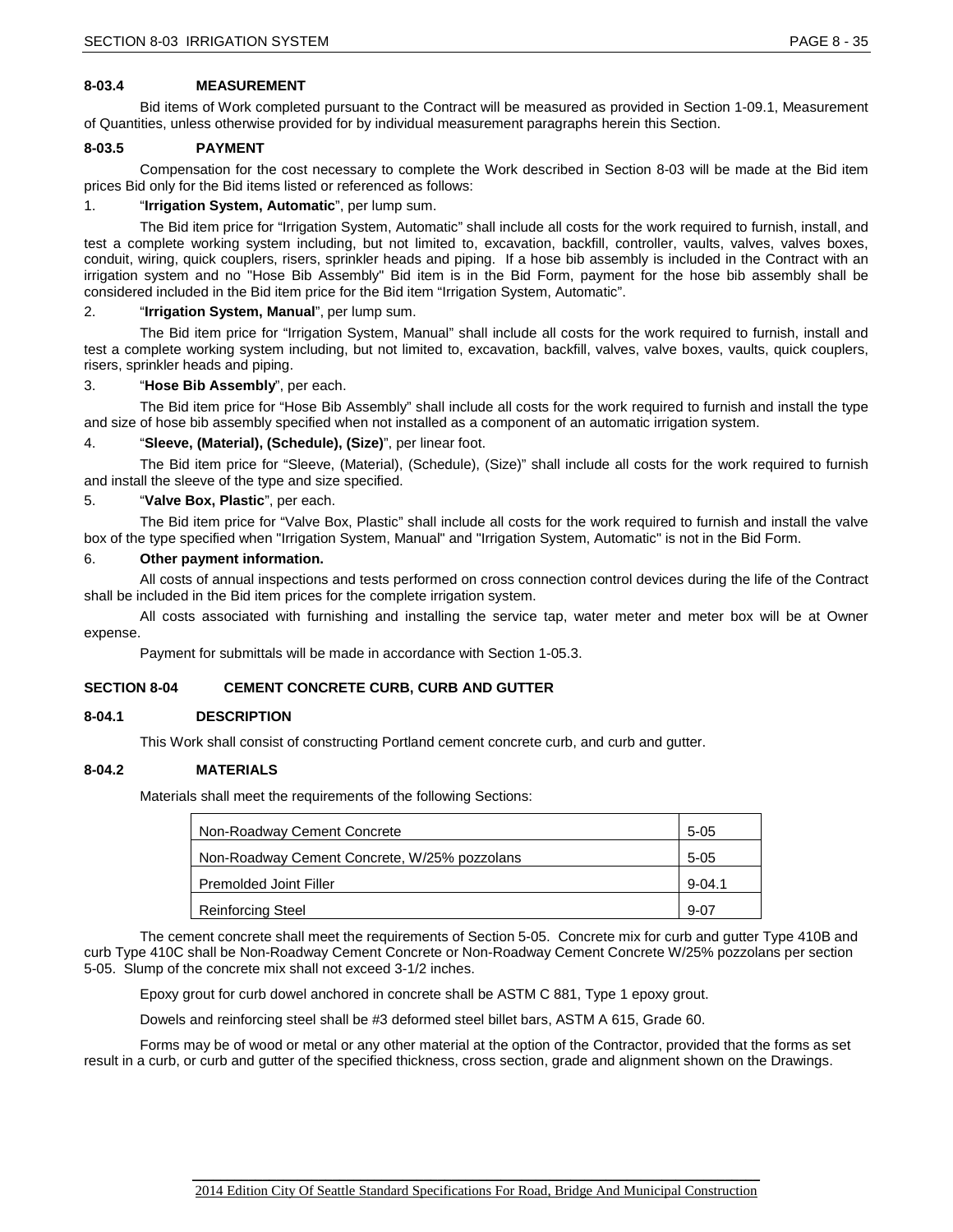# **8-04.3 CONSTRUCTION REQUIREMENTS**

### **8-04.3(1) GENERAL**

Excavation work to install forms for concrete curb and gutters within the dripline of trees shall be accomplished by hand methods. Where curb or curb and gutter construction is in an area with exposed tree roots 2 inch or greater in diameter, the Contractor shall work with the Engineer as indicated in Section 1-07.16(2).

The subgrade shall be prepared in accordance with Section 2-09 and properly compacted to the specified grade and width per Section 2-11. The compacted subgrade shall extend at least one foot beyond each edge of the curb and gutter sections to provide a solid base for erecting forms.

Curb associated with monolithic curb and sidewalk shall comply with the requirements of Section 8-14.

The opening of new pavement placed with new curb shall comply with the requirements of Section 5-05.

### **8-04.3(1)A ERECTING FORMS**

Before erecting forms, the Contractor shall bring the subgrade to the required line, grade and compaction. Curbs shall not be set until the subgrade has been compacted to within one inch of established grade.

Forms, wood or steel, shall be staked securely in place, true to line and grade.

Sufficient support shall be given to the form to prevent movement. Forms shall be clean and well oiled prior to setting in place. After the forms are set, the top of the form shall not depart from grade more than 1/8 inch when checked with a 10-foot straightedge. The alignment shall not vary more than 1/8 inch in 10 feet. Immediately prior to placing the concrete, forms shall be carefully inspected for proper grading, alignment and rigid construction. Adjustments and repairs as needed shall be completed before placing concrete.

Where approved by the Engineer, curb and curb and gutter may be constructed using approved slip-form equipment. The curb shall be constructed to the same requirements as the cast-in-place curb.

### **8-04.3(1)B PLACING CONCRETE**

The subgrade shall be properly compacted and brought to specified grade before placing concrete. The subgrade shall be thoroughly dampened immediately prior to the placement of concrete. Concrete shall be placed and consolidated into the forms to provide a dense, compacted concrete free of rock pockets. The exposed surfaces shall be floated, finished, and brushed longitudinally with a fiber hair brush approved by the Engineer. See section 5-05.

The rate of concrete placement shall not exceed the rate at which the various placing and finishing operations can be acceptably performed in accordance with this Section.

# **8-04.3(1)C DOWELS**

Dowels shall be placed in the pavement slab as detailed on Standard Plan no. 411.

The dowel bars shall be set while the concrete is still plastic enough to not require hammering them into place.

### **8-04.3(1)D STRIPPING FORMS AND FINISHING**

The face form of the curb shall be stripped early enough in the curing process to permit correction of all irregularities that may appear.

Forms may be removed on the Day following the pour if the concrete has set sufficiently to retain its true shape and removal causes no chipping or spalling. When forms are removed before the expiration of the curing period, the concrete shall be protected and cured. The exposed surface of the curb shall be brushed with a fiber hair brush.

### **8-04.3(1)E CURING**

Liquid membrane curing compound shall be type 1D per Section 9-23.2 and applied to all exposed surfaces immediately after finishing. However, liquid curing compound in accordance with Section 5-05 may be used with approval of the Engineer.

If, at any time during the curing period any of the forms are removed, a coat of curing compound shall be applied immediately to the exposed surface. The curing compound shall be applied in sufficient quantity to obscure the natural color of the concrete. Additional coats shall be applied if the Engineer determines that the coverage is not adequate. The concrete shall be cured for the minimum period of time set forth for pavement in Section 5-05.

### **8-04.3(1)F EXPANSION AND DUMMY JOINTS**

Joints shall be constructed in the manner shown on Standard Plan nos. 410 and 411 at locations to match joints in new concrete pavement, unless otherwise indicated in the Contract. In no case shall joint spacing exceed 15 feet center to center. All expansion and construction joints shall extend entirely through the curb section. Joint filler in the curb shall be normal to the pavement and in full butt contact with the pavement joint. Joints shall match existing transverse joints or cracks in existing pavement.

Locations of joints associated with depressed curbs for curb ramps shall comply with Section 8-14.3(7).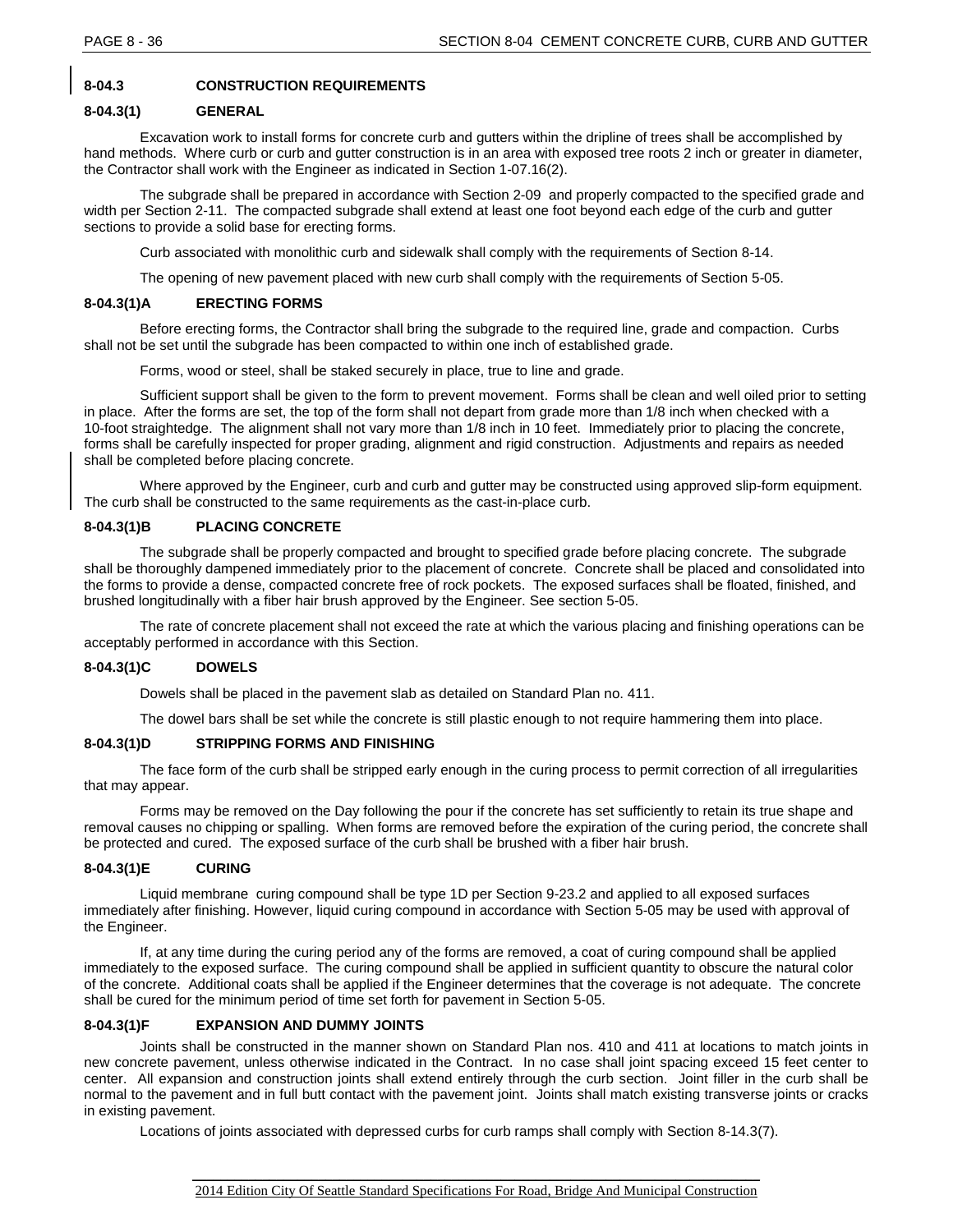# **8-04.3(1)G FINISHED WORK**

When checked with a 10-foot straightedge, grade shall not deviate more than 1/8-inch, and alignment shall not vary more than 1/4 inch.

#### **8-04.3(2) CURB BLOCK-OUTS AT CURB RAMPS**

Where new cement concrete curb is to be constructed and a new curb ramp is also to be constructed, the Contractor shall block out the new curb at the locations of the new curb ramps as shown on the Standard Plans unless the Drawings indicate otherwise. New curb ramps shall be constructed monolithic with curb as shown on Standard Plan nos. 422a and 422b.

New curb installation with no sidewalk shall have depressed curb for future curb ramp installation. Typically, curb ramps are paired with each curb ramp on opposite sides of a vehicular pavement.

#### **8-04.3(3) RESERVED**

#### **8-04.3(4) TYPE 410B CURB AND GUTTER**

Curb and gutter shall be constructed as shown on Standard Plan no. 410 on a compacted subgrade prepared in accordance with applicable subgrade Specifications for cement concrete pavement in Section 5-05. When extruded curb and gutter is called for, it may be extruded as a unit in accordance with Section 8-06, or the curb may be extruded upon the gutter section in which case steel dowels shall be provided as specified in Section 8-04.3(1)C.

Premolded joint filler shall be as shown on Standard Plan no. 411.

#### **8-04.3(5) TYPE 410C CURB**

#### **8-04.3(5)A CEMENT CONCRETE CURB ON EXISTING PAVEMENT**

Cement concrete curb constructed on an existing pavement shall be doweled into the existing pavement as shown on Standard Plan nos. 410 and 411 where indicated on the Drawings or designated by the Engineer.

Drilling holes into concrete pavement, or concrete pavement base, for # 3 dowel pins shall comply with the requirements of Section 5-05. After cleaning the hole of all debris, place #3 dowel pins into the hole and fill with epoxy grout in the manner specified in Section 5-05. Holes shall be spaced as indicated on the Standard Plans. The distance from the top of the finished curb to the top of the dowel shall be one inch. The epoxy resin system used shall be Type I meeting the requirements of Section 9-26.

Premolded joint filler shall be placed as shown on Standard Plan no. 411.

#### **8-04.3(5)B CEMENT CONCRETE CURB ON NEW PAVEMENT**

Doweled curb on new pavement shall be constructed as shown on Standard Plan nos. 410 and 411.

The pavement width shall extend to the back of the curb. The pavement where the curb is to be placed shall be roughened or otherwise treated so that a permanent bond can be secured between the curb and the pavement. Curing compound shall not be used on the pavement where curb is to be constructed.

Dowels, as detailed in Standard Plan nos. 410 and 411 shall be placed at 28 inches on center in the fresh concrete pavement.

Premolded joint filler shall be placed as shown on Standard Plan no. 411.

#### **8-04.3(6) MOUNTABLE CURB**

Mountable curb for traffic circles shall be constructed with the alignment and configuration as shown on the Drawings.

The extended depth cement concrete mountable curb to be installed adjacent to asphalt pavement shall have the same dimensions as other mountable curb, except the depth of curb shall be extended an additional 7 inches, or more to match the greater depth of adjacent asphalt pavement.

#### **8-04.4 MEASUREMENT**

Bid items of Work completed pursuant to the Contract will be measured as provided in Section 1-09.1, Measurement of quantities, unless otherwise provided for by individual measurement paragraphs herein this Section.

Measurement for new curb and gutter, and new curb of the type specified, will be by the linear foot along the front face of the curb for the length constructed, excluding that portion installed monolithically with new driveways or curb ramps unless otherwise specified in the Contract. Alley access ramps shall be considered driveways.

Unless otherwise specified in the Contract, no measurement will be made for curb where curb is placed monolithically with new driveways or new curb ramps, (See Standard Plan nos. 422a, 422b, and 430 or Drawing details).

#### **8-04.5 PAYMENT**

Compensation for the cost necessary to complete the work described in Section 8-04 will be made at the Bid item prices Bid only for the Bid items listed or referenced as follows: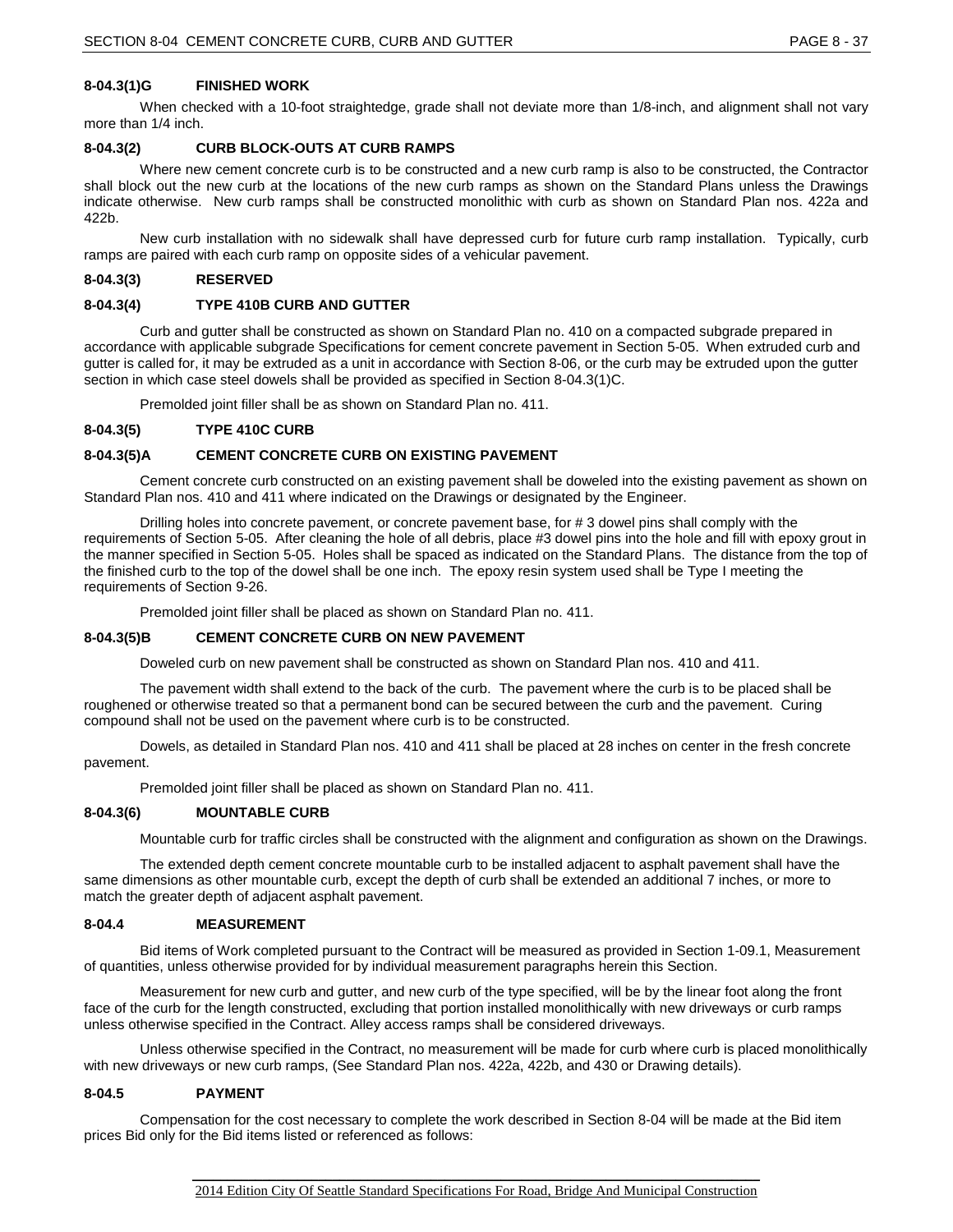- 1. "**Curb, Cement Concrete**", per linear foot.
- 2. "**Curb, Cement Concrete, Mountable**", per linear foot.
- 3. "**Curb and Gutter, Cement Concrete**", per linear foot.
- 4. **"Curb, Cement Concrete, w/25% Pozzolans"** per linear foot.
- 5. **"Curb, Cement Concrete, Mountable, w/25% Pozzolans"** per linear foot.
- 6. **"Curb and Gutter, Cement Concrete, w/25% Pozzolans"** per linear foot.

The Bid item price for "Curb, Cement Concrete…", for "Curb, Cement Concrete, Mountable…", and for "Curb and Gutter, Cement Concrete…" shall include all costs for the work required to construct the curb or curb and gutter of the size and type specified.

Payment for Type 410C curb does not include the pavement slab upon which it is placed. That portion of the pavement slab underneath Type 410C curb that is new will be paid for as concrete pavement in accordance with Section 5-05.5.

#### **SECTION 8-05 RESERVED**

#### **SECTION 8-06 EXTRUDED CURB**

#### **8-06.1 DESCRIPTION**

This Work shall consist of constructing extruded asphalt concrete and cement concrete curb in accordance with these Specifications at locations shown on the Drawings and to the dimensions shown on Standard Plan no. 412. Except as noted otherwise in Section 8-06, all requirements for cement concrete curb as specified in Section 8-04 shall apply to extruded cement concrete curb.

#### **8-06.2 MATERIALS**

Materials shall meet the requirements of the following Sections:

| Non-Roadway Cement Concrete HES, High Strength | $5 - 05$ |
|------------------------------------------------|----------|
| Non-Roadway Cement Concrete, High Strength     | $5-05$   |
| <b>HMA</b>                                     | $5-04$   |
| Reinforcing Steel, Tie Bars                    | $9-07$   |

Extruded asphalt concrete curb shall consist of a hot mix asphalt concrete meeting the requirements of Section 5-04 and shall be of the HMA Class specified in the Contract.

The concrete mix design for extruded cement concrete curb shall be Non-Roadway Cement Concrete HES, High Strength or Non-Roadway Cement Concrete, High Strength per Section 5-05.

#### **8-06.3 CONSTRUCTION REQUIREMENTS**

# **8-06.3(1) PREPARATION OF PAVEMENT SURFACE**

#### **8-06.3(1)A EXTRUDED ASPHALT CONCRETE CURB**

The asphalt pavement shall be dry and cleansed of loose or deleterious material. Immediately after cleaning the pavement surface, a tack coat of CSS-1h shall be applied only to the area of the pavement where the curb is to be placed at the rate of 0.08 to 0.20 gallons per 15 square feet of curb area contact surface with pavement, depending on the width of curb and age of pavement.

#### **8-06.3(1)B EXTRUDED CEMENT CONCRETE CURB**

The pavement shall be dry and cleansed of loose or deleterious Materials prior to curb placement. At the Contractor's option, concrete curbs shall be anchored to the existing pavement either by placing steel dowel bars one foot on each side of every joint or by using an adhesive. Dowel bars shall meet the dimensions shown on Standard Plan nos. 411 and 412. The adhesive shall meet the requirements of Section 9-26 for Type II epoxy resin.

**8-06.3(2) RESERVED**

# **8-06.3(3) EQUIPMENT FOR LAYING CURB**

# **8-06.3(3)A EXTRUDED ASPHALT CONCRETE CURB**

The machine for laying the curb shall be of the self-propelled type, equipped with a Material hopper, distributing screw, and adjustable curb forming devices capable of laying and compacting the hot-mix asphalt concrete to the lines, grades and cross section shown on the Drawings and in accordance with Standard Plan no. 412. Curbs shall be placed in an even homogenous manner, free of honeycombs.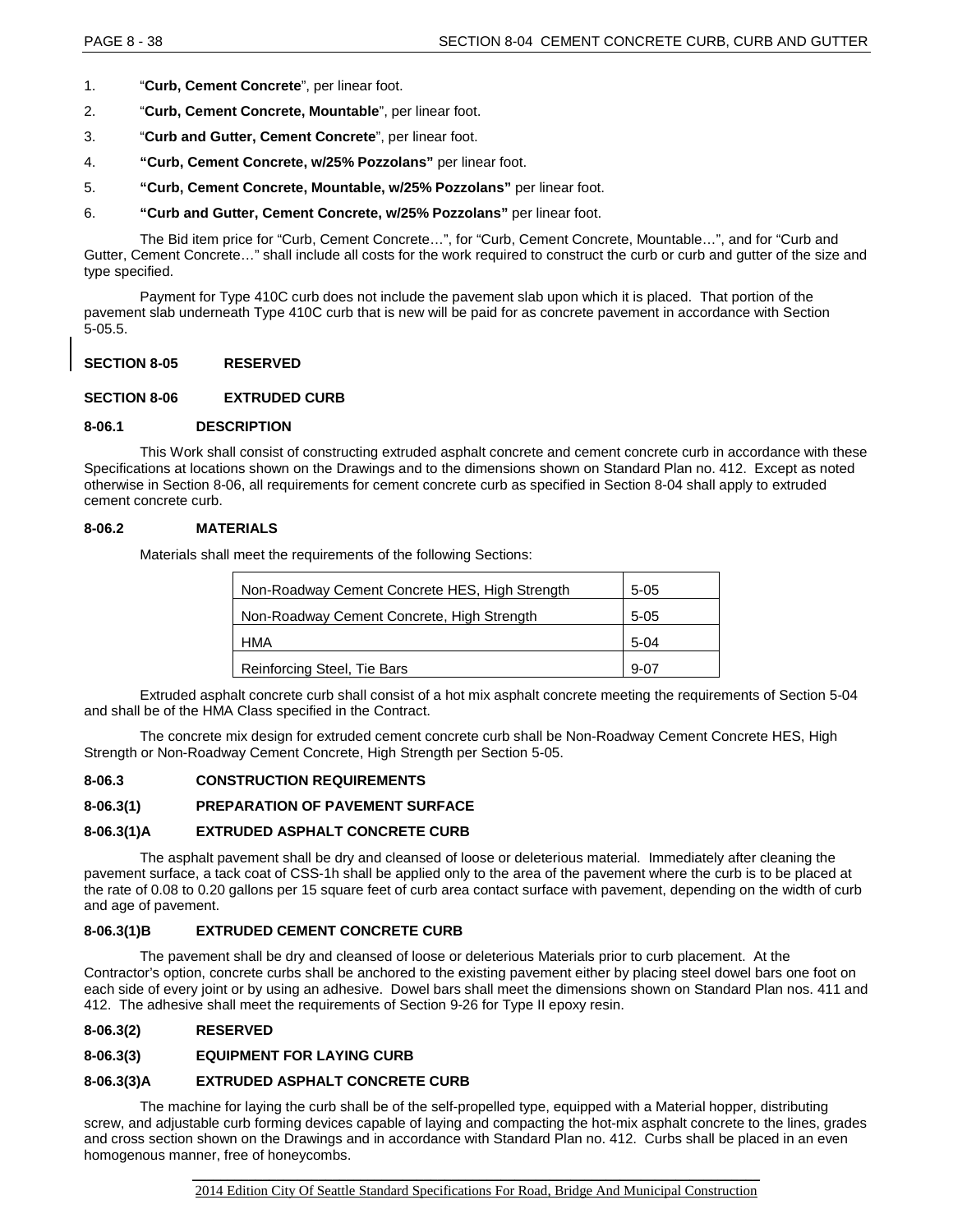# **8-06.3(3)B EXTRUDED CEMENT CONCRETE CURB**

Extruded cement concrete curb shall be placed, shaped and compacted true to line and grade with an approved extrusion machine. The extrusion machine shall be capable of shaping and thoroughly compacting the concrete to the required cross section.

# **8-06.3(4) MIXING AND PLACING**

# **8-06.3(4)A EXTRUDED ASPHALT CONCRETE CURB**

The HMA asphalt concrete mixture shall be homogeneously mixed to conform with Section 5-04.3(7) and shall be delivered to the hopper of the laying machine at a temperature no lower than 200 °F nor higher than 300 °F. Each hopper load of the asphalt concrete mix shall be run through the curb laying machine, properly adjusted to form a well compacted asphalt concrete curb.

# **8-06.3(4)B EXTRUDED CEMENT CONCRETE CURB**

The cement concrete mixture shall be homogeneously mixed to conform with Section 5-05 when delivered to the hopper of the curb machine. Each hopper load of cement concrete shall be run through the curb laying machine, adjusted properly to form and compact the cement mix for the concrete curb.

# **8-06.3(5) JOINTS**

# **8-06.3(5)A EXTRUDED ASPHALT CONCRETE CURB**

Asphalt concrete curb construction at the specified temperature shall be a continuous operation in one direction so as to eliminate curb joints. However, where conditions are such that this is not possible, the joints between successive Days work shall be carefully made in such a manner as to ensure a continuous bond between the old and new sections of the curb. The contact surface of the previously constructed curb shall be painted with a thin, uniform coat of tack coat or cutback emulsion immediately prior to placing the fresh asphalt concrete curb against it.

#### **8-06.3(5)B EXTRUDED CEMENT CONCRETE CURB**

Joints in the extruded cement concrete curb shall be spaced at 15-foot intervals or shall match existing transverse joints or cracks in existing pavement. Joints shall be cut vertically. Joints shall not be placed at location of curb dowels.

#### **8-06.3(6) CURING EXTRUDED CEMENT CONCRETE CURB**

Liquid membrane curing compound shall be type 1D per Section 9-23.2 and applied to all exposed surfaces immediately after finishing. However, liquid curing compound in accordance with Section 5-05 may be used with approval of the Engineer.

#### **8-06.3(7) PROTECTION FROM TRAFFIC**

The newly laid extruded asphalt concrete curb shall be protected from traffic by barricades or other suitable means until the heat of the asphalt concrete mixture has been dissipated and the mixture has attained its proper degree of hardness

The newly placed extruded cement concrete curb shall be protected from traffic by barricades or other suitable means for at least 72 hours when it has attained its required strength of 2500 psi.

See Sections 1-07.23 and 1-10.

#### **8-06.3(8) SUBSTITUTIONS**

The Contractor may substitute extruded cement concrete curb for extruded asphalt concrete curb upon submitting to and receiving approval from the Engineer (see Section 1-05.3(6)). Asphalt curb shall not be substituted for Portland cement concrete curb.

#### **8-06.4 MEASUREMENT**

Bid items of Work completed pursuant to the Contract will be measured as provided in Section 1-09.1, Measurement of Quantities, unless otherwise provided for by individual measurement paragraphs herein this Section.

Extruded concrete curb will be measured by the linear foot along the front face of the curb and returns.

#### **8-06.5 PAYMENT**

Compensation for the cost necessary to complete the Work described in Section 8-06 will be made at the Bid item price Bid only for the Bid item listed or referenced as follows:

- 1. "**Extruded Curb, HMA (Class)**", per linear foot.
- 2. "**Extruded Curb, Cement Concrete",** per linear foot.
- 3. "**Extruded Curb, Cement Concrete, HES (Time)",** per linear foot.

The Bid item price for "Extruded Curb…" shall include all costs for the work required to furnish and install the Material type extruded curb.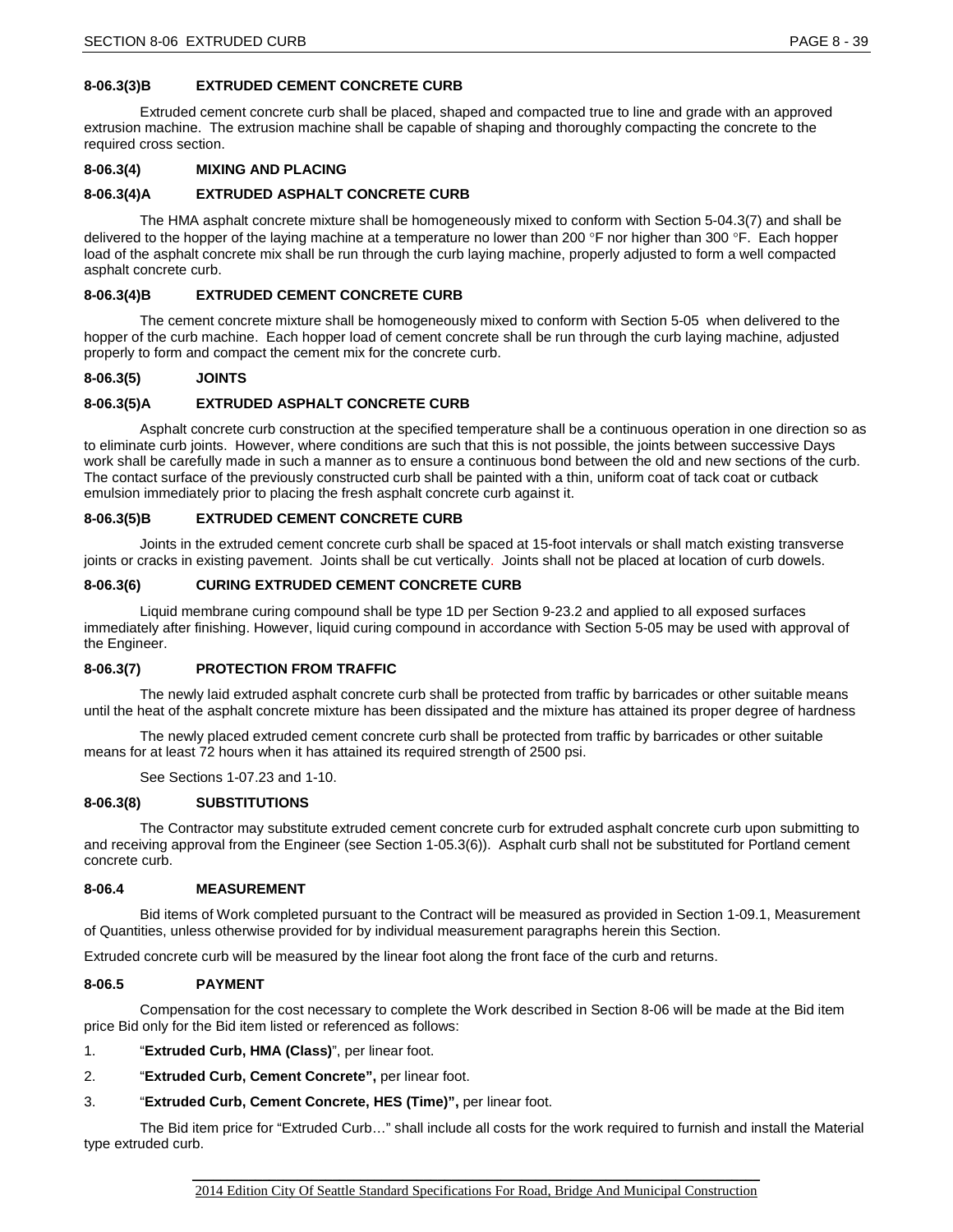# **Other information**.

Extruded cement concrete curb substituted for extruded asphalt curb as specified in Section 8-06.3(8) shall be at the Contractor's sole expense and at no additional or separate cost to the Owner.

# **SECTION 8-07 PRECAST TRAFFIC CURB AND BLOCK TRAFFIC CURB**

# **8-07.1 DESCRIPTION**

This Work shall consist of furnishing and installing precast cement concrete traffic curb and block traffic curb of the design and type, and at the locations, specified in the Contract. See Section 8-04.3(6) for traffic control circle.

# **8-07.2 MATERIALS**

Materials shall meet the requirements of the following Sections:

| Non-Roadway Cement Concrete, High Strength                                  | $5 - 05$     |
|-----------------------------------------------------------------------------|--------------|
| Non-Roadway Cement Concrete, High Strength, W/ 25% Pozzolans                | $5 - 05$     |
| Grout                                                                       | $9-04.3(2)B$ |
| Precast & Block Traffic Curb, Water Repellent Compound, Sodium Metasilicate | $9 - 18$     |
| Paint                                                                       | $9 - 29$     |

Unless otherwise approved by the Engineer, Cement Concrete shall be Non-Roadway Cement Concrete, High Strength or Non-Roadway Cement Concrete, High Strength, W/ 25% Pozzolans meeting the requirements of Section 5-05.

Glass traffic beads shall comply with the requirements of Section 8-22.2.

# **8-07.3 CONSTRUCTION REQUIREMENTS**

# **8-07.3(1) INSTALLING CURBS**

See Section 8-04 for cement concrete curb and curb and gutter.

Precast traffic curb and block traffic shall be secured to underlying pavement as indicated on Standard Plan no. 413a. 413C curb shall be anchored to the underlying pavement every other 1 inch diameter hole with an 8 inch length of no. 4 rebar (1/2 inch reinforcing steel) fully grouted into the hole. The holes without rebar shall be completely filled with grout. The remaining hole above the rebar shall be a minimum 1 inch and shall be filled with grout. All traffic curb in contact with pavement shall have the entire contact area between the curb bottom and the pavement filled with a ½ inch thickness bed of grout. The anchor grooves along the bottom of the curb shall also be completely filled with the grout.

Before the grout bed is laid, the pavement surface shall be cleaned of all dirt or other deleterious material including but not limited to oil, grease, tar, other "oily" substance, and other material that may impair good bonding. The pavement surface shall be flushed with water and cleaning agents as necessary using a stiff brush to produce a surface capable of bonding new curb to pavement with the grout.

Pavement surfaces covered with oil, grease, tar, or other oily substance shall be cleaned as follows:

- 1. The pavement shall be flushed with water.
- 2. While the pavement is still wet, sodium metasilicate shall be evenly distributed over the pavement surface at a rate of 1 to 2 pounds per 100 square feet of pavement surface.
- 3. The sodium metasilicate shall remain on the pavement for at least 15 minutes. Areas where patches of oil, tar, or grease occur shall be scrubbed with a stiff brush or broom.
- 4. The pavement surface shall then be thoroughly rinsed.
- 5. Steps 2 through 4 shall be repeated until a surface is obtained that can provide an acceptable grout bond.

All joints between adjacent pieces of curb, except joints for expansion and/or drainage as indicated in the Standard Plans and in the Contract, shall be filled with grout. The Contractor shall provide the Engineer at least one Working Day advance notice of this grouting.

Joints between adjacent units of block traffic curb shall not be filled with mortar.

The alignment and the top surface of adjoining sections of curb shall be true and even with a maximum tolerance of 1/16 inch.

For traffic circles and median islands (radii greater than 10 feet), all 8 inch straight block curb (dual sloped) shall have 1 inch diameter holes for anchoring the curb to the pavement as shown for precast curb on Standard Plan 413a.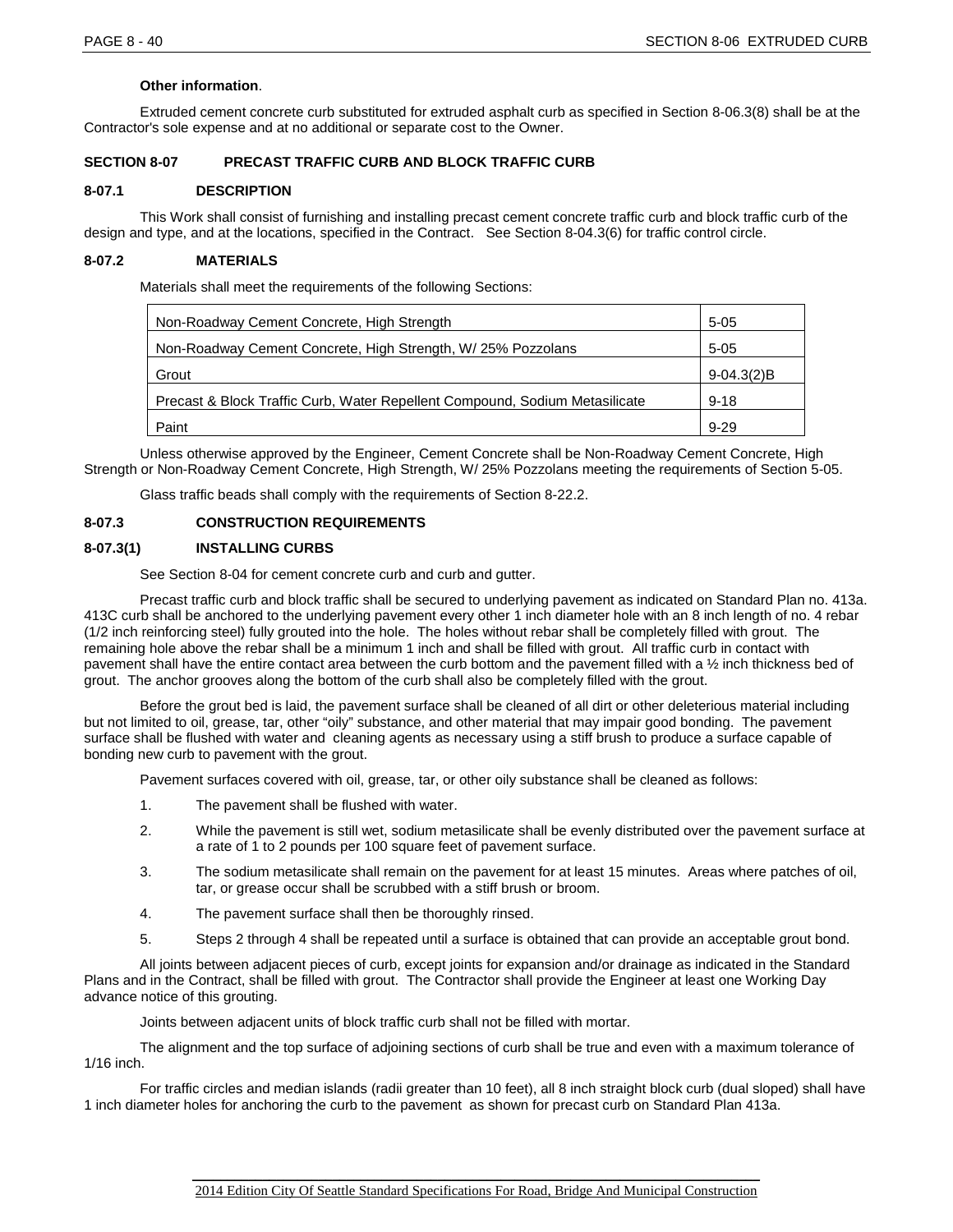Nosing pieces, connecting dividers, and radial sections as detailed on the Standard Plans and Drawings shall be required at the ends of the curb lines for all types traffic curbs at transitions from precast traffic curb to radial or block traffic curb and at radial traffic curb installation with radii less than 10 feet.

# **8-07.3(2) PAINTING OF CURBS**

Concrete traffic curbs shall be painted with 2 full coats of approved traffic paint as specified on the Drawings. The second coat shall have glass traffic paint beads uniformly sprinkled in the wet paint at the rate of 12 pounds per 100 linear feet of curbing. The glass beads shall be applied as specified in Section 8-22.3(4)A.

# **8-07.4 MEASUREMENT**

Bid items of Work completed pursuant to the Contract will be measured as provided in Section 1-09.1, Measurement of Quantities, unless otherwise provided for by individual measurement paragraphs herein this Section.

Measurement for precast traffic curb and block traffic curb will be by the linear foot along the top surface of the curb and return. The nosing pieces and dividers will be measured as traffic curb.

Measurement for painting curb will be by the linear foot of curb whether one face or more than one face.

# **8-07.5 PAYMENT**

Compensation for the cost necessary to complete the Work described in Section 8-07 will be made at the Bid item prices Bid only for the Bid items listed or referenced as follows:

1. "**Curb, Traffic, Precast**", per linear foot.

#### 2. "**Curb, Traffic, Block, (type faces)**", per linear foot.

The Bid item prices for "Curb, Traffic, Precast" and for "Curb, Traffic, Block" shall include all costs for the work required to furnish and install the specified type traffic curb.

#### 3. **Other payment information**.

Payment for painting precast curb will be in accordance with Section 8-22.5.

#### **SECTION 8-08 PLASTIC LANE MARKERS AND TRAFFIC BUTTONS**

#### **8-08.1 DESCRIPTION**

This Work shall consist of furnishing and installing plastic lane markers and traffic buttons with an epoxy adhesive in accordance with these Specifications and Standard Plan nos. 700 and 710.

Color of Type 1, Type 2A, and Type 2B lane markers and traffic buttons shall match the color of the pavement markings on which they are installed. The color of applicable pavement markings are set forth in Section 8-22.

#### **8-08.2 MATERIALS**

Materials shall meet the requirements of the following Sections:

| Lane Markers Type 1 & Type 2, and Plastic Traffic Buttons   9-21 |            |
|------------------------------------------------------------------|------------|
| Adhesive                                                         | $9 - 26.2$ |

# **8-08.3 CONSTRUCTION REQUIREMENTS**

#### **8-08.3(1) GENERAL**

Location and spacing shall be as indicated on the Drawings or designated by the Engineer. The Engineer will provide necessary control points. The Contractor shall be responsible for preliminary spotting of plastic buttons and lane markers from the control points prior to installation. Approval by the Engineer of the layout shall be obtained before traffic button or markers are installed.

#### **8-08.3(2) SURFACE PREPARATION**

Traffic buttons and lane markers shall be bonded to clean and dry pavement with an adhesive as specified herein.

All sand, dirt and loose extraneous Material shall be removed from the marker lane location.

Large areas of tar, grease or foreign Materials may require sand blasting, steam cleaning or power brooming to accomplish complete removal. Application of traffic buttons and lane markers shall not proceed until the cleaned surface has been approved by the Engineer.

#### **8-08.3(3) ADHESIVE PREPARATION**

At the time of use, the contents of Packages A and B specified in Section 9-26 shall be thoroughly blended by mixing to produce a uniformly distributed mixture. One volume or weight of Package A shall be mixed with one volume or weight of Package B until a uniform gray color is achieved without visible streaks of white or black. Formulation may be revised, if approved by the Engineer.

Catalyst shall be added to the base just before use. Unused mixed adhesive shall be discarded when catalytic action has caused stiffening and reduction of workability or a small ball of jelled resin has formed in the center of the container.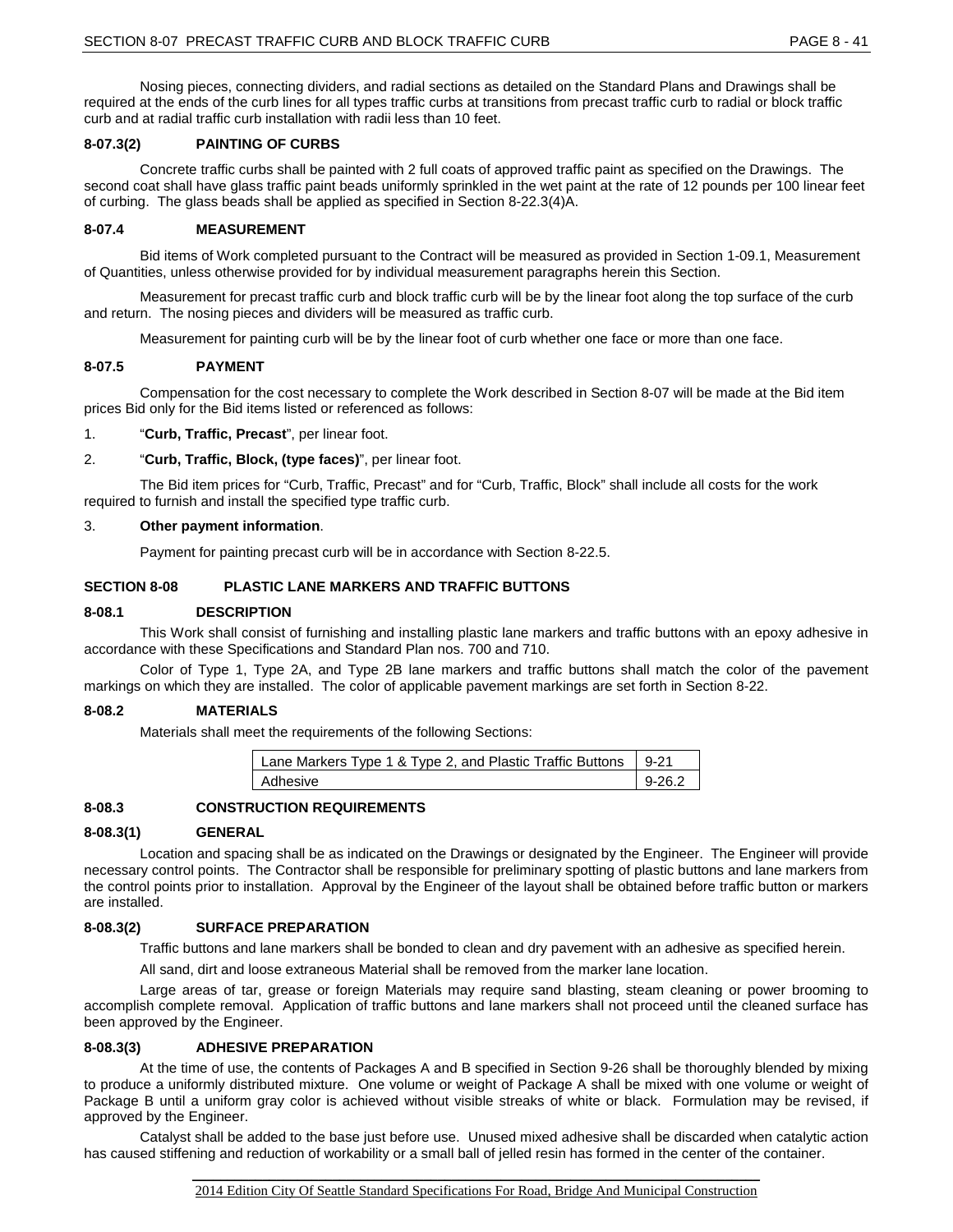The adhesive shall be maintained at a temperature between 60 °F and 85 °F before use and during application.

#### **8-08.3(4) APPLICATION PROCEDURE**

Applications of traffic buttons and lane markers to pavement shall not be done if the ambient air temperature is below 40°F or if the pavement is moist.

The mixed adhesive shall be applied to the base of the traffic button and lane marker with a quantity sufficient to overfill all voids between the base of the traffic button or lane marker and the pavement, such that as the traffic button and marker is worked into final position, the excess adhesive is forced out to form a bead rim around the entire perimeter of the traffic button or lane marker.

Traffic buttons and lane markers shall be spaced and aligned as indicated on Standard Plan no. 710 unless otherwise indicated on the Drawings or designated by the Engineer. A displacement of not more than 1/2 inch left or right of the established guide line will be permitted. Improperly placed buttons shall be removed and replaced at the Contractor's expense.

Bonding shall be considered acceptable when adhesive develops a minimum bond strength in tension of not less than 10 pounds per square inch for plastic traffic buttons, and not less than 2 pounds per square inch for lane markers Type 1, Type 2A and Type 2B. Traffic shall be prevented from disturbing traffic buttons and lane markers until the minimum bonding strength has been achieved.

Where it is required that both paint striping and Lane Marker Type 1 are to be installed on the same alignment, the Contractor shall install the lane markers prior to the application of the paint striping.

At the option of the Contractor, a hot melt bitumen adhesive may be used to cement markers to the pavement in lieu of epoxy adhesive. The bitumen adhesive shall conform to the requirements of Section 9-02.1(8).

Markers shall not be placed using bitumen adhesive when the pavement or air temperature is 50 °F or cooler.

Bitumen adhesive shall be indirectly heated in an applicator with continuous agitation. The adhesive shall be applied at a temperature between 400 <sup>o</sup>F and 425 <sup>o</sup>F. Markers shall be placed immediately after application of the adhesive.

Lane markers shall not be placed over any pavement joint.

#### **8-08.4 MEASUREMENT**

Bid items of Work completed pursuant to the Contract will be measured as provided in Section 1-09.1, Measurement of Quantities, unless otherwise provided for by individual measurement paragraphs herein this Section.

#### **8-08.5 PAYMENT**

Compensation for the cost necessary to complete the Work described in Section 8-08 will be made at the Bid item prices Bid only for the Bid items listed or referenced as follows.

# 1. "**Lane Marker, (Type)**", per each.

2. "**Plastic Traffic Button, (Type)**", per each.

The Bid item prices for "Lane Marker, (Type)" and for "Plastic Traffic Button, (Type)" shall include all costs for the work required to furnish and install the specified type traffic buttons and lane markers.

#### **SECTION 8-09 RESERVED**

# **SECTION 8-10 FLEXIBLE DELINEATOR POSTS**

#### **8-10.1 DESCRIPTION**

This Work shall consist of furnishing and placing flexible delineator posts of the type specified on the Drawings in accordance with these Specifications and at the locations indicated on the Drawings or where designated by the Engineer.

#### **8-10.2 MATERIALS**

Flexible delineator posts and reflective sheeting shall be made of approved Materials and shall be purchased from manufacturers listed in the Contract.

All posts shall be a minimum length of 72 inches. Posts shall be painted white or brown as called for on the Drawings.

All flexible delineator posts shall have a permanent mark identifying the manufacturer's recommended burial depth.

#### **8-10.3 CONSTRUCTION REQUIREMENTS**

Flexible delineator posts shall be installed plumb and in accordance with the manufacturer's recommendations. The Contractor shall submit to the Engineer, the manufacturer's recommended installation procedure at least 5 working Days prior to installation. Only one type of flexible delineator post shall be used on each project.

If the ground adjacent to the posts is disturbed in any manner, it shall be backfilled to the level of the pre-existing surface and thoroughly compacted. When applicable, the new surfacing on the ground adjacent to the post shall be restored with in kind Material matching the pre-existing material.

#### **8-10.4 MEASUREMENT**

Bid items of Work completed pursuant to the Contract will be measured as provided in Section 1-09.1, Measurement of Quantities, unless otherwise provided for by individual measurement paragraphs herein this Section.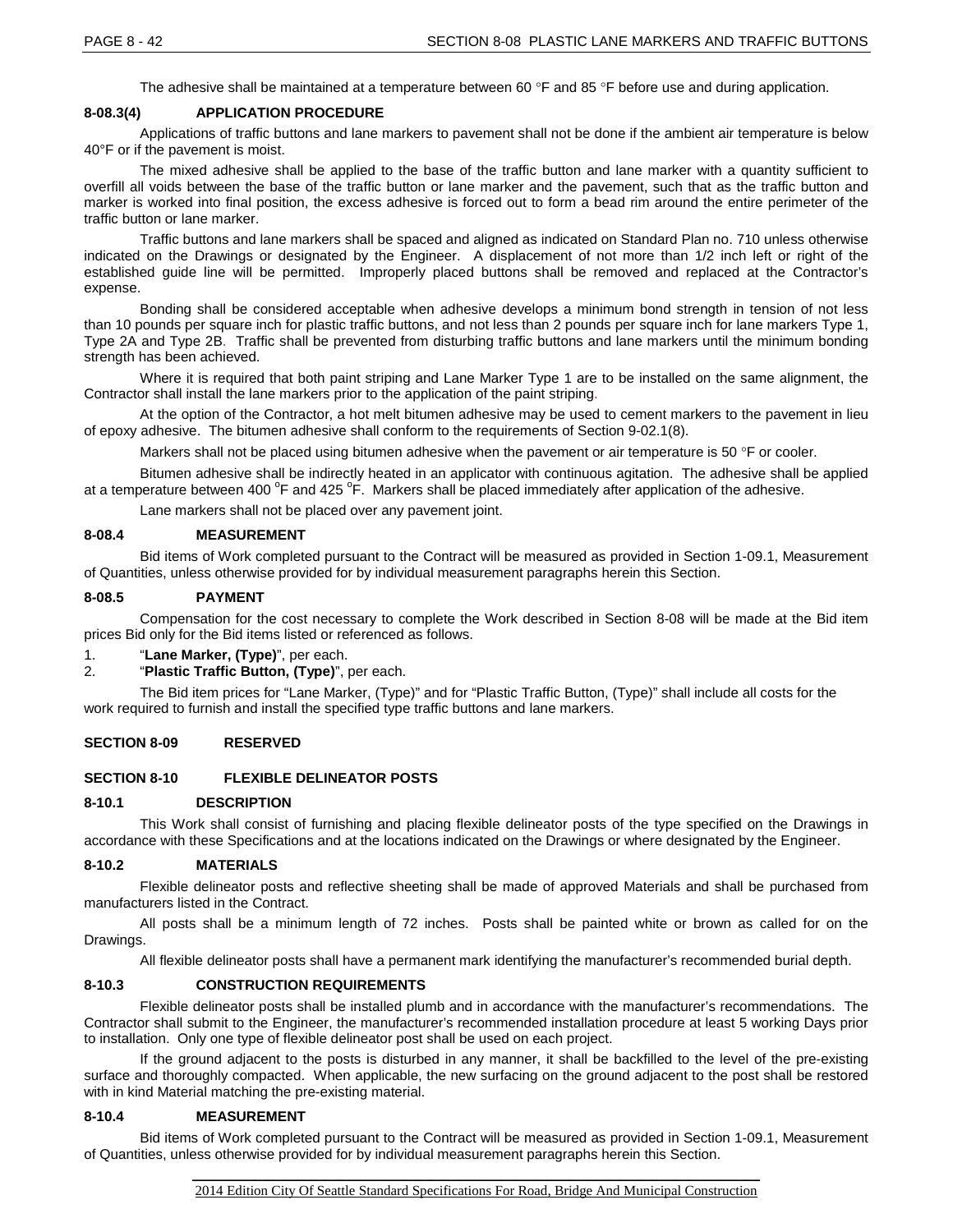Flexible delineator posts will be measured by each post furnished and installed.

#### **8-10.5 PAYMENT**

Compensation for the cost necessary to complete the Work described in Section 8-10 will be made at the Bid item price Bid only for the Bid item listed or referenced as follows:

#### 1. "**Flexible Delineator Post**", per each.

The Bid item price for "Flexible Delineator Post" shall include all costs for the work required to furnish and install the delineator post of the type specified, including reflectorizing and any excavating and backfilling that may be required.

#### **SECTION 8-11 GUARDRAIL**

#### **8-11.1 DESCRIPTION**

Section 8-11 describes the work consisting of constructing, modifying, removing and resetting guardrail and anchors of the kind and type specified in the Contract and in the WSDOT C-Series Standard Plans, in conformity with the lines and grades indicated on the Drawings.

#### **8-11.2 MATERIALS**

Materials shall meet the requirements of the following Sections:

| Guardrail Elements, Posts, Blocks, Hardware, and Anchors | $9-16.3$ and 9-16.8 |
|----------------------------------------------------------|---------------------|
|----------------------------------------------------------|---------------------|

# **8-11.3 CONSTRUCTION REQUIREMENTS**

#### **8-11.3(1) BEAM GUARDRAIL**

#### **8-11.3(1)A ERECTION OF POSTS**

The posts shall be set plumb and to the true line and grade of the roadway with spacing as indicated on the Drawings. When the Drawings require that the ends of a section of guardrail be curved outward or downward, the end posts shall be set to accommodate the curve. End treatment shall be in accordance with the appropriate WSDOT Standard Plans unless the Contract indicates otherwise.

The dimensions of posts to be installed shall be as shown in the WSDOT C-Series Standard Plans unless a detailed modified design is approved by the Engineer. The length of posts for beam guardrail Type 1 with long posts shall be as specified on the Drawings.

Posts may be placed in dug or drilled holes. Ramming or driving the post will be permitted only if approved by the Engineer and if no damage to the pavement, shoulders, adjacent slopes, and the post results therefrom.

In broken rock embankments, the pre-punching of holes will be permitted only prior to final shoulder or median compaction, surfacing, and paving.

The posts shall be protected from traffic at all times by attaching the rail elements or by a method approved by the Engineer.

# **8-11.3(1)B RESERVED**

# **8-11.3(1)C ERECTION OF RAIL**

All metal work shall be fabricated in the shop. No punching, cutting, or welding shall be done in the field, except that holes for special details in exceptional cases may be drilled in the field when approved by the Engineer. The rail shall be erected so that the bolts at expansion joints are located at the centers of the slotted holes.

Rail plates shall be assembled with the splice joints lapping in the direction of the traffic.

Galvanized rail plates shall be fastened to the posts with galvanized bolts, washers, and nuts of the size and kind shown on the Drawings. Weathering steel rail plates shall be fastened to the posts with weathering steel bolts, washers, and nuts of the size and kind showing on the Drawings and shall not be galvanized.

All bolts, except where otherwise required at expansion joints, shall be drawn tight. Bolts through expansion joints shall be drawn up as tight as possible without being tight enough to prevent the rail elements from sliding past one another longitudinally. Bolts shall be sufficiently long to extend at least 1/4-inch beyond the nuts. Except where required for adjustments, bolts shall not extend more than 1/2-inch beyond the nuts.

After completing the installation of weathering steel beam guardrail, the Contractor shall wash the rail with clean water under high pressure. If the rail is contaminated by oil or grease, sandblasting shall be used as necessary to clean the rail.

#### **8-11.3(1)D ANCHOR INSTALLATION**

All excavation, backfilling and compaction required for installation of anchors shall be performed in accordance with Section 2-04, 2-10 and 2-11.

Bolts shall be tightened to the tension specified. The anchor cable shall be tightened sufficiently to eliminate all slack.

Where additional posts are required, field drilling of the rail will be permitted when approved by the Engineer.

Type 2 concrete anchors may either be pre-cast or cast-in-place at the option of the Contractor.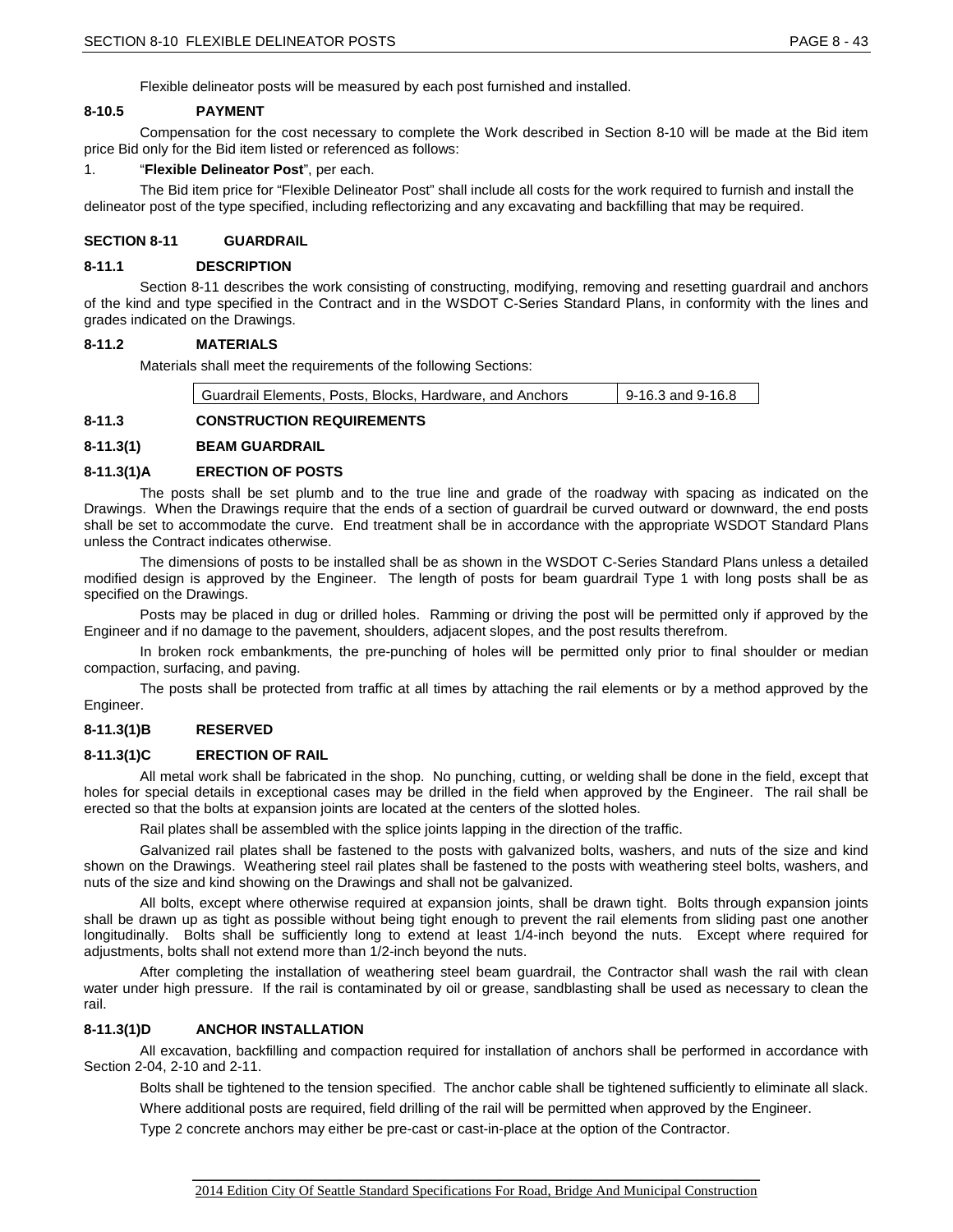# **8-11.3(1)E GUARDRAIL SHOP DRAWINGS**

At least 5 Working Days in advance, the Contractor shall submit to the Engineer, additional detailed Shop Drawings of rail punchings, fittings, and assemblies to verify integrity and constructability.

# **8-11.3(2) GUARDRAIL CONSTRUCTION EXPOSED TO TRAFFIC**

Any section of beam guardrail that is removed for modification shall be put back in place within 5 calendar Days of the date the guardrail was removed.

The Contractor's operations shall be conducted in such a manner that fixed objects including beam guardrail posts shall be protected from traffic at all times by attachment of the rail elements and all associated hardware or by a method approved by the Engineer.

At the end of each Day, guardrail sections having an exposed end toward oncoming traffic shall have a Type G terminal end section bolted securely in place.

## **8-11.3(3) ACCESS CONTROL GATES**

Access control gates shall be placed to line and grade as shown on the Drawings or as established by the Engineer. After the posts have been set, the holes shall be backfilled with suitable Material and Material thoroughly tamped.

#### **8-11.3(4) RAISING GUARDRAIL**

Guardrail shall be raised to the height shown on the Drawings, measured from the top of the rail to the finished shoulder surface. The Material around each post shall be tamped to prevent settlement of the raised rail.

#### **8-11.4 MEASUREMENT**

Bid items of Work completed pursuant to the Contract will be measured as provided in Section 1-09.1, Measurement of Quantities, unless otherwise provided for by individual measurement paragraphs herein this Section.

Measurement of beam guardrail and beam guardrail Type 1 long posts will be by the linear foot measured along the line of the completed guardrail, including expansion sections, and will also include the terminal section for Type F connections.

Measurement of beam guardrail transition sections will be per each for the type of transition section installed. Terminal sections, except Type F connections, will be considered part of the transition section and will be included in the measurement of the transition section.

Measurement of beam guardrail anchors of the type specified will be per each for the completed anchors, including their attachment to the guardrail.

Measurement of raising beam guardrail, and removing and resetting beam guardrail will be by the linear foot measured along the line of guardrail actually raised or removed and reset. This includes transition sections, expansion sections, and terminal sections.

# **8-11.5 PAYMENT**

Compensation for the cost necessary to complete the Work described in Section 8-11 will be made at the Bid item prices Bid only for the Bid items listed or referenced as follows:

- 1. "**Beam Guardrail, (Type)**", per linear foot.
- 2. "**Beam Guardrail, (Type), Long Post**", per linear foot.
- 3. "**Weathering Steel Beam Guardrail, (Type)**", per linear foot.

The Bid item prices for "Beam Guardrail, (Type)", for "Beam Guardrail, (Type), Long Post", and for "Weathering Steel Beam Guardrail, (Type)" shall include all costs for the work required to furnish and install the beam guardrail, including all standard and CRT ("controlled releasing terminal") treated timber posts to which the guardrail is attached.

#### 4. "**Beam Guardrail Anchor, (Type)**", per each.

The Bid item price for "Beam Guardrail Anchor, (Type)" shall include all costs for the work required to furnish and install the specified type anchor, including excavation, backfilling, compaction, disposal of surplus excavated Material, and surface restoration. Where Type 2 anchors are required, the additional depth of post embedment shall be included in the Bid item price of the anchor. 10-inch x 10-inch treated timber posts (or steel alternate) will be paid separately as outlined herein.

# 5. "**Beam Guardrail Transition Section, (Type)**", per each.

The Bid item price per each for "Beam Guardrail Transition Section, (Type)" shall include all costs for the work required to furnish and install posts, terminal sections, and attaching the transition section to masonry Structures.

# 6. "**Access Control Gate**", per each.

The Bid item price for "Access Control Gate" shall include all costs for the work required to furnish and install the access control gate as specified, including excavating, backfilling, compacting and surface restoration.

# 7. "**Removing and Resetting Beam Guardrail**", per linear foot.

The Bid item price for "Removing and Resetting Beam Guardrail" shall include all costs for the work required to remove, relocate, and install the beam guardrail with posts.

# 8. "**Raising Existing Beam Guardrail**", per linear foot.

The Bid item price per linear foot for "Raising Existing Beam Guardrail" shall include all costs for the work required to remove and reset or raise the guardrail and for backfilling and compacting holes.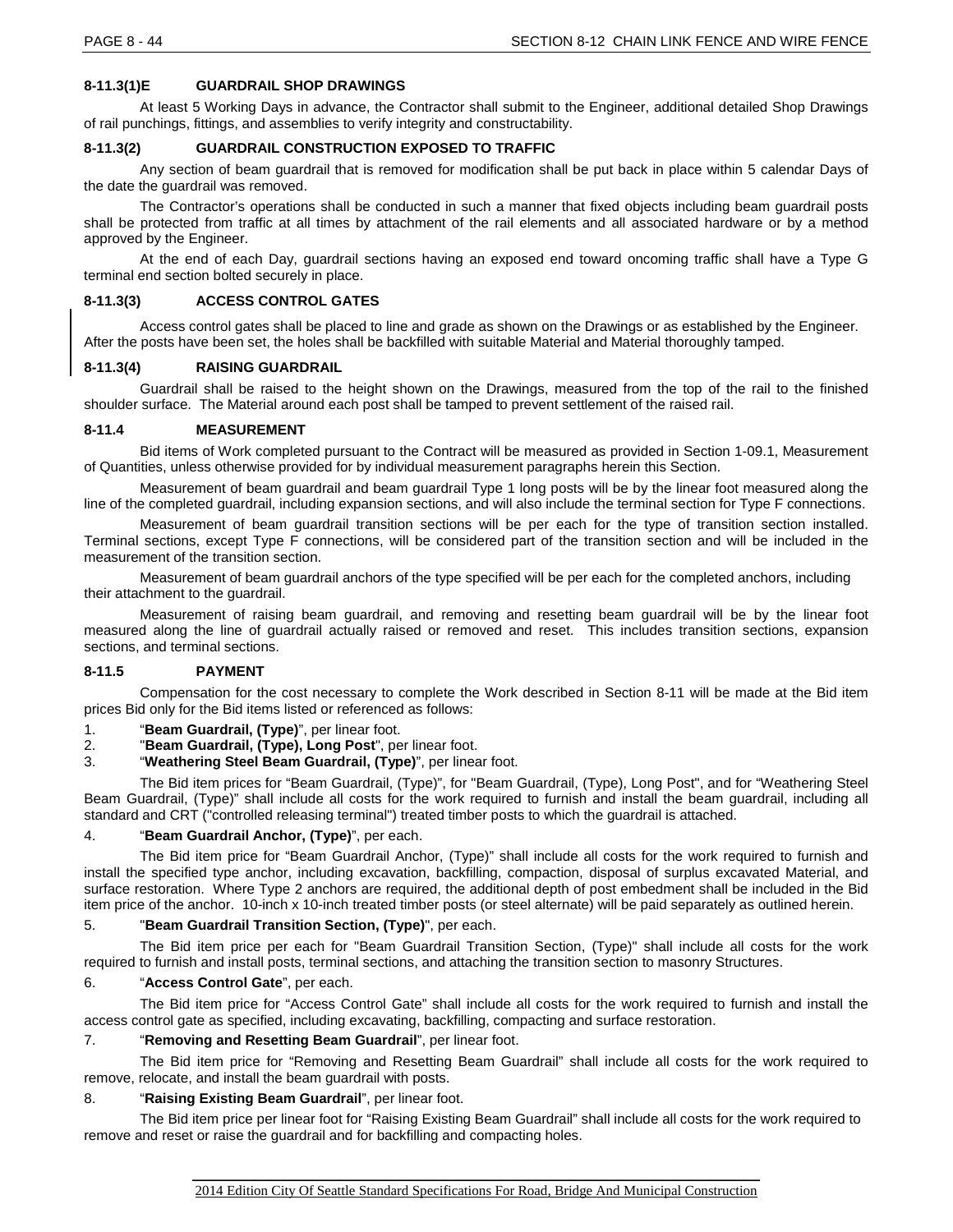# **SECTION 8-12 CHAIN LINK FENCE AND WIRE FENCE**

#### **8-12.1 DESCRIPTION**

This Work shall consist of furnishing and constructing chain link fence and wire fence of the types specified in accordance with the Contract, in conformity with the Standard Plans 450a, 450b, and 450c; and at the locations, lines, and grades as shown on Drawings or as established by the Engineer.

# **8-12.2 MATERIALS**

Materials shall meet the requirements of the following Sections:

| Cement Concrete Class 3000              | $6 - 02$ |
|-----------------------------------------|----------|
| Chain Link Fence, Wire Fence, and Gates | $9 - 16$ |

Chain link fence shall be of diamond woven wire mesh mounted on steel posts. All fence and gate without barbed wire shall have knuckled selvage at the top and bottom edges whether the edges are free, have tension wire, or have a rail. Unless the Contract specifies otherwise, all fence and gate with barbed wire shall have twisted and barbed selvage at the top and bottom edges whether the edges are free, have tension wire, or have a rail.

Wire fence shall be of barbed wire or barbed wire combined with wire mesh fastened to posts. Steel posts and steel braces, or wood posts and wood braces may be used, provided only one type shall be selected for use in any Contract.

Gates shall consist of a steel frame or frames covered with chain link or wire mesh.

#### **8-12.3 CONSTRUCTION REQUIREMENTS**

#### **8-12.3(1) GENERAL**

Clearing of the fence line may be required. Clearing shall be in accordance with Section 2-01.3(1).

For chain link type fences, the clearing width shall be approximately 10 feet. For wire type fences, the clearing width shall be approximately 3 feet. Grubbing will not be required except where short and abrupt changes in the ground contour necessitate cuts or fills in order to properly grade the fence line. All stumps within the clearing limits shall be removed or close cut.

Grading of the fence line sufficient to prevent short and abrupt breaks in the ground contour and to improve the aesthetic appearance of the top of the fencing when installed shall be required. It is expected that in the performance of this work, machine operations will be required for chain link fencing, and hand work will be required for wire fencing except where sufficient width exists for machine work.

The fence shall be constructed close to and inside the Right of Way line unless otherwise shown in Contract. Deviations in alignment to miss obstacles will be permitted only when approved by the Engineer and only when such deviation is not visible to the traveling public or adjacent property owners.

# **8-12.3(2) CHAIN LINK FENCE AND GATES**

#### **8-12.3(2)A POSTS**

Posts shall be placed in a vertical position and, except where otherwise shown in Contract, shall be spaced at 10-foot centers. Spacing shall be measured parallel to the slope of the ground.

All posts, except line posts for Type 3 fence, shall be set in concrete to the dimensions shown in Standard Plan nos. 450a and 450c. All concrete footings shall be crowned so as to shed water. Line posts on Type 3 fence shall be set in undisturbed earth either by driving or drilling, except as specified. Driving shall be accomplished in such a manner as not to damage the post. Voids around the post shall be backfilled with suitable Material and thoroughly tamped.

Concrete footings shall be constructed to embed the line posts on Type 3 fence at grade depressions where the Engineer determines tension on the fence may pull the post from the ground.

Where solid rock is encountered without an overburden of soil, line posts shall be into the solid rock set a minimum depth of 14 inches, and end, corner, gate, brace, and pull posts a minimum of 20 inches. The holes shall have a minimum width 1 inch greater than the largest dimension of the post section to be set. The posts shall be cut before installation to lengths which give the required length of post above ground, or if the Contractor so elects, an uncut length of post set at a greater depth into the solid rock.

After the post is set and plumbed, the hole shall be filled with grout consisting of one part Portland cement and three parts clean, well graded sand. The grout shall be thoroughly worked into the hole so as to leave no voids. The grout shall be crowned to carry water from the post.

Where solid rock is covered by an overburden of soil or loose rock, the posts shall be set to the full depth shown in the Standard Plans unless penetration into solid rock reaches the minimum depths specified above, in which case the depth of penetration may be terminated. Concrete footings shall be constructed from the solid rock to the top of the ground. Grouting will be required on the portion of the post in solid rock.

Pull posts, as shown in Standard Plan nos. 450a and 450c, shall be braced to adjacent line posts and spaced at 1000 foot maximum intervals for Type 1, 3 and 6 fence and at 500 foot maximum intervals for Type 4 fence.

End, gate, corner, and pull posts shall be braced to the adjacent brace post(s) in the manner shown in Standard Plan nos. 450a and 450c. Changes in line amounting to 2 foot tangent offset or more between posts shall be considered as corners for all types of fence.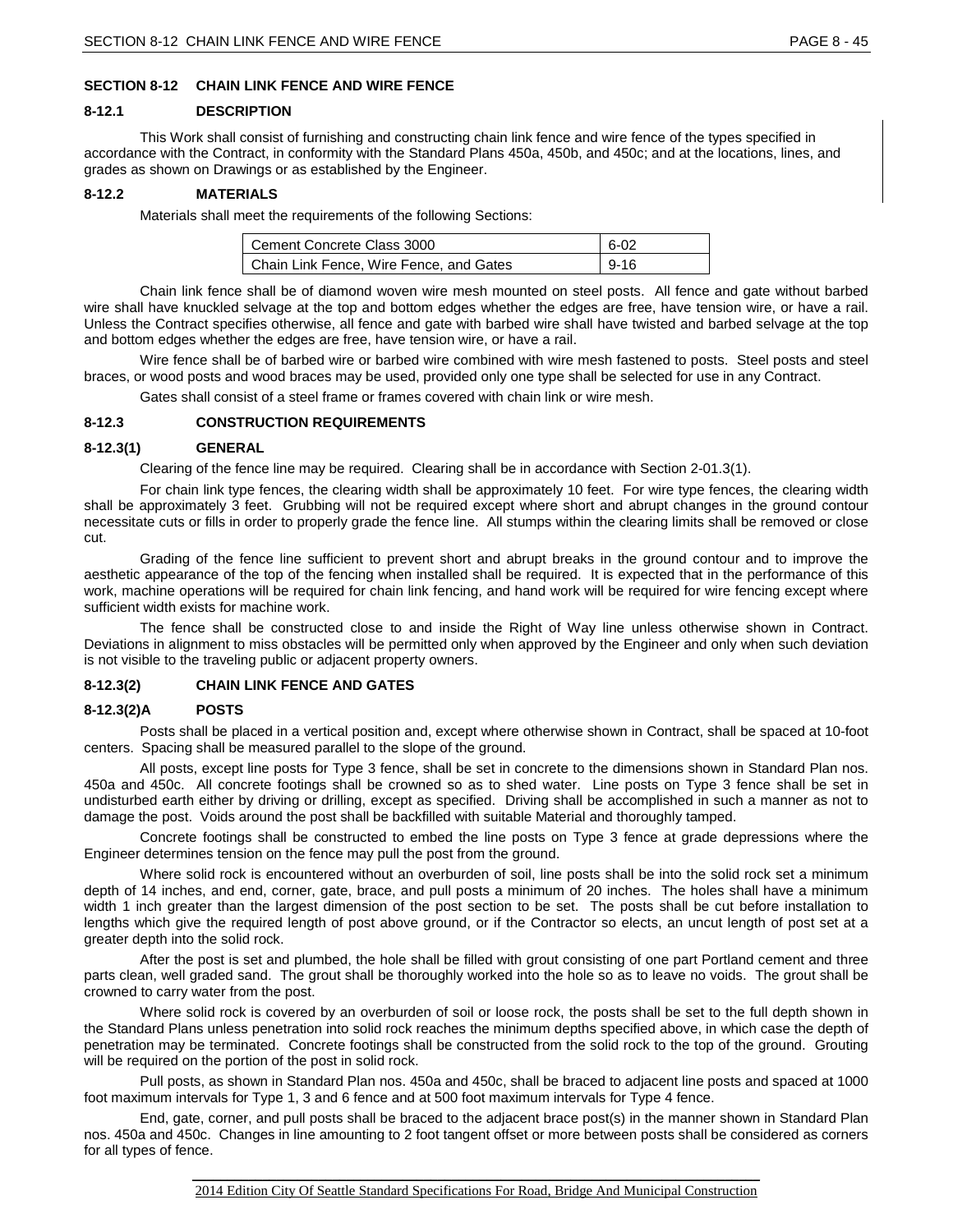Steep slopes or abrupt topography may require changes in various elements of the fence. It shall be the responsibility of the Contractor to provide all posts of sufficient length to accommodate the chain link fabric and ornamental tops adapted to receive the top rail.

All posts for chain link fence Types 1 and 6 shall be fitted with an approved top designed to fit securely over the post and carry the top rail. All round posts for chain link fence Types 3 and 4 shall have approved tops fastened securely to the posts. The base of the top fitting for round posts shall carry an apron around the outside of the posts.

# **8-12.3(2)B TOP RAIL**

Top rails shall pass through the ornamental tops of the line posts, forming a continuous brace from end to end of each stretch of fence. Lengths of tubular top rail shall be joined by sleeve couplings. Top rails shall be securely fastened to terminal posts by pressed steel fittings or other appropriate means.

#### **8-12.3(2)C TENSION WIRE**

One continuous length of tension wire shall be used between pull posts. Sufficient tension shall be applied to avoid excess sag between the posts. Tension wires shall be tied or otherwise fastened to end, gate, corner, or pull posts by methods approved by the Engineer.

#### **8-12.3(2)D CHAIN LINK FABRIC**

Chain link fabric on Type 1, 3, 4, and 6 fence shall be placed on the face of the post as indicated on the Drawings.

Chain link fabric on Type 1, 3, 4, and 6 fences shall be placed approximately 1 inch above the ground and on a straight grade between posts by excavating high points of ground. Filling of depressions will be permitted only upon approval of the Engineer.

The fabric shall be stretched taut and securely fastened to the posts. Fastening to end, gate, corner, and pull posts shall be with stretcher bars and fabric bands spaced at intervals of 15 inches or less or by weaving the fabric into the fastening loops of roll-formed posts. Fastening to line posts shall be with tie wire, metal bands, or other approved method attached at 14 inch intervals. The top and bottom edge of the fabric shall be fastened with the wires spaced at 24 inch intervals to the top rail, or top and bottom tension wires as may be applicable.

Rolls of wire fabric shall be joined by weaving a single strand into the ends of the rolls to form a continuous mesh.

#### **8-12.3(2)E CHAIN LINK GATES**

Chain link fabric shall be fastened to the end bars of the gate frame by stretcher bars and fabric bands and to the top and bottom bars of the gate frames by tie wires in the same manner as specified for the chain link fence fabric, or by other standard methods if approved by the Engineer.

Welded connections on gate frames where the spelter coating has been burned shall be thoroughly cleaned by wire brushing and all traces of the welding flux and loose or cracked spelter removed. The clean areas shall then be painted with two coats of galvanizing repair paint, Formula A-9-73.

The drop bar locking device for the wire gates shall be provided with a 12 inch round by 18 inch deep footing of Class 3000 concrete, crowned at the top and provided with a hole to receive the locking bar. The depth of the penetration of the locking bar into the footing shall be as specified by the manufacturer of the locking device. A lock approved by the Engineer shall be installed on all locking gates. Four keys shall be supplied with each lock.

#### **8-12.3(3) WIRE FENCE AND GATES**

#### **8-12.3(3)A POSTS**

Line posts shall be spaced at intervals not to exceed 14 feet. All intervals shall be measured center to center of posts. In general, in determining the spacing of posts, measurements will be made parallel to the slope of the existing ground, and all posts shall be placed in a vertical position except where otherwise indicated in Contract.

Line posts may be driven in place provided the method of driving does not damage the post. Steel corner, gate, and pull posts shall be set in Class 3000 concrete footings to the dimensions shown in WSDOT Standard Plans and crowned at the top to shed water.

Class 3000 concrete footings shall be constructed to embed the lower part of steel line posts, and wood anchors shall be placed on wood posts at grade depressions wherever the Engineer determines tension on the line wires tend to pull the post from the ground. The concrete footings shall be 3 feet deep by 12 inches in diameter and crowned at the top.

Where solid rock is encountered without an overburden of soil, line posts shall be set into the solid rock a minimum depth of 14 inches, and end, corner, gate, and pull posts a minimum depth of 20 inches into the solid rock. The hole shall have a minimum dimension 1 inch greater than the largest dimension of the post section to be set. The posts shall be cut before installation to lengths which give 4-1/2 feet of post above ground, or if the Contractor so elects, 6 foot posts set 18 inches into the solid rock may be used.

After the post is set and plumbed, the hole shall be filled with grout consisting of one part Portland cement and three parts clean, well graded sand. The grout shall be thoroughly worked into the hole so as to leave no voids. The grout shall be crowned to carry water away from the post. Where posts are set in the above manner, anchor plates and concrete footings will not be required.

Where solid rock is covered by an overburden of soil or loose rock, the posts shall be set to the full depth of 2-1/2 feet unless the penetration into solid rock reaches the minimum depths specified above, in which case the depth of penetration may be terminated. When the depth of the overburden is greater than 12 inches, anchor plates will be required on the steel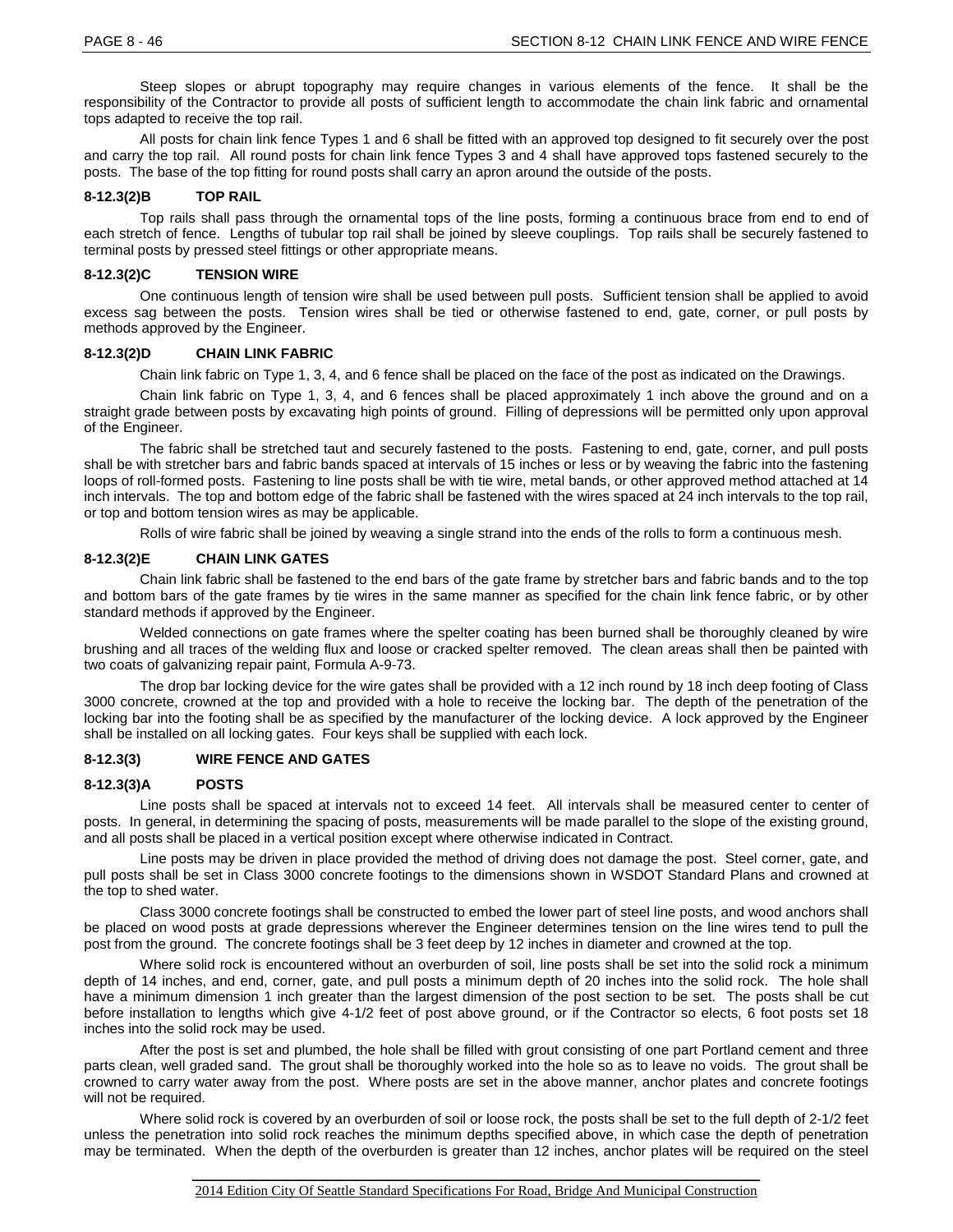line posts, and concrete footings shall be constructed from the solid rock to the top of the ground on steel end, gate, corner, and pull posts. When the depth of overburden is 12 inches or less, anchor plates and concrete footings will not be required. Grouting will be required on the portion of the post in solid rock.

Steel braces shall be anchored to soil or loose rock with a Class 3000 concrete footing not less than 18 inches on any one side and set in solid rock to a minimum depth of 10 inches in the same manner as specified above for posts. The braces shall be set on the diagonal as shown on Standard Plan nos. 450a and 450c and connected to the post with an approved connection.

Wood braces shall be dapped 1/4-inch into the posts and shall be fastened to each post with three 20d galvanized nails.

Wire braces shall consist of a 9 gage wire passed around the wood posts to form a double wire. The wire shall be fastened to each post with two staples and fastened together to form a continuous wire. The wires shall then be twisted together until the wire is in tension.

Where the new fence joins an existing fence, the two shall be attached in an acceptable manner, end or corner posts being set as necessary.

Pull posts shall be spaced not more than 1000 feet apart, but spacing shall be such as to use standard rolls of wire mesh with a minimum of cutting and waste.

Changes in alignment of 30 degrees or more shall be considered as corners, and corner posts shall be installed. Where it is deemed by the Engineer that a change in alignment of less than 30 degrees materially lessen the strength of the fence, the line post at the angle shall be supported by the addition of braces or wires in an acceptable manner.

#### **8-12.3(3)B BARBED WIRE AND WIRE MESH**

After the pull posts have been placed and securely braced, the barbed wire and mesh shall be pulled taut to a no slack condition, and each longitudinal wire shall be cut and securely fastened to the pull post with devices customarily used for the purpose. Wire or mesh shall not be carried past a pull post, but shall be cut and fastened to the pull post independently for the adjacent spans.

After the tensioning of the wire or mesh between two pull posts, all longitudinal wires shall be properly fastened at proper height to each intervening line post.

Wire mesh and barbed wire shall be placed on the face of the post which is away from the highway, except that on horizontal curves, the mesh and wires shall be fastened to the face on the outside of the curve.

Where unusual ground depressions occur between posts, the fence shall be guyed to the ground by means of a 9 gage galvanized wire attached to a deadperson of approximately 100 pounds buried 2 feet in the ground. The guy wire shall be securely attached to each strand of barbed wire and to the top and bottom wires of the wire mesh fabric in a manner to maintain the entire fence in its normal shape. If necessary to guy the fence in solid rock, the guy wire shall be anchored in a grouted hole 2 inches in a diameter and 10 inches deep. The operation of guying shall leave the fence snug with the ground.

# **8-12.3(3)C VERTICAL CINCH STAYS**

Vertical cinch stays shall be installed midway between posts on both types of fence. The wire shall be twisted in such a manner as to permit weaving into the horizontal fence wires to provide rigid spacing. All barbed wires and the top, middle, and bottom wire of the wire mesh shall be woven into the stay.

# **8-12.3(3)D WIRE GATES**

The wire mesh fabric shall be taut and securely tied to the frame and stays in accordance with recognized standard practice for wire gate construction.

Welded connections on gate frames shall be treated as specified for chain link fence gates.

The drop bar locking device for double wire gates shall be provided with a footing of Class 3000 Concrete 12 inches in diameter and 12 inches deep, crowned on top and provided with a hole to receive the locking bar. The diameter and depth of the hole in the footing shall be as specified by the manufacturer of the locking device.

# **8-12.4 MEASUREMENT**

Bid items of Work completed pursuant to the Contract will be measured as provided in Section 1-09.1, Measurement of Quantities, unless otherwise provided for by individual measurement paragraphs herein this Section.

Chain link fence, and wire fence, will be measured by the linear foot of completed fence, along the ground line, exclusive of openings.

# **8-12.5 PAYMENT**

Compensation for the cost necessary to complete the work described in Section 8-12 will be made only at the Bid item prices Bid for the Bid items listed or referenced as follows:

1. "**Chain Link Fence, (Type)**", per linear foot.

2. "**Wire Fence (Type)**", per linear foot.

The Bid item prices for "Chain Link Fence, (Type)" and for "Wire Fence, (Type)" shall include all costs for the work required to furnish and install a complete fence including posts, fabric, tension wire, concrete footings, excavation, backfill and compaction, and all incidentals.

# 3. "**Chain Link Gate, Single 6 Ft. Wide**", per each.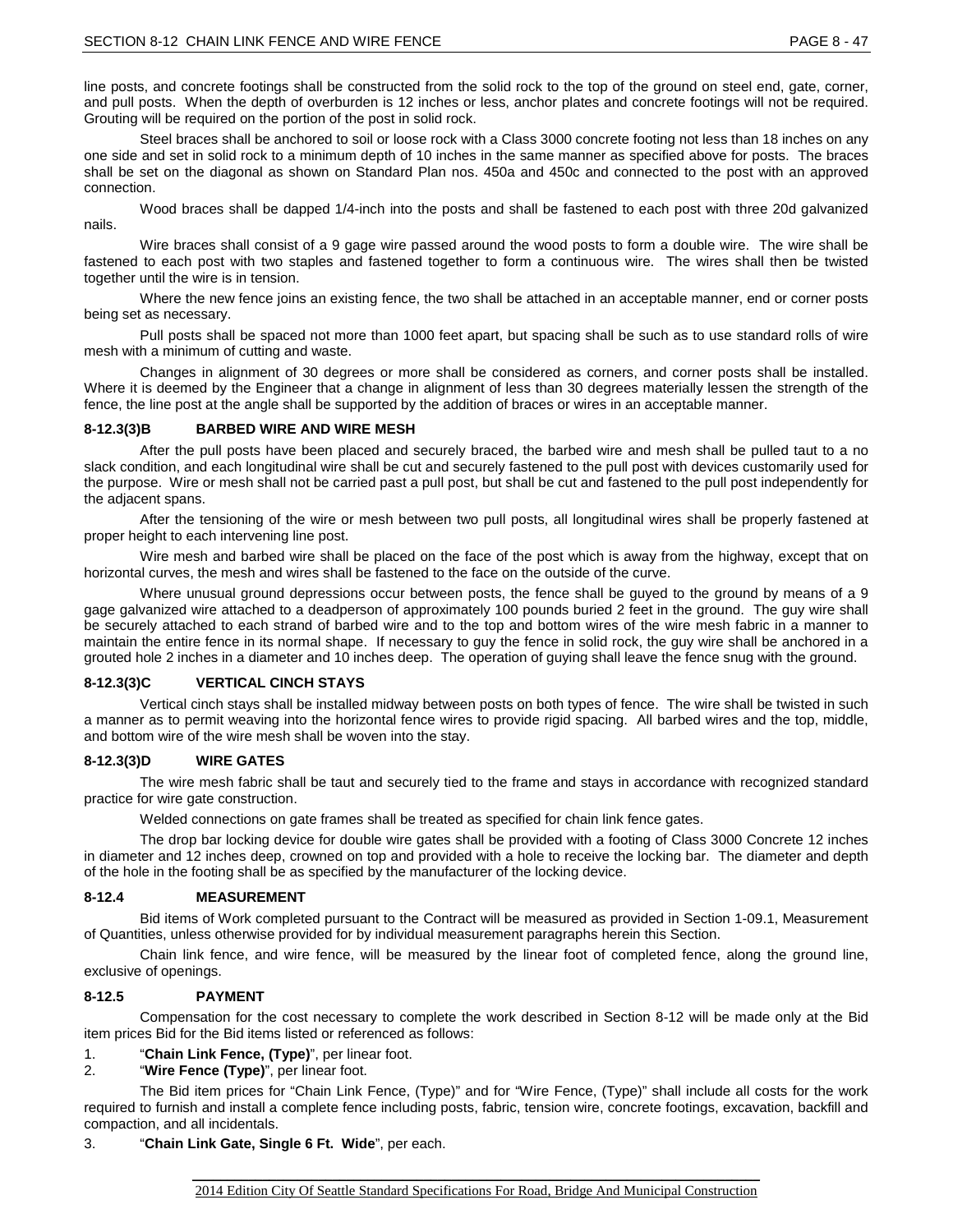- 4. "**Chain Link Gate, Double 14 Ft. Wide**", per each.
- 5. "**Chain Link Gate, Double 20 Ft. Wide**", per each.
- 6. "**Wire Gate, Single, 14 Ft. Wide**", per each.
- 7. "**Wire Gate, Double, 20 Ft. Wide**", per each.

The Bid item prices for chain link gate and wire gate of the size and type specified shall include all costs for the work required to furnish and install a complete gate including posts, fabric, concrete footings, excavation, backfill and compaction, and all incidentals including locks and keys.

#### 8. **Other payment information.**

When there is no "Clearing", "Grubbing", or "Clearing and Grubbing" Bid item included in the Bid Form, all costs for the required clearing and grubbing shall be included in the applicable fence and gate Bid item price.

# **SECTION 8-13 MONUMENT CASES**

#### **8-13.1 DESCRIPTION**

This Work consists of furnishing and setting monument frame and cover castings, and removing and resetting monument castings which may be covered over, damaged, or otherwise rendered useless due to construction activities.

#### **8-13.2 MATERIALS**

Materials shall meet the requirements of the following Section:

| Monument Frame and Covers | $9-22$ |
|---------------------------|--------|
|---------------------------|--------|

The Engineer may specify in the Contract, a gray iron casting monument case and cover complying with Standard Plan 020 a and b conforming to the requirements of AASHTO M36, Class 35B. The cover and seat shall be machined so as to have perfect contact around the entire circumference and full width of bearing surface. Dipping, painting, plugging, welding, or repairing defects will not be permitted.

# **8-13.3 CONSTRUCTION REQUIREMENTS**

## **8-13.3(1) REFERENCE POINTS – GENERAL**

The Contractor shall not remove or destruct any monument until the monument has been tied out. The Contractor shall carefully protect all reference points to the monuments. The Contractor shall give advance notices in accordance with Sections 1-07.16(1)A and 1-07.28 for notification information.

The survey monument will be furnished by the SPU Land Survey Section and shall be set by the land surveyor.

It shall be the responsibility of the Contractor to furnish and install required castings and Materials in accordance with the Contract.

# **8-13.3(2) FURNISH AND PLACE MONUMENT CASTINGS**

Where indicated on the Drawings, the Contractor shall furnish and install monument frame and cover per Standard Plan No. 020 when specified in the Contract, monument frames and covers to the lines and grades established by the Engineer. Monument castings installed in concrete pavement or in rigid concrete pavement base shall comply with the requirements of Section 7-05.3(1)R.

# **8-13.3(3) ADJUST EXISTING MONUMENT CASTINGS TO GRADE**

Existing monument castings shall be adjusted to grades in accordance with Section 7-20.3(3). Monument castings installed in concrete pavement or in rigid concrete pavement base shall comply with the requirements of Section 7-05.3(1)R.

# **8-13.3(4) RESET OR RELOCATE MONUMENT CASTINGS**

See Section 8-13.3(1).

The Contractor shall carefully remove monument castings as required during construction and shall store the castings in a secure place.

Monument castings designated for removal and not reused on the project, shall be carefully removed and salvaged in accordance with Section 2-02.3(7).

The monument castings shall be reset by the Contractor at street grade in locations designated by the Engineer. Monument castings installed in concrete pavement or in rigid concrete pavement base shall comply with the requirements of Section 7-05.3(1)R.

The Contractor shall replace lost or damaged castings with new castings.

# **8-13.3(5) MISSING AND BROKEN CASTINGS, AND EXTRA WORK**

The Contractor shall notify the Engineer when a monument casting or monument appears to be missing, damaged, substandard, or, adversely impacted. The Engineer will make final determination of "damaged", "substandard", or "adversely impacted" monument castings, monuments, or both. If extra work is required by the Engineer it shall be addressed in accordance with Section 1-04.4.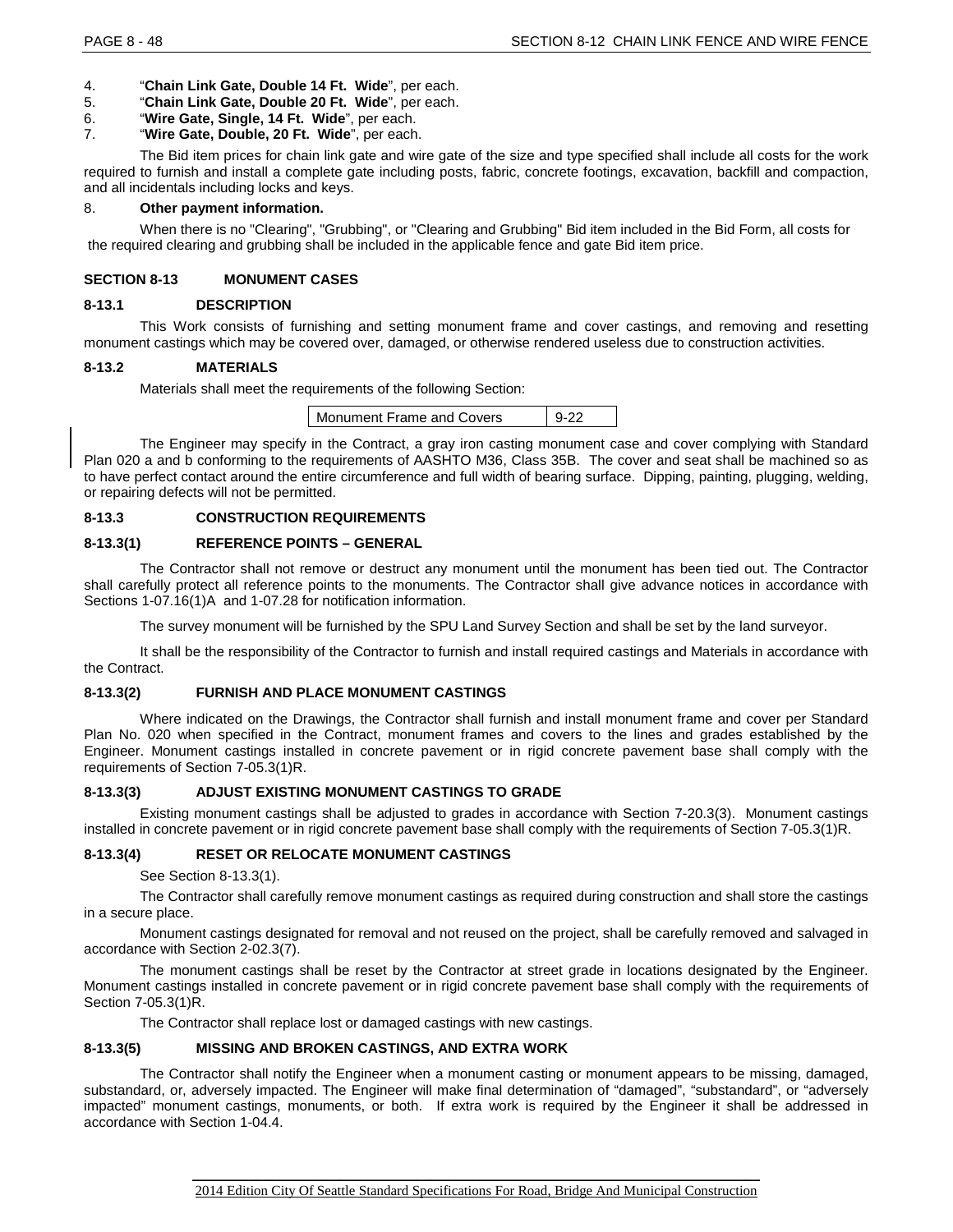Missing or damaged monument castings, monuments, or both, resulting from Contractor operations shall be replaced and installed at no cost to the Owner in accordance with Section 8-13.3(2).

Monument castings, monuments, or both, not identified on the Drawings but found during construction to be missing, damaged, or substandard shall be replaced in accordance with Section 8-13.3(2).

Monument castings, monuments, or both, not identified on the Drawings for relocate or reset which are adversely impacted by extra Work or by specified Work shall be reset or relocated in accordance with Section 8-13.3(4).

#### **8-13.4 MEASUREMENT**

Bid items of Work completed pursuant to the Contract will be measured as provided in Section 1-09.1, Measurement of Quantities, unless otherwise provided for by individual measurement paragraphs herein this Section.

#### **8-13.5 PAYMENT**

Compensation for the cost necessary to complete the work described in Section 8-13 will be made at the Bid item prices Bid only for the Bid items listed or referenced as follows:

#### 1. "**Monument Frame and Cover**", per each.

The Bid item price for "Monument Frame and Cover" shall include all costs for the work required to furnish and set the monument castings.

#### 2. "**Reset Monument Frame and Cover**", per each.

The Bid item price for "Reset Monument Frame and Cover" shall include all costs for the work required to remove, store, and reset the monument castings.

#### 3. "**Relocate Monument Frame and Cover**", per each.

The Bid item price for "Relocate Monument Frame and Cover" shall include all costs for the work required to remove, store and reset the monument casting in a new location.

#### 4. "**Relocate or Reset Monument and Monument Frame and Cover"**, per each.

The Bid Item Price for "Relocate or Reset Monument and Monument Frame and Cover**"** shall include all costs for the work required to survey in the new Owner furnished monument, and to furnish and install a new frame and cover at a location to be determined by the Engineer. Costs for this Bid item shall also include filing a DNR "Remove or Destroy a Survey Monument Permit" per Chapter 332-120 WAC and providing a copy of this permit to the Engineer.

#### 5. **Other payment information.**

Lost or damaged castings, and castings damaged during installation resulting from the Contractor's operations shall be replaced, or replaced and reinstalled, respectively, by the Contractor with a new Type 020 casting at no cost to the Owner.

# **SECTION 8-14 CEMENT CONCRETE SIDEWALK**

# **8-14.1 DESCRIPTION**

Section 8-14 describes work consisting of cement concrete sidewalks, thickened edge for sidewalk, monolithic curb and sidewalk, curb ramps and detectable warnings, and bus shelter footings, including excavation and subgrade preparation.

#### **8-14.2 MATERIALS**

Materials shall meet the requirements of the following Sections:

| Non-Roadway Cement Concrete                                    | $5 - 05$       |
|----------------------------------------------------------------|----------------|
| Non-Roadway Cement Concrete, W/25% pozzolans                   | $5-05$         |
| Non-Roadway Cement Concrete, W/25% pozzolans, High<br>Strength | $5-05$         |
| Patterned Cement Concrete Treatment                            | $5-05.3(29)$   |
| <b>Colored Cement Concrete Treatment</b>                       | $5-05.3(29)$   |
| <b>Exposed Aggregate Cement Concrete Treatment</b>             | $5 - 05.3(30)$ |
| <b>Premolded Joint Filler</b>                                  | $9-04.1(1)$    |
| Detectable Warning                                             | $9 - 36$       |

Cement Concrete Sidewalk monolithic with handrail shall be Non-Roadway Cement Concrete, High Strength (see Section 8-18.2 and Standard Plan nos. 442, 443a and 443b).

"Six Inch Sidewalk, Cement Concrete" shall be Non-Roadway Cement Concrete, High Strength.

"Six Inch Sidewalk, Cement Concrete, W/25% pozzolans" shall be Non-Roadway Cement Concrete, W/25% pozzolans, High Strength.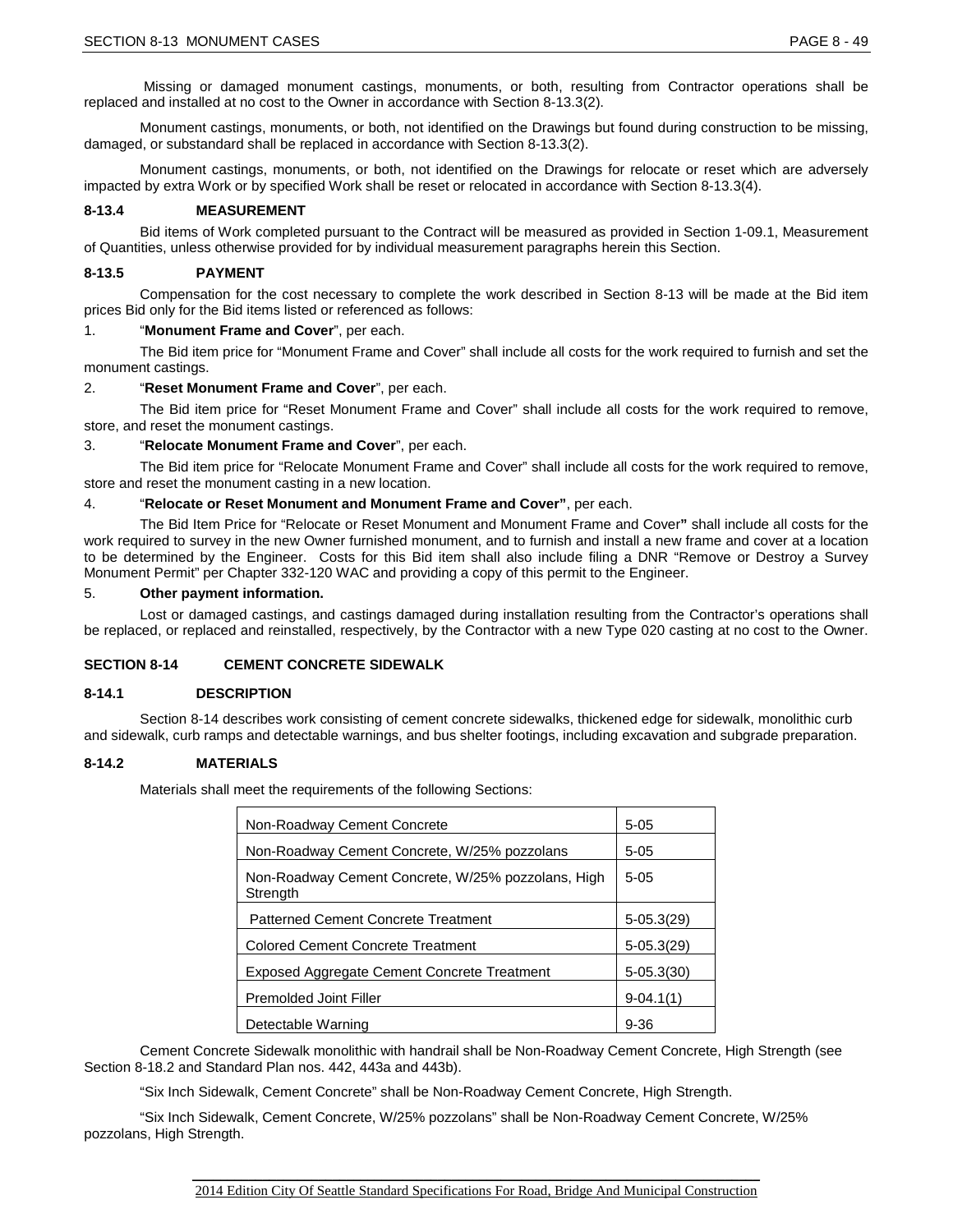Except for "Six Inch Sidewalk", all new concrete sidewalk and curb ramp shall be with concrete Non-Roadway Cement Concrete or Non-Roadway Cement Concrete, W/25% pozzolans (when "W/25% pozzolans" is included in Bid item description), and the slump of all concrete mixes shall not exceed 3-1/2 inches.

Patterned cement concrete is defined as additional work necessary to imprint cement concrete with a pattern, and is referenced by "Patterned" and "Running Bond Used Brick" or (other pattern) in the Bid item description.

Colored cement concrete is defined as additional work necessary to color cement concrete with a color, and is referenced by "Colored" and a Federal Standard 595B "F (color code)" in the Bid item description.

## **8-14.3 CONSTRUCTION REQUIREMENTS**

#### **8-14.3(1) GENERAL**

The curb and gutter section shall be placed prior to the placement of the sidewalk section. Where sidewalk construction is in an area with exposed tree roots 2 inch or greater in diameter, the Contractor shall comply with the requirements of Section 1-07.16(2), 8-01 and 8-02.

Tree grates for tree pits installed in the sidewalk shall have a concrete collar as specified in Section 8-02.3(21).

# **8-14.3(2) EXCAVATION AND SUBGRADE**

Excavation for sidewalks shall be as described in Section 2-04. Unsuitable material in the subgrade shall be removed to a depth determined by the Engineer and then backfilled with suitable Material.

Embankments shall be constructed per Section 2-10 and compacted by Method B as specified in Section 2-11.

Before the forms are set, the subgrade shall be graded to within 1 inch of established grade and the area between the sidewalk and the adjacent private property line shall be shaped to line, grade, and section shown on the Drawings and accordance with Section 1-05.5.

Compaction of the subgrade shall be to 95% as determined by Section 2-11.

If the Drawings call for sidewalk drains or the Engineer directs sidewalk drains to be installed, they shall be installed before forms are placed. Sidewalk drains shall be installed according to Section 7-01 and Standard Plan no. 241b.

#### **8-14.3(3) FORMS AND FINE GRADING**

Forms shall conform to requirements specified in Section 5-05.3. Wood forms shall be 2" x 4" (nominal) in lengths of not less than 10 feet. Steel forms may be used upon approval of the Engineer. Forms shall be staked to a true line and grade. A subgrade template shall then be set upon the forms and the fine grading completed so that the compacted subgrade shall be a minimum of 3-1/2 inches below the top of the forms. The subgrade shall be thoroughly dampened prior to the time the concrete is placed.

Forms shall be provided around all street name sign posts and traffic sign posts that are placed in concrete areas. Forms used for this purpose shall provide a 1 foot square or 1 foot diameter blockout, as approved by the Engineer.

Forms for the curb section of monolithic curb and sidewalk shall be as specified in Section 8-04.3(1)A.

#### **8-14.3(4) PLACING AND FINISHING CONCRETE**

#### **8-14.3(4)A PLACING CONCRETE**

The concrete shall be spread uniformly between the forms and thoroughly consolidated to a minimum thickness of 3-1/2 inches. Through joints and contraction joints shall be located and constructed in accordance with Section 8-14.3(6). In construction of Through joints, the premolded joint filler shall be adequately supported straight and vertical until the concrete is placed on both sides of the joint.

Whenever castings are located in the sidewalk area, joints shall be installed at the casting location to control cracking of the sidewalk. Concrete sidewalk placed around fire hydrant shall be placed around the reinforced concrete shear block with 3/8-inch premolded joint filler as detailed on Standard Plan no. 310a or 311a. Place 3-inch in depth 3/8-inch thick premolded joint filler between concrete sidewalk and shear block. Concrete sidewalk placed to accommodate a tree pit with a tree grate shall include a concrete collar with reinforcing steel and a joint with 3/8 inch premolded joint filler, or a concrete thickened edge (see Section 8-02.3(21)). If spacing of joints or scoring is such that installation of premolded joint filler would be unsuitable, the Contractor shall install rebar to strengthen the sidewalk section as required by Section 5-05.3(9) for castings in the pavement area.

Contraction joints shall be formed by first cutting a groove in the concrete with a tee bar to a depth equal to, but not greater than the joint filler Material, and then working the premolded joint filler into the groove. Premolded joint filler for both through and contraction joints shall be positioned in true alignment at right angles to the line of the sidewalk and be normal to and flush with the surface. Where the sidewalk is contiguous with the curb, it shall be constructed with a thickened edge as shown on Standard Plan no. 420.

After the concrete has been thoroughly consolidated and leveled, it shall be floated with floats and finished at the proper time with a metal float. Joints shall be edged with a 1/4 inch radius edger and the sidewalk edges shall be tooled with a 1/2 inch radius edger.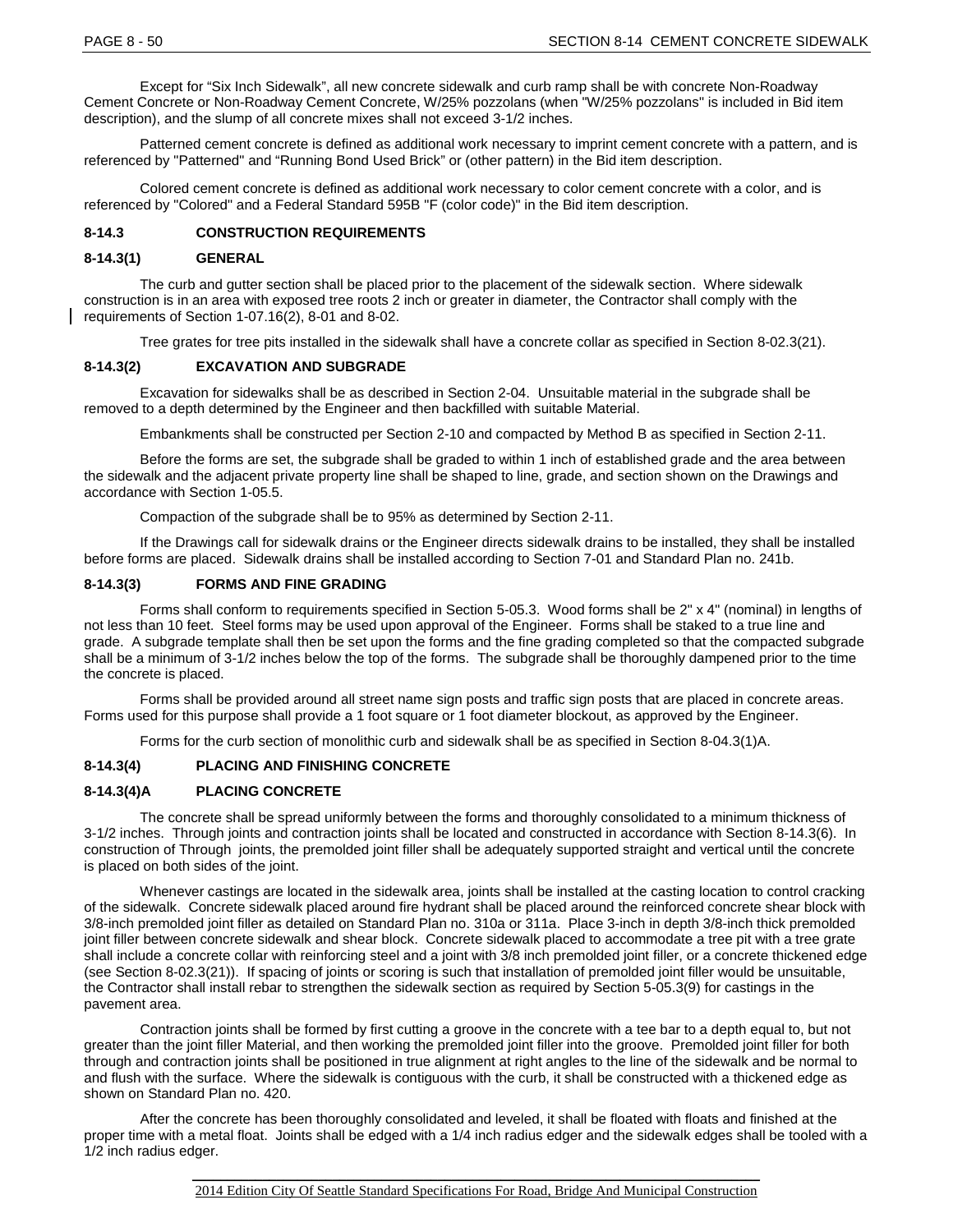Additional requirements for placing concrete in cold weather shall be as specified in Section 5-05.3(14).

Placing concrete for the curb section of the monolithic curb and sidewalk shall be as specified in Section 8-04.3(1)B.

Temperature and time requirements of Section 5-05 for batching and placement shall apply.

# **8-14.3(4)B FINISHING CONCRETE**

The surface shall be brushed with a fiber hair brush of an approved type in a transverse direction except that at driveway and alley crossings it shall be brushed in a longitudinal direction. The placing and finishing of all sidewalks shall be performed in a manner acceptable to the Engineer, and the tools used shall be acceptable to the Engineer. After brush finish, the edges of the sidewalk and all joints shall be lightly edged again with an edging tool to give it a finished appearance.

Sidewalk 120 feet in length or less shall be scored to match the pattern of existing sidewalk to which new sidewalk joins unless otherwise specified in Contract. All other sidewalk shall be divided into panels by scoring 1/4 inch deep "V grooves" in the manner indicated on Standard Plan no. 420. Unless existing pattern differs, all "V" grooves and joints shall have an 2-inch wide troweled perimeter as shown in typical sidewalk detail on Standard Plan no. 420; this includes Business District 2-foot by 2-foot pattern.

Additional requirements for finishing concrete in cold weather shall be as specified in Section 5-05.3(14).

#### **8-14.3(5) CURING AND PROTECTION**

The curing Materials and procedures shall be in accordance with Section 5-05; however with Liquid membrane curing compound shall be type 1D per Section 9-23.2 or shall be manufactured specifically for colored concrete, unless otherwise approved by the Engineer. Curing compound shall be applied to all exposed surfaces immediately after brushing and shall be maintained for a period of 5 Days.

The Contractor shall have readily available sufficient protective covering, such as waterproof paper or plastic membrane, to securely cover the sidewalk pour of an entire Day in event of rain or other unsuitable weather.

The sidewalk shall be protected against damage or defacement of any kind until it has been accepted by the Owner.

Additional requirements for curing in hot weather shall be as specified in Section 5-05.3(13)C. Additional requirements for curing in cold weather shall be as specified in Section 5-05.3(14).

Curing for the curb section of the monolithic curb and sidewalk shall be as specified in Section 8-04.3(1)E.

#### **8-14.3(6) THROUGH AND CONTRACTION JOINTS**

Standard locations for through joints for sidewalks are:

- 1. At street margins produced and at 30-foot or 28-foot intervals.
- 2. To separate concrete driveways, stairways, curb ramps and their landings from sidewalks.
- 3. Around the vertical barrel of fire hydrants, around utility poles and large diameter underground utility cover castings when located in the sidewalk area.
- 4. Longitudinally between concrete walks, curbs, paved planting strips and solid masonry or concrete walls where they abut.
- 5. To match as nearly as possible the through joints in the adjacent pavement and curb when sidewalk abuts curb.

Transverse contraction joints shall be constructed with 3/8-inch premolded joint filler 2 inches in depth, and set at intervals of 15 feet or less. Where obstacles or shortened sidewalk lengths or non-regular shaped sidewalks are encountered, the location of joints shall be as indicated in Contract. At no time shall joint spacing exceed 15 feet.

Through joints as shown in the Standard Plans shall be 3/8-inch thick premolded joint filler. The joint filler width shall be cut to a width equal to the full depth of the concrete sidewalk plus 1/2-inch. When installed, the premolded joint filler shall be placed with top edge 1/8-inch below the finished surface of the concrete in a plane perpendicular to the surface and with the bottom edge embedded in the subgrade. All joints shall be in straight alignment, except where placed in curved locations as required by the Drawings.

Construction joints for sidewalks shall conform to the applicable requirements for through joints. Construction joints formed by placing a header board transversely across the subgrade shall be made at the end of each Day's paving or when placing of concrete is discontinued for more than 45 minutes. The header board shall be located to conform to the spacing for the joints and shall be left in place until the placing is resumed. The header shall have a strip of premolded joint filler imbedded against the hardened concrete when paving is resumed.

## **8-14.3(7) CURB RAMP**

#### **8-14.3(7)A GENERAL**

All curb ramps constructed under this Contract shall have cast in place detectable warning plates.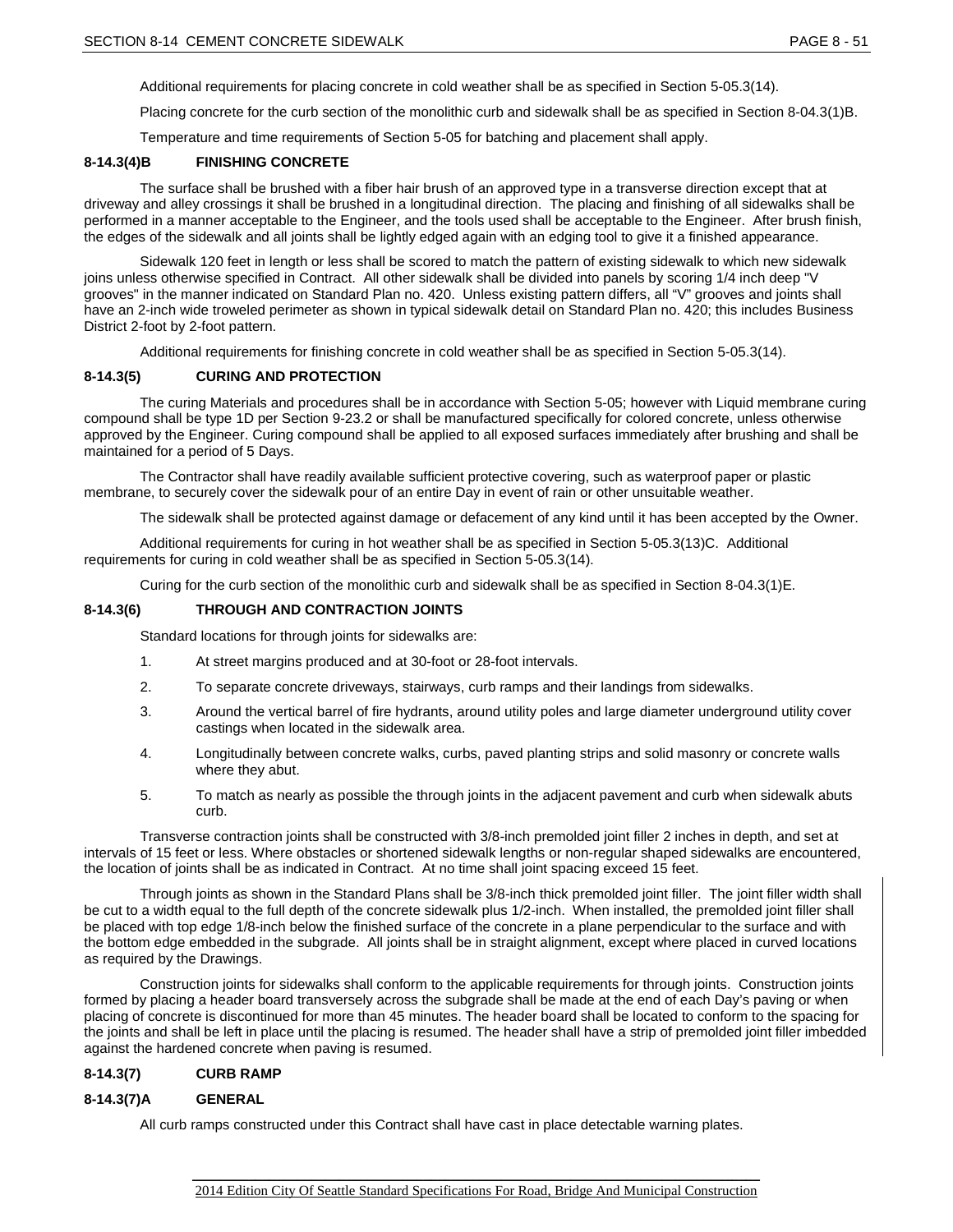Curb ramps shown on the Drawing per Standard Plan no 422a, or 422C with a ramp length greater than eight (8)-feet or ramp widths greater than five (5)-feet shall be constructed in accordance with the Standard Plan, but will be considered to be a "Non-Standard Curb Ramp."

Any curb ramp that is labeled on the Drawings as Non-Standard will be referred to as "Non-Standard Curb Ramp".

Curb ramp alignment shall be as indicated on the Drawings, or as directed by the Engineer in the field. Curb passing through the curb ramp shall be monolithic with the curb ramp. Curb ramps shall be constructed separately from the sidewalk to produce a definite break line between the ramp and the sidewalk. Bond-breaking material such as polyethylene film, roofing paper, or other material as approved by the Engineer shall be installed between the curb ramp and the sidewalk with  $\frac{1}{4}$  inch concrete edging as specified in Section 8 14.3(4)A.

The Contractor shall notify the Engineer 1 Working Day in advance of placing concrete for each curb ramp to allow the Engineer the opportunity to inspect the curb ramp layout. The Contractor shall not place concrete for a curb ramp until the Engineer has either inspected and accepted the layout or waived the layout inspection. The Contractor shall be responsible for the curb ramp installation regardless of the Engineer's inspection of the curb ramp layout or not, see Section 1-05.7.

Concrete for curb ramps shall not be overlaid or topped. The adjacent sidewalk "V" groove scoring pattern shall not extend into the ramp or sidewing surfaces. The subgrade for curb ramps shall be graded and formed to provide a minimum concrete depth of 6 inches adjacent to the curb and tapering to a minimum depth of 3 1/2 inches at the back terminus.

The subgrade for curb ramps shall be graded and formed to provide a minimum concrete depth of 6 inches adjacent to the curb and tapering to a minimum depth of 3 1/2 inches at the back terminus.

Where existing sidewalk or existing curb ramp are to be replaced with new curb ramp and a detectable warning plate, the Contractor shall have Supplies and Materials in place to complete these constructions within 3 Days of beginning this work. In no case shall this work extend into or through a Non-Working day without approval of the Engineer. The only exception to the 3 Day requirement is when the manufacturer of detectable warning plate provides written instruction requiring a length of time longer than 3 Days for acceptable performance of the plate and is approved by the Engineer.

All curb ramp and curb ramp retrofit shall have a detectable warning plate or detectable warning retrofit plate installed in accordance with the manufacturer's written instructions. The Contractor shall ensure the concrete supporting the detectable warning plate is a plane and that the concrete base is completely bonded to and fully supporting of the detectable warning. Voids, pockets, and other irregularities in the supporting concrete base are unacceptable.

The detectable warning plate shall be oriented as shown on Standard Plan nos. 422a and 422b.

# **8-14.3(7)B SUBMITTAL**

For Standard Plan nos. 422a, 422b and 422c curb ramps, non-standard curb ramp and for curb ramp retrofit, the Contractor shall submit to the Engineer for approval at least 5 Working Days in advance of this work, the following detectable warning plate information:

- 1. A description of the detectable warning plate proposed including the manufacturer's name, address, phone number, and e- web-site addresses as available. (Note – acceptable Materials are specified in Sections 9- 36.2 and 9-36.3);
- 2. For "or equal" products other than acceptable Materials specified see Section 9-36.4 for additional submittal requirements; See section 9-36.1 for detectable warning material and performance requirements.
- 3. Shop Drawings showing fabrication details, dimension details, composite structural system, joint and edge detail; preparation of the concrete surface to receive the plate; Supplies used for installation, support, and bonding; and installation instructions for placement with new curb ramp concrete and for curb ramp retrofit as the Work requires. Where a curb ramp construction or curb ramp retrofit requires more than three (3) Days to complete, provide written instruction from the manufacturer stating in detail the reason(s) for more than 3 Days;
- 4. Manufacturer's Certificate of Compliance indicating the plate meets all requirements of these Specifications including material test reports from a testing laboratory accredited by a recognized designated standards organization such as ASTM; and
- 5. Manufacturer's warranty against breakage, fading, and deformation (minimum 1 year)

# **8-14.3(7)C STANDARD CURB RAMP**

Standard Curb Ramps, No 422a, 422b, and 422c shall be installed at locations indicated on the Drawings.

When No 422a curb ramps are shown in the Drawings without side wing(s) the side wing of a ramp not shown shall be replaced with a side curb and the curb ramp shall be considered a No 422a curb ramp unless it meets the requirements of a non-standard ramp, then it will be considered a non-standard curb ramp. The non-winged side(s) of the curb ramp should be adjacent to an unpaved planting strip or a path restricting obstruction,

Side curbs are curbs that are adjacent to curb ramps, but are not adjacent to street paving. Unless otherwise shown on the Drawings, side curbs shall have a width of 6". Height of side curb below the ramp surface shall be 6". Height of side curb above the ramp surface shall vary from flush to 6". Side curbs shall be constructed from the same concrete as the curb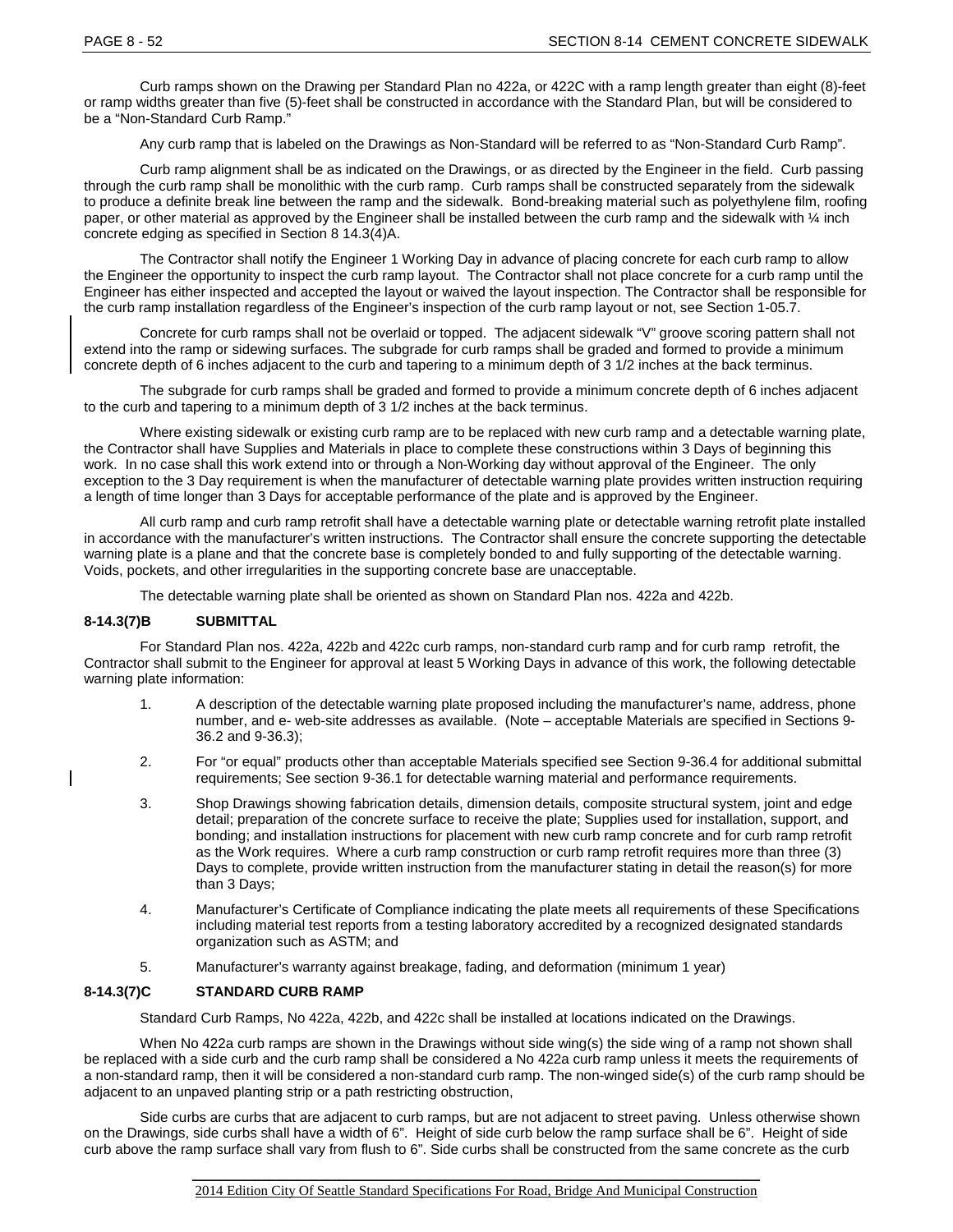ramp or a mix meeting the requirements of Section 8-04. A 3/8" performed joint material shall be placed between the curb and ramp.

All curb ramp surfaces shall be brush finished parallel to the curb with the exception of the ramps for curb ramp No. 422b, which shall be brush finished perpendicular to the curb.

Curb ramps shall be considered as beginning at a point flush with the pavement and terminating at a point flush with the sidewalk or sidewalk landing. For Curb Ramp No. 422a, the ramp area, the detectable warning plate area, and sloping triangular shaped sidewings indicated on Standard Plan no. 422a will be considered as part of the curb ramp. For Curb Ramp No.422b, the landing area, ramp areas, and detectable warning plate area, indicated on Standard Plan no. 422b, will be considered part of the curb ramp.

# **8-14.3(7)D NON STANDARD CURB RAMP**

Construction and alignment of a "Non-Standard Curb Ramp" shall be as indicated on the Drawings or as directed by the Engineer in the field and shall meet the conditions outlined in Sections 8-14.3(7)A and 8-14.3(7)B.

Non-standard curb ramps shall be constructed with monolithic depressed curb and shall be constructed separately from the sidewalk, with 3/8 through joint premolded filler and 1/4 inch concrete edging as specified in Section 8-14.3(4)A, to produce a definite break line between the ramp and the sidewalk.

# **8-14.3(7)E DETECTABLE WARNING PLATE RETROFIT**

Where indicated in the Contract, existing curb ramp without a detectable warning plate shall be retrofitted with a detectable warning retrofit plate. Detectable warning retrofit plate may also be used in through cuts of traffic islands, or on edges of platforms. Curb ramps detectable warning plate retrofits shall be located as shown on Standard Plan nos. 422a and 422b. Other installations shall be applied at locations and dimensions detailed in the Drawings. Detectable warning plate retrofits shall be a surface applied detectable warning plate system as defined in Section 9-36.3.

The Contractor shall submit to the Engineer for approval at least 5 Working Days in advance, information on the detectable warning retrofit plate as follows:

- 1. Complete description of the Material including Shop Drawings showing fabrication details, composite structural system, and Supplies used for installing the plate. If not one piece, a complete description of the jointing, spacing of joints, joint details and how the plate will satisfy the ADA requirements;
- 2. Complete description of preparation of the surface to receive the retrofitted plate including detailed instruction on the installation and bonding procedure. Also include any curing and time to cure requirements;
- 3. Manufacturer's Certificate of Compliance indicating Material testing and performance satisfying the requirements of Sections 8-14.3(7) and 9-36.3, and additional testing indicating performance of the bond between the plate and existing curb ramp material over a period of time. Also include information on the test laboratory providing the test information, including a letter of certification from a designated recognized testing standards organization stating the test laboratory is accredited; and,
- 4. Manufacturer's warranty (minimum one year) against breakage, fading, deformation, and loss of bonding strength

# **8-14.3(8) PATTERNED, COLORED, AND EXPOSED AGGREGATE TREATMENTS**

The follow three treatments may be used in areas paid as cement concrete sidewalk. Patterned and Colored can be combined for artistic sidewalks as long as the patterns to not conflict with ADA accessibility, Patterned and Colored or Exposed Aggregate and Colored may be combined for architectural landscaping in roadway traffic islands and in nonpedestrian areas. Payment for the extra effort required to create these three treatments will be per Section 8-14.5.

# **Patterned Cement Concrete Surface Treatment:**

Patterned cement concrete is defined as additional work necessary to imprint cement concrete with a pattern, and is referenced by "Patterned" and "Running Bond Used Brick" or (other pattern) in the Bid item description and call-outs for locations on the Drawings. Other patterns may be shown in on the Drawings or on Drawing Details in the Appendix of the Contract. This extra work is described in Sections 5-05.3(29).

# **Colored Cement Concrete Treatment:**

Colored cement concrete is defined as additional work necessary to color cement concrete with a color, and is referenced by "Colored" and a Federal Standard 595B "F (color code)" in the Bid item description and call-outs for locations on the Drawings. This extra work is described in Sections 5-05.3(29).

# **Exposed Aggregate Cement Concrete Surface Treatment:**

Exposed aggregate cement concrete is defined as additional work necessary to expose aggregate on the surface of cement concrete. This extra work is described in Sections 5-05.3(30).

Exposed aggregate is an architectural finish on concrete surfaces, it shall not be used on new sidewalks, walkways, or any pedestrian access unless otherwise approved by SDOT. It may be used for repair of existing exposed aggregate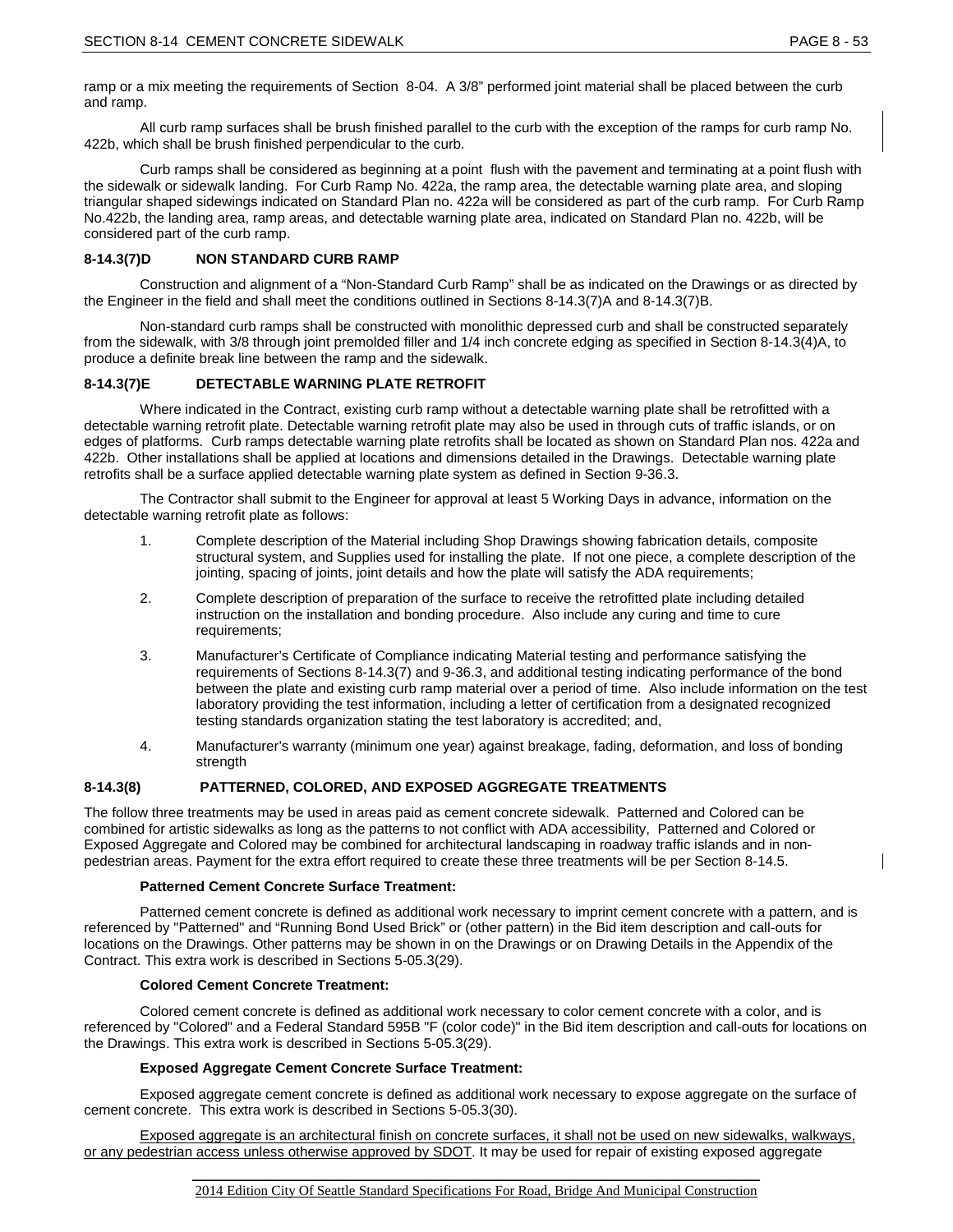concrete sidewalks only. It may be used for vertical or sloped features and within architectural landscaping such as within traffic inlands.

# **8-14.3(9) BUS SHELTER FOOTING**

The Contractor shall construct a bus shelter footing according to the details shown on the Drawings. Prior to construction, the Contractor shall notify METRO at least 10 Working Days in advance so that coordinating the installation of the bus shelter by METRO forces is accommodated (see Section 1-07.28 or contact information).

# **8-14.3(10) RESERVED**

# **8-14.3(11) STRIPPING FORMS AND FINISHING – MONOLITHIC CURB AND SIDEWALK**

Stripping forms and finishing for the curb section of the monolithic curb and sidewalk shall be as specified in Section 8-04.3(1)D.

Unless otherwise accepted by the Engineer, the concrete shall be cured for at least 72 hours by one of the methods specified in Section 5-05.3(13)B.

# **8-14.4 MEASUREMENT**

Bid items of Work completed pursuant to the Contract will be measured as provided in Section 1-09.1, Measurement of Quantities, unless otherwise provided for by individual measurement paragraphs herein this Section.

Measurement for "Sidewalk, Cement Concrete…" , "Six Inch Sidewalk …" and "Bus Shelter Footings…", per square yard will be by the square yard for the surface of concrete placed. Deductions will be made for blocked out areas, castings, or other discontinuities in the sidewalk 9 square feet or larger.

Measurement for "Sidewalk, Thickened Edge" will be by the linear foot along the face of the thickened edge for the length constructed. Measurement of thickened edge will not be made through curb ramps, driveways, or alley access ramps.

Measurement for Mineral Aggregate of the Type specified will be in accordance with Section 4-01.4.

Measurement for monolithic curb and sidewalk will be considered as three component sections as follows:

- 1. The first component, "Sidewalk, Cement Concrete" will be that portion of the combined section not including the area within 6 inches of the curb face and will be the square yards of actual sidewalk constructed.
- 2. The second component, "Curb, Cement Concrete", will be that portion of the combined section beginning at back of curb and extending to the face of the curb, and will be the actual linear feet of curb constructed, as measured along the front curb face.
- 3. The third component, "Sidewalk, Thickened Edge", will be the triangular cross-sectional portion of the combined section below the bottom of sidewalk and butting against the back of the curb section. The thickened edge will be the actual linear feet of thickened edge constructed, as measured along the face of the thickened edge.

Measurement for "Curb Ramp, (No)" will be per each and shall include the monolithic curb and side curb unless otherwise specified in the Contract. There will be no measurement for side curbs. When No 422a curb ramps are shown in the Drawings without side wing(s) they shall be considered Curb Ramp No 422a and include the side curb.

Measurement for "Curb Ramp, Non-Standard" will be per square yard and shall include the monolithic curb and side curb unless otherwise specified in the Contract.

Measurement for precast detectable warning plate will be by the square foot area of detectable warning plate installed in non-standard curb ramps. No measurement will be made for detectable warning plate installation in standard curb ramps.

Measurement for "Detectable Warning Plate Retrofit" will be by the square foot area of detectable warning plate installed in existing curb ramps.

Measurement for "Patterned Cement Concrete Treatment, Sidewalk, (pattern)" will be by the square yard of area where imprinting tools is applied.

Measurement for "Colored Cement Concrete Treatment, Sidewalk, (color), F(color code)", will be by the square yard of area of color cement concrete.

Measurement for "Exposed Aggregate Cement Concrete Treatment, Sidewalk", will be by the square yard of area of exposed aggregate cement concrete.

No measurement will be made for sawcutting of sidewalk, pavement, or curb; sidewalk thickened edge; common excavation; or, brushed or coursed textural surface; for "Curb Ramp, (No.), (material)" or for "Curb Ramp, Non-Standard, (material)".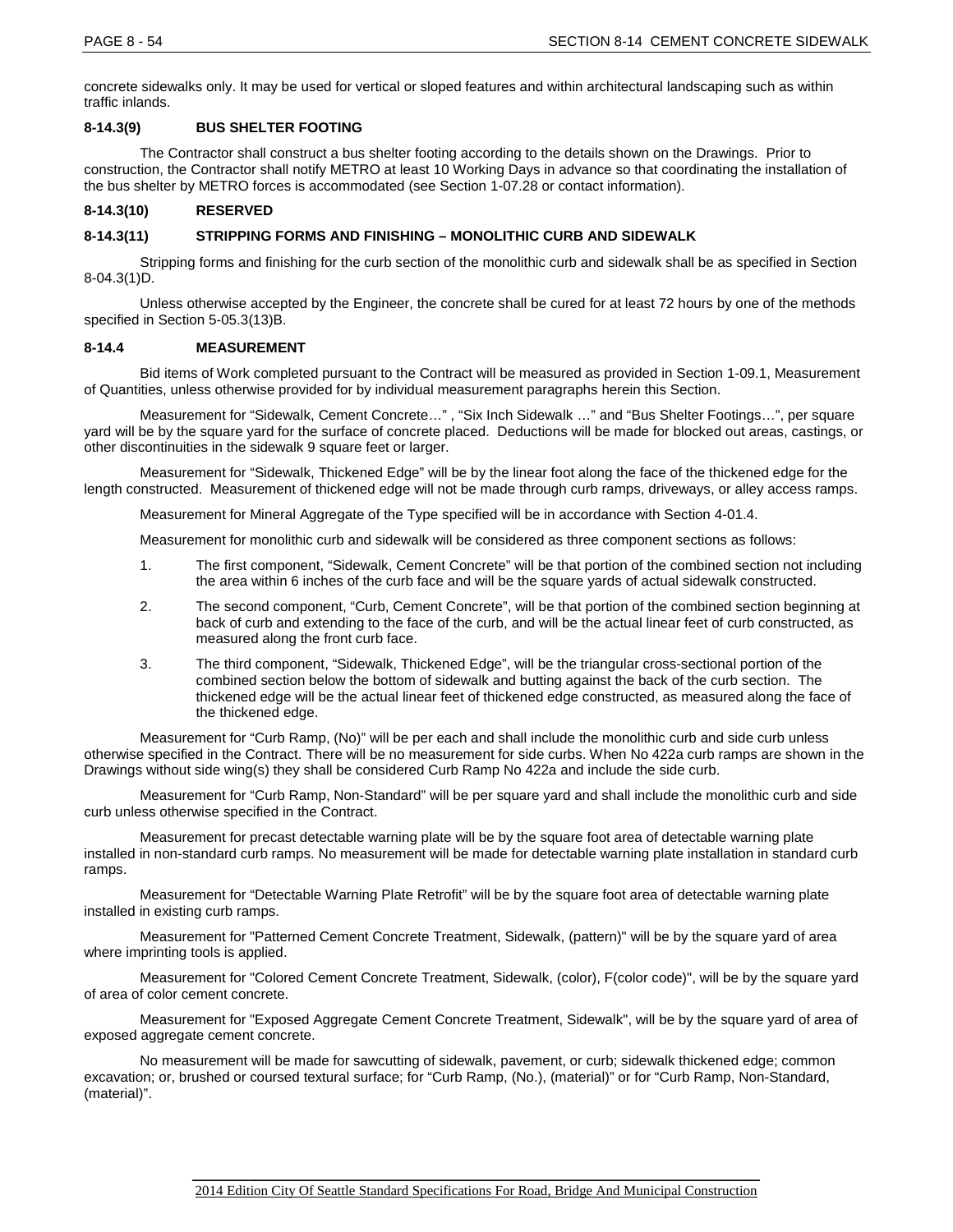# **8-14.5 PAYMENT**

Compensation for the cost necessary to complete the work described in Section 8-14 will be made at the Bid item prices Bid only for the Bid items listed or referenced as follows:

# 1. "**Sidewalk, Cement Concrete**", per square yard.

# 2. "**Sidewalk, Cement Concrete, W/25% pozzolans**", per square yard.

The Bid item price for "Sidewalk, Cement Concrete" and "Sidewalk, Cement Concrete, W/25% pozzolans" shall include all costs for the work required to construct the sidewalk as specified including the earth work required to excavate Material from the top surface of the sidewalk to the sidewalk subgrade, subgrade preparation, and furnishing and installing all Materials.

Payment for the volume of earth work involved in excavating Material above the top surface of the sidewalk will be made in accordance with Section 2-04.5.

# 3. "**Sidewalk, Thickened Edge**", per linear foot.

#### 4. "**Sidewalk, Thickened Edge, W/25% pozzolans**", per linear foot.

The Bid item price for "Sidewalk, Thickened Edge" and "Sidewalk, Thickened Edge, W/25% pozzolans" shall include all costs for the work required to construct the thickened edge where required.

#### 5. **"Curb Ramp, (No.)"**, per each.

#### 6. **"Curb Ramp, (No.), W/25% pozzolans"**, per each.

The Bid item price for "Curb Ramp, (No.)" and "Curb Ramp, (No.), W/25% pozzolans" shall include all costs for the work required to construct the curb ramp and sidewing(s) complete and in place, including detectable warning plate, sawcut, common excavation, sidewalk thickened edge, monolithic curb, side curb, and brushed or coursed textural surface finish as detailed on Standard Plan nos. 422a and 422b.

Payment for the removal of existing concrete walk, curb, or curb and gutter shall be made separately in accordance with Section 2-02.

Unless otherwise specified, no separate payment for new curb, new curb and gutter, or new side curb shall be made.

#### 7. **"Curb Ramp, Non-Standard"**, per square yard.

# 8. **"Curb Ramp, Non-Standard, W/25% pozzolans",** per square yard.

Payment for the removal of existing concrete walk, curb, or curb and gutter shall be made separately in accordance with Section 2-02.

Payment for detectable warning plate shall be made separately in accordance with this Section.

Unless otherwise specified, no payment for new curb, new curb and gutter, or side curb shall be made.

#### 9. **"Detectable Warning Plate**" per square foot.

The Bid item price for "Detectable Warning Plate" shall include all costs for the work required to furnish and install precast detectable warning plate. This bid item shall only be used in construction of non-standard curb ramps.

# 10. **"Detectable Warning Plate Retrofit",** per square foot.

The Bid item price for "Detectable Warning Plate Retrofit" shall include all costs for the work required to prepare the existing curb ramp surface (or specified surface), and to furnish and install the detectable warning retrofit plate.

#### 11. "**Bus Shelter Footing**", per square yard.

# 12. "**Bus Shelter Footing, W/25% pozzolans**", per square yard.

The Bid item price for "Bus Shelter Footing" and "Bus Shelter Footing, W/25% pozzolans" shall include all costs for the work required to construct the bus shelter footing.

# 13. "**Patterned Cement Concrete Treatment , Sidewalk, (pattern)**", per square yard.

The Bid item price for "Patterned Cement Concrete" shall include all costs for additional work as described in Section 5-05.3(29) and necessary to imprint cement concrete with a pattern referenced in the Bid item description.

#### 14. "**Colored Cement Concrete Treatment, Sidewalk, (color), F(color code)**", per square yard.

The Bid item price for "Colored Cement Concrete" shall include all costs for additional work as described in Section 5- 05.3(29) and necessary to color cement concrete with a color referenced in the Bid item description.

# 15. "**Exposed Aggregate Cement Concrete Treatment, Sidewalk**", per square yard.

The Bid item price for "Exposed Aggregate Cement Concrete" shall include all costs for additional work as described in Section 5-05.3(30) and necessary to expose aggregate of cement concrete per the Contract.

# 16. "**Six Inch Sidewalk, Cement Concrete**", per square yard.

\_\_\_\_\_\_\_\_\_\_\_\_\_\_\_\_\_\_\_\_\_\_\_\_\_\_\_\_\_\_\_\_\_\_\_\_\_\_\_\_\_\_\_\_\_\_\_\_\_\_\_\_\_\_\_\_\_\_\_\_\_\_\_\_\_\_\_\_\_\_\_\_\_\_\_\_\_\_\_\_\_ 2014 Edition City Of Seattle Standard Specifications For Road, Bridge And Municipal Construction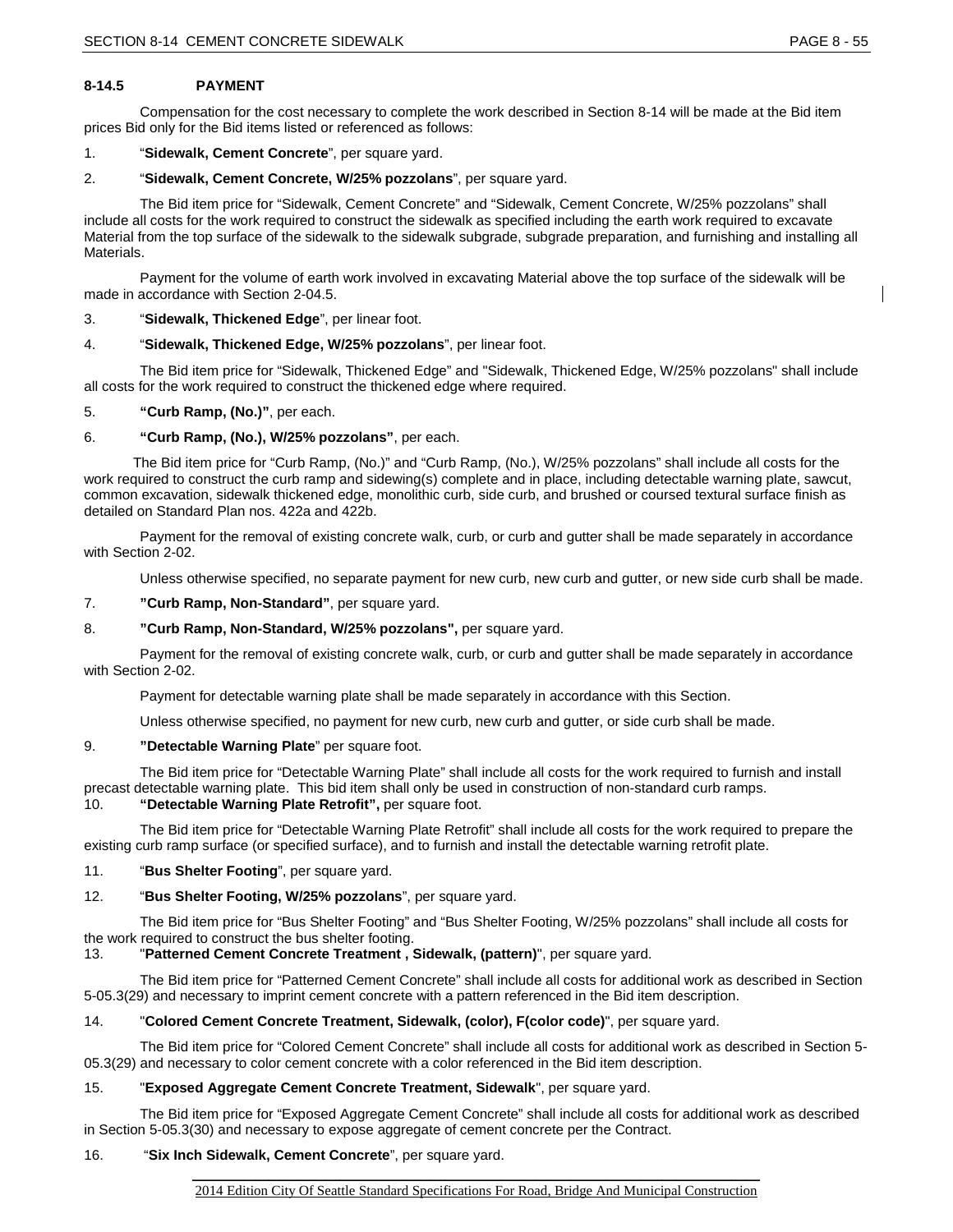# 17. "**Six Inch Sidewalk, Cement Concrete, W/25% pozzolans**", per square yard.

The Bid item price for "Six Inch Sidewalk, Cement Concrete" and "Six Inch Sidewalk, Cement Concrete, W/25% pozzolans" shall include all costs for the work required to construct the sidewalk as specified including the earth work required to excavate Material from the top surface of the sidewalk to the sidewalk subgrade, subgrade preparation, and furnishing and installing all Materials.

Payment for the volume of earth work involved in excavating Material above the top surface of the sidewalk will be made in accordance with Section 2-04.

All costs for reinforcing bars constructed around castings shall be included in the Bid item price for "Six Inch Sidewalk, Cement Concrete" and "Six Inch Sidewalk, Cement Concrete, W/25% pozzolans".

#### **Other payment information**.

Payment for imported Mineral Aggregate of the Type specified for sidewalk fill will be made in accordance with Section 4-01.5.

Payment for sidewalk drains will be made in accordance with Section 7-01.5.

Payment for monolithic curb and sidewalk or monolithic curb, gutter and sidewalk will be made for the Bid item measurements as described in Section 8-14.4.

Payment for relocations of signs will be made in accordance with Section 8-21.5.

Costs for finishes, edging, joints, premolded joint filler, and other minor work incidental to Section 8-14 constructions shall be included in the applicable Bid item prices.

Payment for thicken edge for the concrete collar around tree grate will be paid as "Sidewalk, Thickened Edge".

Payment for furnishing and installing the removable concrete panels for tree pits will be paid under applicable Bid Items as cement concrete sidewalk**.**

# **SECTION 8-15 RIPRAP**

#### **8-15.1 DESCRIPTION**

This Work shall consist of furnishing and placing riprap protection, including the furnishing and placing of geotextile and filter blanket protection of the type specified at the locations and to lines and dimensions shown on the Drawings or established by the Engineer. Riprap will be classified as heavy loose, light loose, hand-placed, sack, and concrete slab riprap.

# **8-15.2 MATERIALS**

Materials shall meet the requirements of the following Sections:

| Cement Concrete Class 3000     | $6 - 02$ |
|--------------------------------|----------|
| <b>Mineral Aggregates</b>      | $9 - 03$ |
| <b>Riprap and Quarry Spall</b> | $9 - 13$ |
| Geotextile                     | 9-37     |

Filter Material shall meet the gradation requirements for Mineral Aggregate Type 13, shoulder ballast.

The geotextile shall be as specified in Section 9-37, Permanent Erosion Control, High Survivability. The filtration Class of the geotextile will be specified in the Contract.

Concrete for fire hydrant concrete slab and wall applications shall be Class 3000 (see Standard Plan no. 313).

# **8-15.3 CONSTRUCTION REQUIREMENTS**

#### **8-15.3(1) GENERAL**

The foundation for riprap shall be excavated below probable scour or to the elevation shown on the Drawings. No stones shall be laid or concrete placed until the foundation is approved by the Engineer. Excavation below the level of the intersection of the slope to be riprapped and the adjacent original ground, or the channel floor, or the slope, shall be classified as ditch excavation as defined in Section 2-05. Before placing riprap, the slopes shall be dressed to the lines and grades as indicated on the Drawings or as established by the Engineer.

Where specified in Contract, the slope or the area to be protected shall first be covered with a geotextile. A filter blanket shall be required for hand-placed riprap, sack riprap and concrete slab riprap. A filter blanket is a layer of selected aggregate, or a Mineral Aggregate Type, of specified thickness placed over the geotextile as a cushioning medium upon which the riprap is placed.

# **8-15.3(2) LOOSE RIPRAP**

Loose riprap shall be placed in such a manner that all relatively large stones shall be essentially in contact with each other, and all voids filled with the finer Materials to provide a well graded compact mass. The stone shall be dumped on the slope in a manner that ensures the riprap attains its specified thickness in one operation. When dumping or placing, care shall be used to avoid disturbing the underlying Material. Placing in layers parallel to the slope will not be permitted. A 12-inch tolerance for loose riprap will be allowed from slope plane and grade line in the finished surface.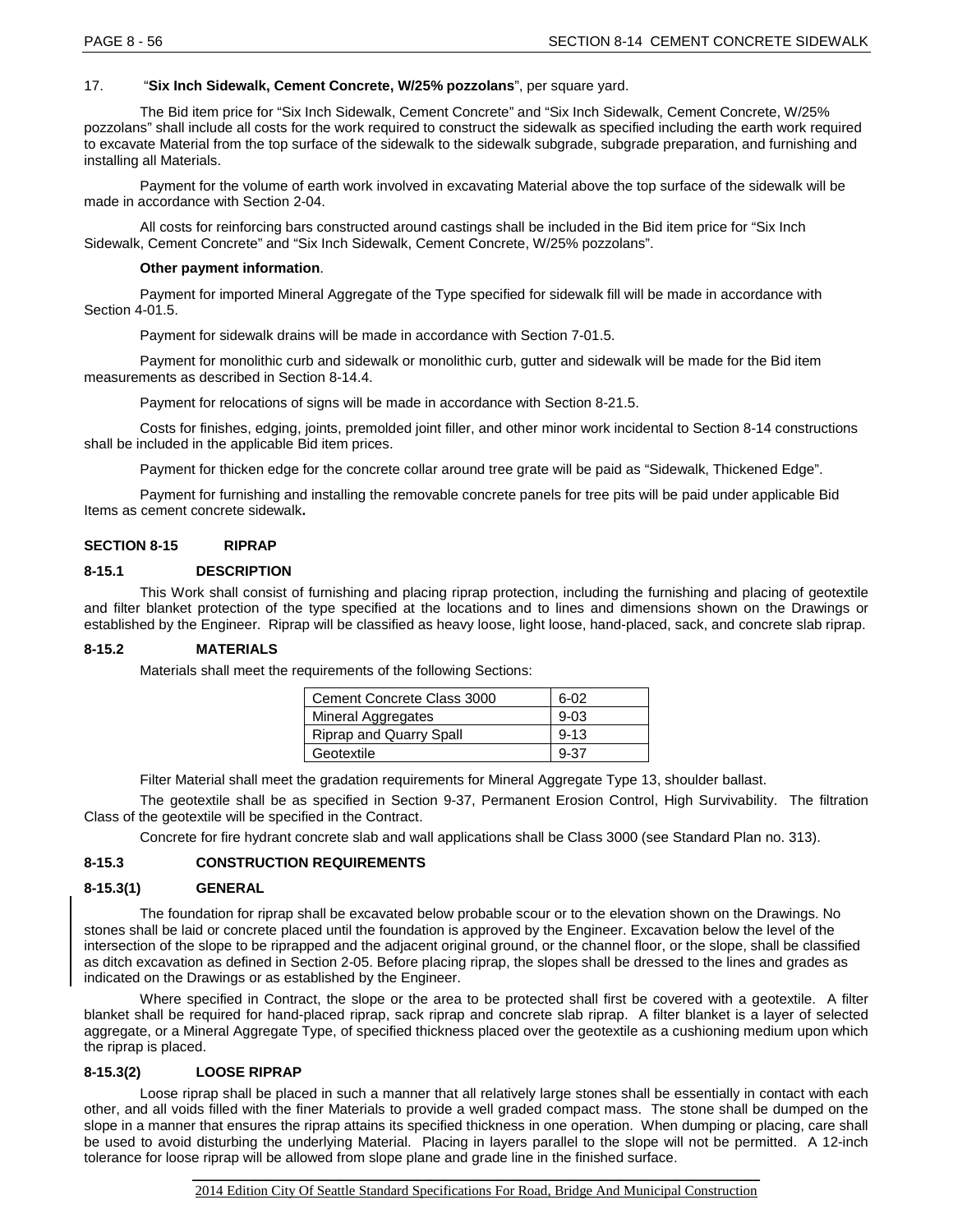# **8-15.3(3) HAND-PLACED RIPRAP**

The stones shall be laid by hand on prepared slopes to such thickness as may be ordered by the Engineer. The riprap shall be started at the toe of the embankment by digging a trench and placing a course of the largest stones therein. Each stone shall be placed so that it shall rest on the slope of the embankment and not wholly on the stone below, and it shall be thoroughly tamped or driven into place. The exposed face of all hand-placed riprap shall be made as smooth as the shape and size of the stones permit and shall not vary more than 3 inches from a plane surface on the required slope.

#### **8-15.3(4) SACK RIPRAP**

Sack riprap conforming to the requirements of Section 9-13.4 shall be deposited in the trench and on the slope of the embankment to be protected in accordance with the Drawings.

The concrete shall be placed in the sacks to a uniform volume leaving sufficient room for effectively tying the sacks. The sacks shall then be placed in longitudinal rows in the trench and on the slope to lie parallel with the slope. In placing the sacks on the slope, their outside faces shall be laid against a heavy timber header or screed so that each layer is true to line and grade. The tied end of the sack shall be turned under and the sack firmly pressed into place against the header or screed. Each sack shall rest equally on two sacks below it such that vertical joints shall be staggered in succeeding horizontal rows. Sack riprap shall not be placed in freezing weather, and work damaged by frost shall be removed and replaced by the Contractor at no additional cost to the Owner.

#### **8-15.3(5) CONCRETE SLAB RIPRAP**

Concrete slab riprap for other than Standard Plan no. 313 applications shall consist of concrete placed in slabs 4 inches thick unless otherwise indicated in the Contract.

A trench of the dimensions shown on the Drawings or as established by the Engineer shall be dug at the toe of the slope. The forms shall be of the depth of the concrete to be placed.

The panel length shall be 10 feet unless otherwise shown on the Drawings, and the concrete panels shall be placed in layers. The joints between panels in one layer shall alternate with the joints in progressive layers to present a staggered and regular joint pattern among all layers. Care shall be taken not to injure the concrete in place when constructing the fill-in panels. Expansion joint Material will not be required at the joints.

The concrete shall be placed and rodded true to the plane of the embankment and shall be finished smooth by troweling or other methods approved by the Engineer. The edges shall be tooled to a 1/2 inch radius.

The riprap shall be protected from flood waters and tides during the hardening of the concrete.

Weep holes shall be constructed every 10 feet. All Material placed in back of the riprap and within 18 inches of weep holes shall be gravel backfill for drains.

#### **8-15.3(5)A CONCRETE SLAB FOR HYDRANT WALL REQUIREMENTS**

Concrete slab for use on fire hydrant wall requirements as shown on Standard Plan no. 313 shall be no less than  $3'$ -0" in length and no less than  $1'$ -6" in width. The depth of concrete slab shall be no less than  $3\frac{1}{2}$  inch. The side of each concrete slab to be visible on the face of the hydrant wall shall be straight. Broken concrete sidewalk meeting the dimension requirements of this Specification Section are acceptable. All concrete slab shall be intact with no visible cracking. The minimum depth of filter layer behind the concrete slab wall shall be no less than a 6 inch thickness of Mineral Aggregate Type 2. The concrete slabs need not be cemented together. If the concrete slabs are required to be cemented together, 3 inch diameter weep holes are required with a spacing along the wall face not exceeding 5 feet with each weep hole located within 1 foot above finished grade on the outside face of the wall.

The concrete slab wall shall be constructed in horizontal layers with vertical joint spacing offset between adjacent layers. Each horizontal layer shall have uniform thickness and each individual concrete slab shall be set stable with no rocking.

#### **8-15.3(6) QUARRY SPALLS**

Quarry spalls shall be placed in ditches and channels, and on slopes to be protected in accordance with the Contract. After placement, the quarry spalls shall be compacted by tracked equipment making a minimum of three passes. On steep slopes, the Contractor shall compact the quarry spall in a manner approved by the Engineer.

#### **8-15.3(7) FILTER BLANKET**

When required, a filter blanket shall be placed on the prepared slope or area to the thickness specified on the Drawings using methods which do not cause segregation of particle sizes within the bedding. The surface of the finished layer shall be even and free from mounds or windrows. Additional layers of filter Material, when required, shall be placed using methods which do not cause mixing of the Materials in the different layers.

# **8-15.4 MEASUREMENT**

Bid items of Work completed pursuant to the Contract will be measured as provided in Section 1-09.1, Measurement of Quantities, unless otherwise provided for by individual measurement paragraphs herein this Section.

Loose riprap will be measured by the ton of riprap actually placed.

Hand-placed riprap and filter Material will be measured by the cubic yard actually placed.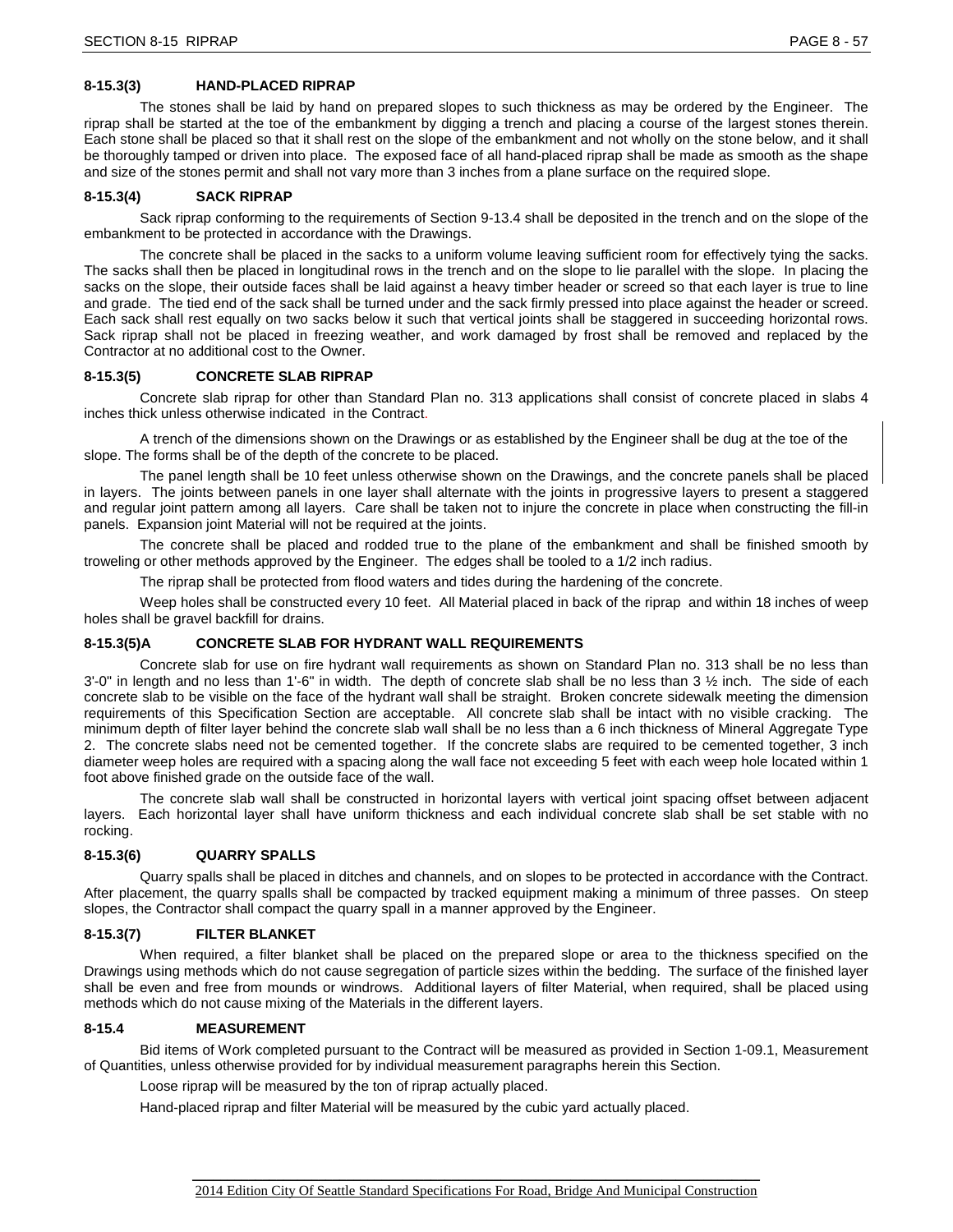Sack riprap will be measured by the cubic yard. The number of cubic yards of sack riprap placed shall be computed from the number of sacks of cement actually used in the concrete mix and the yield per batch of concrete as determined from actual measurement.

Concrete slab riprap will be measured by the cubic yard based on the dimension of all slabs in-place as a whole.

Quarry spall and Mineral Aggregate will be measured by the ton actually placed.

Weepholes will not be measured.

Geotextile will be measured by the square yard as specified in Section 2-15.4.

# **8-15.5 PAYMENT**

Compensation for the cost necessary to complete the work described in Section 8-15 will be made at the Bid item prices Bid only for the Bid items listed or referenced as follows:

- 1. "**Heavy Loose Riprap**", per ton.
- 2. "**Light Loose Riprap**", per ton.
- 3. "**Hand-Placed Riprap**", per cubic yard.
- 4. "**Sack Riprap**", per cubic yard.
- 5. "**Concrete Slab Riprap**", per cubic yard.

The Bid item prices for "Heavy Loose Riprap", for "Light Loose Riprap", for "Hand-Placed Riprap", for "Sack Riprap", and for "Concrete Slab Riprap" shall include all costs for the work required to furnish and install the riprap of the type specified including all excavation and backfill above the level of the intersection of the slope to be riprapped and the adjacent original ground or the channel floor or channel slope as specified in Section 8-15.3(1). When it is necessary to dump and sort individual loads, payment will be made only for that portion accepted by the Engineer.

6. "**Quarry Spalls**", per ton.

The Bid item price for "Quarry Spalls" shall include all costs for the work required furnish and install quarry spall.

7. **Other payment information.**

Payment for ditch excavation as defined in Section 8-15.3(1) will be made in accordance with Section 2-05.5. Payment for "Geotextile" will be made in accordance with Section 2-15.5. Payment for Mineral Aggregate will be in accordance with Section 4-01.5. All cost for weep holes shall be included in the appropriate Bid item prices

#### **SECTION 8-16 CONCRETE SLOPE PROTECTION**

#### **8-16.1 DESCRIPTION**

Section 8-16 describes the work of constructing concrete slope protection, in conformity with and at the locations, lines, and grades, as shown on Drawings and as established by the Engineer.

## **8-16.2 MATERIALS**

Materials shall meet the requirements of the following Sections:

| Concrete Class 3000       | 6-02     |
|---------------------------|----------|
| Wire Mesh                 | $9-07.7$ |
| Concrete Slope Protection | $9 - 13$ |

#### **8-16.3 CONSTRUCTION REQUIREMENTS**

## **8-16.3(1) FOOTING AND PREPARATION OF SLOPE**

The footing for the slope protection shall be constructed in accordance with Sections 2-04 and 6-02.

The surface on which application is to be made shall be thoroughly compacted and neatly trimmed to line and grade as necessary to conform to the detail on the Drawings.

#### **8-16.3(2) PLACING SEMI-OPEN CONCRETE MASONRY UNITS**

The concrete masonry units shall be placed in a uniform plane, as indicated on the Drawings, in such a manner that they rest firmly and evenly against the slope with no rocking. The concrete masonry units shall be placed in horizontal parallel courses, and successive courses shall break joints with the preceding course to form a running bond.

#### **8-16.3(3) CAST IN PLACE CEMENT CONCRETE**

The wire mesh shall lap a minimum of one mesh spacing, and laps shall be securely fastened at the ends. During the placement of the concrete, the reinforcement shall be supported in place so as to provide a minimum of 1-1/4 inches of cover.

Where Class 3000 cement concrete is to be placed upon the slope, the method of depositing and compacting shall result in a compact, dense, and impervious concrete which shows a uniformly plane surface.

The newly constructed concrete shall be finished by means of a wood float and shall be striated with a rustication joint as shown on the Drawings.

Curing shall be performed in accordance with Section 6-02.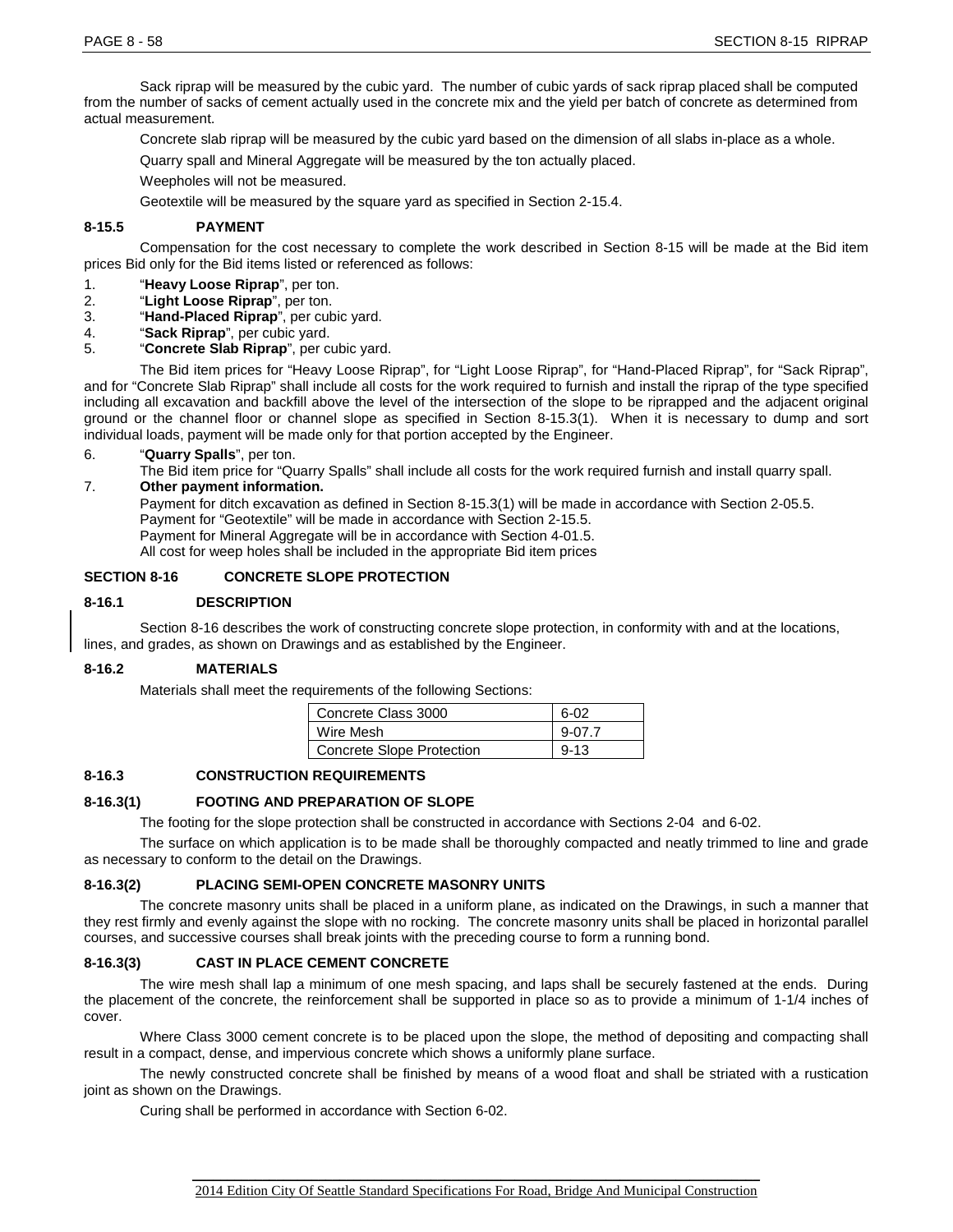# **8-16.3(4) PNEUMATICALLY PLACED CONCRETE**

**Workers:** Only workers experienced in pneumatically placed concrete shall be employed; and acceptable evidence of such experience shall be submitted when requested by the Engineer.

**Equipment:** The Contractor shall submit to the Engineer two copies of the manufacturer's specifications and operating instructions for the equipment used. Before placement of any portion of the slope protection, the type of equipment and method of operation shall be approved by the Engineer.

**Proportions of Materials:** The sand/cement ratio shall be 4-1/2 parts sand to 1 part cement based on loose dry volume.

Water shall be maintained at a constant pressure which shall be at least 15 psi above atmospheric pressure at the nozzle. For lengths of hose up to 100 feet, pneumatic pressure at the gun shall be 45 psi or greater. Pressure shall be increased 5 psi for each additional 5 foot increment over 100 feet of hose required. A steady pressure shall be maintained.

**Method of Application:** Portland cement and sand shall be mixed dry, passed through a cement gun and conveyed by air through a flexible tube, hydrated at a nozzle at the end of the flexible tube, and deposited in place by air pressure.

All surfaces are to be wetted, but application shall not be made on any surface on which free water exists.

**Reinforcement:** The wire mesh shall lap a minimum of one mesh spacing, and laps shall be securely fastened at the ends. During the placement of the concrete, the reinforcement shall be held so as to provide a minimum of 1-3/4 inches of cover at the recess.

**Finishing:** The newly constructed concrete shall be finished by means of a wood float and shall be striated with a rustication joint as shown on the Drawings.

**Curing:** Curing shall be in accordance with Section 6-02.

**Protection of Facilities:** During the construction, the Contractor shall protect all retaining walls, columns and Structures from concrete splash or overspray. Suitable covering shall be provided if such protection is deemed necessary by the Engineer.

**Test Cylinders:** Two test cylinders shall be made for each full Day's operation. The Contractor shall furnish the cylinders 6 inches in diameter and 12 inches high made of 3/4-inch mesh hardware cloth. The test cylinder shall be filled with concrete by utilizing the same pneumatic application described above. Contact the SPU Materials Laboratory at 386-1236 for coordinating pick-up of the test cylinders and for testing requirements.

The cylinders will be tested for the minimum compressive strength for Class 3000 (see Section 6-02.3) at the age of 28 Days, unless another Class of concrete is specified in the Contract.

#### **8-16.4 MEASUREMENT**

Bid items of Work completed pursuant to the Contract will be measured as provided in Section 1-09.1, Measurement of Quantities, unless otherwise provided for by individual measurement paragraphs herein this Section.

Measurement for concrete slope protection will be by the square yard and will include the actual area of the slope protection face covered excluding the footings. Footings will be measured by the cubic yard within neatlines indicated on the Drawings (see Section 2-04.4).

# **8-16.5 PAYMENT**

Compensation for the cost necessary to complete the work described in Section 8-16 will be made at the Bid item price Bid only for the Bid item listed or referenced as follows:

1. "**Concrete Slope Protection**", per square yard.

The Bid item price for "Concrete Slope Protection" shall include all costs for the work required to construct the slope protection including the Work required to construct the footing.

# **SECTION 8-17 CURB WALL AND SUPPORT WALL**

# **8-17.1 DESCRIPTION**

Section 8-17 describes work consisting of constructing portland cement or hydraulic cement concrete support walls and curb walls at locations and in conformity with the lines and grades, shown on the Drawings.

#### **8-17.2 MATERIALS**

Materials shall meet the requirements of the following Sections:

| Class 4000 Cement Concrete | $6 - 02$ |
|----------------------------|----------|
| Mineral Aggregate          | $9 - 03$ |
| <b>Reinforcing Steel</b>   | $9-07.2$ |
| Geotextile                 | $9 - 37$ |

# **8-17.3 CONSTRUCTION REQUIREMENTS**

# **8-17.3(1) GENERAL**

Where shown on the Drawings, the Contractor shall construct curb wall and support wall as shown on Standard Plan no. 800 and 801 and if applicable the support wall as shown on Standard Plan 403.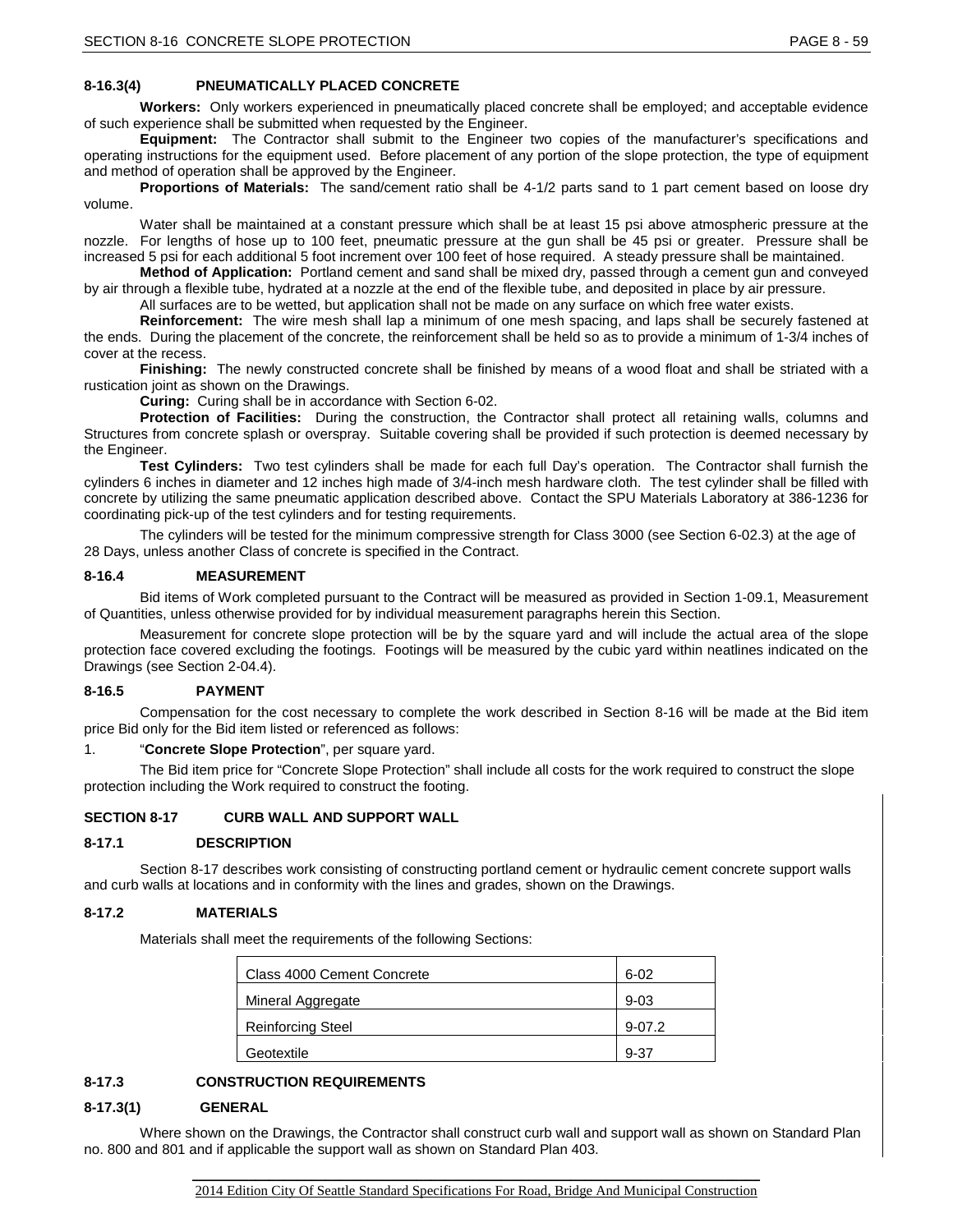After removal of forms, all lips and edgings shall be removed. Bolts or concrete ties shall be removed and the holes filled with 1:2 mortar and floated to an even uniform surface. If in the opinion of the Engineer an acceptable surface has been obtained, no further finishing shall be done. If, however, the surface is unacceptable, these surfaces shall be thoroughly washed with water and a 1:1 mortar applied with brush and completely worked into the small air holes and other crevices. After initial set, the surface shall be rubbed with a damp sack.

# **8-17.3(2) CURB WALL**

Curb wall shall be constructed as indicated on Standard Plan no. 801.

# **8-17.3(3) SUPPORT WALL**

Support wall shall be constructed as indicated on Standard Plan no. 800.

#### **8-17.4 MEASUREMENT**

Bid items of Work completed pursuant to the Contract will be measured as provided in Section 1-09.1 unless otherwise provided for herein.

Measurement for support wall and curb wall will be per cubic yard of concrete based on neat lines indicated on Standard Plan nos. 800, and 801 and if applicable Standard Plan 403.

There will be no measurement for the edge wall shown on Standard Plan 403 if it is less than 1 foot high. If the edge wall shown on Standard Plan 403 is greater than 1 foot in height, than a support wall per Standard Plan 800 will be measured. See Section 8-19.4.

# **8-17.5 PAYMENT**

Payment will be made in accordance with Section 1-04.1, for each of the following Bid items that are included in the Proposal:

#### 1. "**Wall, Cement Concrete, Support, Type 800**", per cubic yard.

The Bid item price for "Wall, Cement Concrete, Support, Type 800" shall include all costs for the work required to construct the wall as shown on Standard Plan no. 800 or as applicable on Standard Plan 403. Payment for excavation, for disposal of materials, backfill, geotextile, and for reinforcing steel (including steel extending into pavement slab) for the support wall shall be considered included in the Bid item price.

#### "Wall, Cement Concrete, Curb, Type 801", per cubic yard.

The Bid item price for "Wall, Cement Concrete, Curb, Type 801" (including reinforcing steel extending into pavement slab) shall include all costs for the work required to construct the wall as shown on Standard Plan no. 801 or as applicable on Standard Plan 403. Payment for excavation, for disposal of materials, backfill, geotextile, and for reinforcing steel for curb wall shall be considered included in the Bid item price.

For additional payment information for support wall constructed as part of an alley see section 8-19.5.

#### **SECTION 8-18 CEMENT CONCRETE STAIRWAYS, LANDINGS, AND STEPS**

#### **8-18.1 DESCRIPTION**

This Work shall consist of constructing, on a prepared compacted subgrade, cement concrete stairways, landings, steps, and handrails, and bike path handrails, and such subsidiary Work as may be necessary, in accordance with these Specifications and in conformity with the lines, grades, and cross sections indicated on the Drawings. See Standard Plan nos. 440a, 440b, 441, 442, and 443.

# **8-18.2 MATERIALS**

Materials shall meet the requirements of the following Sections:

| Cement Concrete Class 3000                            | $6 - 02$ |
|-------------------------------------------------------|----------|
| Non-Roadway Cement Concrete, High Strength            | $5 - 05$ |
| Aggregates                                            | $9 - 03$ |
| Joint & Crack Sealing Materials, and Non-Shrink Grout | $9 - 04$ |
| Concrete Curing Materials and Admixtures              | $9 - 23$ |

The concrete mix shall be Class 3000 for steps, stairways and landings. Cement Concrete Sidewalk monolithic with handrail shall be Non-Roadway Cement Concrete, High Strength (See Section 8-14). For minor sidewalk segments constructed adjacent to stairway landings, cement concrete Class 3000 may be used with approval of the Engineer.

Galvanized steel pipe railing shall be fabricated from standard weight steel pipe meeting the requirements of ASTM A 53. After fabrication, the railings shall be hot-dipped galvanized per ASTM A 123. Gripping handrail shall be standard steel pipe meeting the requirements of ASTM A 53 and shall be 1 inch nominal diameter (1.315 inch outside diameter) as specified in the American Institute of Steel Construction Manual.

Aluminum paint for handrails shall be Formula D-1-57 aluminum paint.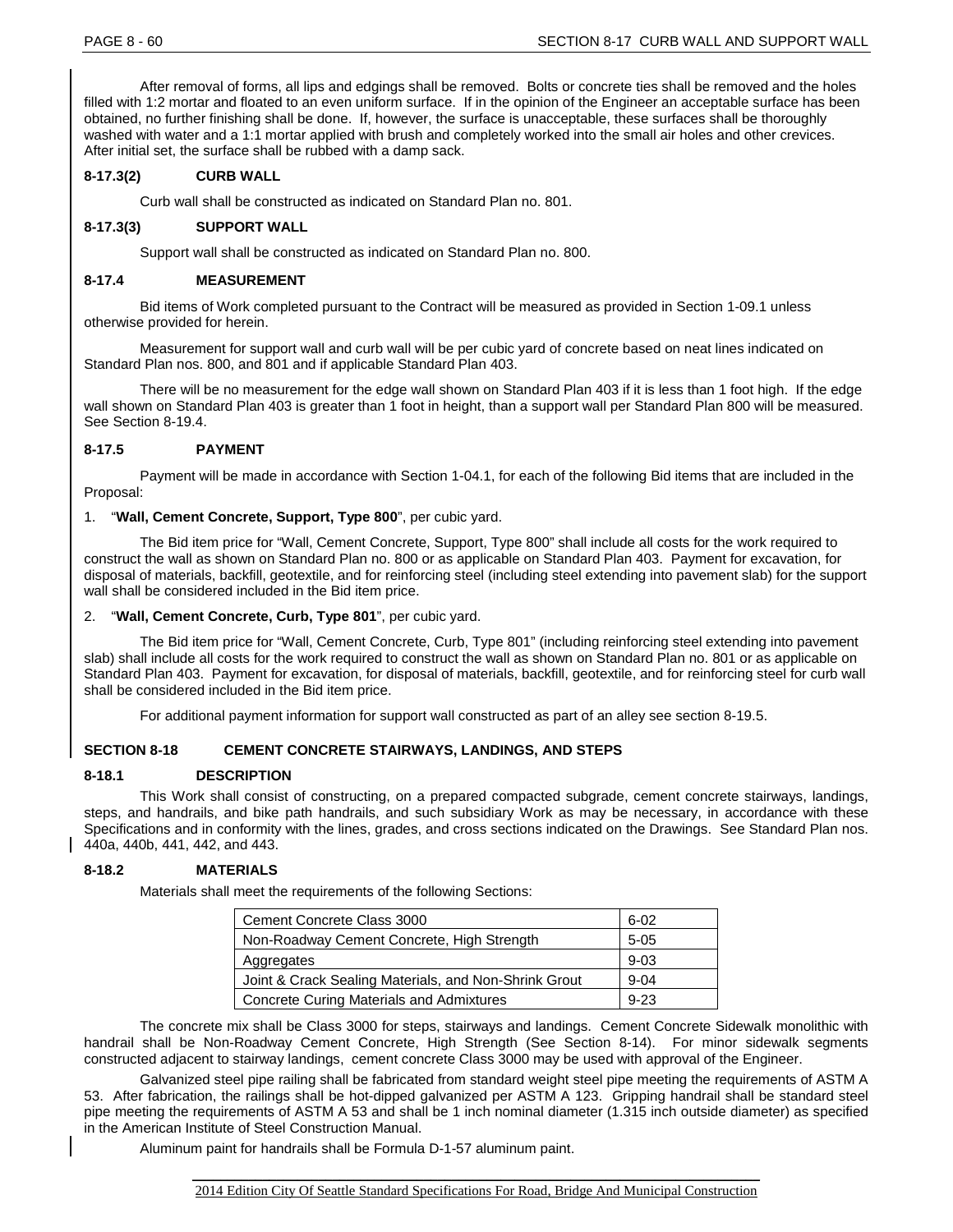Wood for railings shall be as indicated on the Drawings.

Reinforcing Steel shall be ASTM A 615, Grade 60.

# **8-18.3 CONSTRUCTION REQUIREMENTS**

#### **8-18.3(1) SITE PREPARATION AND GRADING**

At locations where cement concrete stairways, landings, or steps are to be constructed, the area shall be cleared, grubbed, excavated, graded, and prepared in accordance with applicable Section in Division 2, to the limits indicated on the Drawings or established by the Engineer.

#### **8-18.3(2) SUBGRADE PREPARATION AND FORMS**

The necessary subgrade preparation and compaction required in the construction of cement concrete stairways, landings, and steps shall meet the requirements for pavement subgrade preparation set forth in Section 2-09.

Forms shall meet the requirements of Section 5-05.3(7)B except that wood side forms shall be not less than 2 inches nominal in thickness and shall be straight and true.

#### **8-18.3(3) REINFORCING STEEL**

Reinforcing steel for cement concrete stairways shall be placed as shown on Standard Plan nos. 440a through 443. The reinforcing steel shall be assembled and securely tied with annealed wire of not less than No. 16 gauge at each bar lap or crossing and be rigidly supported above the subgrade during the concrete placement.

#### **8-18.3(4) HANDRAIL**

Handrails shall be of welded steel pipe construction, fabricated and installed as indicated on Standard Plan nos. 440a, 440b, 442, 443a, and 443 unless the Contract specifies otherwise. Welds shall be made by certified welders and each weld shall be ground and buffed to a smooth surface. Rails shall be hot dip galvanized according to ASTM A 123 after fabrication. If field welds are required, they shall be coated with a zinc alloy solder to a minimum thickness of 2.0 mils per ASTM A 780.

Either the railing shall be placed completely assembled at the time when stairway concrete is placed, or recesses shall be provided in the concrete for grouting the railing posts after the concrete has been placed, finished, and cured. The installed railing shall be in true alignment, on proper grade, and with posts plumb.

## **8-18.3(5) PLACING, FINISHING, AND CURING CONCRETE**

Placing, finishing and curing concrete shall conform to the applicable requirements in Section 5-05.3.

Front and side edging of concrete stair treads shall be to a radius of 1/2 inch.

Landings for stairways shall be scored as specified for concrete sidewalks in Section 8-14 except that transverse and longitudinal scoring shall be modified as necessary to result in uniform size of squares in each landing. Where gutters are along the side of the stairways, the gutter portion of stairway landing shall be smooth finished without markings to conform with the stairway gutter.

#### **8-18.3(6) GUTTER**

Where Type 440 stairway is called for in the Contract, or where a stairway gutter is called for in the Contract, the concrete gutter shall be constructed in accordance with the detail on Standard Plan no. 440b. The gutter shall be constructed along and outside the stairway, adjacent to the concrete walk or landing that joins flights of stairs connecting the stairway gutters, and shall be sloped for continuous flow.

#### **8-18.3(7) STEPS**

Steps shall be constructed in accordance with Standard Plan no. 441.

Treads shall range from a maximum 12 inch to a minimum 11 inch. Risers shall range from a maximum 7 inch to a minimum 5 inch. Within any single flight of stairs, the difference in the largest and shortest tread run, and the difference in the highest and lowest riser height, shall not exceed 3/8 inch respectively.

#### **8-18.4 MEASUREMENT**

Bid items of Work completed pursuant to the Contract will be measured as provided in Section 1-09.1, Measurement of Quantities, unless otherwise provided for by individual measurement paragraphs herein this Section.

Excavation for stairways, landings, and gutters will be measured by the cubic yard of common excavation in accordance with Section 2-04.

Measurement of "Steps, Cement Concrete" and "Stairway, Cement Concrete, Special" will be by the square foot of tread surface installed.

Measurement for "Stairway, Cement Concrete, Type 440" will be by the linear foot for the horizontal distance from a point 2 feet 2 inches from the back of the top tread to a point 2 feet 2 inches from the face of the bottom riser for the width indicated in the Contract.

Measurement for "Stairway, Cement Concrete, Type 440 w/25% Pozzolans" will be measured by the linear foot for the horizontal distance from a point 2 feet 2 inches from the back of the top tread to a point 2 feet 2 inches from the face of the bottom riser for the width indicated in the Contract.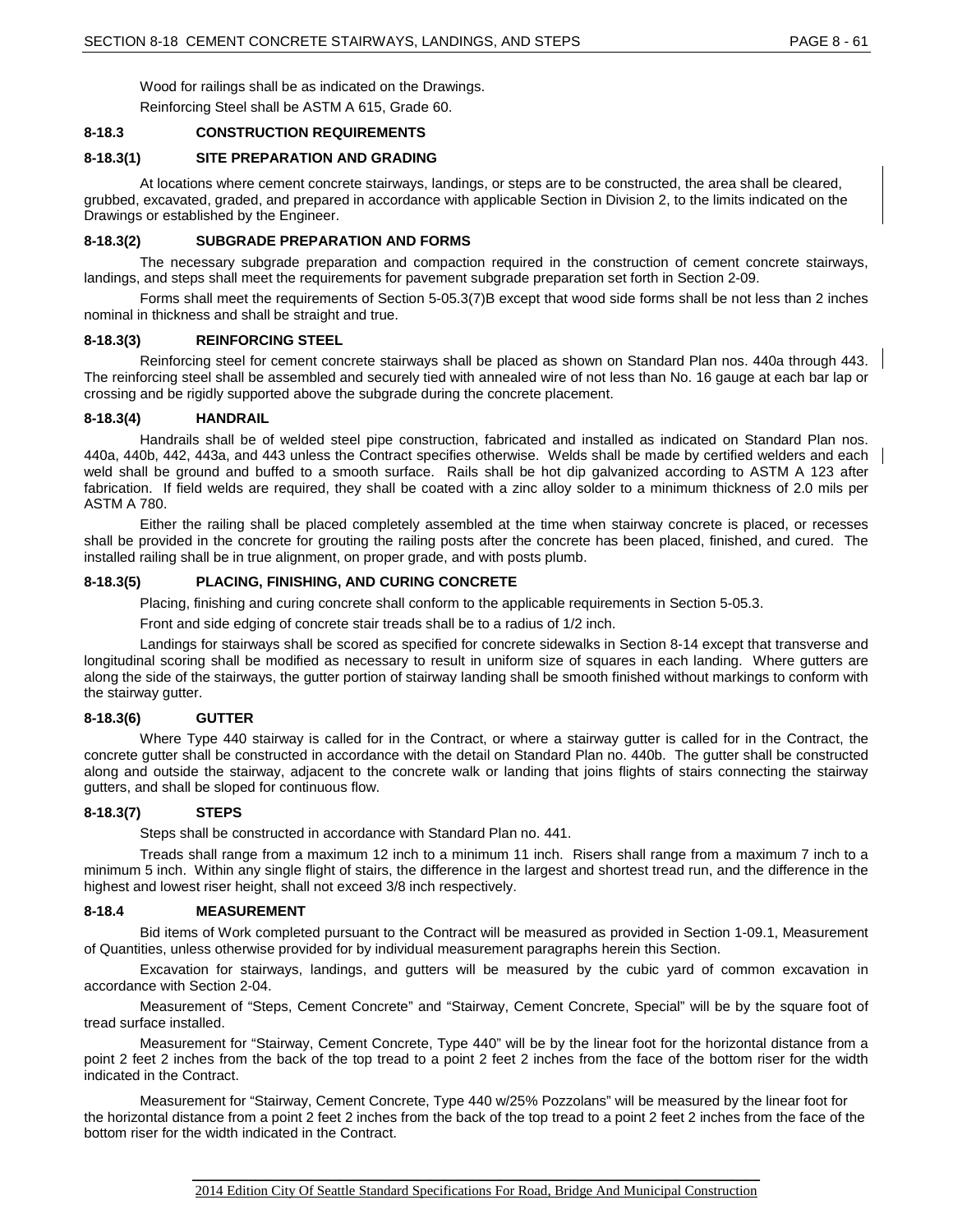Measurement for "Steps, Cement Concrete w/25% Pozzolans" and "Stairway, Cement Concrete, Special w/25% Pozzolans, " will be by the square foot of tread surface installed.

Handrail of the type specified will be measured by the linear foot of actual handrail installed measured along the top of the top rail from end post to end post including the posts.

Concrete landings or walkways outside the stairway measurement limits will be measured as "Sidewalk, Cement Concrete" by the square yard in accordance with Section 8-14.4.

Asphalt walks will be measured in accordance with Section 5-04.4.

Gutter will be measured by the linear foot along the gutter end to end including stairway slope, landing, and concrete

walk.

# **8-18.5 PAYMENT**

Compensation for the costs necessary to complete the work described in Section 8-18 will be made at the Bid item prices Bid only for the Bid items listed or referenced as follows:

# 1. "**Stairway, Cement Concrete, Type 440**", per linear foot.

The Bid item price for "Stairway, Cement Concrete, Type 440" shall include all costs for the work required to construct the concrete stairway to the width indicated in the Standard Plans.

#### 2. "**Stairway, Cement Concrete, Special**", per square foot.

The Bid item price for "Stairway, Cement Concrete, Special" shall include all costs for the work required to construct a stairway in accordance with Standard Plans for Type 440 Stairway for a width other than indicated in the Standard Plans.

#### 3. **"Handrail, (Type)",** per linear foot.

The Bid item price for "Handrail, (Type)" of the type specified shall include the costs for the work required to furnish, fabricate and install the handrail along the stairway or sidewalk.

#### 4. "**Steps, Cement Concrete**", per square foot.

The Bid item price for "Steps, Cement Concrete" shall include all costs for the work required to construct concrete steps.

# 5. "**Gutter, Cement Concrete, Type 440**", per linear foot.

The Bid item price for "Gutter, Cement Concrete, Type 440" shall include all costs for the work required to construct a gutter section along the edge of stairways and landings.

# 6. "**Stairway, Cement Concrete, Type 440 w/25% Pozzolans",** per linear foot.

The Bid item price for "Stairway, Cement Concrete, Type 440 w/25% Pozzolans" shall include all costs for the work required to construct the concrete stairway to the width indicated.

#### 7. "**Stairway, Cement Concrete, Special w/25% Pozzolans",** per square foot.

The Bid item price for "Stairway, Cement Concrete, Special w/25% Pozzolans" shall include all costs for the work required to construct a stairway in accordance with Standard Plans for Type 440 Stairway for a width other than indicated.

#### 8. "**Steps, Cement Concrete w/25% Pozzolans,"** per square foot.

The Bid item price for "Steps, Cement Concrete" shall include all costs for the work required to construct concrete

steps

# **9. Other payment information.**

Payment for excavation required for stairways, landings, and gutter sections will be paid as "Common Excavation" in accordance with Section 2-04.

Payment for concrete landings and walkways will be made as "Sidewalk, Cement Concrete" in accordance with Section 8-14.

Reinforcing steel shall be considered as incidental to the Bid item price for the appropriate Bid item.

# **SECTION 8-19 CEMENT CONCRETE DRIVEWAY AND ALLEY**

#### **8-19.1 DESCRIPTION**

This Work shall consist of cement concrete driveway and alley constructed at the locations shown on the Drawings and shall be in accordance with Standard Plan nos. 403, 430 and 431.

Driveways and alleys for commercial access shall be a 8 inch minimum depth.

# **8-19.2 MATERIALS**

Materials shall meet the requirements of the following Sections: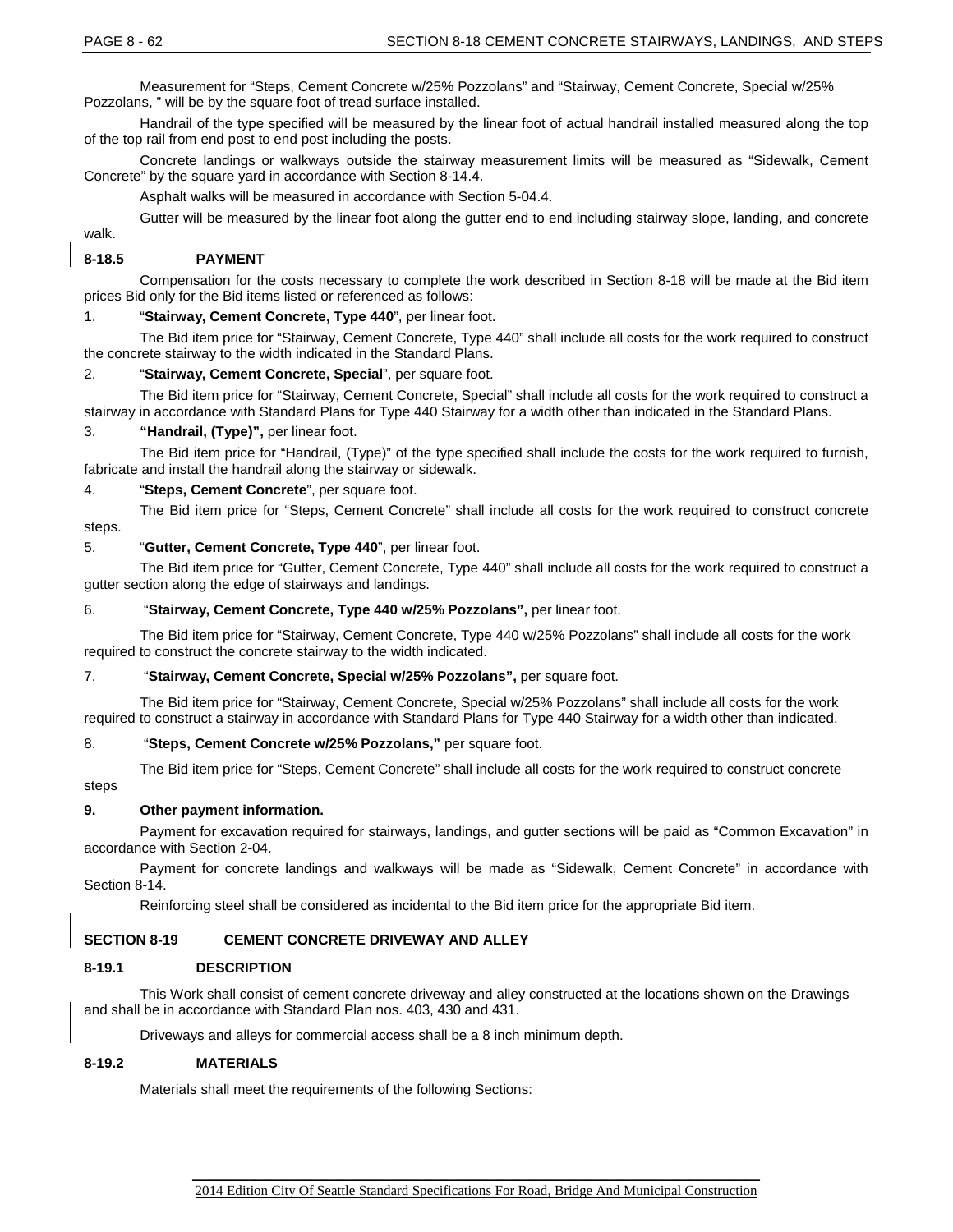| Non-Roadway Cement Concrete, HES, High Strength            | $5-05$      |
|------------------------------------------------------------|-------------|
| Non-Roadway Cement Concrete, High Strength                 | $5-05$      |
| Non-Roadway Cement Concrete, High Strength W/25% pozzolans | $5-05$      |
| Premolded Joint Filler                                     | $9-04.1(1)$ |

The cement concrete mix class shall be:

- 1. Non-Roadway Cement Concrete, High Strength for "Driveway, Cement Concrete, (Thickness)".
- 2. Non-Roadway Cement Concrete, HES, High Strength for "Driveway, Cement Concrete, HES, (Thickness)".
- 3. Non-Roadway Cement Concrete, High Strength W/25% pozzolans for "Driveway, Cement Concrete (Thickness) w/25% Pozzolans".

# **8-19.3 CONSTRUCTION REQUIREMENTS**

#### **8-19.3(1) EXCAVATION AND SUBGRADE**

Subgrade preparation for driveways and the required compaction shall conform to the applicable requirements in Section 2-09 to provide a firm, unyielding subgrade, acceptable to the Engineer. Where driveway construction is in an area with exposed tree roots 2 inch or greater in diameter, the Contractor shall comply with the requirements of Section 1-07.16(2). Driveways for accessing alleys and for commercial traffic shall be excavated to accommodate an 8 inch minimum thickness concrete driveway. Driveways for residential access shall be excavated to accommodate a 6 inch minimum thickness concrete driveway.

Subgrade shall be compacted to 95% relative density per Section 2-11 for a 12 inch minimum depth.

#### **8-19.3(2) FORMS AND FINE GRADING**

Forms shall have a height of not less than the specified depth of concrete to be placed and shall be of ample strength to resist deformation. All forms shall be securely staked and braced plumb and true to line and grade.

A template shall be set upon the forms, and the subgrade shall be fine graded and compacted to conform to the required section. Prior to the placement of concrete, the subgrade shall be thoroughly dampened.

#### **8-19.3(3) PLACING AND FINISHING CEMENT CONCRETE DRIVEWAY AND ALLEY**

The concrete shall be spread uniformly and consolidated between the forms (See Section 5-05). Through joints and contraction joints shall be located in accordance with Standard Plan nos. 403, 430 and 431. The concrete driveway and alley shall be brush finished. The sidewalk portion of the driveway shall be scored as shown in the standard plans and in accordance with Section 8-14, cement concrete sidewalks.

Through joints as shown in the Standard Plans shall be 1/2-inch thick premolded joint filler. The joint filter width shall be cut to a width equal to the full depth of the concrete sidewalk plus 1/2-inch. When installed, the premolded joint filler shall be placed with top edge 1/8-inch below the finished surface of the concrete in a plane perpendicular to the surface and with the bottom edge embedded in the subgrade. All joints shall be in straight alignment

In the construction of through joints, the premolded joint filler shall be adequately supported until the concrete is placed on both sides of the joint.

Contraction joints shall be formed with a tee bar by first cutting a groove in the concrete to a depth equal to, but not greater than the premolded joint filler. The premolded joint filler shall then be worked into the groove. Premolded joint filler for both through joints and dummy joints shall be positioned in true alignment and at right angles to the center line of the driveway or alley crossings.

After the concrete has been thoroughly compacted and leveled, it shall be floated with wood floats and finished at the proper time with a metal float. Joints shall be edged with 1/4 inch radius edger and the driveway or alley return edges shall be tooled with 1/2 inch radius edger. Curbs shall be tooled with a 1 inch radius edger.

The surface shall be brushed in a transverse direction in relation to the center line of the driveway or alley return with a fiber hair brush of approved type.

Unless otherwise approved, driveways and alley crossings shall not be constructed at the same time the pavement is placed.

# **8-19.3(4) CURING AND PROTECTION**

The curing Materials and procedures shall be in accordance with Section 5-05; however with Liquid membrane curing compound shall be type 1D per Section 9-23.2 unless otherwise approved by the Engineer. Curing compound shall be applied to all exposed surfaces immediately after brushing and shall be maintained for a period of 5 Days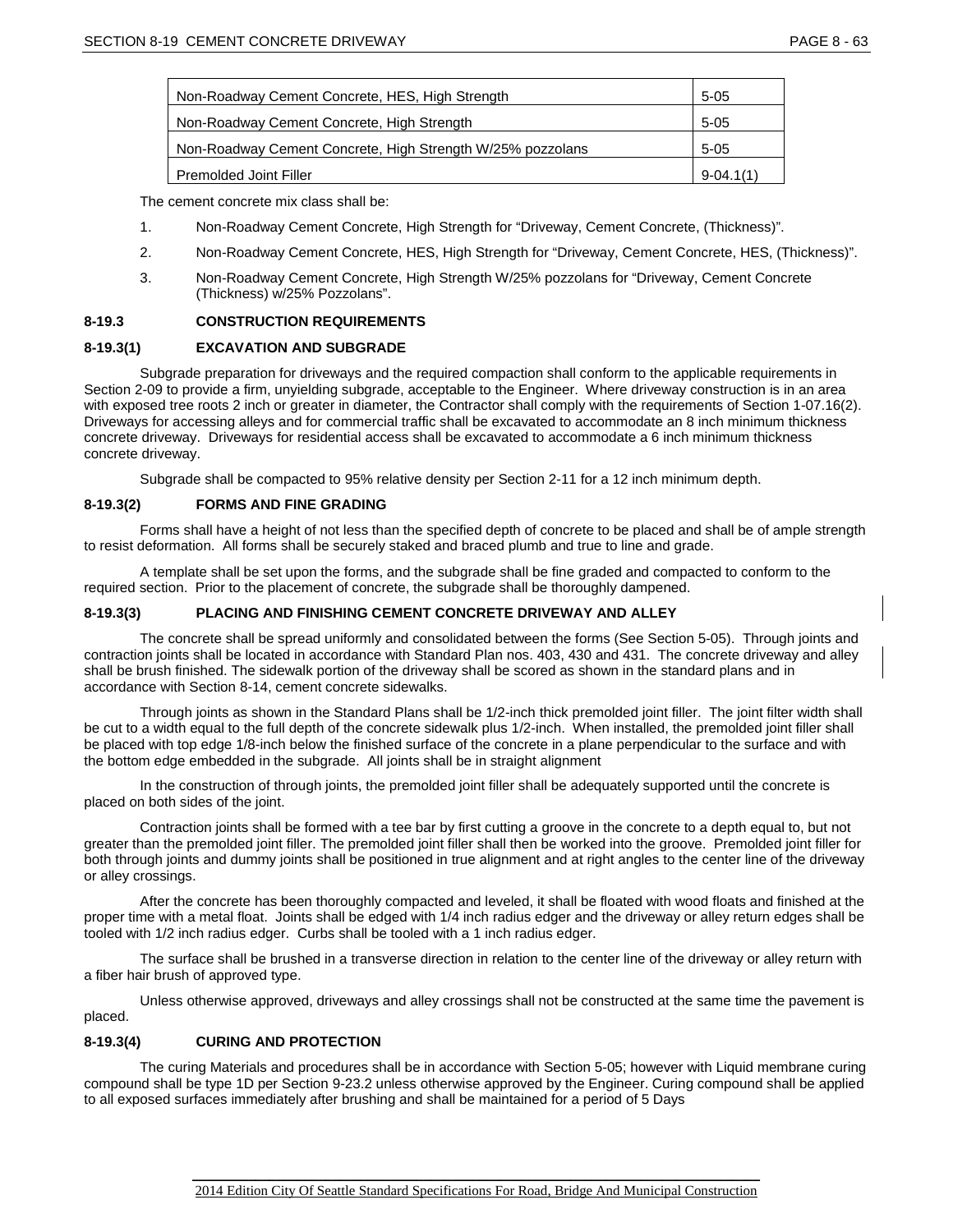# **8-19.4 MEASUREMENT**

Bid items of Work completed pursuant to the Contract will be measured as provided in Section 1-09.1, Measurement of Quantities, unless otherwise provided for by individual measurement paragraphs herein this Section.

Measurement for cement concrete driveway will be by the square yard for the class and thickness of driveway actually placed, measured from the face of the curb to the back of the sidewalk.

Measurement for alley will be by the square yard for the class and thickness of concrete actually placed per Standard Plan 403 and will be measured as "cement concrete driveway". If curb wall or support wall are needed per Standard Plan 403, these items will be measured per Section 8-17.4.

There will be no measurement for the edge wall shown on Standard Plan 403 if it is less than 1 foot high, otherwise, it will be measured as Support Wall per Section 8-17.4 and constructed as shown on Standard Plan 800. Curb shown on Standard Plan 403 shall be measured per Section 8-04.4.

# **8-19.5 PAYMENT**

Compensation for the cost necessary to complete the Work described in Section 8-19 will be made at the Bid item prices Bid only for the Bid items listed or referenced as follows:

1. "**Driveway, Cement Concrete, (Thickness)**", per square yard.

2. "**Driveway, Cement Concrete, HES (time), (Thickness)**", per square yard.

3. **"Driveway, Cement Concrete (Thickness) w/25% Pozzolans"** per square yard.

The Bid item prices for "Driveway, Cement Concrete…" shall include all costs for the work required to construct the driveway including excavation and subgrade preparation and the curb if monolithic.

Payment for the removal of existing concrete walk, concrete driveway, curb, or curb and gutter shall be made separately in accordance with Section 2-02.

#### 4. **Alley payment information**

Payment for alley will be made as "Driveway, Cement Concrete…" as shown on the Drawings. If the edge wall shown on Standard Plan 403 is less than 1 foot high, it will be considered incidental to the various concrete Bid items and no separate payment will be made. If the edge wall is greater than 1 foot in height, the edge wall shall be paid as support wall per section 8-17.5

Payment for the curb and curb wall shown on Standard Plan 403 will be per Sections 8-04.5 and 8-17.5.

# 5. **Other payment information**

Payment for excavation below the prepared subgrade and additional selected Materials will be made as "Common Excavation" per Section 2-04.5 and as "Mineral Aggregate, (Type)" per Section 4-01.5.

No separate or additional payment will be made for common excavation associated with the work described in this section.

No separate or additional payment will be made for driveway or alley concrete thickness greater than the thickness specified in the Contract.

# **SECTION 8-20 RESERVED**

# **SECTION 8-21 PERMANENT SIGNING AND POSTS**

#### **8-21.1 DESCRIPTION**

Section 8-21 describes work consisting of transporting, furnishing, installing and relocating signs, posts, and hardware specified in the Contract**;** in accordance with the Drawings, these Specifications, and with Standard Plan nos. 601b through 630.

#### **8-21.2 MATERIALS**

Materials shall meet the requirements of the following Sections:

| Non-Shrink Cement Sand Grout                 | $9-04.3(2)$ |  |
|----------------------------------------------|-------------|--|
| Signing & Post Materials, and Jet Set Cement | $9-28$      |  |

Traffic sign post Material shall be Qwik Punch Telespar or approved equal as shown on Standard Plan no. 625.

Unless otherwise specified, all hardware and Material shall be commercial quality.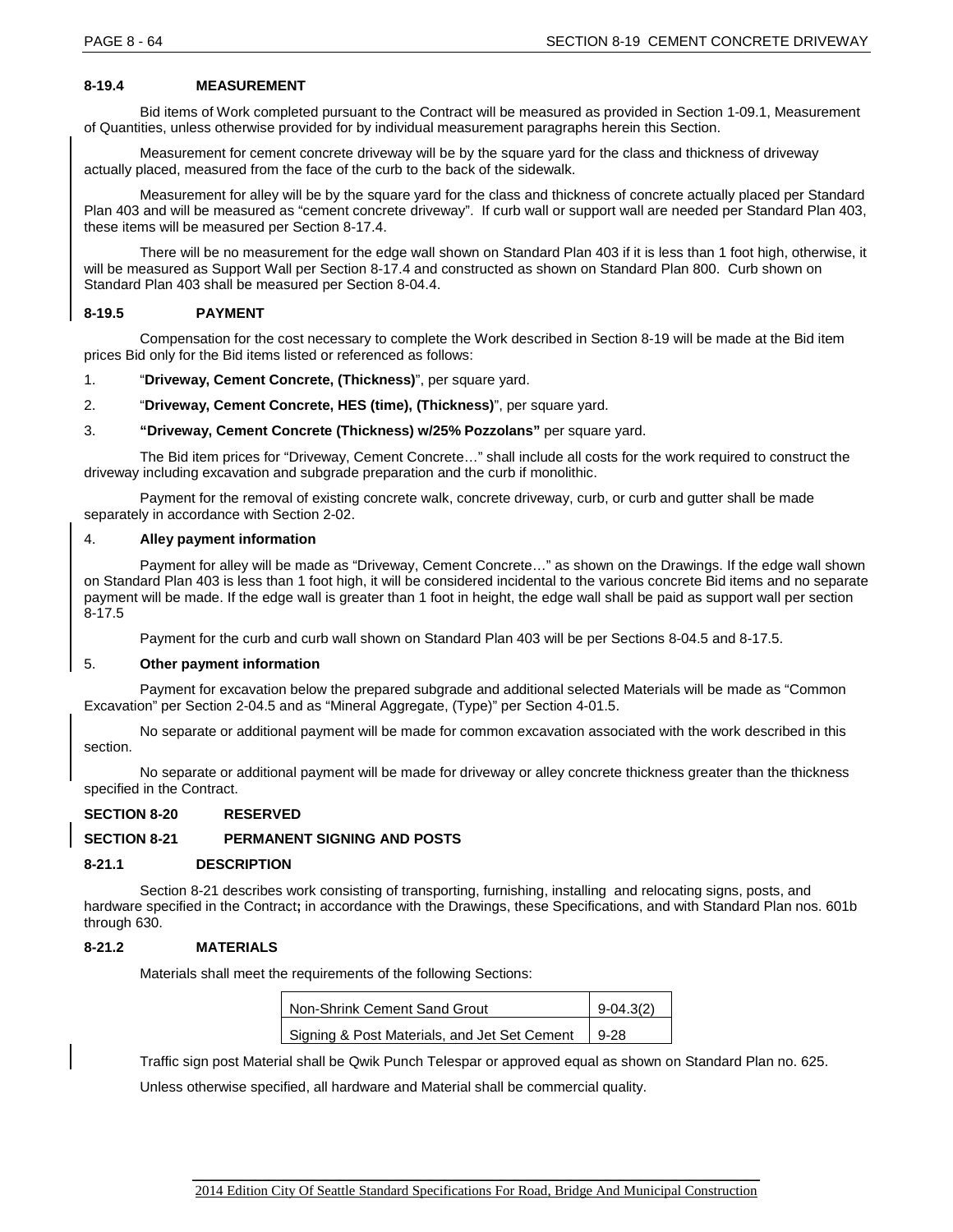# **8-21.3 CONSTRUCTION REQUIREMENTS**

# **8-21.3(1) GENERAL**

For temporary signage associated with temporary traffic control, see Section 1-10.

The removal of signs shall be as specified in Sections 2-02.3(3)F and 2-02.3(3)K.

Unless the Contract specifies otherwise, bus zone signs will be relocated by METROKC, see section 1-07.28 for coordination information.

General guidance:

- 1. Where the Bid item for signs includes "owner furnished", the sign will be furnished by the Owner.
- 2. When indicated on the Drawings "by others", or when no Bid items exist for relocation or installation, the Owner or sign owner will install and relocate signs and posts.
- 3. The Contractor shall install and relocate all traffic signs and posts, street designation signs and posts, and other signs and posts as specified in the Contract.
- 4. The Contractor shall install signs on new or existing posts, poles, span wires, or mass arms as specified in the Contract, where indicated on the Drawings or where directed by the Engineer.

When indicated "owner furnished" in the Bid Item, SDOT will provide and make available traffic signs, street name signs, and street designation signs. To order these signs, see Section 1-07.28 for contact and notification requirements. Unless otherwise specified, other signs shall be Contractor provided. Signs shall be fabricated as shown on the Drawings in accordance with Section 9-28.1.

All Sign locations shall be verified by SDOT Traffic. The Contractor shall coordinate sign locations with SDOT Traffic and the Engineer. Advanced notification is required; see Section 1-07.28.

Signs shall be located as not to obstruct pedestrian traffic flow or ADA accessible routes. Where practical, a pedestrian traffic flow width of the greater of 5 feet or 80-percent of the sidewalk, walkway, or path flow shall be maintained. Traffic flow is the normal or least obstructed path. If Contract sign locations seem to obstruct pedestrian traffic flow, or if the signs locations seem to obstruct other traffic signal or signs, or if the signs seem to not be visible, field adjustments may be necessary. The Contractor shall coordinate sign locations with SDOT Traffic and the Engineer for field adjustments or location direction verification. All signs shall be mounted level and face in the direction indicated in the Contract or as designated by the Engineer.

# **8-21.3(1)A SIGNS**

# **8-21.3(1)A1 TRAFFIC SIGN**

Unless the Contract specifies otherwise, the Contractor shall install and relocate all traffic signs and posts as specified in the Contract.

#### **8-21.3(1)A2 STREET DESIGNATION SIGNS**

Unless the Contract specifies otherwise, the Contractor shall install and relocate street designation signs as specified in the Contract.

## **8-21.3(1)A3 STREET NAME SIGNS**

When indicated on the Drawings "by others", or when no Bid items exist for relocation or installation, SDOT will install and relocate all street name signs and posts. Should the Contract require removal or relocation prior to scheduled Work, the Contractor shall notify SDOT in accordance with Section 1-07.28.

Otherwise, the Contractor shall install and relocate all street name signs and posts.

# **8-21.3(1)A4 BUS ZONE SIGNS, "NUMBERED" BASE PLATES AND SIGNS ASSOCIATED WITH PARKING PAY STATIONS, AND OTHER SIGNS**

Unless the Contract specifies otherwise, the SDOT will install and relocate all parking pay station, D-22 signs (includes "Pay L", "Pay R", "Pay H", and "Pay LR" signs) and "numbered" base plates, and parking meters. Should the Contract require removal or relocation prior to scheduled work, the Contractor shall notify SDOT in accordance with Section 1- 07.28.

Unless the Contract specifies otherwise, METROKC will install and relocate all bus zone signs and posts. Should the Contract require removal or relocation prior to scheduled Work, the Contractor shall notify METROKC in accordance with Section 1-07.28.

Unless the Contract specifies otherwise, all other signs not addressed in this Section, will be installed and relocated by the sign owner. Should the Contract require removal or relocation prior to scheduled work, the Contractor shall notify the sign owner as specified in the Contract.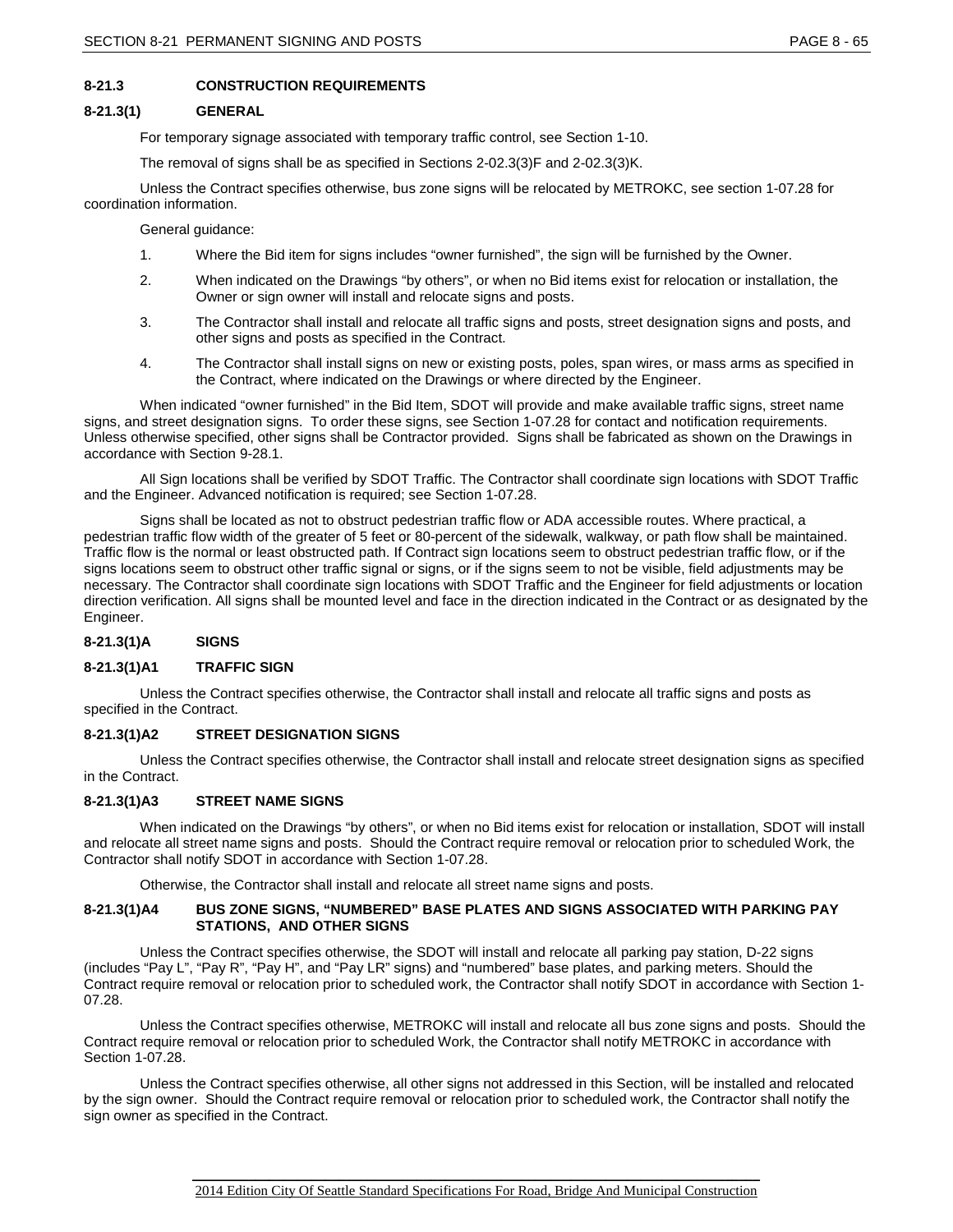# **8-21.3(1)B MOUNTING SIGNS**

#### **8-21.3(1)B1 GENERAL**

Unless the Contract specifies otherwise, the Contractor shall provide all hardware required to mount signs in accordance with the Drawings and Specifications, Section 9-28.1(8), and Standard Plan nos. 601a through 630, as applicable.

The Contractor shall not weld on steel or aluminum poles. The Contractor shall not drill or tap steel, aluminum, or concrete poles, unless otherwise indicated in the Contract. All traffic signs less than 2'-6" wide by 3'-6" in height shall be attached using Steel Straps; see Standard Plan no. 616 for details.

# **8-21.3(1)B2 MOUNTED TO WOOD POST**

When mounting a sign on an existing wood post or an existing wood pole, 5/16-inch x 3-1/4-inch galvanized or cadmium plated lags screws with 1/8-inch thick x 1-inch O.D. nylon washers shall be used. For details, see Standard Plan no. 620.

#### **8-21.3(1)B3 MOUNTED TO STEEL, ALUMINUM, OR CONCRETE POLE**

Unless otherwise specified, when mounting a sign on existing steel, aluminum, or concrete pole, hardware as shown in Standard Plans shall be used. For details see Standard Plan nos. 601c, 610, 615, and 616. All sign installations shall be by brackets or bands unless otherwise approved by the Engineer. Field repair of galvanized surfaces due to damage during installation or drill holes due to sign removal or relocation shall be done by the Contractor with galvanized repair paint meeting the requirements of Federal Specification MIL-P-21035 (Ships) paint, high zinc dust content, galvanizing repair.

# **8-21.3(1)B4 MOUNTED TO PARKING METER POST**

When mounting a 9-inch x 12-inch or larger sign on a parking meter post, 1/4-inch x 3-1/2-inch galvanized bolts, galvanized nuts, and 1-inch O.D. nylon washers shall be used. Signs smaller than 9-inch x 12-inch on a parking meter post shall be mounted with 1/4-inch x 3/4-inch galvanized self-tapping screws with 1-inch O.D. nylon washers. For details, see Standard Plan no. 628.

#### **8-21.3(1)B5 MOUNTED TO SPAN WIRE OR MAST ARMS**

Unless otherwise specified, signs mounted on span wire or mast arms shall be mounted as indicated on the Drawings and in the signing details shown in Standard Plan nos. 601b, 601c and 612. Sag in the span shall be maintained between 5 percent and 7 percent of the span length. Clearance between the bottom of the sign and the roadway centerline shall be maintained between a minimum 17 feet and a maximum 19 feet. Use standard signal mounting hardware & span wire assemblies in accordance with Section 8-31. All sign installations on mast arms shall be by brackets or bands unless otherwise approved by the Engineer.

#### **8-21.3(1)B6 MOUNTED TO TELESPAR QWIK-PUNCH SIGN POST**

Signs mounted to Qwik Punch Telespar posts shall be attached by punching out the appropriate holes on the Telespar post, then fastening the sign to the post using a 3/8-inch drive rivet as indicated on Standard Plan no. 621a.

# **8-21.3(1)B7 MOUNTING STREET NAME SIGN TO POST**

When mounting a sign on street name sign post, hardware as shown in Standard Plans shall be used. For details see Standard Plan nos. 622 and 623.

# **8-21.3(2) POST INSTALLATION**

# **8-21.3(2)A SIGN POST INSTALLATION**

#### **8-21.3(2)A1 GENERAL**

The area disturbed during sign post installation shall be surfaced to match the surrounding surfaces. Where a sign post is to be installed in an existing paved concrete area, a neat 12-inch x 12-inch cut-out shall be provided by saw cutting, or an 8-inch diameter hole shall be provided by core drilling.

Where the Drawings or the Engineer directs a street name or traffic sign post to be located within the area of new sidewalk, the Contractor shall provide a 12-inch square or a 12-inch diameter blockout, with depth to match the thickness of the proposed paving.

After a post is installed, and backfilled and compacted with selected Material, the cutout or blockout shall be filled with Material matching surrounding Material and capped with additional Material from 3/4-inch above surrounding finished grade to finished grade, to shed water away from the post. Where concrete is the surrounding Material, a  $\frac{3}{4}$  inch preformed joint Material shall be placed in the joint. See Standard Plan no. 624 for details.

#### All posts shall be plumb.

Post shall be in accordance with Section 9-28.2 and Standard Plan nos. 620 though 630.

# **8-21.3(2)A2 STREET NAME, AND STEEL PIPE SIGN POST INSTALLATION**

Street name sign sign posts shall be installed in an 8-inch diameter post hole, and shall be backfilled with "drypack concrete" as indicated in Standard Plan nos. 622 and 630. "drypack concrete" shall be bagged premix concrete containing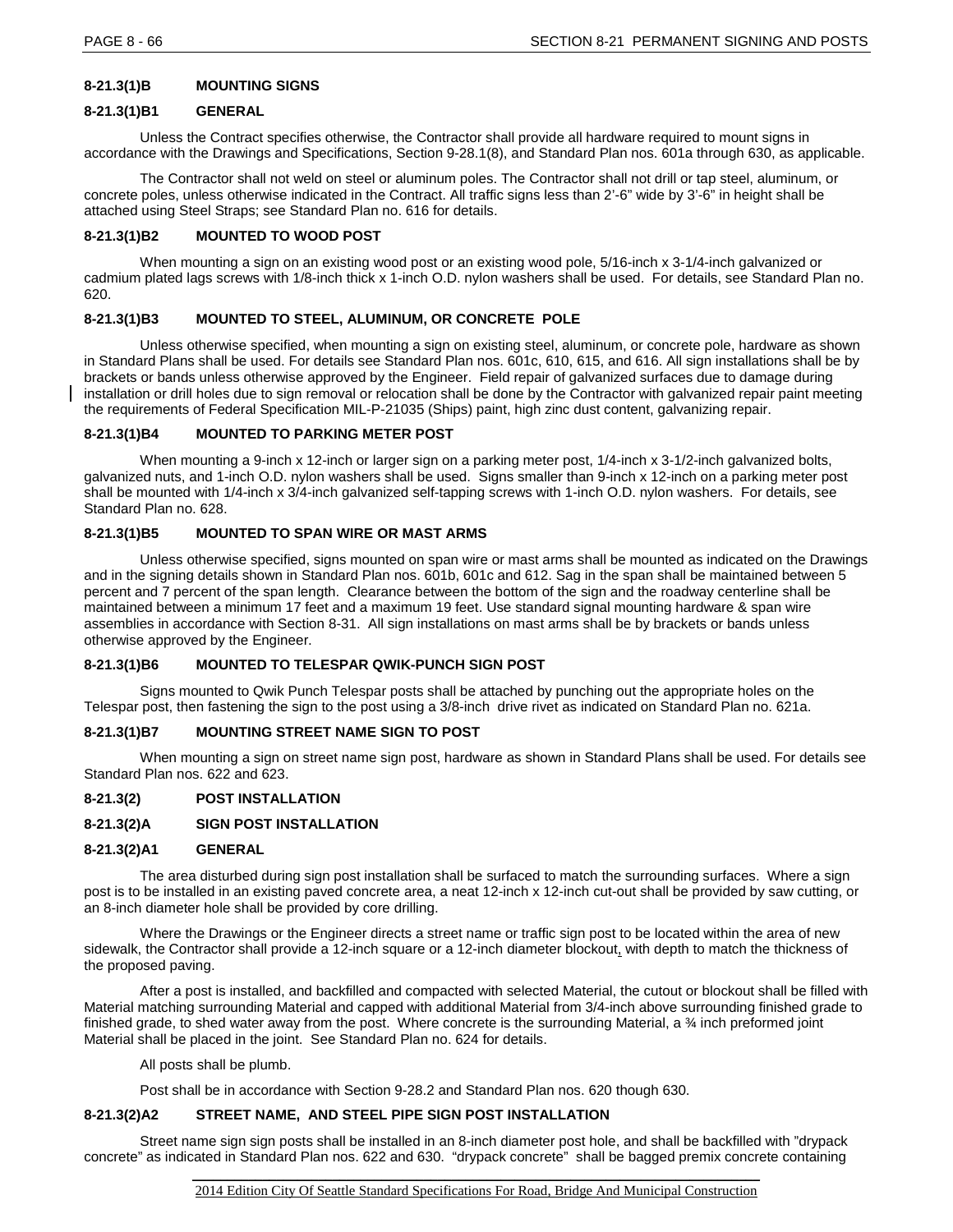well graded aggregate, sand, and cement, mixed with approximately 1 quart of water per 60 pound bag, or any concrete meeting the requirements of requirements of Section 5-05 may be substituted with the acceptance of the Engineer.

# **8-21.3(2)A3 TELESPAR QWIK-PUNCH AND WOOD SIGN POST INSTALLATION**

Excavations for Qwik Punch Telespar and wood post installation shall be of sufficient size to allow placement of backfill Material completely around the posts; for details see Standard Plan nos. 620 and 621b. Suitable backfill Material shall be placed and compacted to meet the requirements of Section 2-10 and Section 2-11.

Qwik punch Telespar posts shall be mounted and fastened to anchor posts as indicated on Standard Plan no. 621b.

# **8-21.3(3) SIGN COVERING**

As indicated in the Contract, the Contractor shall be prepared to provide a temporary covering to hide or remove from view select signs for public convenience until such time they are applicable. Existing signs covering shall be incidental and included in the Bid item(s) related to traffic control. The covering shall consist of 4 mil minimum thickness black polyethylene sheeting or other approved Material, of sufficient size to cover the entire face or both faces of the sign as applicable, shall extend over the edges of the sign, and shall be securely fastened to the sign and post. The Contractor shall not use any type of Supply which may permanently adhere to or damage the face of the sign and post. The covering Material, and method of fastening the covering to the sign, is subject to the acceptance of the Engineer.

# **8-21.3(4) SIGN RELOCATION**

Existing traffic signs, street name signs, street designation signs, and other signs as specified in the Contract; and their posts, shall be relocated to new locations shown on the Drawings or when designated by the Engineer. Temporarily stockpiled signs and posts shall be protected against loss or damage. Removal of signs and posts required for "sign relocation" shall conform to Section 2-02.3(3)K.

Reinstalling posts shall comply with Section 8-21.3(2).

# **8-21.3(5) SIGN CLEANING**

Signs shall be thoroughly cleaned after relocation or installation, and prior to Physical Completion when directed by the Engineer. The Contractor shall not use cleaning solvents that harm the sign finish.

# **8-21.4 MEASUREMENT**

Bid items of Work completed pursuant to the Contract will be measured as provided in Section 1-09.1, Measurement of Quantities, unless otherwise provided for by individual measurement paragraphs herein this Section.

Measurement for: "Install Sign, (type), Owner Furnished, (mounting)", "Sign, (type), (mounting)", "Post, (type)", "Relocate Sign (type)", will be per each. "Sign, (type), (mounting)", per square feet (SF) will be measure by the square feet (SF) of the face of the sign.

# **8-21.5 PAYMENT**

Compensation for the cost necessary to complete the Work described in Section 8-21 will be made at the Bid item prices Bid only for the Bid items listed or referenced as follows:

# 1. **"Install Sign, (type), Owner Furnished, (mounting)",** per each.

The Bid item prices for "Install Sign, (type), Owner Furnished", shall include all costs for the Work required to pickup the sign, and furnish the mounting hardware, and install the sign.

#### 2. **"Sign, (type), (mounting) ",** per each**.**

The Bid item prices for "Sign, (type)", shall include all costs for the Work required to furnish the sign and mounting hardware, and install the sign.

#### 3. **"Sign, (type), (mounting)",** per square foot.

The Bid item prices for "Sign, (type)", shall include all costs for the Work required to furnish the sign and mounting hardware, and install the sign.

# 4. **"Post, (type)",** per each.

The Bid item prices for "Post (type)" shall include all costs for the Work required to furnish and install the specified post including foundation, selected backfill and surface restoration. Telespar may be abbreviated as "TS" followed by a length, for example "-12". If length unit is not provided, the length is in feet. If length is not provided, it shall be determined in accordance with city and WSDOT adopted MUTCD standards.

# 5. **"Relocate Sign (type)",** per each

The Bid item prices for "Relocate Sign, (type)" shall include all costs for the Work required to remove and relocate the sign, including posts, foundations, disposal, and cleaning as specified. If a new post is installed on the new location, the post will be paid for separately. New post will be shown on the Drawing or when directed by the Engineer.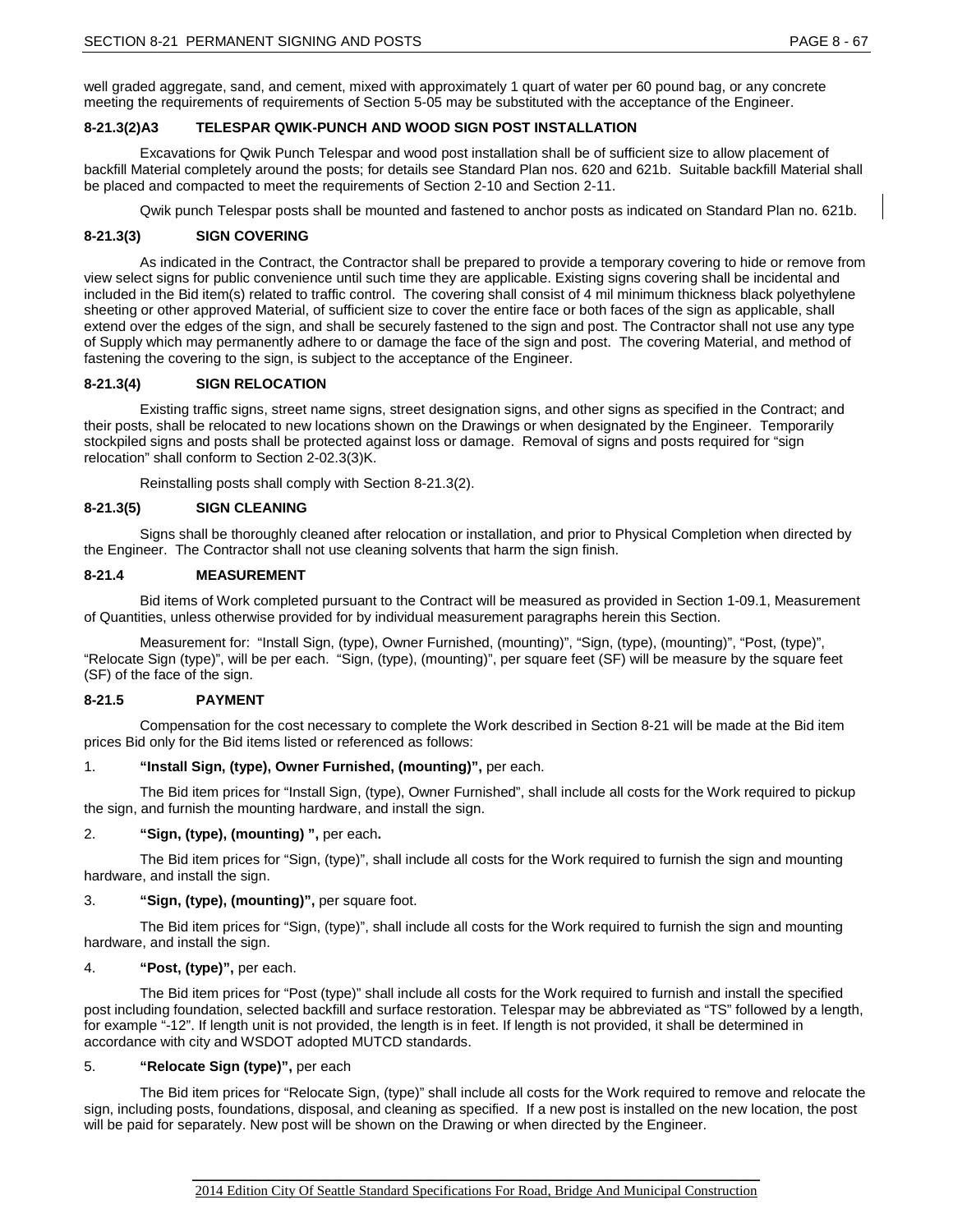Payment for the removal and replacement of surrounding improvement shall be in accordance with the Bid items in the Bid Form. If this work is not specified in the Bid Form, replacement of improvement shall be incidental and included, and to applicable Specifications or in-kind to the satisfaction of the Engineer.

If no location is indicated in the Bid item, the sign shall be mounted to post, pole, mast arm, or span wires at the location indicated in the Contract.

Sign covering and cleaning shall be considered incidental to other Bid items.

#### **Other payment information**.

Payment for signing work related to the maintenance and protection of traffic control will be as specified in Section 1-10.5.

# **SECTION 8-22 PAVEMENT MARKING**

# **8-22.1 DESCRIPTION**

# **8-22.1(1) GENERAL**

This Work shall consist of furnishing and installing pavement markings upon the roadway surface at locations shown on the Drawings, or where designated by the Engineer, in accordance with these Specifications and Standard Plan nos. 700 through 724. Pavement markings shall be for channelization, warnings, instructions, or curb usages.

# **8-22.1(2) PAVEMENT MARKING DESIGNATIONS**

Pavement markings are defined as follows:

| Paint or Type D - Liquid Cold Applied Methyl Methacrylate<br>L. |                                                                                                                                                              |                                                                 |  |  |
|-----------------------------------------------------------------|--------------------------------------------------------------------------------------------------------------------------------------------------------------|-----------------------------------------------------------------|--|--|
| <b>Item</b><br><b>Designation</b>                               | <b>Description</b>                                                                                                                                           | Usage                                                           |  |  |
| $L - 1$                                                         | Two parallel solid 4-inch yellow stripes with 4-inch<br>space between stripes                                                                                | Double center line (Major Arterials)                            |  |  |
| $L-2$                                                           | Solid 4-inch yellow stripe                                                                                                                                   | Median line                                                     |  |  |
| $L-3$                                                           | Dashed 4-inch yellow stripe (10 feet paint with 20<br>feet skip)                                                                                             | Centerline (Minor Arterials)                                    |  |  |
| $L - 4$                                                         | Solid 4-inch yellow stripe with parallel dashed<br>4-inch yellow strips (10 feet paint with 20 feet skip)<br>with 4-inch space between the two paint stripes | One side of two-way left turn lane                              |  |  |
| $L-5A$                                                          | Dashed 4-inch white stripe (10 feet paint with 20<br>feet skip)                                                                                              | Lane line                                                       |  |  |
| $L-5B$                                                          | Dashed 6-inch white stripe (2 feet paint with 4 feet<br>skip)                                                                                                | Bus/HOV lane line, Bike Lane line                               |  |  |
| $L-5C$                                                          | Dashed 4-inch white stripe (2 feet paint with 4 feet<br>skip)                                                                                                | Intersection guideline.                                         |  |  |
| $L-5D$                                                          | Dashed 4-inch yellow stripe (2 feet paint with 4<br>feet skip)                                                                                               | Intersection median guideline.                                  |  |  |
| $L-6A$                                                          | 4-inch solid white stripe                                                                                                                                    | Approach line, edge line, guide line                            |  |  |
| $L-6B$                                                          | 6-inch solid white stripe                                                                                                                                    | Bus/HOV lane line, Bike Lane Line,<br><b>Buffered Bike Line</b> |  |  |
| $L - 7$                                                         | 4-inch solid white stripe                                                                                                                                    | Parking lane line                                               |  |  |
| $L-8$                                                           | 8-inch solid white stripe                                                                                                                                    | Barrier line, crosswalk and crosshatch                          |  |  |
| $L - 8A$                                                        | 16-inch white stripe                                                                                                                                         | Stop bar                                                        |  |  |
| $L - 8B$                                                        | 24-inch white stripe                                                                                                                                         | Stop bar                                                        |  |  |
| $L-9$                                                           | Triangles in a single line $(H = 1.5B)$ with blank<br>space between triangles                                                                                | Yield line                                                      |  |  |
| $L-10$                                                          | 6-inch white curb stripe                                                                                                                                     | Various zones                                                   |  |  |
| $L-11$                                                          | 6-inch red curb stripe                                                                                                                                       | Tow-away zone                                                   |  |  |
| $L-12$                                                          | 6-inch yellow curb stripe                                                                                                                                    | Various zones                                                   |  |  |
| $L-13$                                                          | 6-inch combination curb stripe<br>(3 feet red - 4 feet yellow - 3 feet red)                                                                                  | Bus zone                                                        |  |  |
| $L-17$                                                          | Left and right arrow combination                                                                                                                             |                                                                 |  |  |
| $L-18$                                                          | Oblique left arrow                                                                                                                                           |                                                                 |  |  |
| $L-19$                                                          | Oblique right arrow                                                                                                                                          |                                                                 |  |  |
| $L-20$                                                          | Left arrow                                                                                                                                                   |                                                                 |  |  |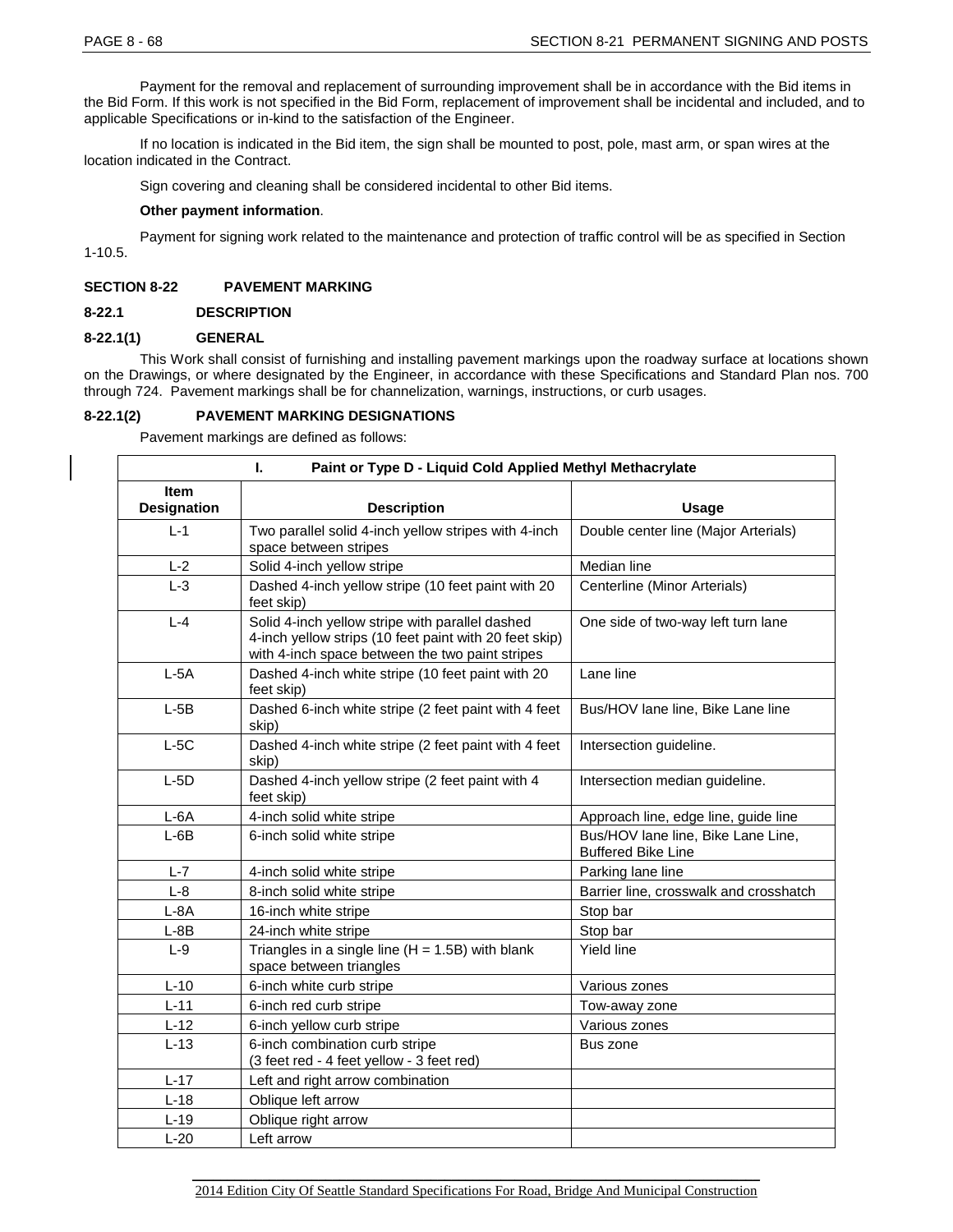| $L-21$ | <b>Right arrow</b>                  |
|--------|-------------------------------------|
| $L-22$ | Through arrow                       |
| $L-23$ | Left and through arrow combination  |
| $L-24$ | Right and through arrow combination |
| $L-25$ | "ONLY" legend                       |
| $L-26$ | "OK" legend                         |
| $L-27$ | Not applicable                      |
| $L-28$ | Not applicable                      |
| $L-29$ | Disabled person symbol              |
| $L-30$ | "Bus" legend                        |
| $L-31$ | "Lane" legend                       |
| $L-32$ | "Carpool" legend                    |
| $L-33$ | Diamond symbol                      |
| $L-35$ | "School" legend                     |

| Thermoplastic (Denoted by "T" Suffix)<br>П. |                                                                               |                                     |  |  |
|---------------------------------------------|-------------------------------------------------------------------------------|-------------------------------------|--|--|
| Item<br><b>Designation</b>                  | <b>Description</b>                                                            | Usage                               |  |  |
| $L-8T$                                      | 8-inch solid white stripe                                                     | Crosswalk                           |  |  |
| $L-8AT$                                     | 16-inch solid white stripe                                                    | Stop bar                            |  |  |
| $L-8BT$                                     | 24-inch solid white stripe                                                    | Stop bar                            |  |  |
| $L-9T$                                      | Triangles in a single line $(H = 1.5B)$ with blank<br>space between triangles | Yield line                          |  |  |
| $L-17T$                                     | Left and right arrow combination                                              |                                     |  |  |
| $L-18T$                                     | Oblique left arrow                                                            |                                     |  |  |
| $L-19T$                                     | Oblique right arrow                                                           |                                     |  |  |
| $L-20T$                                     | Left arrow                                                                    |                                     |  |  |
| $L-21T$                                     | <b>Right arrow</b>                                                            |                                     |  |  |
| $L-22T$                                     | Through arrow                                                                 |                                     |  |  |
| $L-23T$                                     | Left and through arrow combination                                            |                                     |  |  |
| $L-24T$                                     | Right and through arrow combination                                           |                                     |  |  |
| $L-25T$                                     | "ONLY" legend                                                                 |                                     |  |  |
| $L-26T$                                     | "OK" legend                                                                   |                                     |  |  |
| $L-27T$                                     | Pedestrian symbol                                                             |                                     |  |  |
| $L-28T$                                     | Bicyclist symbol                                                              | In striped bike lane                |  |  |
| $L-28AT$                                    | Bicyclist symbol with arrow                                                   | In striped bike lane                |  |  |
| $L-28BT$                                    | Sharrow                                                                       | In shared travel lane               |  |  |
| $L-29T$                                     | Disabled person symbol                                                        |                                     |  |  |
| $L-30T$                                     | "Bus" legend                                                                  |                                     |  |  |
| $L-31T$                                     | "Lane" legend                                                                 |                                     |  |  |
| $L-32T$                                     | "Carpool" legend                                                              |                                     |  |  |
| $L-33T$                                     | Diamond symbol                                                                |                                     |  |  |
| $L-35T$                                     | "School" legend                                                               |                                     |  |  |
| $L-36T$                                     | Bicycle detector loop symbol                                                  | Locate in hot spot of detector loop |  |  |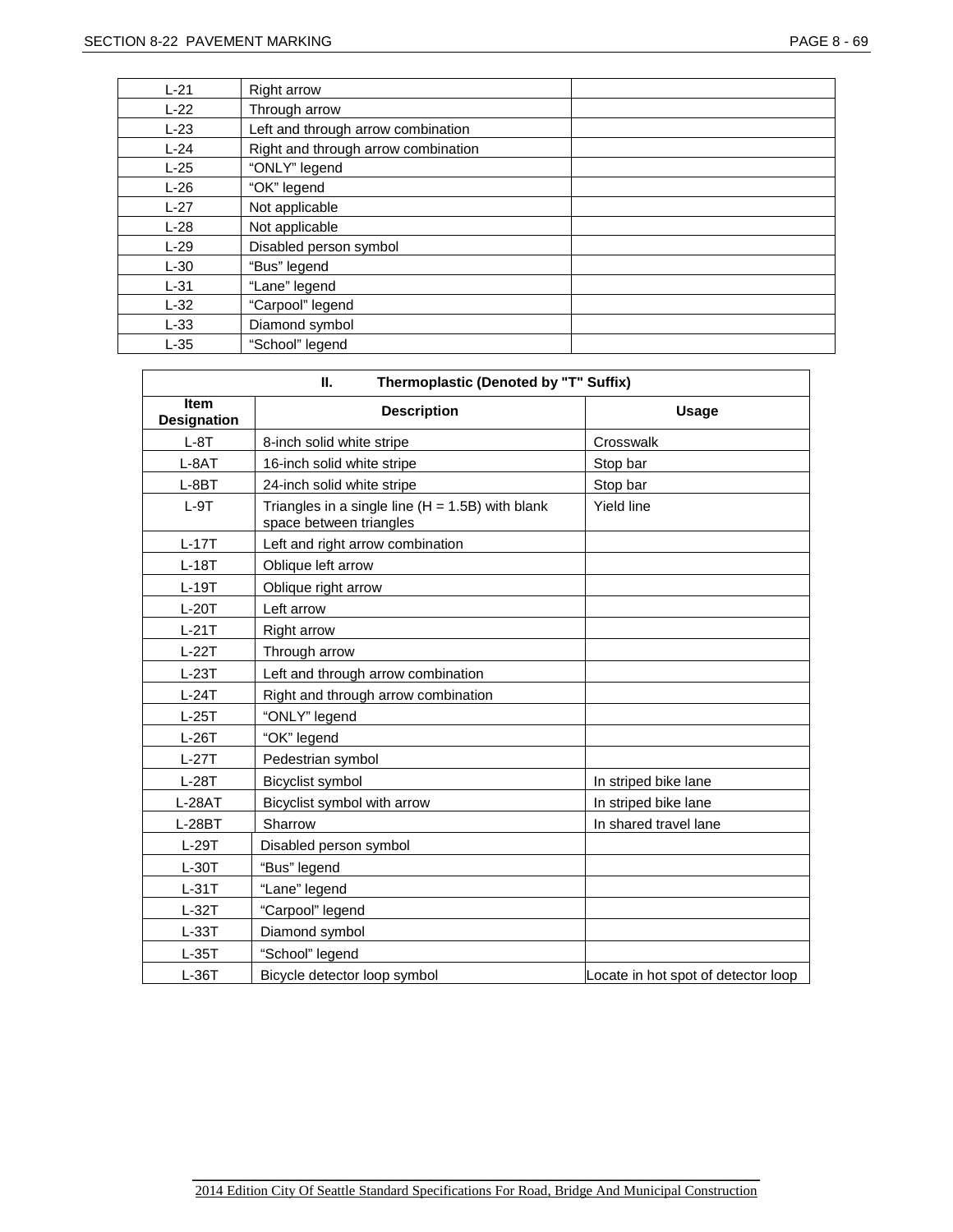| Pressure Sensitive Tape (Denoted by "S" Suffix)<br>Ш. |                                                                                                     |                                                         |  |
|-------------------------------------------------------|-----------------------------------------------------------------------------------------------------|---------------------------------------------------------|--|
| <b>Item</b><br><b>Designation</b>                     | <b>Description</b>                                                                                  | <b>Usage</b>                                            |  |
| $L-10S$                                               | 4-inch white curb tape                                                                              | Various zones                                           |  |
| $L-11S$                                               | 4-inch red curb tape                                                                                | Tow-away zone                                           |  |
| $L-12S$                                               | 4-inch yellow curb tape                                                                             | Various zones                                           |  |
| $L-13S$                                               | 4-inch combination curb tape<br>$(3 \text{ feet red} - 4 \text{ feet yellow} - 3 \text{ feet red})$ | Bus zone                                                |  |
| $L-14S$                                               | 4-inch white tape                                                                                   | Parking meter stall, motor cycle<br>stall, barrier area |  |

#### **8-22.2 MATERIALS**

Materials shall meet the requirements of the following Sections:

| <b>Pavement Marking Materials</b> |  |
|-----------------------------------|--|
|                                   |  |

Material for pavement marking shall be specified in the Contract.

# **8-22.3 CONSTRUCTION REQUIREMENTS**

#### **8-22.3(1) PRELIMINARY SPOTTING**

The Engineer will provide the preliminary layout as indicated on the Drawings for permanent pavement marking alignment following paving operations by the Contractor. Preliminary layout will consist of providing the Contractor with necessary control points at intervals agreed upon with the Contractor to enable the Contractor to complete the preliminary spotting of the pavement marking alignment before marking begins. Control points for crosswalks will be marked near or adjacent to the curb. Control points for stop lines will be marked near or adjacent to the curb and at the center line. Control points for legend and symbols shall be the responsibility of the Contractor. Legend and symbols shall be placed in accordance with the 700 series Standard Plans at locations indicated on the Drawings. At least 2 Working Days before applying permanent pavement marking, the Contractor shall arrange with the Engineer for a review of proposed marking locations. Approval by the Engineer shall be obtained before applying permanent marking. Preliminary spotting to guide the striping machine is required for all longitudinal lines except where a clearly visible separation is present.

Permanent pavement markings such as crosswalks, stop lines, center lines, legends and lane stripes shall be installed by the Contractor within 5 Working days, weather permitting, after preliminary layout of the control points has been completed by the Engineer. Temporary pavement marking, for centerline and lane lines and other pavement markings, shall be installed in accordance with Sections 1-07.23(1) and 1-10.3(2)C. Temporary pavement marking tape shall meet the requirements of Section 9-29.4.

# **8-22.3(2) PREPARATION OF SURFACES**

Surface dirt and all contaminants within the areas to receive pavement markings shall be removed. Large areas of tar, grease or foreign Materials may require sandblasting, steam cleaning, power brooming, or chemical stripping to accomplish complete removal. Grass obstructing curb painting shall be trimmed to the back edge of the curb and the curbs cleaned of foreign Material before painting.

Existing pavement markings shall be completely removed. Cleaning and removal methods used shall not damage the pavement surface to a depth or width greater than that required to provide adequate bond between the pavement and the pavement marking Material. The pavement surface shall be approved by the Engineer before application of the markings.

Apply materials to new HMA that is sufficiently cured according to the manufacturer's recommendations. Typically, Type D material applied to new HMA pavement requires a pavement cure period of 21 days. This cure period may be reduced if the manufacturer performs a successful bond test and approves the reduction of the pavement cure period.

For new Portland cement concrete surfaces, remove curing compounds and laitance by an approved mechanical means. Air blast the pavement with a high-pressure system to remove extraneous or loose material. Apply materials to concrete that has reached a minimum compressive strength of 2,500 psi and that is sufficiently cured according to the manufacturer's recommendations. Typically, Type D material applied to Portland cement concrete pavement requires a pavement cure period of 28 days. This cure period may be reduced if the manufacturer performs a successful bond test and approves the reduction of the pavement cure period.

After the pavement surface is clean and dry, apply primer as recommended by the manufacturer to the area receiving the pavement markings. Apply the primer in a continuous, solid film according to the recommendations of the primer manufacturer and the pavement markings manufacturer.

# **8-22.3(3) MARKING APPLICATION**

# **8-22.3(3)A MARKING COLORS**

Lane line and right edge line shall be white in color. Centerline and left edge line shall be yellow in color. Transverse markings shall be white, except as otherwise noted in the *[Standard Plans](http://www.wsdot.wa.gov/Publications/Manuals/M21-01.htm)*.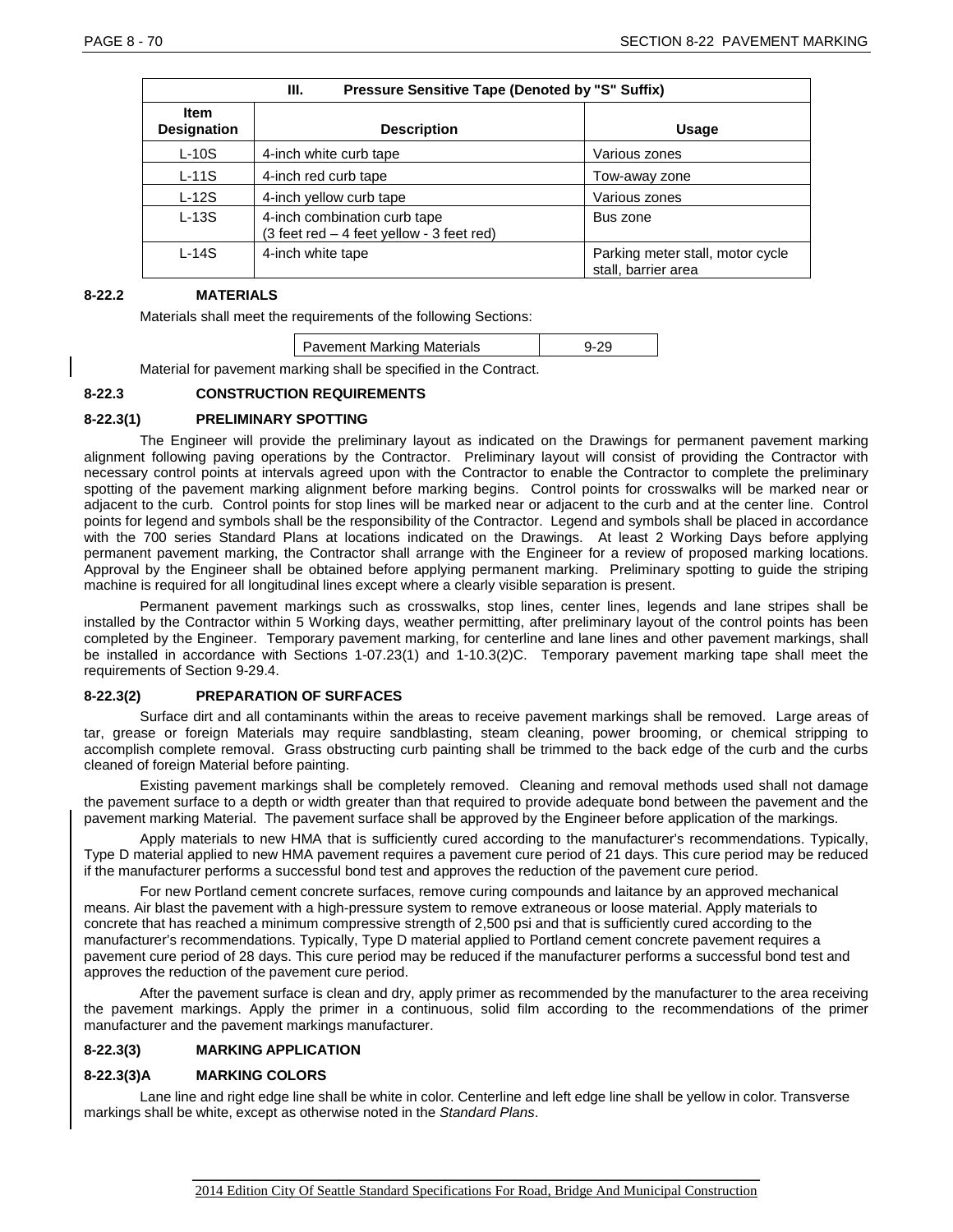# **8-22.3(3)B LINE PATTERNS**

**Solid Line** – A continuous line without gaps.

**Broken Line** – A line consisting of solid line segments separated by gaps.

**Dotted Line** – A broken line with noticeably shorter line segments separated by noticeably shorter gaps.

# **8-22.3(3)C LINE SURFACES**

**Flat Lines** – Pavement marking lines with a flat surface.

**Profiled Marking** – A profiled pavement marking is a marking that consists of a base line thickness and a profiled thickness, which is a portion of the pavement marking line that is applied at a greater thickness than the base line thickness. Profiles shall be applied using the extruded method in the same application as the base line. The profiles may be slightly rounded provided the minimum profile thickness is the same throughout the length of the profile. See the Plans for the construction details.

**Embossed Plastic Line** – Embossed plastic lines consist of a flat line with transverse grooves. An embossed plastic line may also have profiles. See the Plans for the construction details.

## **8-22.3(3)D LINE APPLICATIONS**

**Surface Line** – A line constructed by applying pavement marking material directly to the pavement surface or existing pavement marking.

**Grooved Line** – A line constructed by grinding or saw cutting a groove into the pavement surface and spraying, extruding, or gluing pavement marking material into the groove. Groove depth is measured vertically from the bottom of a 2 foot or longer straightedge placed on the roadway surface to the ground surface. The groove depth is dependent upon the material used, the pavement surface, and the location. See these *Standard Specifications*, the project Plans, and Special Provisions. Grooved line pavement marking shall not be constructed on bridge decks or on bridge approach slabs.

#### **8-22.3(3)E INSTALLATION**

Apply pavement marking materials to clean, dry pavement surfaces and according to the following:

- 1. Place material according to the manufacture's recommendations,
- 2. Place parallel double lines in one pass,
- 3. The top of pavement marking shall be smooth and uniform,
- 4. Line ends shall be square and clean,
- 5. Place pavement marking lines parallel and true to line, and
- 6. Place markings in proper alignment with existing markings.

When applying paint, Type A or Type C material, ensure that both the pavement surface and the air temperature at the time of application are not less than 50°F and rising. When applying Type B or Type D material, ensure that both the pavement surface and the air temperature at the time of application are not less than 40°F and rising.

Ensure that the Type A thermoplastic material meets the manufacturer's temperature specifications when it contacts the pavement surface.

Two applications of paint will be required to complete all paint markings. The second application of paint shall be squarely on top of the first pass. The time period between paint applications will vary depending on the type of pavement and paint (low VOC waterborne or low VOC solvent) as follows:

| <b>Pavement Type</b>                | <b>Paint Type</b>  | <b>Time Period</b>          |  |  |
|-------------------------------------|--------------------|-----------------------------|--|--|
| <b>Bituminous Surface Treatment</b> | Low VOC Waterborne | 4 hours min., 48 hours max. |  |  |
| Hot Mix Asphalt Pavement            | Low VOC Waterborne | 4 hours min., 30 days max.  |  |  |
| <b>Cement Concrete Pavement</b>     | Low VOC Waterborne | 4 hours min., 30 days max.  |  |  |
| <b>Bituminous Surface Treatment</b> | Low VOC Solvent    | 40 min. min., 48 hrs. max.  |  |  |
| Hot Mix Asphalt Pavement            | Low VOC Solvent    | 40 min. min., 30 days max.  |  |  |
| <b>Cement Concrete Pavement</b>     | Low VOC Solvent    | 40 min. min., 30 days max.  |  |  |

Centerlines on two-lane Highways with broken line patterns, paint, or plastic shall be applied in the increasing milepost direction so they are in cycle with existing broken line patterns at the beginning of the project. Broken line patterns applied to multilane or divided Roadways shall be applied in cycle in the direction of travel.

Where paint is applied on centerline on two-way roads with bituminous surface treatment or centerline rumble strips, the second paint application shall be applied in the opposite (decreasing milepost) direction as the first application (increasing milepost) direction. This will require minor broken line pattern corrections for curves on the second application.

On painted "ladder type" crosswalks, pedestrian and bicyclist symbols (including arrows), white sharp sand shall be spread over fresh paint at a rate of approximately 1 pound per 20 square feet.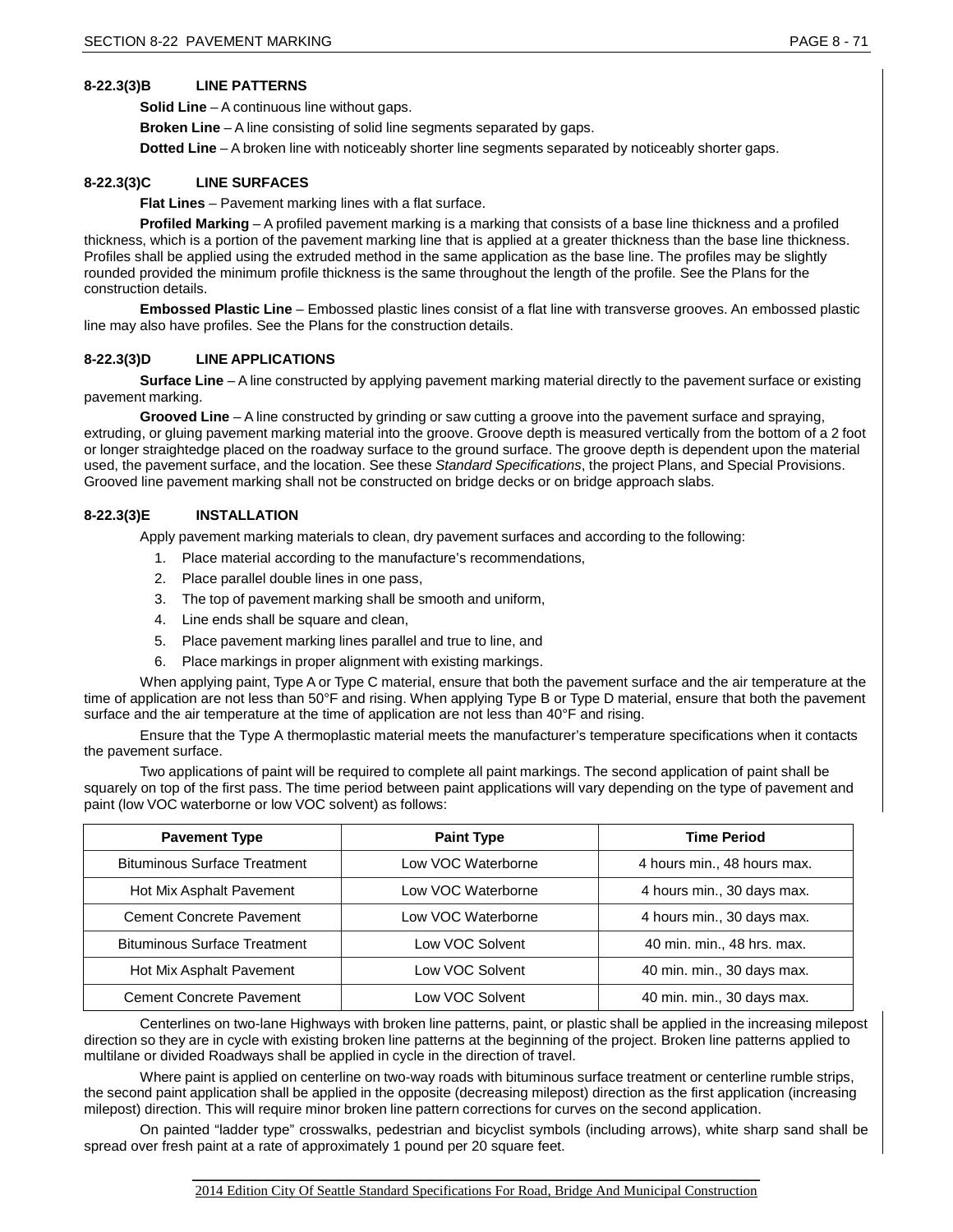Type "B" thermoplastic Material may be supplied complete with a precoated, factory applied adhesive, or may be furnished with separate adhesive, as recommended by the manufacturer. Whether precoated or supplied separately, the adhesive shall be such as to allow the thermoplastic Material to be repositioned on the pavement surface before permanently fixing it in its final position with a downward pressure.

If the required pavement marking width is 12 inches or more, it may be fabricated from 12-inch or 6-inch wide Material. Longitudinal splices will be permitted, provided the gap at any splice does not exceed 1/16 inch.

Excess thermoplastic Material left on the pavement shall be removed prior to continuation of the operation.

When thermoplastic sharrows are required to be installed, the Owner will furnish the Materials for the installation. The Contractor shall contact SDOT's Signs and Markings Traffic Shop at (206) 233-7101, 24 hours in advance to arrange for pick up. The sharrows shall be picked up at 4200 Airport Way South, Seattle.

# **8-22.3(3)F APPLICATION THICKNESS**

Pavement markings shall be applied at the following base line thickness measured above the pavement surface or above the groove bottom for grooved markings in thousandths of an inch (mils):

| <b>Marking Material Application</b>     |            | <b>HMA</b> | <b>PCC</b> | <b>BST</b> | <b>Groove Depth</b> |
|-----------------------------------------|------------|------------|------------|------------|---------------------|
| Paint - first coat                      | spray      | 10         | 10         | 10         |                     |
| Paint – second coat                     | spray      | 15         | 15         | 15         |                     |
| Type A - flat/transverse & symbols      | extruded   | 125        | 125        | 125        |                     |
| Type A - flat/long line & symbols       | spray      | 90         | 90         | 120        |                     |
| Type $A - with$ profiles                | extruded   | 90         | 90         | 120        |                     |
| Type A - embossed                       | extruded   | 160        | 160        | 160        |                     |
| Type A - embossed with profiles         | extruded   | 160        | 160        | 160        |                     |
| Type $A -$ grooved/flat/long line       | extruded   | 230        | 230        | 230        | 250                 |
| Type B - flat/transverse & symbols      | heat fused | 125        | 125        | 125        |                     |
| Type C-2 - flat/transverse & symbols    | adhesive   | 90         | 90         | <b>NA</b>  |                     |
| Type C-1 & $2 - \frac{flat}{long}$ line | adhesive   | 60         | 60         | <b>NA</b>  |                     |
| Type C-1 - grooved/flat/long line       | adhesive   | 60         | 60         | <b>NA</b>  | 100                 |
| Type D - flat/transverse & symbols      | spray      | 120        | 120        | 120        |                     |
| Type D - flat/transverse & symbols      | extruded   | 120        | 120        | 120        |                     |
| Type $D - \frac{flat}{long}$ line       | spray      | 90         | 90         | 120        |                     |
| Type D - flat/long line                 | extruded   | 90         | 90         | 120        |                     |
| Type D - profiled/long line             | extruded   | 90         | 90         | 120        |                     |
| Type $D -$ grooved/flat/long line       | extruded   | 230        | 230        | 230        | 250                 |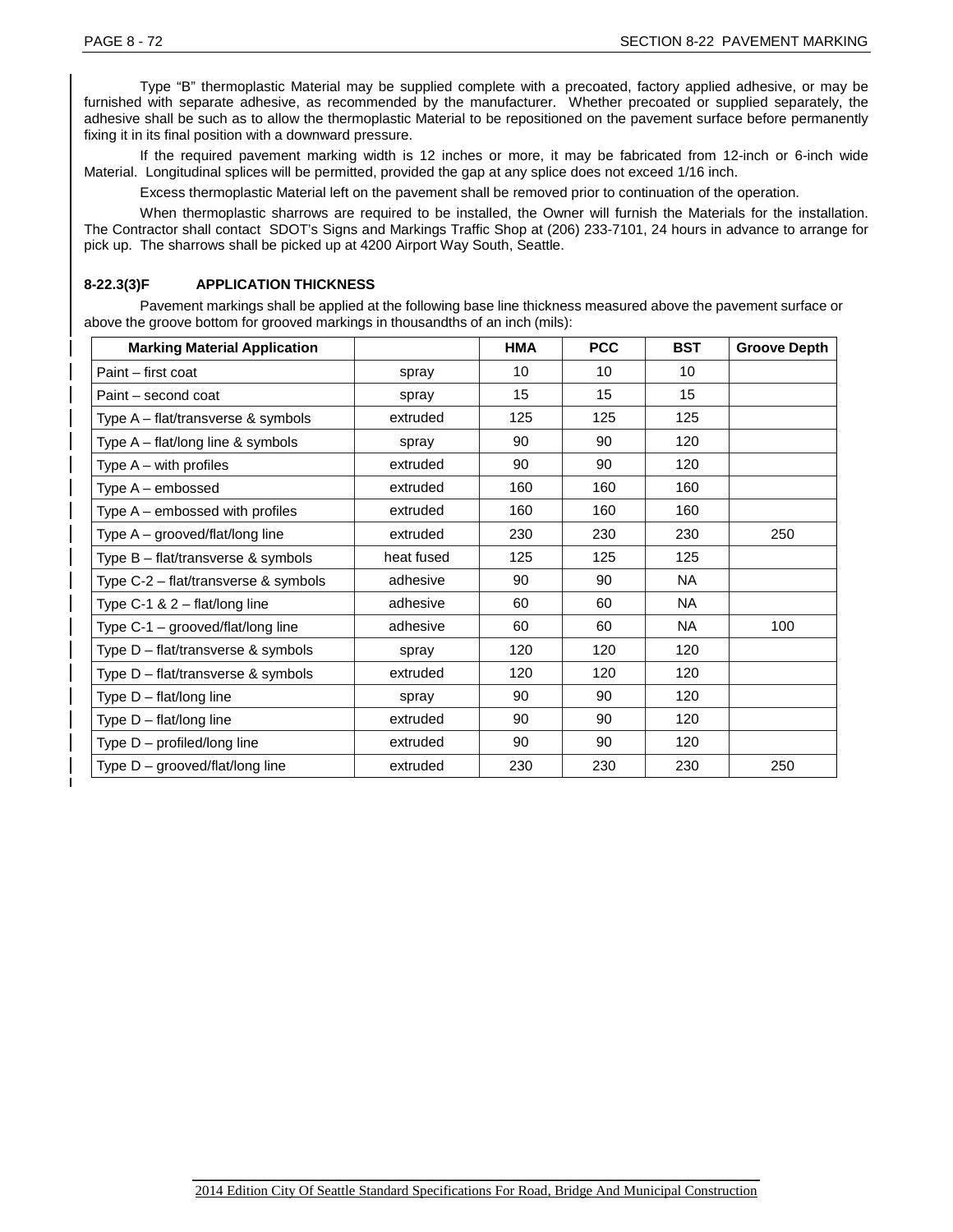Liquid pavement marking material yield per gallon depending on thickness shall not exceed the following:

| <b>Mils thickness</b> | Feet of 4" line/gallon | Square feet/gallon |
|-----------------------|------------------------|--------------------|
| 10                    | 483                    | 161                |
| 15                    | 322                    | 108                |
| 18                    | 268                    | 89                 |
| 20                    | 242                    | 80                 |
| 22                    | 220                    | 73                 |
| 24                    | 202                    | 67                 |
| 30                    | 161                    | 54                 |
| 40                    | 122                    | 41                 |
| 45                    | 107                    | 36                 |
| 60                    | 81                     | 27                 |
| 90                    | 54                     | 18                 |
| 90 with profiles      | 30                     | 10                 |
| 120                   | 40                     | 13                 |
| 120 with profiles     | 26                     | 9                  |
| 230                   | 21                     | $\overline{7}$     |

Solid pavement marking material (Type A) yield per 50-pound bag shall not exceed the following:

| <b>Mils thickness</b>        | Feet of 4" line/50# bag | Square feet/50# bag |
|------------------------------|-------------------------|---------------------|
| $30 - flat$                  | 358                     | 120                 |
| $45 - flat$                  | 240                     | 80                  |
| $60 - flat$                  | 179                     | 60                  |
| $90 - flat$                  | 120                     | 40                  |
| $90$ – flat with profiles    | 67                      | 23                  |
| $120 - flat$                 | 90                      | 30                  |
| $120 -$ flat with profiles   | 58                      | 20                  |
| $125 -$ embossed             | 86                      | 29                  |
| 125 – embossed with profiles | 58                      | 20                  |
| 230 - flat grooved           | 47                      | 15                  |

All grooved lines shall be applied into a groove cut or ground into the pavement. For Type A or Type D material, the groove shall be cut or ground with equipment to produce a smooth square groove 4 inches wide. For Type C-1 material, the groove shall be cut with equipment to produce a smooth bottom square groove with a width in accordance with the material manufacturer's recommendation. After grinding, clean the groove by shot-blasting or a method approved by Engineer. Immediately before placing the marking material, clean the groove with high-pressure air.

# **8-22.3(3)G GLASS BEADS**

Top dress glass beads shall be applied to all spray and extruded pavement marking material. Glass beads shall be applied by a bead dispenser immediately following the pavement marking material application. Glass bead dispensers shall apply the glass beads in a manner such that the beads appear uniform on the entire pavement marking surface with 50 to 60 percent embedment. Hand casting of beads will not be allowed.

Glass beads shall be applied to 10 or 15 mil thick paint at a minimum application rate of 7 pounds per gallon of paint. For plastic pavement markings, glass bead type and application rate shall be as recommended by the marking material manufacturer.

When two or more spray applications are required to meet thickness requirements for Type A and Type D materials, top dressing with glass beads is only allowed on the last application. The cure period between successive applications shall be in accordance with the manufacturer's recommendations. Any loose beads, dirt or other debris shall be swept or blown off the line prior to application of each successive application. Successive applications shall be applied squarely on top of the preceding application.

# **8-22.3(4) TOLERANCES FOR LINES**

Allowable tolerances for lines are as follows: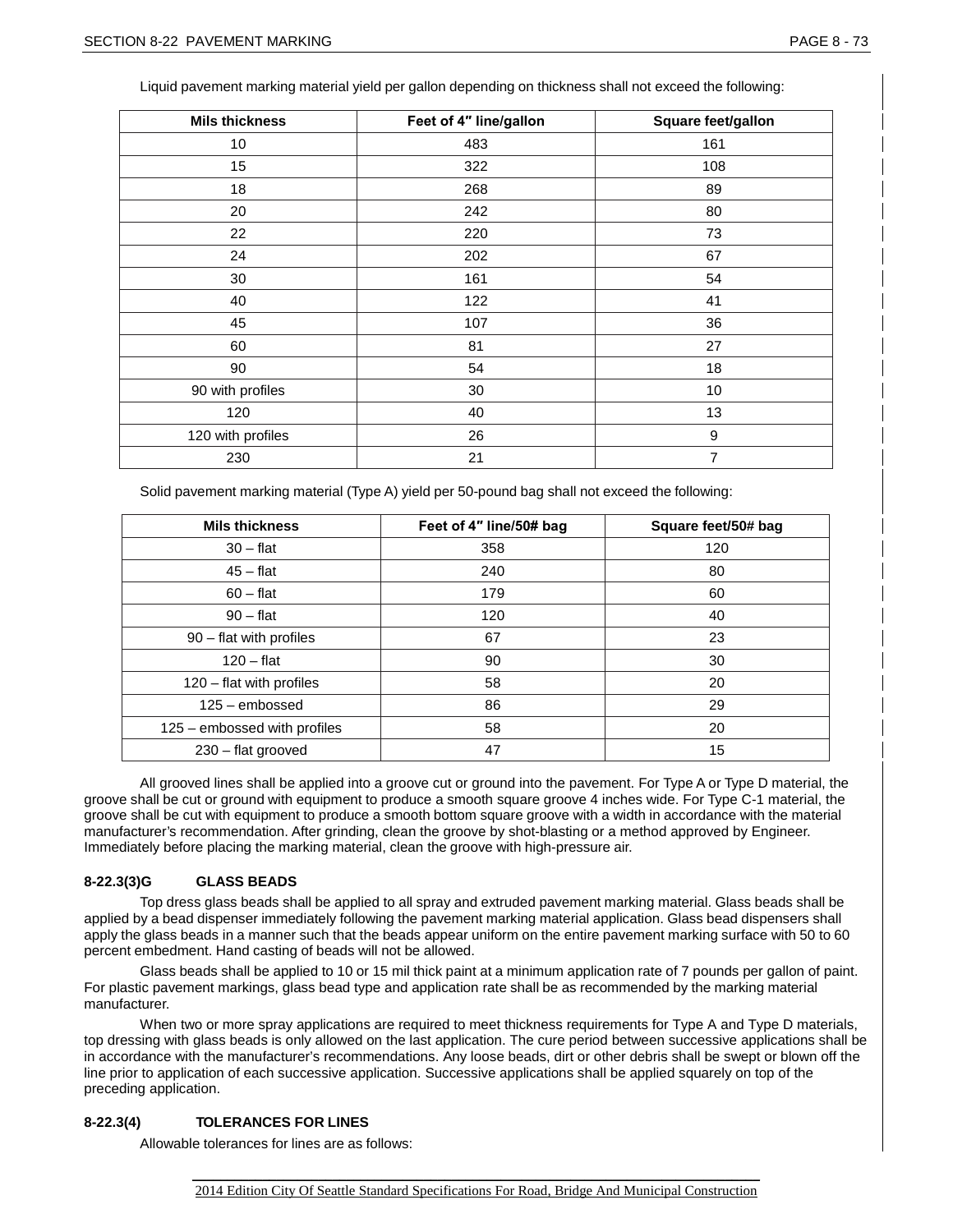**Length of Line** – The longitudinal accumulative error within a 40 foot length of broken line shall not exceed plus or minus 1 inch. The broken line segment shall not be less than 10 feet.

**Width of Line** – The width of the line shall not be less than the specified line width or greater than the specified line width plus ¼ inch.

**Lane Width** – The lane width, which is defined as the lateral width from the edge of pavement to the center of the lane line or between the centers of successive lane lines, shall not vary from the widths shown in the Contract by more than plus or minus 4 inches.

**Thickness** – A thickness tolerance not exceeding plus 10 percent will be allowed for thickness or yield in paint and plastic material application.

**Parallel Lines** – The gap tolerance between parallel lines is plus or minus ½ inch.

# **8-22.3(5) INSTALLATION INSTRUCTIONS**

#### **8-22.3(5)A PLASTIC MARKINGS**

Installation instructions for plastic markings shall be provided for the Engineer. The instructions shall include equipment requirements, approved work methods and procedures, material application temperature range, air and pavement surface temperature requirements, weather limitations, precautions, and all other requirements for successful application and material performance. Do not use materials with incomplete or missing instructions. All materials including glass beads shall be installed according to the manufacturer's recommendations. A manufacturer's technical representative shall be present at the initial installation of plastic material to approve the installation procedure or the material manufacturer shall certify that the Contractor will install the plastic material in accordance with their recommended procedure.

#### **8-22.3(5)B PRESSURE SENSITIVE TAPE PAVEMENT MARKING**

Application procedures for pressure sensitive tape shall be as recommended by the tape manufacturer. The Contractor shall submit these recommendations to the Engineer at least 2 Working Days in advance of usage.

#### **8-22.3(6) REMOVAL OF PAVEMENT MARKING**

Removal of pavement marking shall be in accordance with Section 2-02.3(3)J.

Grinding to remove painted markings is not allowed. Grinding to remove plastic marking is allowed to a depth just above the pavement surface, then water blasting or shot blasting shall be required to remove the remaining markings.

#### **8-22.3(7) TEMPORARY PAVEMENT MARKING**

See Sections 1-07.23(1) and 1-10.3(4)C.

# **8-22.3(8) LOCATING BICYCLE DETECTOR LOOP SYMBOL**

Contractor shall document the exact location of loop wire according to 1-05.3(13). Contractor shall refer to both the Drawings and Standard Plan no. 725 for placement of the bike loop detector symbol.

#### **8-22.4 MEASUREMENT**

Bid items of Work completed pursuant to the Contract will be measured as provided in Section 1-09.1 Measurement of Quantities unless otherwise provided for by individual measurement paragraphs herein this Section.

Measurement for "Pavement Marking, Paint, (Width) Stripe" will be by the linear foot of stripe, except dashed center lines and dashed lane lines will be measured as continuous lines with no deduction for the unpainted area caused by the skip pattern specified.

Measurement for "Pavement Marking, Paint, Legend/Symbol" will be per each legend or symbol.

Measurement for "Pavement Marking, Thermoplastic, 8-inch stripe" will be by the linear foot of 8-inch stripe actually placed and will not include unmarked space.

Measurement for "Pavement Marking, Thermoplastic, Legend/Symbol" will be per each legend or symbol.

The legends "ONLY" and "OK" will be measured as 1 unit each.

The symbol "Bicyclist" with "Arrows" will be measured as 1 unit each.

Stop lines, 16 or 24 inches wide and comprised of multiple 8-inch wide stripes, will be measured by the linear foot of 8-inch width stripe.

Measurement for "Pavement Marking, Pressure Sensitive Tape" will be by the linear foot of tape actually placed and will not include unmarked space.

Measurement for "Sharrow, install Owner furnished" will be per each.

### **8-22.5 PAYMENT**

Compensation for the cost necessary to complete the Work described in Section 8-22 will be made at the Bid item prices Bid only for the Bid items listed or referenced as follows:

- 1. "**Pavement Marking, Paint, (Width) Stripe**", per linear foot.
- 2. "**Pavement Marking, Paint, Legend/Symbol**", per each.
- 3. "**Pavement Marking, Thermoplastic, 8-inch Stripe**", per linear foot.
- 4. "**Pavement Marking, Thermoplastic, Legend/Symbol**", per each.
- 5. "**Pavement Marking, Pressure Sensitive Tape**", per linear foot.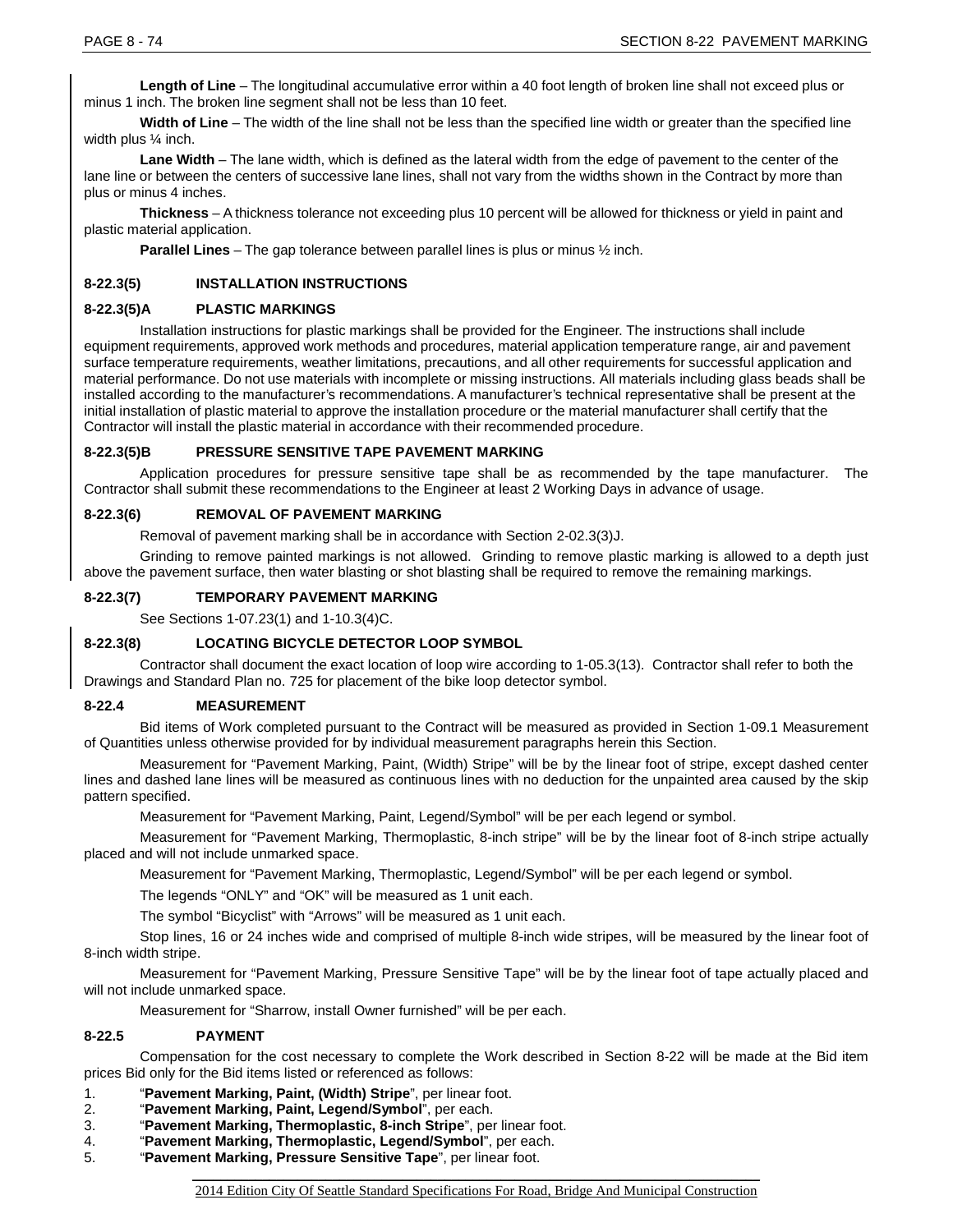# 6. "**Sharrow, install Owner furnished** ", per each.

The Bid item price for "Sharrow, install Owner furnished" shall include all costs for the Work required to schedule the sharrow pick up, pick up the sharrow and install the sharrow at the location specified in the Contract, or as directed by the Engineer.

| <b>SECTION 8-23</b> | <b>RESERVED</b> |
|---------------------|-----------------|
|---------------------|-----------------|

**SECTION 8-24 RESERVED**

**SECTION 8-25 GLARE SCREEN**

# **8-25.1 DESCRIPTION**

This Work shall consist of furnishing and constructing glare screen of the types specified, in accordance with the Drawings, these Specifications, and WSDOT Standard Plan nos. L-40.

Glare screen consists of diamond-woven wire mesh fence of aluminum, galvanized iron or aluminum-coated steel wire fabricated and placed to reduce glare from headlights of opposing traffic or other adjacent light sources.

# **8-25.2 MATERIALS**

Materials shall meet the requirements of Section 9-16.6.

# **8-25.3 CONSTRUCTION REQUIREMENTS**

# **8-25.3(1) GLARE SCREEN FABRIC**

Glare screen fabric shall be placed on the face of the posts designated by the Engineer. On curves the fabric shall be placed on the face of the post which is on the outside of the curve.

The fabric shall be stretched taut and securely fastened to the posts. Fastening to end, brace, and pull posts shall be with stretcher bars and fabric bands spaced at 1-foot intervals. The fabric shall be cut and each span attached independently at all pull and corner posts. Fabric shall be securely fastened to line posts with tie wires, metal bands, or other approved methods at 14 inch intervals. The top and bottom of the fabric shall be fastened to the tension cable and tension wire with hog rings spaced at 24-inch intervals.

Rolls of wire fabric shall be joined by weaving a single strand into the end of the rolls to form a continuous mesh.

# **8-25.3(2) SLATS**

The slats shall be fastened into the weave by using staples, screws, or other methods as approved by the Engineer. Allowing the tension of the mesh to hold the slats in place will not be permitted.

Slats broken or split during construction shall be removed and replaced by the Contractor at no expense to the Owner.

# **8-25.3(3) POSTS**

Posts, other than for Type 1 Design A, shall be constructed in accordance with the WSDOT Standard Plans and applicable provisions of Section 8-12.3(2)A.

Posts for Type 1 Design A shall be bolted to the beam guardrail posts as detailed in WSDOT Standard Plan no. L-5. Drilling of the guardrail posts shall be done in such a manner to ensure that the glare screen posts are set plumb and centered over the guardrail posts.

All round posts for Type 1 Design B, and Type 2 glare screen shall be fitted with a watertight top securely fastened to the post. Line posts shall have tops designed to carry the top cable.

# **8-25.3(4) TENSION WIRE**

Tension wires shall be attached to the posts as detailed in the WSDOT Standard Plans.

# **8-25.3(5) TENSION CABLES**

The tension cable shall pass through the top of the line post. One continuous length of cable shall be used between pull posts. Sufficient tension shall be applied to the cable to allow a maximum sag of 1/4-inch between posts after the chain link mesh has been attached to the cable. The Contractor shall provide temporary bracing on pull posts when applying tension to one length of cable at a time to prevent undue stresses on the pull post.

The cable shall be fastened to the top of the pull post with an eye bolt through the post and a turnbuckle connecting the eye bolt to the cable. Pull posts shall be braced to the bottom of the end or anchor posts with a short length of cable or tension wire as shown in the WSDOT Standard Plans. All turnbuckles shall have a minimum of 1-inch takeup clearance after tensioning.

The ends of all cables shall be seized with annealed iron wire for a distance of at least 1 inch.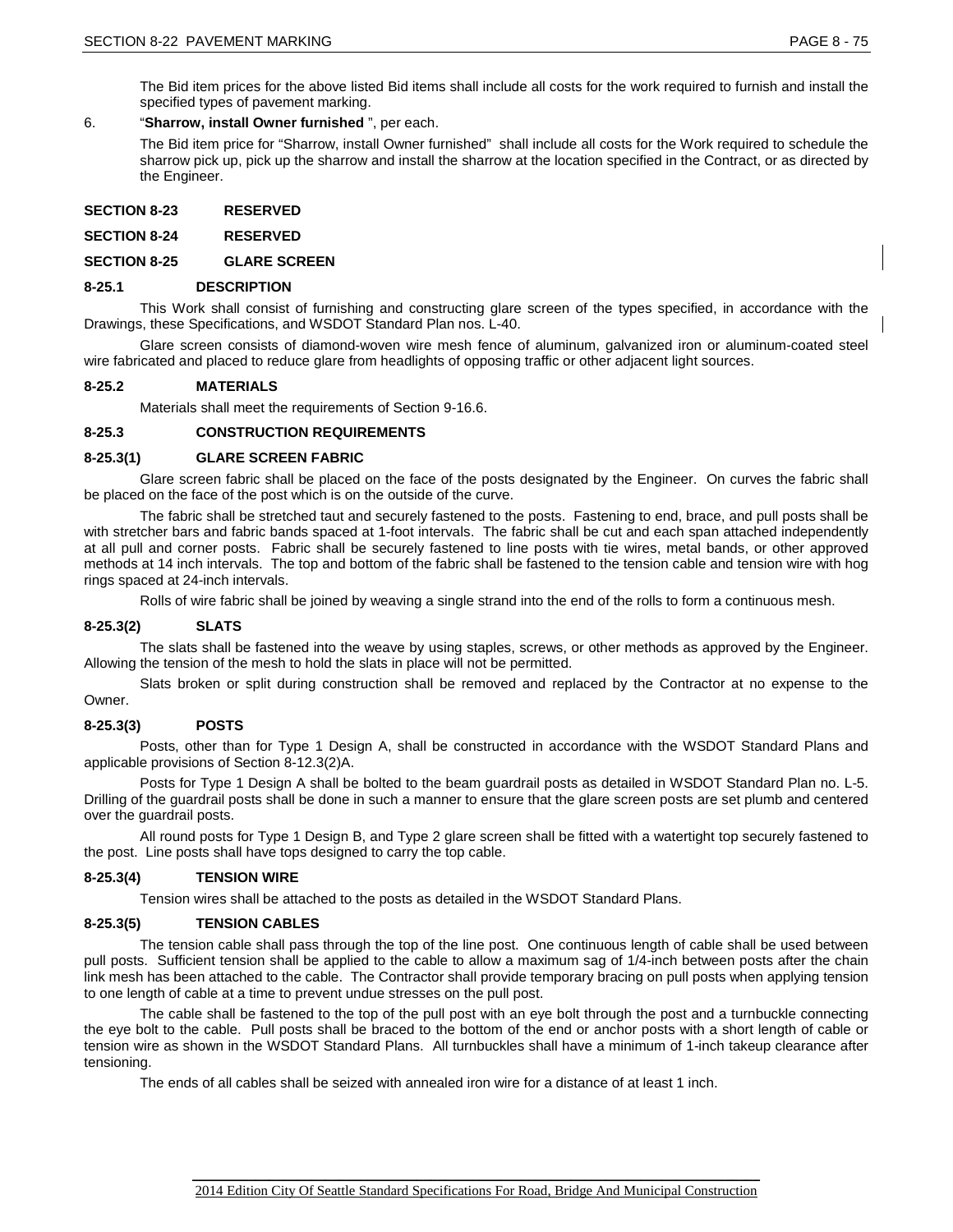# **8-25.3(6) FITTINGS, ATTACHMENTS, AND HARDWARE**

A lead washer shall be placed against the shoulder of the eye nut, eye bolt, or backup nut, and a lead washer backed by the steel washer shall be placed between the pipe and lock washer, and the nut tightened sufficiently to seal the hole in the pipe.

A galvanized iron strap 1/4 inch in thickness by 12 inches in width, formed as shown in the WSDOT Standard Plans, shall be provided for the attachment of eye bolts to the base of the H column post in order to take the strain of the cable tension off the web of the H column.

### **8-25.4 MEASUREMENT**

Bid items of Work completed pursuant to the Contract will be measured as provided in Section 1-09.1, Measurement of Quantities, unless otherwise provided for by individual measurement paragraphs herein this Section.

Measurement of glare screen will be by the linear foot of completed glare screen for the particular type and design specified.

#### **8-25.5 PAYMENT**

Compensation for the cost necessary to complete the work described in Section 8-25 will be made at the Bid item prices Bid only for the Bid items listed or referenced as follows:

1. **"Glare Screen Type 1 Design \_\_\_\_\_\_\_**", per linear foot.<br>2. **"Glare Screen Type 2**", per linear foot.

# "Glare Screen Type 2", per linear foot.

The Bid item price for glare screen of the type and design specified shall include all costs for the work required to furnish and assemble in place the completed installation including excavation, backfilling, tamping, concrete footings, miscellaneous hardware, smoothing the irregularities of the ground at the site, clearing the line for the glare screen, and disposing of all debris.

#### **SECTION 8-26 RESERVED**

#### **SECTION 8-27 PROJECT IDENTIFICATION SIGN**

#### **8-27.1 DESCRIPTION**

Section 8-27 describes work consisting of either furnishing and installing project identification signs at the Project Site in accordance with these Specifications and with the Contract, or installing Owner furnished project identification signs.

The quality of Contractor provided signs and supports shall be such that they present a workmanlike appearance with the paint remaining in good condition for the duration of the project.

The Work also includes removing and disposing of the signs and supports after construction is completed or when directed by the Engineer.

#### **8-27.2 MATERIALS AND FABRICATION**

#### **8-27.2(1) GENERAL**

Project identification signs shall be constructed with Medium Density Overlay plywood, or shall be Owner provided. Descriptions of Owner furnished signs will be provided in the Contract.

#### **8-27.2(2) PLYWOOD**

Plywood signs shall be made of Medium Density Overlay plywood meeting the requirements of "Products Standard PS 1-83 for Softwood Plywood, Construction and Industrial" grade, published by the Products Standards Section of the U.S. Department of Commerce. The plywood shall be free of contaminants which would adversely affect the application and life of the paint. Face veneers shall be Grade B or better.

Core and crossband veneers shall be solid. Core veneers shall be jointed. Core gaps shall not exceed 1/8 inch in width. The entire area of each contacting veneer surface shall be bonded with a waterproof adhesive that meets the requirements of the U.S. Department of Commerce for exterior type plywood.

The overlay shall be high density type. It shall have a minimum weight of 60 pounds per thousand square feet and shall be at least 0.012 inches thick before pressing. The overlay shall have a sufficient resin content to bond itself to the plywood, a content equal to 45 percent of the dry weight of the impregnated fiber.

The sign dimensions shall be as shown on the Drawings. The thickness of the single panel plywood sign shall be 1/2-inch.

#### **8-27.2(3) SIGN BORDERS**

Every project identification sign shall have a border frame of 2 X 4's as shown in the Contract.

# **8-27.2(4) LETTERING AND SPACING FORMULA**

Letters and symbols shall be of the type, size, and color specified in the Contract.

Letters and symbols shall be of Material compatible with the sign surface Material recommended by the sign surface manufacturer.

The Contractor shall submit one sample of a finished project identification sign for the Engineer's approval prior to fabricating the remaining signs required under this Contract.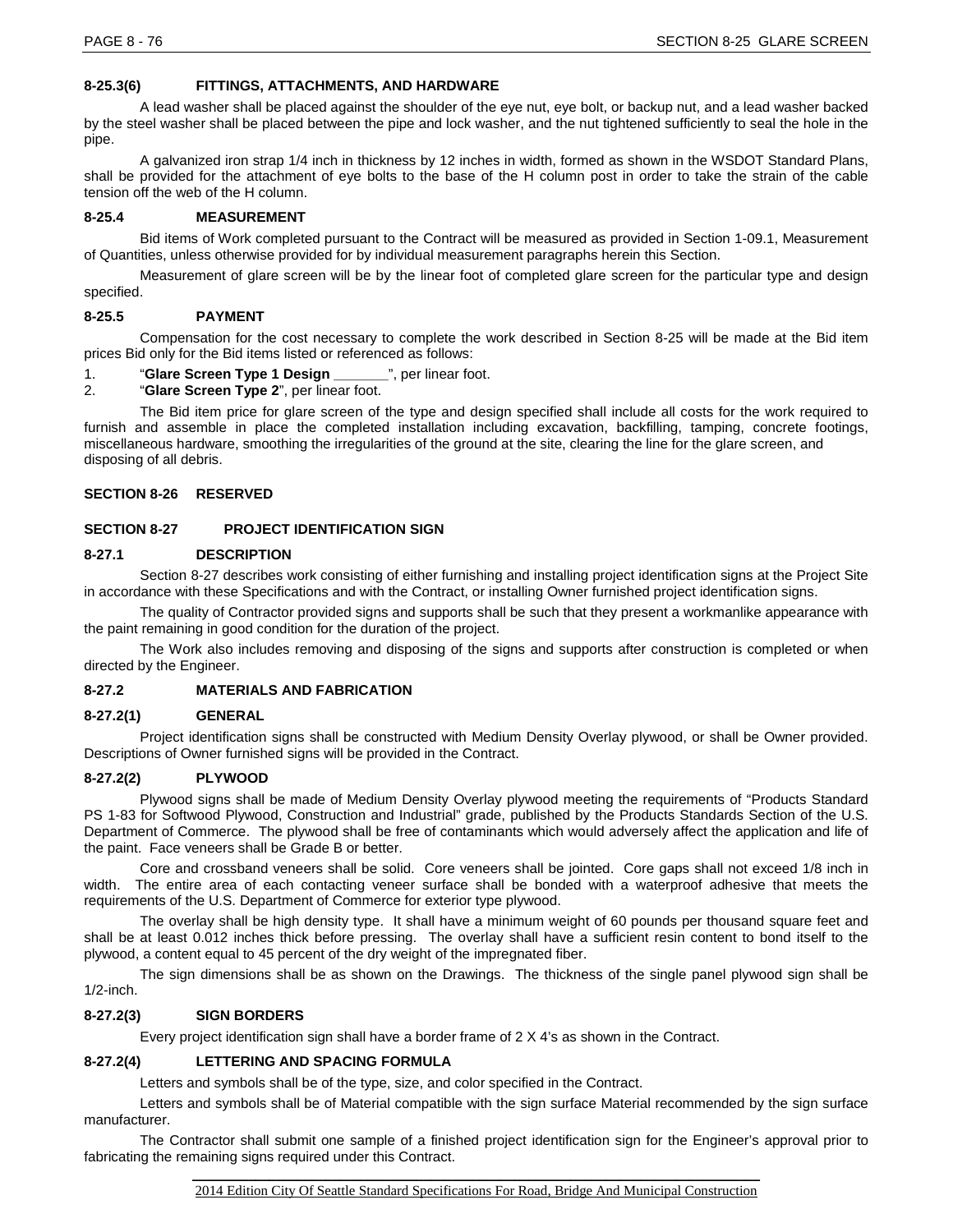# **8-27.2(5) SIGN SUPPORTS**

Posts and wood supports shall be 4-inch x 4-inch meeting the requirements of Section 9-09.2 Preservative treatment for posts and wood supports shall be as required in Section 9-09.3. Project identification signs shall be securely mounted either to the posts, or to the wood supports and supporting framework. Posts shall be of a length capable of installing in the ground to a minimum depth of 3 feet below grade. The signs shall be mounted to be level and in a vertical plane. Backfill around the posts shall be reasonably compacted to provide adequate lateral support to prevent movement caused by moderate wind conditions. The wood supports and framework shall be sturdy and shall be installed to provide the needed stability to prevent movement caused by moderate wind conditions.

# **8-27.3 CONSTRUCTION REQUIREMENTS**

# **8-27.3(1) LOCATION OF SIGNS**

The Contractor shall install project identification signs at locations indicated on the Drawings. Signs facing in each direction of traffic shall be placed at all Project Sites prior to construction. Signs shall be placed so as to convey their message effectively without restricting lateral clearances or sight distance. When the Engineer requires the Contractor to relocate signs, sign support shall be as required in Section 8-27.2(5).

# **8-27.3(2) SIGN REMOVAL**

The Contractor shall remove all project identification signs, posts, and supports from the Project Site when Work is completed at that location or when required by the Engineer. When the Engineer directs a sign to be relocated, removal of the sign, posts, and wood supports and supporting frame shall be done in such a manner as to prevent disturbance or damage to the sign, wood support and supporting frame. Should the sign, post(s), or wood support(s) be disturbed or damaged, the Contractor shall restore the sign to an acceptable condition, or provide an identical sign or post or support, as necessary, at no cost to the Owner. The Engineer will determine if new posts, or new wood supports and framework, are required to accommodate a reasonably different site terrain where signs are to be relocated.

All removed Materials become the property of the Contractor and shall be removed from the Project Site.

The area(s) shall be restored to pre-existing or better condition immediately after removal.

# **8-27.4 MEASUREMENT**

Bid items of Work completed pursuant to the Contract will be measured as provided in Section 1-09.1, Measurement of Quantities, unless otherwise provided for by individual measurement paragraphs herein this Section.

Measurement for "Sign, Project Identification" and for "Sign, Project Identification, Owner Furnished" will be per each sign actually used on the Project Site.

Measurement for "Relocate Project Sign" will be per each.

Measurement for posts, and for wood supports and supporting framework, will be per each sign.

#### **8-27.5 PAYMENT**

Compensation for the cost necessary to complete the work described in Section 8-27 will be made at the Bid item prices Bid only for the Bid items listed or referenced as follows:

# 1. "**Sign, Project Identification**", per each.

The Bid item price for "Sign, Project Identification" shall include all costs for the work required to fabricate, paint, install, remove and dispose of signs, and restore all area(s) after project completion.

# 2. "**Sign, Project Identification, Owner Furnished**", per each.

The Bid item price for "Sign, Project Identification, Owner Furnished" shall include all costs for the work required to pickup and deliver, install, remove and dispose of signs, and restore the area(s) after project completion.

# 3. "**Posts, Project Sign**", per each sign.

The Bid item price for "Posts, Project Sign" shall include all costs for the work required to furnish, fabricate, install, maintain, relocate, and remove the posts, or wood supports and supporting frame, for each project sign.

# 4. "**Relocate Project Sign**", per each.

The Bid item price for "Relocate Project Sign" shall include all costs for the work required to relocate a project sign and posts or wood supports and support frame as specified.

# 5. **Other payment information**.

No additional payment will be made for signs requiring restoration or replacement if disturbed or damaged by Contractor operations.

No additional payment will be made for post(s) or wood support(s) and support frame(s) if disturbed or damaged by Contractor operations.

Relocation of a project sign to a different site where a significant change in the original post(s), or wood support(s) and supporting frame, is necessary to accommodate different terrain or other conditions, will be paid as "Posts, Project Sign".

# **SECTION 8-28 RESERVED**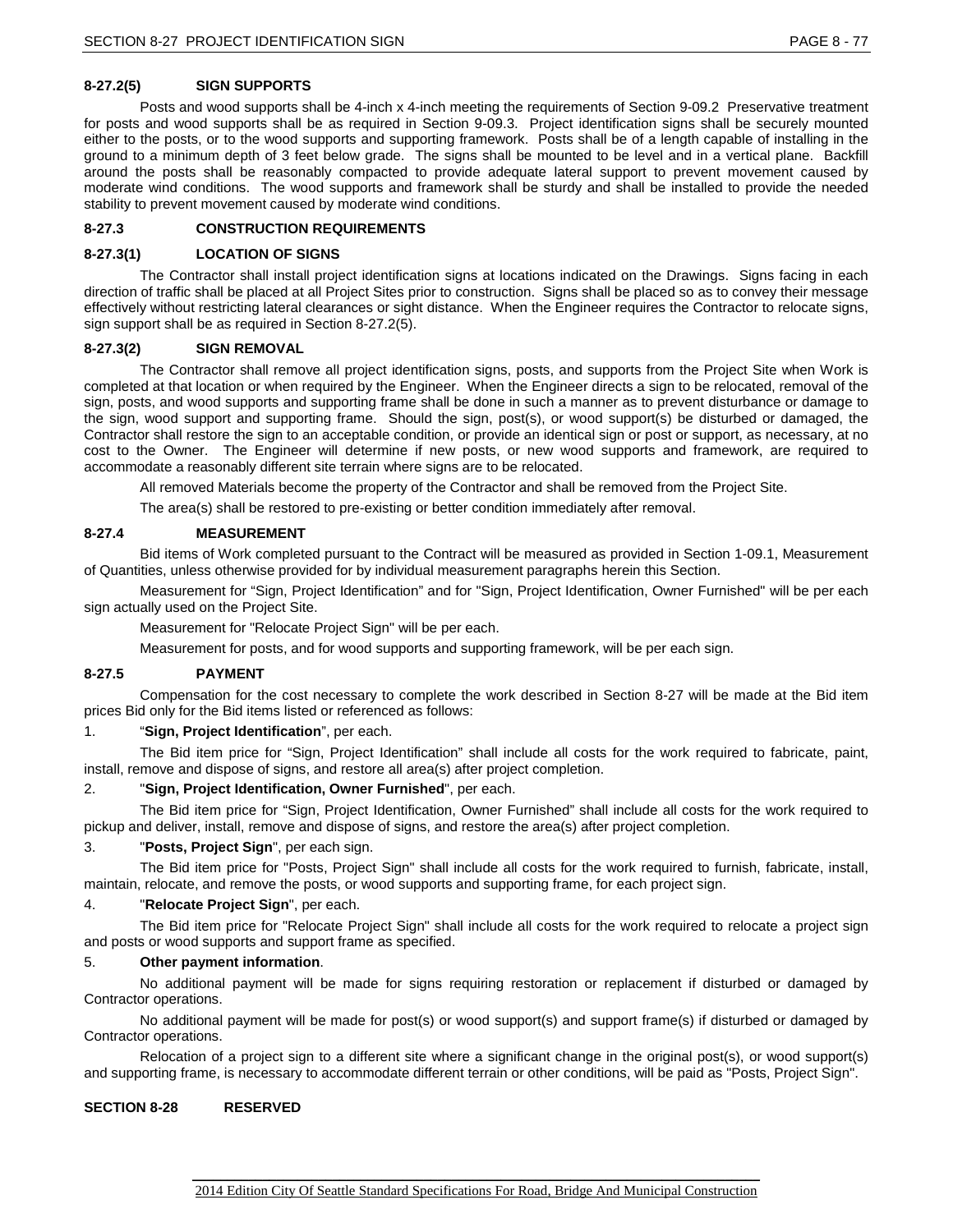# **SECTION 8-29 WIRE MESH SLOPE PROTECTION**

# **8-29.1 DESCRIPTION**

Section 8-29 describes the work consisting of constructing wire mesh slope protection in accordance with these Specifications and in conformity with the lines and dimensions shown on the Drawings.

# **8-29.2 MATERIALS**

Materials shall meet the requirements of the following Sections:

| Wire Mesh Slope Protection | $9 - 16.4$ |
|----------------------------|------------|
|                            |            |

# **8-29.3 CONSTRUCTION REQUIREMENTS**

### **8-29.3(1) ANCHORS**

The Contractor shall install anchors of the type shown in conformance to the layout shown on the Drawings. The spacing and number of the anchors and cables as shown on the Drawings are approximate only, and the Engineer will arrange the spacing in such a manner as to hold the wire mesh against the slope. Backfill Material shall be thoroughly compacted.

#### **8-29.3(2) CABLE ASSEMBLY**

The cable assembly shall be in place before the wire mesh is attached. The bottom cable shall not be tensioned. No cable splicing will be allowed.

#### **8-29.3(3) WIRE MESH**

The wire mesh shall be fastened to the completed cable assembly as shown in the WSDOT Standard Plan nos. D-7 and D-7a. Hog rings on the vertical lap splices shall be placed in a single row centered on the splice. Horizontal splices joining two rolls of mesh shall be made by removing a horizontal end wire and reweaving through the ends of the fabric to form a continuous mesh. All top and bottom laps shall be made by folding the mesh to the outside, away from the slope, to avoid the possibility of falling material hanging up in the folds. The bottom of the mesh shall be located so that material dislodged under the mesh can drain freely from the bottom, yet does not flow or bounce onto the roadway. The ends of all tie wires shall be secured to the mesh with a minimum of 1-1/2 turns.

The wire mesh shall not be tensioned in any direction but is to remain loose so as to increase its dampening effect on rolling rocks. The Contractor shall use care in the handling and installing of the wire mesh and cable. Any mesh or cable damaged due to the Contractor's operations shall be replaced by the Contractor at no additional cost to the Owner.

# **8-29.4 MEASUREMENT**

Bid items of Work completed pursuant to the Contract will be measured as provided in Section 1-09.1, Measurement of Quantities, unless otherwise provided for by individual measurement paragraphs herein this Section.

Measurement of anchors will be per each for the completed anchor. Anchor types will not be differentiated.

Galvanized wire mesh will be measured by the square foot of the completed area.

Galvanized wire rope will be measured by the linear foot of wire rope actually used for the slope protection work.

# **8-29.5 PAYMENT**

Compensation for the cost necessary to complete the Work described in Section 8-29 will be made at the Bid item prices Bid only for the Bid items listed or referenced as follows:

# 1. "**Wire Mesh Slope Protection Anchor**", per each.

The Bid item price for "Wire Mesh Slope Protection Anchor" shall include all costs for the work required to furnish and install the anchors of the type required including removing obstructions, excavating, drilling, backfilling and grouting.

# 2. "**Galvanized Wire Mesh**", per square foot.

"**Galvanized Wire Cable**", per linear foot.

The Bid item price for "Galvanized Wire Mesh" and for "Galvanized Wire Cable" shall include all costs for the work required to furnish and install the wire mesh and the cable, including all rings, U-bolts, thimbles, wire rope, clips, hog rings, and tie wire necessary to complete the wire mesh slope protection.

# **SECTION 8-30 ILLUMINATION AND ELECTRICAL SYSTEMS**

# **8-30.1 DESCRIPTION**

# **8-30.1(1) GENERAL**

Section 8-30 describes the work consisting of furnishing and installing a complete and functional illumination and electrical system as specified in the Contract and in accordance with these Standard Specifications and the Standard Plans.

All existing service disconnections, temporary and final service connections and energizing of illumination and electrical street lighting systems to overhead secondary or to secondaries in vaults or handholes will be made by Seattle City Light. The Contractor shall provide the Engineer at least 10 Working Days advance notice unless otherwise arranged with the Engineer.

Illumination and electrical street lighting systems shall not be used to serve other electrical services.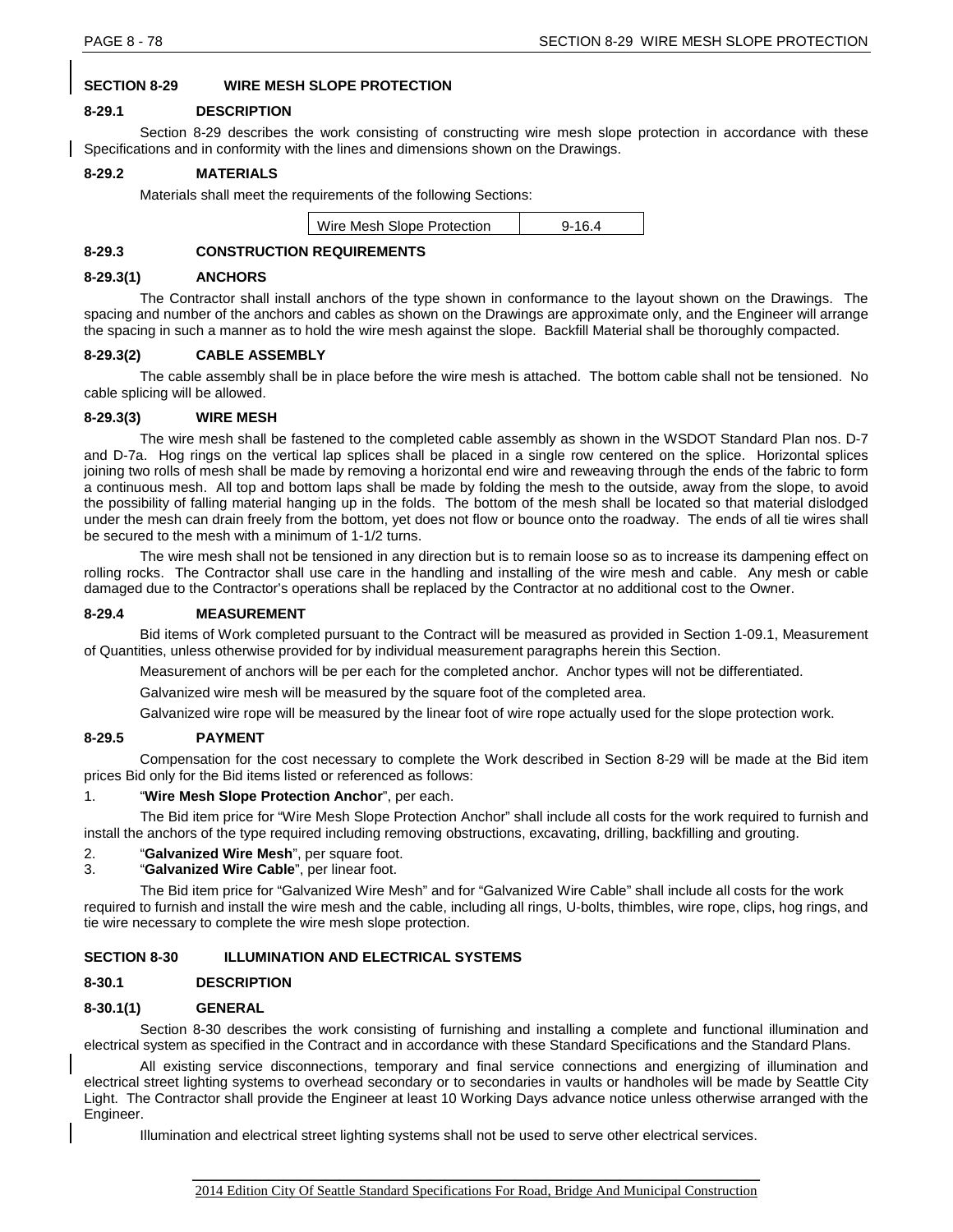Required permits for electrical Work other than street lighting and signals, and other than irrigation (see Sections 8-03.1 and 8-03.3(1)), shall be obtained in accordance with Section 1-07.6.

The Contractor shall become thoroughly familiar with the electrical environment within the Project Site and with the relevant Work.

### **8-30.1(2) APPLICABLE ELECTRICAL CODES AND STANDARDS**

In addition to the safety rules and standards specified in Section 1-07.1(2), electrical Work shall be performed in accordance with the current applicable provisions of the following codes:

- 1. SCL Material Standards, SCL Construction Guideline, and Requirements for Electrical Service Connection.
- 2. State of Washington Electrical Workers Safety Rules, Chapter 296-45 WAC.
- 3. National Electrical Safety Codes.
- 4. National Electrical Code.
- 5. City of Seattle Electrical Code Supplement.
- 6. Edison Electric Institute (EEI).

#### **8-30.1(3) ELECTRICAL SHOP DRAWINGS**

The Contractor shall submit Shop Drawings to the Engineer of the following items in accordance with Section 1-05.3:

- 1. Luminaires (include photometrics and socket position):
	- a. Housing<br>b. Lamps
	- Lamps
	- c. Photoelectric Cells
- 2. Wiring
	- a. Wire
		- b. Wire Connectors
		- c. Fuseholders
		- d. Fuses
		- e. Splice Kits
- 3. Grounding
	- a. Ground Rods<br>b. Ground Clam
	- **Ground Clamps**
- 4. Receptacle (Festoon Outlet)

#### **8-30.1(4) ELECTRICAL AND ELECTRONIC WORDS AND PHRASES**

See Section 1-01.3.

#### **8-30.2 MATERIALS**

Materials shall meet the requirements of the following Sections:

| Illumination and Electrical Materials, Luminaires, Ground Rods & Clamps | $9-31$ |
|-------------------------------------------------------------------------|--------|
|-------------------------------------------------------------------------|--------|

All welds on tubular steel shall comply with the requirements of ANSI/AWS D1.1 Section 10 Tubular Structures.

# **8-30.3 CONSTRUCTION REQUIREMENTS**

#### **8-30.3(1) GENERAL**

To maintain safe traffic conditions, existing luminaires shall remain in service until cut-over to new luminaires can be accomplished. Roadways shall not be opened to traffic before all of the required lighting system is operating properly.

Temporary lighting plans shall be required unless provided in the Drawings. Temporary lighting shall be provided at the cost of the Contractor unless plans are provided in the Drawings. When temporary lighting plans are provided in the Drawings a bid item for Temporary Lighting shall be provided.

#### **8-30.3(2) LUMINAIRES**

The luminaire glassware, reflector and lamp shall be thoroughly cleaned before installation on the tenon on the bracket arm. For LED luminaires, the LED array shall be cleaned with a soft cloth. The luminaire shall be secured and adjusted according to the manufacturer's recommendations. The luminaire refractor or LED array shall be level in the transverse roadway axis and parallel to the roadway grade in the longitudinal roadway axis after the pole has been plumbed with all loads added, according to SCL Construction Guidelines D12-9/NSL 30.

Date of installation shall be marked on the bottom of the photoelectric cell with an indelible ink. The luminaire shall have the installation date marked inside the metal base adjacent to the photo cell.

The photoelectric cell receptacle shall be adjusted such that the photoelectric cell faces north.

# **8-30.3(3) HANDHOLE, MAINTENANCE HOLE AND VAULT ACCESS REQUIREMENTS**

Access to handholes, maintenance holes, and vaults shall be provided at all times. Temporary storage of any material on top of or within 2 feet of any handhole, maintenance hole and vault will not be allowed.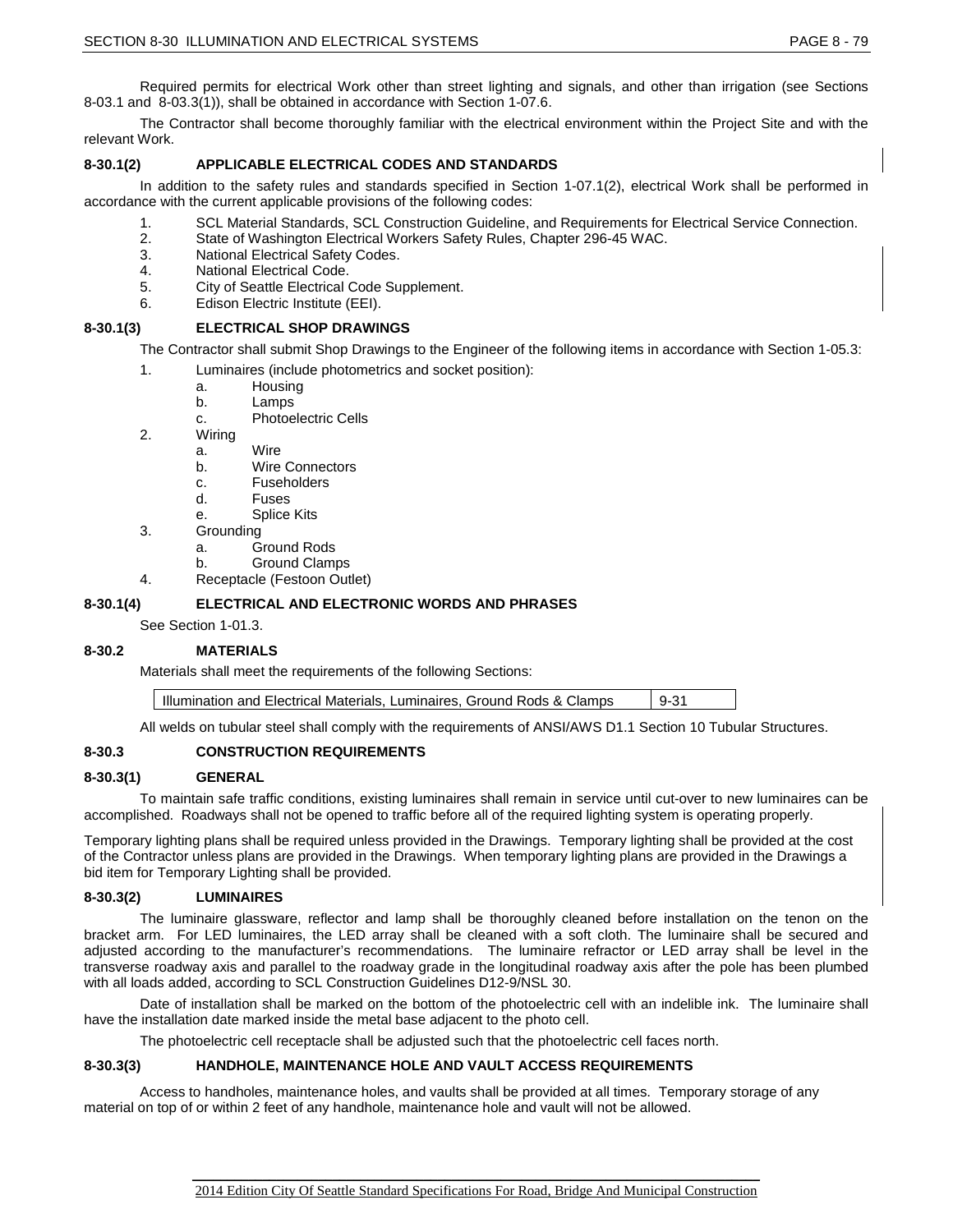# **8-30.3(4) RELOCATING EQUIPMENT**

When equipment and associated Material is to be relocated, the Contractor shall furnish and install all the equipment and material, including additional new material as necessary, required to complete the installation. All material and equipment shall meet the requirements of these Specifications.

# **8-30.3(5) WIRING, FUSING, AND SPLICING**

Luminaire fusing shall be sized appropriately per SCL Construction Standard 1730.00. Individual luminaire fuses for roadway and pedestrian luminaires shall be located in the adjacent handhole.

Festoon outlets shall be fused at 15 amps.

The Contractor shall provide wiring from luminaire terminal boards to in-line fuseholders and to the source of secondary service.

The Contractor shall coil a minimum 8 feet of wire at the source of secondary service to allow for connections by Seattle City Light. The Contractor shall coil 3 feet of excess conductor in each type handhole.

Each "hot" conductor shall have an in-line fuseholder and insulating boots located as indicated on the Drawings.

Multiple connectors shall also be used as required by the Drawings. Grounding and bonding for all streetlights shall conform to requirements outlined in SCL Construction Standard 1710.50 and 1810.05.

Ground wire attached to the face of a wood pole, not enclosed in conduit, shall be covered with plastic molding meeting SCL Material Standards 5820.50.

Caution shall be exercised in working near and within Seattle City Light Vaults and the electrical distribution system. Voltages present can be 26,000 volts or higher. Vault wiring will not be de-energized while the qualified Contractor is working. The Contractor shall arrange for scheduling a Seattle City Light Electrical Safety Observer when Work is required in a Seattle City Light vault or near an electrical distribution facility in accordance with Sections 1-05.2(2).

When cables or single conductors are being installed, care shall be exercised not to exceed tension limitations recommended by the manufacturer. Conductors may be pulled directly by hand; however, conductors pulled by mechanical means require a dynamometer with drop-needle hand shall be used on every pull. On mechanical pulls, either the insulation shall be stripped off each conductor, and conductors formed into a pulling eye and firmly taped before pulling, or a cable grip shall be used. The pulling force shall be applied directly to the conductor.

Secondary insulator racks required for new construction shall be in accordance with SCL Material Standards and installed in accordance with SCL Construction Guidelines.

Where new cable is to be installed in existing conduits which are occupied, the Contractor shall protect existing wiring from damage. Cable pulling compound shall be used to minimize cable pulling tensions and adverse effects on existing wire insulation, jacket and shield. Care shall be exercised in pulling cable into poles and pedestals since sharp metal edges may be present.

Aluminum wire and connectors shall be prepared and coated with an oxide-inhibiting compound.

Where triplex wire is installed overhead to feed only one street light, the two hot conductors shall be tied together (brothered) at each pole.

Wire insulation shall be removed by a method that does not "ring" or nick the wire. "Ringing" will be cause for rejection of the splice.

Wire splices shall be made mechanically and electrically secure. Each individual splice or termination of extra leads shall be insulated and made waterproof.

All cables shall be marked with a permanent stainless steel tag in handholes or access points with feed point circuit number per SCL Construction Standard 1714.10. Racking of cables shall be required.

For above ground splices, the connector shall be torqued to the manufacturer's recommended level. The splice and termination of extra leads shall be covered with rubber base insulating and waterproofing tape as specified in SCL Material Standards. This tape shall be worked around the wire insulation to insure a water tight assembly. The splice assembly shall be protected with two layers of electrician tape.

For below ground splices, connectors shall be tightened or crimped in accordance with the manufacturer's specifications. Only manufacturer's approved crimping tools shall be used to compress crimp splices. The metal splice shall<br>be centered in the enclosure. The encapsulant shall be mixed and installed in accordance with manu The encapsulant shall be mixed and installed in accordance with manufacturer's recommendation. The encapsulant shall completely fill the enclosure and be free of voids and impurities.

Where festoon outlets are installed on poles a separate circuit shall be provided.

# **8-30.3(6) LUMINAIRES RELAMPING**

Relamping shall be completed without power disconnection. The Contractor personnel servicing streetlights shall be Washington State certified electricians licensed to work on electrical low voltage up to 600 Volts AC.

Before starting work on conductive structures, the Contractor shall perform touch potential testing. Conductive structures shall be understood as, but not limited to, any structure capable of carrying current. The Contractor shall test structures using an electric voltage detector to test touch potential voltage. Electric voltage detector shall detect voltages 5 V or greater. If a voltage above 5 V is not detected, the test is complete and Contractor shall proceed with luminaire replacement.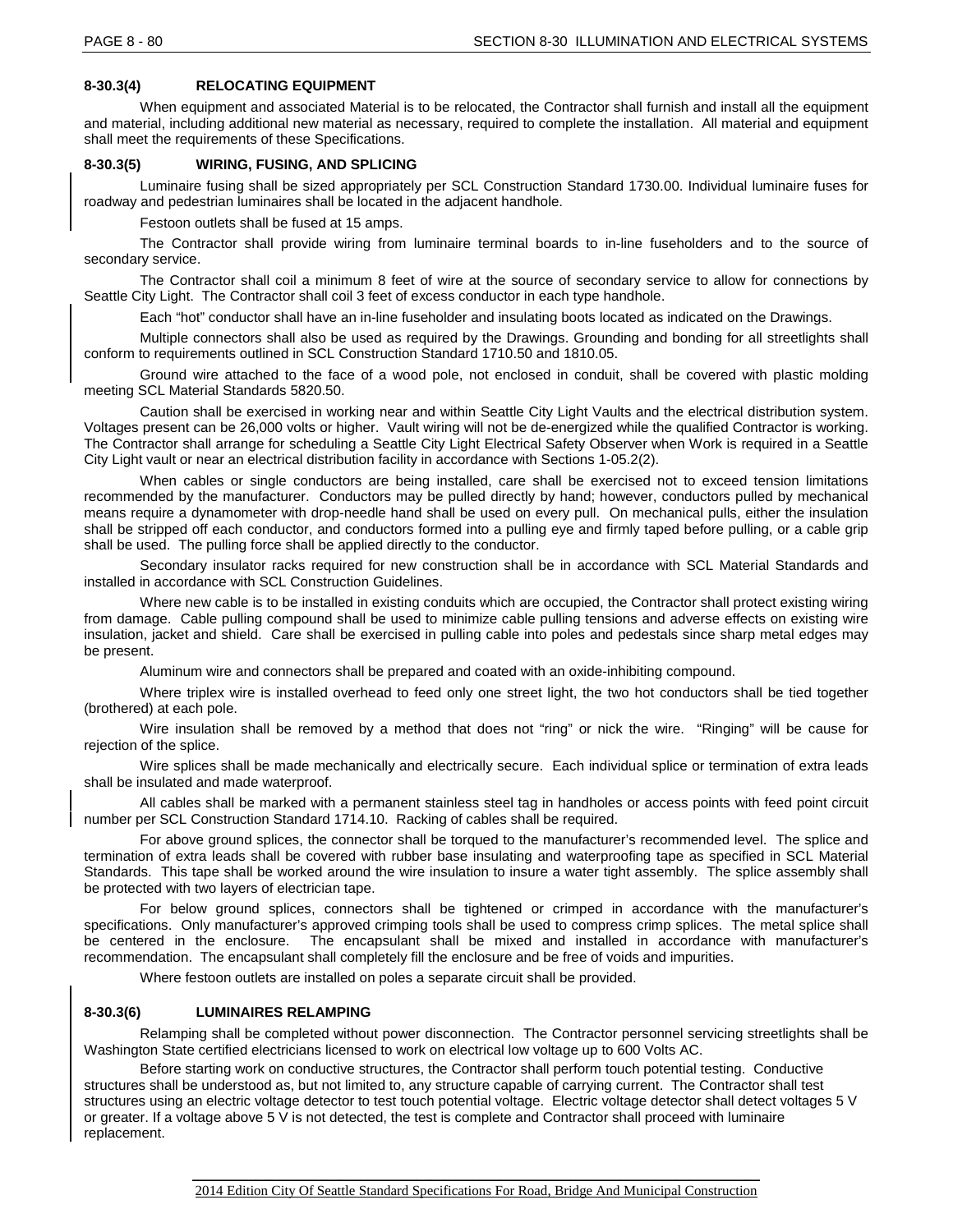If a voltage above 5 V is detected, the Contractor shall test structures using a voltmeter equipped with a 3000-ohm shunt. Adequate ground points shall be used to reference all measurements. All ground points shall first be checked for voltage. Fire hydrants, storm drains or other grounded structures should be sought for ground points.

If touch potential is detected, all conductive structures within a forty foot radius shall be tested for voltage. If less than 30 volts has been detected, the area shall be taped and coned off to prevent incidental contact and reported to the Engineer.

If a structure is found to be energized at 30 volts or more, the immediate area shall be secured and the Engineer shall be notified immediately.

Removal of the existing luminaire shall be done per 2-02.3(3)L. Installation of new luminaire shall be done per 8- 30.3(2).

After completing work on conductive structures, Contractor shall perform touch potential testing to confirm Contractor's activities have not created touch potential on the structures as identified above.

#### **8-30.3(7) GROUNDING AND BONDING**

Grounding and bonding for all streetlights shall conform to requirements outlined in SCL Construction Standard 1710.50.

All conductive appurtenances containing electrical conductors, including cabinets, metallic conduit, metal poles, pedestals, and junction boxes, shall be made mechanically and electrically secure to form a continuous system which shall be effectively grounded. Each streetlight or traffic management system circuit shall only have one Service Bond.

Where conduit (including steel conduit) systems are used, all metallic appurtenances shall be electrically bonded by a separate insulated ground conductor. Conduit risers shall be bonded to the grounding conductor.

Where parallel electrical circuits exist in an electrical conduit, the equipment grounding conductor shall be sized as determined by the rating of the largest overcurrent device serving any circuit contained in the conduit. The minimum size for the grounding conductor shall be #6 copper. Only one equipment grounding conductor is required in any conduit, raceway, junction box, handhole, or pole.

All conduit runs with phase conductors (with the exception of the run from the riser to the first handhole) shall have the grounding conductor installed in the conduit unless noted otherwise on the Drawings.

The grounding conductor shall connect all ground rods in each circuit. The grounding conductor shall be installed in one continuous length without a splice or joint. If necessary, splices or connections shall be made by irreversible compressiontype connector listed for direct-buried use. Exothermic weld is acceptable.

Metal conduit, grounding conductor and the service neutral shall be bonded and grounded at the service entrance point as required in SCL Construction Standard 1710.50, under the NEC and the City of Seattle Electrical Code.

Only one wire shall be installed under any ground clamp.

Ground rods shall be installed in firm undisturbed earth. In areas with loose or soft soil conditions, extensions shall be coupled until the rod cannot be removed by hand. Minimum spacing between ground rods shall be 8 feet per Seattle Electrical Code.

Grounding performance shall be based on both the NESC and NEC. If installed system does not measure below 25 ohms resistance to Earth, the Engineer shall make the determination if the overcurrent protection is adequate for acceptance or if additional grounding is required.

#### **8-30.3(8) REMOVAL AND SALVAGE OF EXISTING EQUIPMENT**

Refer to Section 2-02.3(3)G and 2-02.3(7)C.

# **8-30.3(9) FIELD TESTING**

Prior to completion of the Work, the Contractor shall provide the Engineer 3 Working Days advance notice. The Engineer shall coordinate with the Contractor to determine a hold-open timeframe. Parties shall make the following tests on all electrical circuits:

- 1. Open-trench grounding test. During open trench, test for grounds in each circuit by physically examining the installation to ensure that all required ground jumpers, devices and appurtenances are in place, that they are mechanically and electrically firm, and that they meet Seattle City Light requirements.
- 2. Insulation resistance test. The insulation test shall be performed after all field connections have been made. All readings shall be recorded and made available when requested by the Engineer.
- 3. A functional test in which it is demonstrated that each and every part of the system functions as specified or intended herein. The functional test shall be performed after all field connections are completed. If applicable, streetlight contactor function shall be tested as part of the complete functional test as follows:
	- a. No current on the load side of contactor when in the OFF position or in the AUTO position when the PE cell is open.
	- b. Correct current to the load side of the contactor when in the ON position or in the AUTO position when the PE cell is closed.

#### **8-30.3(10) AS-BUILT DRAWINGS**

See Section 1-05.11.

Prior to service connection, the Contractor shall submit to the Engineer for approval, as-built wiring drawings indicating field wiring, conduit route and sizes, handhole location and sizes, and pole locations.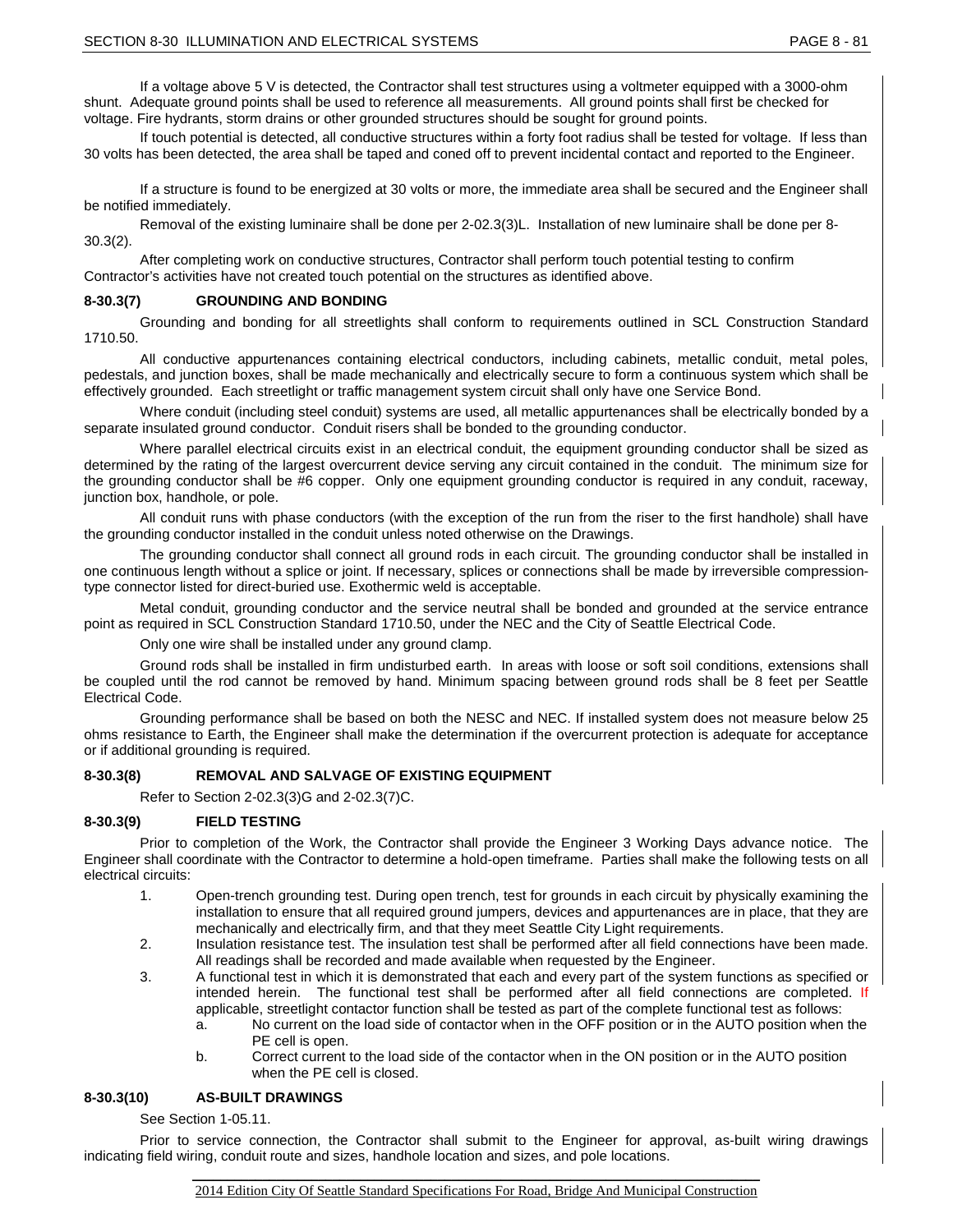# **8-30.3(11) FINAL INSPECTION**

See Section 1-07.28(8)d.

The Contractor shall coordinate with the Engineer for all inspections. The Contractor shall provide ten (10) Days notice prior to inspection.

# **8-30.3(12) COMMISSIONING**

All projects shall be subject to commissioning to ensure proper operations and installation of the system. The Contractor shall coordinate with the Engineer to ensure completion of all commissioning requirements.

- Components in this process shall include, but not limited to, controls operation verification and adjustments, system stress testing (operation under full load), light level verification, power quality, and consumption verification.
- b. Findings in this process that do not comply with Construction, Material, and Design Standards shall be flagged and remedied during this process.

# **8-30.3(13) ACCEPTANCE**

Upon completion of punch list and remedy of flagged items, an acceptance document shall be signed by the Contractor, Engineer, and SCL, and then the system is accepted by SCL.

Upon acceptance, final connection of the lighting shall occur after a service application is made to Seattle City Light and the as-built drawings are received, confirmed, and approved.

The illuminations system will not be approved and wiring bid items not be paid until the Contractor meets all of the requirements made in Sections 8-30.3(11), 8-30.3(12), and 8-30.3(13).

# **8-30.4 MEASUREMENT**

Bid items of Work completed pursuant to the Contract will be measured as provided in Section 1-09.1, Measurement of Quantities, unless otherwise provided for by individual measurement paragraphs herein this Section.

# **8-30.5 PAYMENT**

Compensation for the cost necessary to complete the work described in Section 8-30 will be made at the Bid item prices Bid only for the Bid items listed or referenced as follows:

# 1. "**Luminaire, (Light Source Type), (Description)**", per each.

The Bid item price for "Luminaire, (Light Source Type), (Wattage or Number of LEDs), (Description)" shall include all costs for the work required to furnish and install a complete luminaire including the fuse, hardware, photoelectric control and wiring to the fuseholder at the secondary source or at the base of the pole.

# 2. "**Relocate (Item)**", per each.

The Bid item price for "Relocate (Item)" shall include all costs for the work required to remove the item and reinstall the item complete at the new location, including furnishing new hardware if necessary, and cleaning and relamping (which includes a new lamp and photoelectric cell) relocated luminaires.

# 3. "**Wiring, Street Lighting**", per lump sum.

The Bid item price for "Wiring, Street Lighting" shall include all costs for the work required to furnish and install wiring for the street light system from the service point to the luminaire fuseholder, including taps, splices, tape, fuseholder, excess wire for connections, and any other Material necessary for a complete illumination and electrical system.

# 4. "**Relamp Luminaire, (Light Source Type), (Description)"**, per each

The Bid item price for "Relamp Luminaire, (Light Source Type), (Description)" shall include all costs for the work required to completely remove and salvage the existing luminaire and furnish and install a complete luminaire including hardware and photoelectric control.

#### 5. **"Bond Existing Handhole"**, per each.

# 6. **"Bond Existing Pole"**, per each.

The Bid item price for "Ground Existing Handhole" and "Ground Existing Pole" shall include all costs for the work required to bond handholes or poles to grounding electrode conductor and ground rods including furnishing and installing wire, taps, splices, tape, clamps, lugs and any other Material necessary for a complete ground system.

# 7. **"Install Ground Rod"**, per each.

The Bid item price for "Install Ground Rod" shall include all costs for the work required to furnish and install ground rods including wire, taps, splices, tape, clamps, lugs, couplers, locating underground utilities and structures, and any other Material necessary to complete a grounded system.

#### 8. **"Inspect Grounding and Bonding"**, per each.

The Bid item price for "Inspect Grounding and Bonding" shall include all costs for the work required to inspect the grounding and bonding system for each existing service point location from the furthest downstream metal appurtenance to the service point.

# 9. "**Remove (Item)**", per each.

The Bid item price for "Remove (Item) "shall include all costs for the work required to remove and salvage as required.

# 10. **Other payment information.**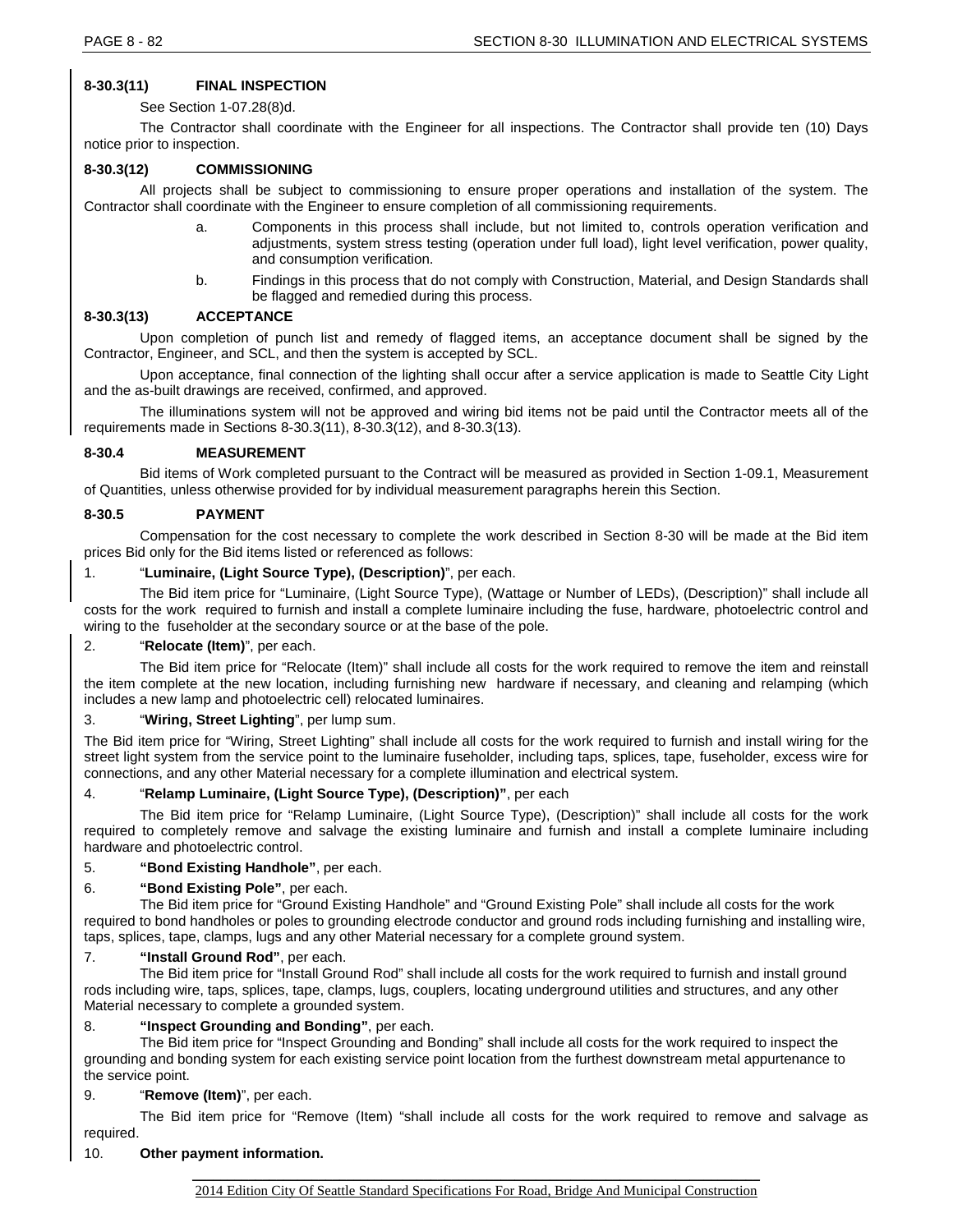All existing service disconnections, temporary and final service connections of the illumination and electrical street lighting systems to overhead secondaries, or to secondaries in vaults or handholes will be made by Seattle City Light at the project's expense.

All costs for furnishing and installing hardware not specifically called out, but required to complete the constructions in Section 8-30 shall be included in the applicable Bid item prices and no separate or additional payment will be made.

Existing materials proposed to be relocated per approved drawings and documents and found to be in need of repair or replacement during the time of construction by the Engineer shall be replaced by new material and will be addressed as extra work per Section 1-04.4.

Costs for Electrical Safety Observer shall be in accordance with Section 1-05.2(2).

#### **SECTION 8-31 TRAFFIC SIGNAL SYSTEM**

#### **8-31.1 DESCRIPTION**

#### **8-31.1(1) GENERAL**

This Work shall consist of furnishing and installing a complete and functional traffic control system consisting of controller assembly, signals, miscellaneous traffic devices, and appurtenances in accordance with the Contract.

The Contractor shall become thoroughly familiar with the electrical environment within the Project Site and with the relevant Work.

All final signal system service connections to secondary overhead / underground will be made by Seattle City Light.

If, for any reason, vehicular or pedestrian signal(s) fail to function properly, the Contractor shall immediately call for an off duty Uniformed Peace Officer to control the intersection. The Contractor shall also immediately notify the Engineer and the Owner's Signal Maintenance Office (206-386-1206) of the nature of the malfunction. The Contractor shall immediately undertake the necessary repairs. The Engineer may require the Work to be done by Owner forces.

#### **8-31.1(2) ELECTRICAL AND ELECTRONIC WORDS AND PHRASES**

See Section 1-01.3.

#### **8-31.1(3) APPLICABLE ELECTRICAL CODES**

See Section 8-30.1(2).

### **8-31.1(4) SUBMITTALS AND REFERENCE MATERIALS**

#### **8-31.1(4)A SIGNAL SHOP DRAWINGS**

The Contractor shall submit Shop Drawings including catalog cuts in accordance with Section 1-05.3 for the following:

- 1. Signal Heads and Mounting Assemblies
- 2. Cable and Wire
	- a. Wire Connections
	- b. Fuse Kits
	- c. Splice Kits
- 3. Pole Line Hardware
- 4. Interior Illuminated Signs and Blank Out Signs
- 5. ITS Equipment
	- a. CCTV Cameras
	- b. Detection Cameras
	- c. License Plate Readers
	- d. Wireless Detectors
	- e. Dynamic Message Signs
	- f. Communication Devices
- 5. Miscellaneous
	- a. Aerial Terminal Compartments
	- b. Pedestrain PushButton
	- c. Ground Rods
- 6. Detector Loops
	- a. Loop Sealant
		- b. Wire

The Contractor shall submit "redline" as-built wiring diagrams to the Engineer for each signalized intersection at least 3 working Days prior to requesting the Engineer's approval for turn-on or cut-over.

# **8-31.1(4)B SAMPLES**

The Contractor shall submit a sample to the Engineer for approval of the type of electronic component to be used. Approved samples will be retained for future comparison for the remaining equipment to be installed.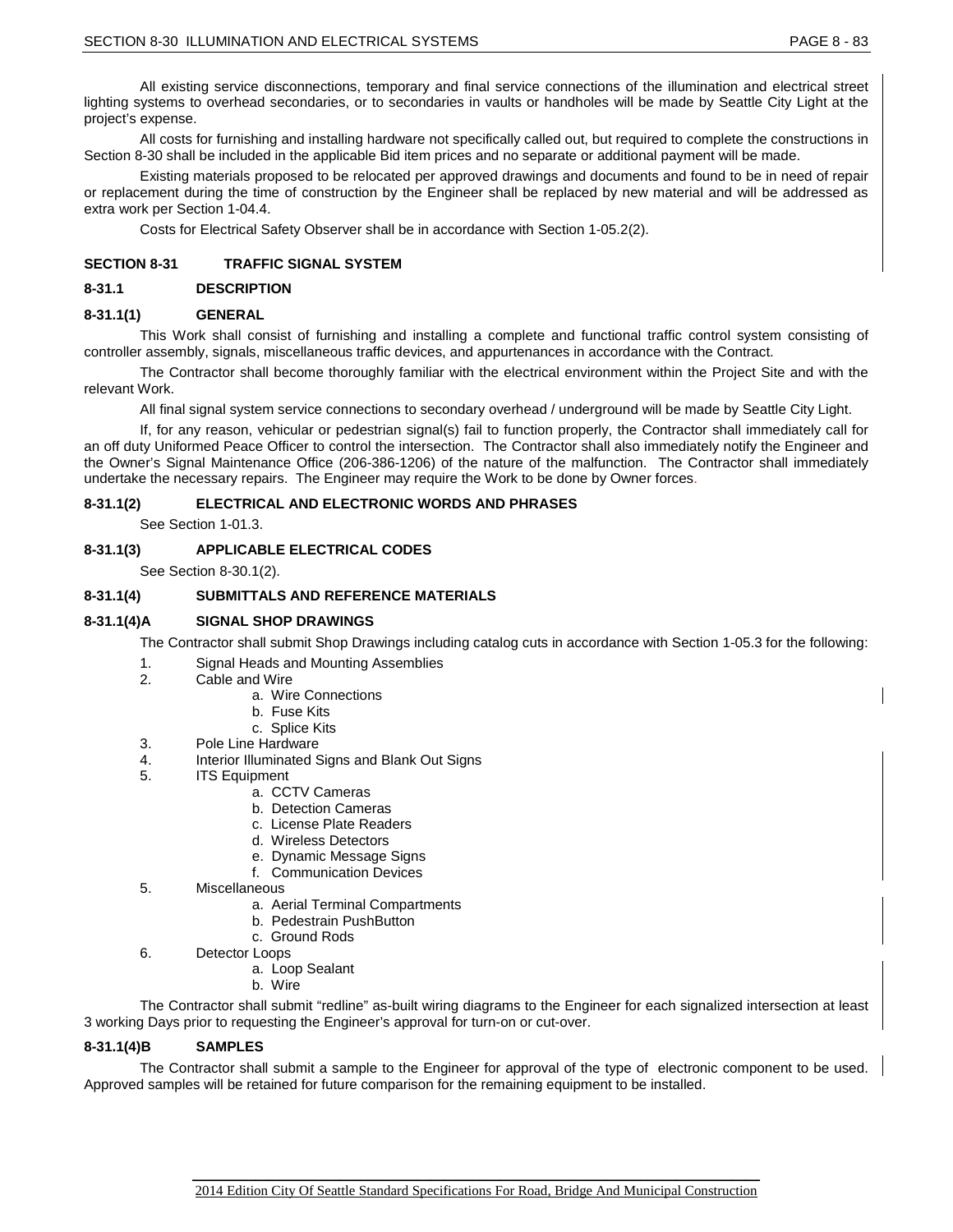**8-31.1(5) CONTROLLER ASSEMBLY TESTING REQUIREMENTS**

**8-31.1(5)A RESERVED**

**8-31.1(5)B RESERVED**

**8-31.1(5)C RESERVED**

# **8-31.1(5)D FIELD TESTING**

The Contractor shall make the following tests on all new electrical circuits. Test equipment shall be calibrated as recommended by the test equipment manufacturer.

- 1. Test for continuity of each circuit.
- 2. Test for grounds in each circuit which consists of the physical examination of the installation to ensure that all required ground jumpers, devices and appurtenances do exist and are mechanically firm, meeting the requirements of Article 250 of the National Electrical Code.
- 3. A megger test on each circuit between the conductor and ground with all switchboards, panel boards, fuse holders, switches, receptacles and over current devices in place and all readings recorded. The megger test shall be performed with all wiring installed but connections not made to controller, conflict monitor, load switches, or other plug connected accessories. The Contractor shall submit to the Engineer with 3 copies of the test results identifying observed readings with their respective circuits at least 3 Working Days prior to any checkout of the installation to be turned on or cut over. One copy shall be filed in the controller cabinet.

The insulation resistance on all electrical circuits whose nominal voltage is between 115 volts and 600 volts, other than direct burial cable, shall not be less than 6 megohms between the conductor and ground on circuits with total single conductor lengths of more than 2,500 feet, nor less than 8 megohms for circuits with single conductor length 2,500 feet or less.

For circuits below 115 volts nominal and all direct burial circuits, the insulation resistance shall not be less than 2 megohms to ground, and for loop wire not less than 10 megohms.

Any change in the above stated minimum readings shall require written approval by the Engineer. Only those factors based on dielectric properties of conductor insulation, splicing insulations, terminal strips, etc., will be cause for consideration of variance.

4. A functional test (intersection check-out) in which it is demonstrated that each and every part of the system functions as specified or intended herein. The functional test will be performed after all field connections to the controller cabinet have been made.

Any fault in any Material or in any part of the installation revealed by these tests shall be justification for the Material to be replaced or for the part to be repaired by the Contractor in a manner approved by the Engineer, and the same test shall be repeated until the system is approved by the Engineer.

# **8-31.1(6) GUARANTEE**

See Section 1-05.10.

# **8-31.2 MATERIALS**

Materials shall meet the requirements of Section 9-32.

All welds on tubular steel shall comply with the requirements of ANSI/AWS D1.1 Section 10 Tubular Structures.

# **8-31.3 CONSTRUCTION REQUIREMENTS**

# **8-31.3(1) CLEARANCE REQUIREMENTS AND INTERSECTION CHECK-OUT AND TURN-ON PROCEDURES**

# **8-31.3(1)A TRAFFIC CONTROL**

The Contractor shall provide an off duty Uniformed Peace Officer at any time a signalized intersection is dark or inoperative, such as during controller change-out, cable installation, signal turn-on or cut-over, or similar circumstances. The Contractor shall have all traffic controls (i.e., pavement markings, channelization, and signage) in place prior to requesting Engineer's approval for turn-on or cut- over.

To maintain safe traffic conditions, existing signals shall remain in operation until a simultaneous cut-over to new signals can be accomplished.

At the time of turn-on of new signals, temporary advanced warning signs shall be installed on all approaches. These signs shall remain in place for not less than 7 Calendar Days nor more than 21 Calendar Days. All signs shall be highly visible and be placed in convenient and secure locations. Installation and removal of signs shall be the responsibility of the Contractor and incidental to sign work.

At the time of cut-over of revised signals having phasing which is different from the old signal operation (i.e., added phase, split phase, etc.) temporary "SIGNAL REVISION" signs shall be placed upstream on all approaches. These signs shall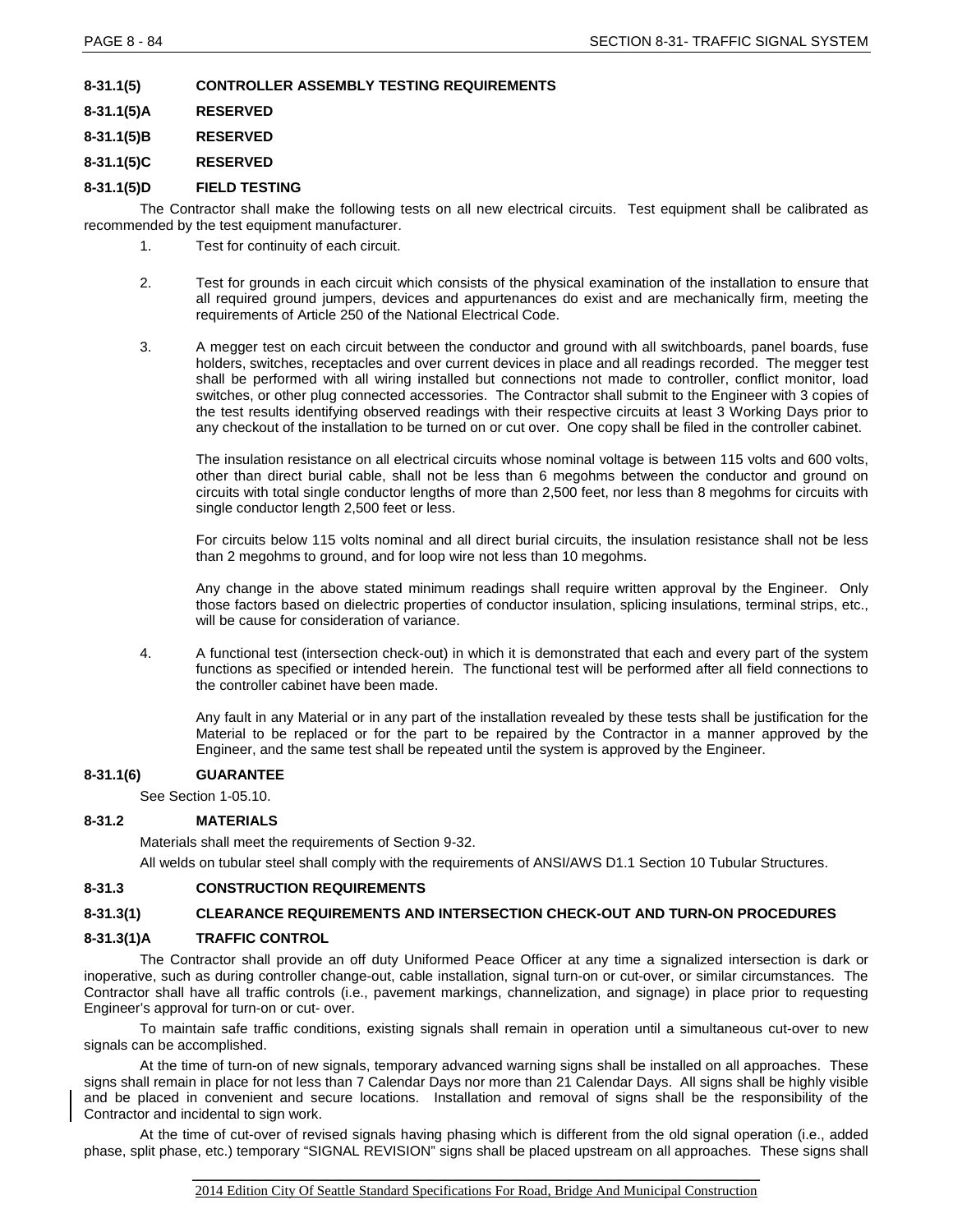remain in place for not less than 7 nor more than 14 calendar Days. At a cut-over of revised signals having phasing which is the same as the old signal operation, no temporary signing is necessary. All signs shall be highly visible and placed in convenient and secure locations. See Sections 8-31.3(16), 1-07.23, and 1-10 for traffic safety and traffic control. Installation and removal of signs shall be the responsibility of the Contractor and incidental to signal work.

#### **8-31.3(1)B TRAFFIC SIGNAL CONTROLLER CABINET AND HANDHOLE ACCESS REQUIREMENTS**

Access to traffic signal controller cabinets and handholes shall be provided at all times. Storage of any item on, against, or within 3 feet of any traffic signal controller cabinet will not be allowed. Traffic signal controller cabinets shall always have at least 3 feet clear on all sides. Clear and uncluttered access between the traffic signal controller cabinet and accompanying handhole shall be provided at all times with a minimum access width of 3 feet. Temporary storage of any material on top of or within 2 feet of any handhole will not be allowed.

### **8-31.3(1)C TRAFFIC SIGNAL CONTROLLER ASSEMBLY REPLACEMENT**

At each location which requires that an existing traffic signal controller assembly be replaced by a new one using the existing foundation, the Work shall proceed as follows:

The Contractor shall check and tag all field circuits, and shall provide the Engineer at least 5 Working Days advance notice for de-energizing.

After field circuits have been tagged, the Engineer will de-energize the traffic signal controller assembly, and disconnect and remove existing traffic signal controller and auxiliary equipment from the cabinet. The Contractor shall then remove the field wiring, remove the existing traffic signal controller cabinet, install the new traffic signal controller cabinet, and connect the field wiring.

At each location selected for modification Work that requires removal or rebuilding of the existing traffic signal controller cabinet foundation, the Engineer will de-energize the traffic signal controller cabinet and remove electronic equipment while the Contractor temporarily relocates the existing cabinet as approved by the Engineer. The cabinet shall be temporarily relocated in such a manner that the intersection operates in its present mode during foundation reconstruction or modification. The Contractor shall protect the traffic signal controller assembly within the Work area, as approved by the Engineer.

Following foundation reconstruction, the new traffic signal controller assembly shall be installed on the new or modified foundation.

#### **8-31.3(2) TRAFFIC SIGNAL CONTROLLER ASSEMBLY**

#### **8-31.3(2)A GENERAL**

The Contractor shall install the traffic signal controller cabinet. The Engineer will install the traffic signal controller and associated electronic equipment. The Contractor shall terminate all field wiring on the terminal strip in the traffic signal controller cabinet.

Auxiliary equipment added to existing traffic signal controller cabinets shall be installed as indicated on the Drawings and as specified herein.

Any field modifications shall require the Contractor to submit to the Engineer for approval a modification plan 3 weeks prior to scheduling the Work. The submittal shall include equipment layout and wiring diagrams detailing the work to be done, as well as the portion of the critical path schedule to be followed. A description of how the Work affects traffic and signal operation shall also be submitted, along with information on measures to be taken to minimize adverse impacts on traffic.

The Engineer shall be notified 2 Working Days in advance of energizing the unit.

The Contractor shall coordinate with SDOT Signal Operations at the pre-construction meeting for traffic signal controller cabinet pick up schedule. The Contractor shall pick up the traffic signal controller cabinet at the Traffic Signal Shop (at 4200 Airport Way South, 206-386-1206) for installation.

For installation of the Type 2070 traffic signal controller cabinet, the Contractor will be required to have power service at the cabinet location and to be hooked up to keep the electronics warm and dry until energizing the traffic signal.

#### **8-31.3(2)B TEMPORARY CONTROLLER CABINET FRAMING APPARATUS**

Where relocation of the controller cabinet is required for locations where a new foundation is being poured in the same location as the existing foundation, the Contractor shall furnish a temporary controller cabinet framing apparatus to support the controller cabinet over the control box handhole.

The framing apparatus shall be sized to match the base of the controller cabinet and completely cover the control box handhole. It shall also have a means to securely tie the controller cabinet to the framing apparatus.

The framing apparatus shall be constructed from wood and treated to withstand the rain while in the field.

The temporary controller cabinet framing apparatus shall be installed at the same orientation as the existing traffic signal cabinet, unless otherwise directed by the Engineer.

#### **8-31.3(2)C AUXILIARY CABINETS**

The Contractor shall supply 336a cabinets installed in the location for Auxiliary Cabinets as indicated on the Drawings and as specified herein. The cabinet shall not be supplied with a "police panel." All hardware in the 336a cabinet will be furnished by the City of Seattle unless otherwise specified. The installation shall consist of the following:

1. Inspect cabinet prior to installation to ensure that the cabinet is free of damage.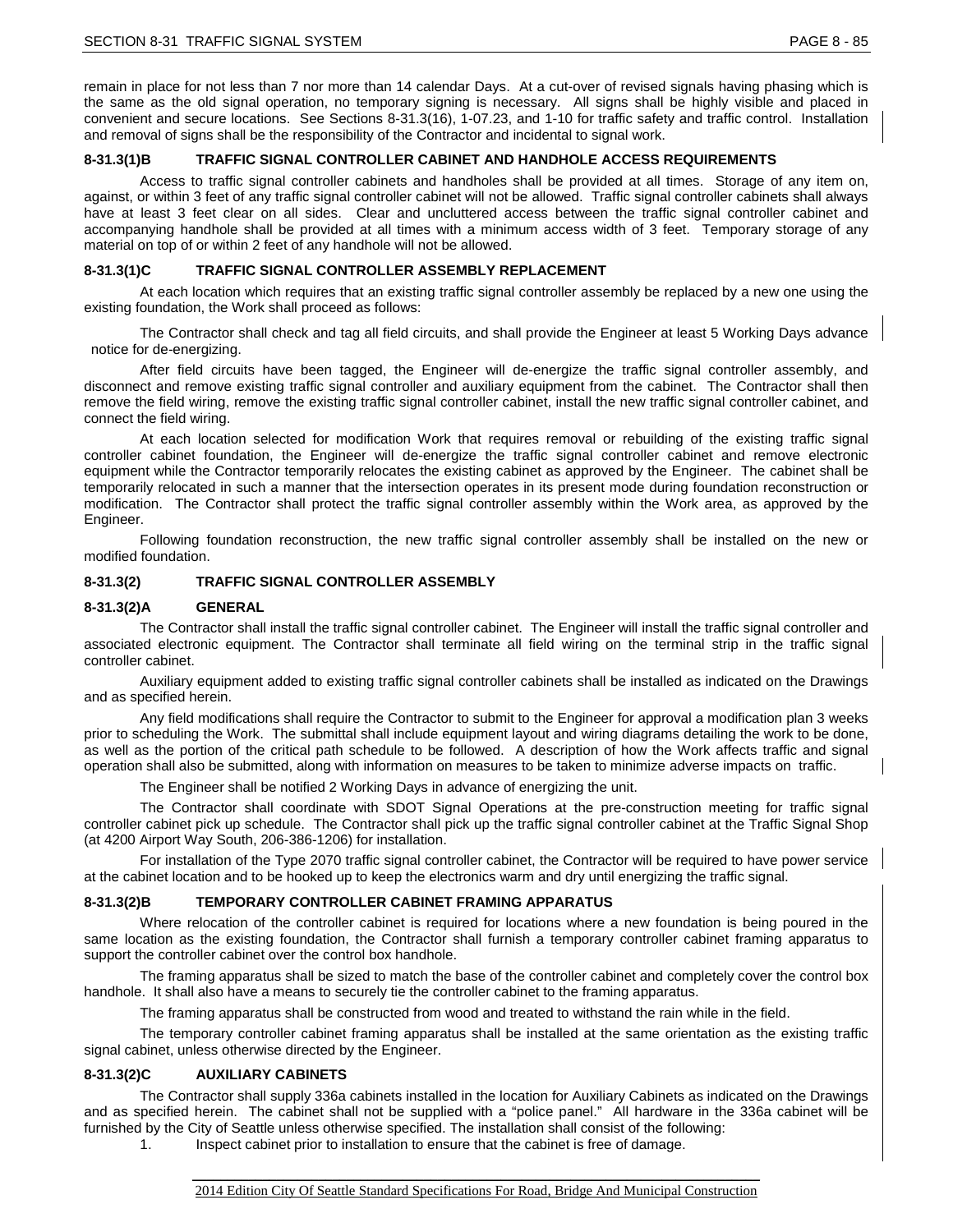- 2. Install cabinet on concrete foundation per the Drawings.
- 3. Mount cabinet to foundation per manufacturer's instructions.
- 4. Seal cabinet at base and seal all conduits into cabinet with a waterproof sealant following installation.
- 5. Ground cabinet to meet National Electric Code (NEC) standards.

The Contractor will store each cabinet in a secured location prior to installation. This storage area may be an outdoor secure facility.

Any field modifications shall require the Contractor to submit to the Engineer for approval a modification plan 3 weeks prior to scheduling the Work. The submittal shall include equipment layout and wiring diagrams detailing the work to be done.

# **8-31.3(2)D TERMINAL CABINET**

Terminal cabinet shall be field installed on all signal poles as indicated in the Drawings. All terminal cabinets shall have  $3 - 12$  position terminal strips. Terminal cabinets shall be used for all vehicular and pedestrian signal heads attached to or spanned from signal poles. Terminal cabinets shall be installed at a minimum of 12 feet from the sidewalk grade and above pedestrian signal heads. Terminal cabinet shall be locked. The Contractor shall supply construction cores with two master keys. The keys shall be delivered to the Engineer. Terminal cabinet shall be wired per the field termination diagram in the Drawings. If no field termination diagram is provided in the Drawings the Contractor shall submit a proposed termination diagram for review by the Engineer prior to installation.

# **8-31.3(3) SIGNAL HEADS, VEHICLE AND PEDESTRIAN**

# **8-31.3(3)A GENERAL**

Signal heads shall not be installed at any intersection earlier than 10 Working Days prior to turn-on or cut-over.

Mounting shall be bracket, mast arm, post top, span wire, or clamshell as indicated on the Drawings. Signals mounted on post tops shall utilize standard 4-inch slipfitters. Bracket-mounted signal heads shall utilize the signal bracket assembly and type of mounting indicated on the Drawings. The bracket assembly shall be installed in line with the pole center line.

Attachments such as visors, backplates or adapters shall conform and readily fasten to existing mounting surfaces without affecting the weatherproofing and light integrity of the signal.

Electrical service shall be neatly formed to the supporting structure with only sufficient slack for wind effect when span wire mounted.

All new vehicular and pedestrian signals shall be temporarily, securely, and completely covered with a 6 mil minimum thickness black, or blue, polyethylene sheeting until the time of turn-on or cut-over.

Alignment of vehicular and pedestrian signal heads and the overall readiness of other traffic control devices and channelization will be approved by the Engineer prior to activating signal locations.

# **8-31.3(3)B VEHICLE SIGNAL HEADS**

The bottom of vehicle signals mounted over roadways, excluding backplates shall have a range of clearance between 17 feet to 19 feet above roadway grade at the crown of the roadway. On designated truck and overhead trolley routes, the range of clearance shall be 18 feet to 19 feet. Under no circumstances shall the bottom of the vehicle green section be more than 19 feet above roadway grade at the crown of the roadway. Vehicle signals mounted on poles or pedestals shall be 12 to 15 feet above sidewalk grade. Only steel pedestals shall have vehicular signal heads mounted to them. Pole plates used for bracket mounted installations shall be of the type that shall fit flush against the pole surface without altering the pole or pole plate.

The signal shall be mounted with standard 1-1/2 inch fittings as a single section or as a multiple section head. The signal section shall be provided with an adjustable connection that permits incremental tilting from zero to at least 10 degrees above or below the horizontal while maintaining a common vertical axis through couplers and mounting. Terminal connection shall permit external adjustment about the mounting axis in 5-degree increments. The signal shall be mountable with ordinary tools and capable of being lamped without tools.

Signal heads located over the roadway shall not be in conflict physically or visually with trolley wires, span wires, electrical wires or any other hardware existing or proposed for the location. A 3-foot edge to edge clearance shall be maintained between signal heads and trolley wires. Span wires and tether lines within 4 feet of trolley lines shall be properly insulated. If it becomes evident that a conflict exists, the Contractor shall immediately notify the Engineer and allow 5 Working Days to resolve the problem.

Balance adjusters shall not be installed when the approach grade is less than 10%.

When balance adjusters are required, the vehicular heads shall be adjusted in the field such that persons standing on the pavement, four times the speed limit in feet back from the stop bar, shall see the brightest image of the red section. Heads shall be plumbed as viewed from the direction in which they face.

Optically programmed type traffic signal heads shall be programmed before traffic signal system turn-on. Programming shall be performed in the presence of the Engineer by giving 2 Working Days advance notice.

Vehicle signal heads shall be attached to the mast arm with a signal coupling unit as detailed on Standard Plan 510A and 510B. Mounts shall include elevator straight plumbizer units between the red and yellow signal sections, or 90 degree plumbizers.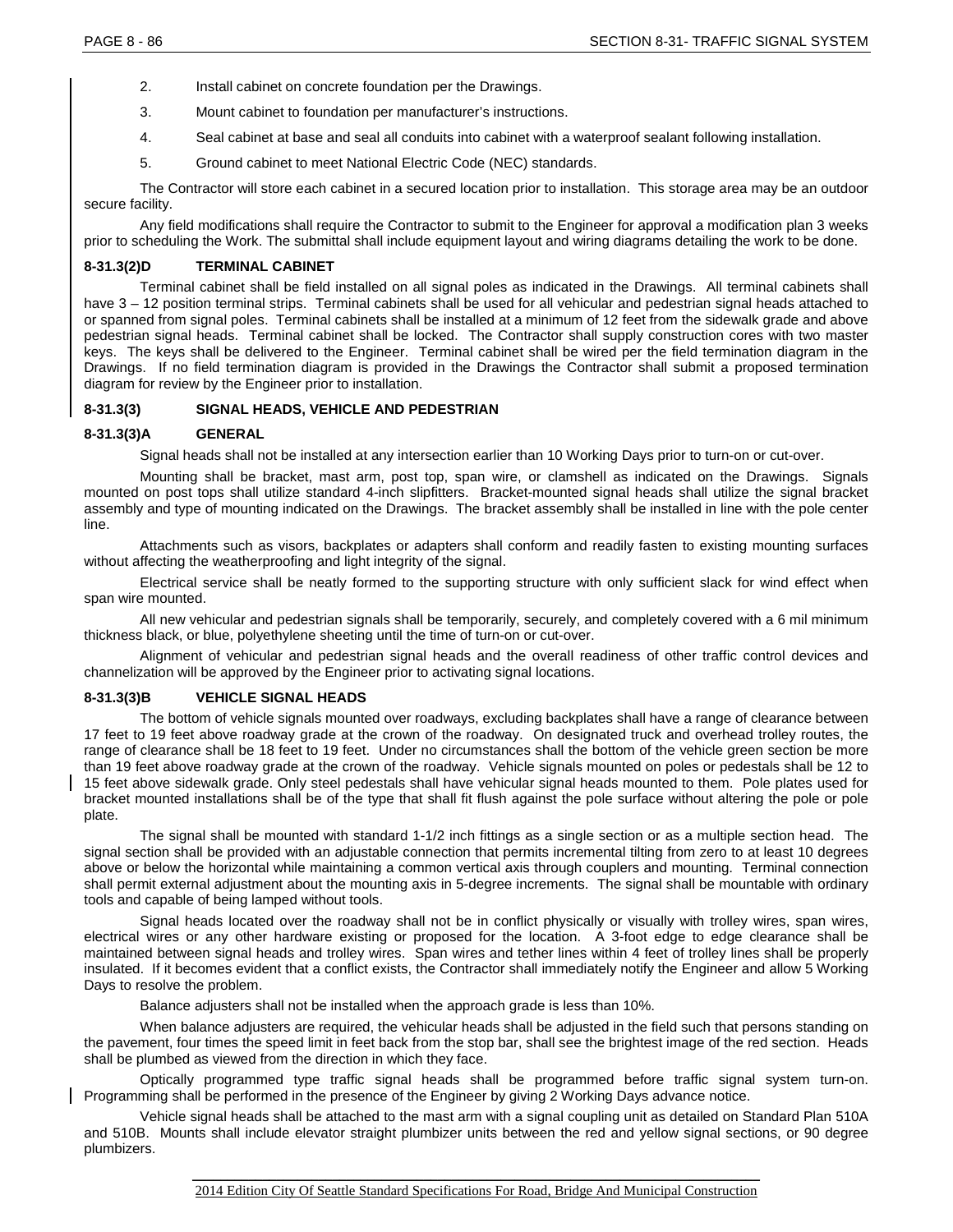Vehicle signal heads shall be attached to the span wire by means of a hanger clamp, balance adjuster, and suspension fittings as shown on the Standard Plans. The sag in the span wire after loading shall be within the range of 5 percent to 7 percent of the total span. Span wires shall be attached to the poles such that the signal head mounted at the lowest point on the span does not require a signal height adjuster. The top (red) section of all heads hanging on the same span shall be approximately level when viewed from the approach direction.

For optically programmed signals which are span wire mounted, a tether cable with connections and hardware as recommended by the signal head manufacturer shall be used to provide and maintain proper optical visibility of all indications. The tether cable clamps used shall be designed to release under severe wind loads and impact. The tether cable shall be insulated, bright yellow, and shall be installed a minimum 18 feet above roadway grade.

#### **8-31.3(3)C PEDESTRIAN SIGNAL HEADS**

Pedestrian signal heads shall be aligned to focus on the center of the far end of the crosswalk which it is associated with and at a point 5 feet above the opposing sidewalk.

Multiple pedestrian signal heads mounted on a pedestal shall be stagger mounted so that the distance to the bottom of the lower housing is 8 feet above the sidewalk, and the distance to the bottom of the upper housing is 9 feet 6 inches above the sidewalk.

The Contractor shall use a "Clamshell" type mounting assembly for pedestrian signals.

Pedestrian signal heads mounted on the same pole (not pedestal) shall be installed so that the bottom of the housing of each head is a minimum 8 feet to a maximum 9 feet 6inch above sidewalk grade. On poles where the signal housings interfere with each other, stagger mounting shall be required as indicated on the Standard Plans.

#### **8-31.3(4) PEDESTRIAN PUSHBUTTON ASSEMBLY**

The complete Accessible Pedestrian Signal (APS) system shall be furnished and installed by the Contractor and shall be designed as shown on the Drawings. The mounting height of the pushbutton shall be 3'-6" above the sidewalk as indicated on Standard Plans 521 and 522. The APS system shall consist of audible tones/message capabilities from the pushbutton housing, pedestrian pushbutton (with a raised tactile directional arrow and latching mode as described in Standard Specification 9-32.5), MUTCD sign, frame which provides an integral pushbutton mount and sign platform (with sign mounted above the pedestrian pushbutton), central control unit in the traffic control unit, and all associated cables and mounting hardware. The Contractor shall use the cable type and mounting assembly as recommended by the pushbutton manufacturer.

The pushbutton assembly shall be located on the side of the pole as shown on the Drawings.

### **8-31.3(5) VEHICLE DETECTION**

#### **8-31.3(5)A INDUCTIVE DETECTOR LOOPS**

Vehicle loop detectors indicated on the Drawings are located schematically and actual loop detector locations will be verified by the Engineer prior to sawcut or installation. The Contractor shall mark out proposed detector loops on the roadway at least 3 Working Days before any sawcut or installation occurs. The location of stop bar pavement marking shall be obtained by the Contractor prior to sawcut or loop detector installation. In general, loop locations shall be located behind existing or proposed stop bar pavement marking, and shall not be located where pavement dowel or tie bars or metal supports within the pavement are located. Loops located within or beyond the stop bar pavement marking will not be allowed. The Contractor shall not begin sawcutting pavement until loop locations have been approved by the Engineer. When parallel to a pavement joint or edge, the sawcut shall be at least 1 foot away from the edge or joint. All saw cuts shall be cleaned of all debris.

Traffic loops shall be sawcut into the concrete base or HMA sublayer after planning and prior to placement of final wearing course. The Contractor shall sawcut the existing base to a depth that provides a minimum of 1 inch of cover between the top of the loop wire and the top of the existing pavement base.

One single continuous length of loop wire shall be used to form a loop with four turns. The wire shall be placed by tamping it into the saw cut with a blunt wooden stick, taking care not to damage the insulation. To reduce abrasion of the insulation, the Contractor shall sawcut all corners at least once to reduce the corner angle. This corner angle shall then be filed or smoothed acceptably free of sharp edges.

The sawcut in concrete shall be filled with a quick-drying high strength highway concrete patching material. The Contractor shall submit to the Engineer at least 3 Working Days in advance, a catalog cut describing the patch material properties including strength and time to develop strength characteristics.

In asphalt installations, the loop wire shall be sealed with an asphaltic sealant approved by the Engineer. Sealing shall not be performed when the pavement is damp.

When placing loops across joints or cracks in pavement, the portion of wires across the joint or crack shall be protected by placing it in tubing as indicated on the Standard Plans. The tubing shall be sliced open to insert the wire in the tubing and then placed across the joint or crack extending a minimum six inches each side of the joint or crack.

Loop wire, from the loop to the lead-in splice, shall be twisted a minimum of 3 turns per foot. Care shall be taken so that the twists are uniform.

A minimum of 60 inches of loop wire shall be brought into the handhole and spliced to the lead-in cable with a crimped soldered, waterproof splice.

Before Turn-on/Cut-over, the Contractor shall provide the Engineer as-built drawings diagramming the complete loop detector system. After Turn-on/Cut-over has been accepted by the Engineer, a dated as-built drawing, provided by the Contractor, of the complete loop system indicating their size, direction, lane location, inductance reading and identifying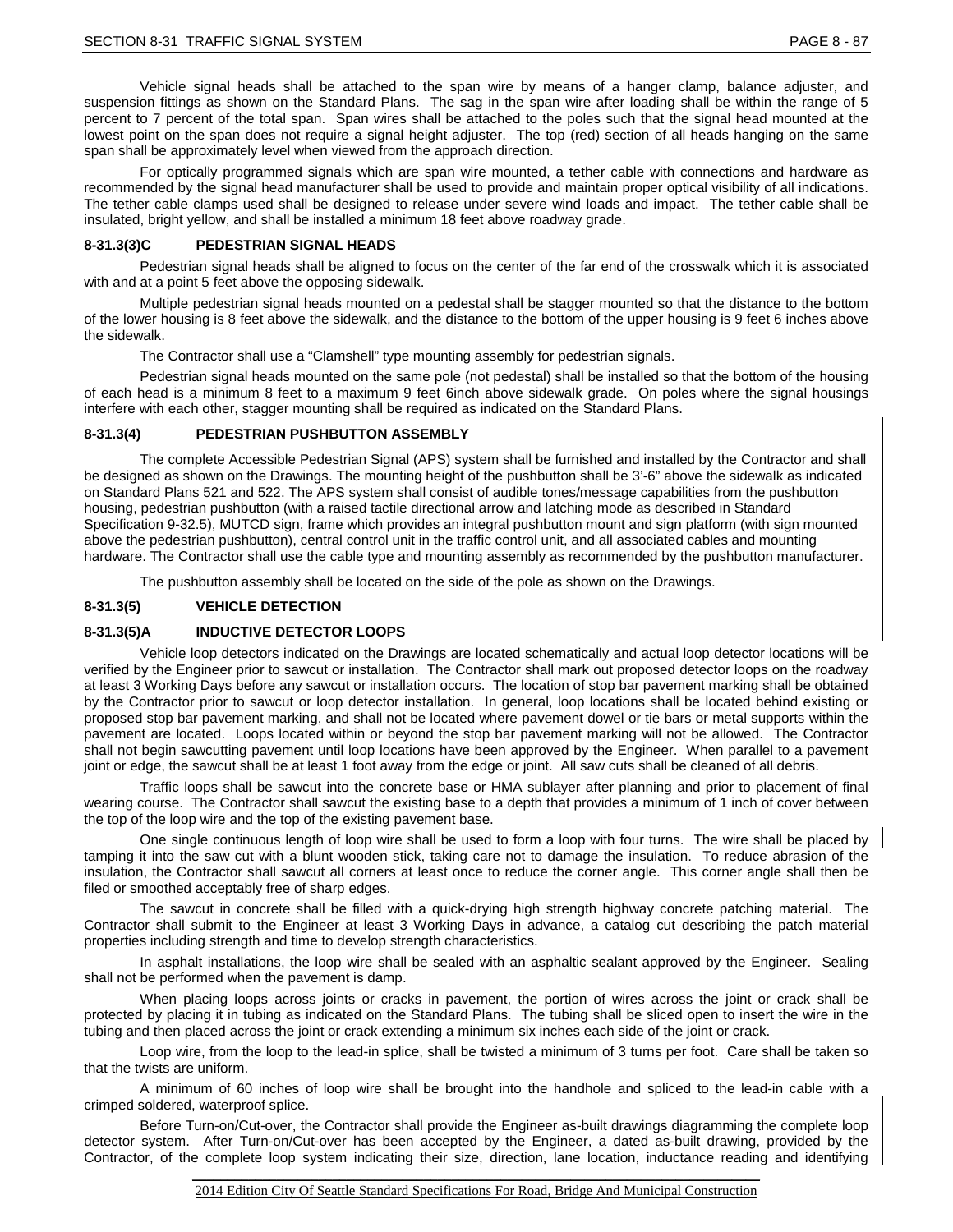number assigned shall be installed in the controller cabinet. Also see Sections 1-05.3(11), 8-31.3(5)C, 8-31.3(5)E, and 8-31.3(16).

Before splicing the loop wire to the loop lead-in cable, an inductance test shall be performed by the Engineer to ensure the inductance is within the acceptable range of plus or minus 15 percent of the calculated inductance. If the inductance does not fall within the acceptable range, the Contractor shall take necessary corrective measures until the desired readings are obtained or as approved by the Engineer.Before cut-in/turn-over, the completed loop and lead-in configuration after splicing shall be checked for continuity by the Contractor, using a tester that does not exceed the voltage rating of the lead-in and loop wires.

The Contractor shall also perform a Megger test on the loop and lead-in configuration to make certain that the resistance to ground is 10 megohms or greater. If resistance to ground prior to placing the sealant is less than 10 megohms, all splices and wires should be checked for insulation damage. Corrective measures shall be taken until an acceptable resistance is obtained. After the slot has been sealed, the Contractor shall perform the resistance and continuity tests again. If the continuity and resistance tests do not meet the above-mentioned requirements, the Contractor shall take corrective measures until readings acceptable to the Engineer are obtained.

After loop wire and lead-in cable splices have been made, and the continuity test has been completed, the Engineer shall test the inductance of the loop and loop lead-in cable at the controller cabinet. The inductance shall be within the acceptable range of plus or minus 15 percent of the calculated inductance. If the inductance does not fall within the acceptable range, the Contractor shall take corrective measures until acceptable readings are obtained.

#### **8-31.3(5)B PREFORMED DETECTOR LOOP**

The requirement of Section 8-31.3(5), excluding Section 8-31.3(5)A, shall apply to preformed detector loops except as follows:

Catalog cuts shall be submitted per Section 8-31.1(4)A. No greater than four different lengths of lead-in shall be submitted.

The Contractor shall mark out proposed loop detector locations for the Engineer's approval at least 3 Working Days prior to the concrete placement. The loop detector location coordination requirement of Section 8-31.3(5)A shall be followed.

Preformed loop detectors shall be placed per plan above the concrete reinforcing steel, when present, and just above the neutral axis of the panel. Detectors located in panels without rebar shall be secured onto poly insert tees shall as shown in details at 2' spacing to hold the preformed loop with a minimum of 3" clearance from the top and bottom surface of the concrete. A minimum of 6' of lead-in slack shall be placed in a neat coil in the handhole. If the loop is not to be spliced as part of this contract, the ends shall be taped and the wire marked with the loop number per the plan using permanent waterproof tags.

Preformed loop detectors shall be installed and tested prior to the pavement being placed. Before the paving operation begins, the Engineer shall conduct an inductance test per Section 8-31.3(5)C. The test shall be performed again after the pavement has been placed, and before turn-on or cut-over. The Contractor shall perform the test per section 8- 31.3(5)D, in the presence of the Engineer, if the preformed detector loop is connected to the controller cabinet. The pavement shall be poured making certain not to disturb the loop cable. The lead-in cable shall be protected during construction. If the preformed loop or lead-in cable is not functional during the final test or damaged during construction the Contractor shall provide a fully functional, equivalent wireless detector system, equal to the contract plans with 1 wireless detector replacing each upstream preformed detector and 2 wireless detectors at the stop bar as approved by the Engineer and at the cost to the Contractor.

Before Turn-on/Cut-over, the Contractor shall provide the Engineer as-built drawings diagramming the complete loop detector system. After Turn-on/Cut-over has been accepted by the Engineer, a dated as-built drawing, provided by the Contractor, of the complete loop system indicating their size, direction, lane location, inductance reading and identifying number assigned shall be installed in the controller cabinet. Also see Sections 1-05.3(11), 8-31.3(5)C, 8-31.3(5)E, and 8-31.3(16).Before splicing the loop wire to the loop lead-in cable, an inductance test shall be performed by the Engineer to ensure the inductance is within the acceptable range of plus or minus 15 percent of the calculated inductance. If the inductance does not fall within the acceptable range, the Contractor shall take necessary corrective measures until the desired readings are obtained or as approved by the Engineer.Before cut-in/turn-over, the completed loop and lead-in configuration after splicing shall be checked for continuity by the Contractor, using a tester that does not exceed the voltage rating of the lead-in and loop wires.

The Contractor shall also perform a Megger test on the loop and lead-in configuration to make certain that the resistance to ground is 10 megohms or greater. If resistance to ground prior to placing the sealant is less than 10 megohms, all splices and wires should be checked for insulation damage. Corrective measures shall be taken until an acceptable resistance is obtained. After the slot has been sealed, the Contractor shall perform the resistance and continuity tests again. If the continuity and resistance tests do not meet the above-mentioned requirements, the Contractor shall take corrective measures until readings acceptable to the Engineer are obtained.

After loop wire and lead-in cable splices have been made, and the continuity test has been completed, the Engineer shall test the inductance of the loop and loop lead-in cable at the controller cabinet. The inductance shall be within the acceptable range of plus or minus 15 percent of the calculated inductance. If the inductance does not fall within the acceptable range, the Contractor shall take corrective measures until acceptable readings are obtained.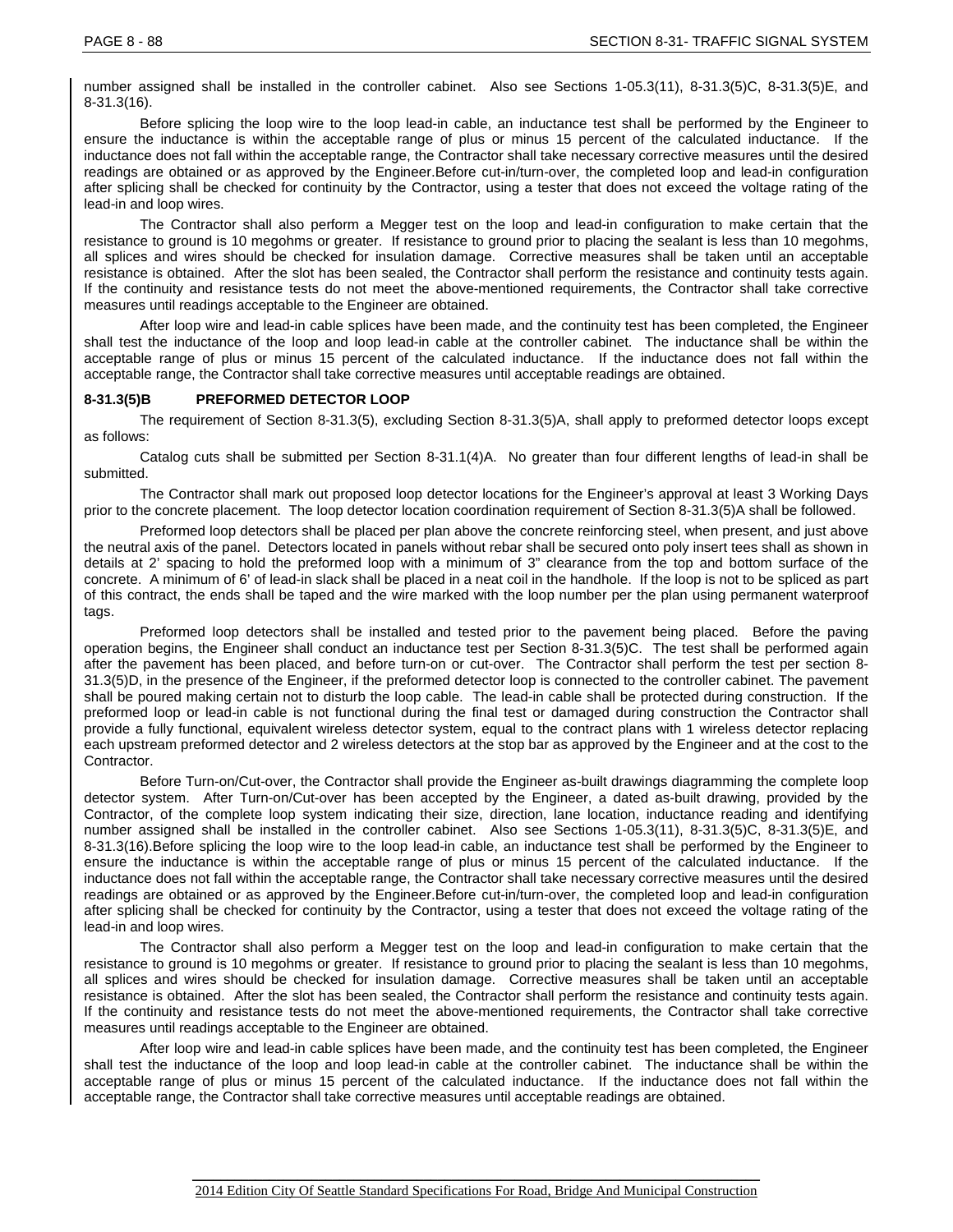# **8-31.3(5)C VIDEO DETECTION CAMERA**

Video cameras shall be installed for vehicle detection in locations shown on Drawings. The Contractor shall be responsible for installation and fine-tuning the position of the cameras. The Contractor shall provide all materials necessary for a complete system including the controller interface. The Owner shall configure the detection processors installed in the controller cabinet. The Contractor shall notify the Engineer 10 working days prior to installing the cameras. The Contractor shall test all video detection equipment prior to installation. The testing shall include verifying that all components of the camera and lens are operational and that the video image processor unit can power up and receive a signal from the camera. After installation, the Contractor shall perform the same verification in the field prior to scheduling configuration. The Owner shall be responsible for configuration of the detection zones. The Contractor and the Engineer shall be present during the configuration of the detection zones. The Contractor shall keep the video detection equipment fully operational until the end of the project. Within 10 working day of the substantial completion, the Contractor shall upgrade the video detection processor software and the PC based management software to the most current version.

### **8-31.3(5)D WIRELESS SENSOR DETECTION**

Each Wireless Sensor Detection System shall contain one or more Wireless Sensors buried in the roadway for vehicle detection, one or two SPP radios per site mounted along the roadway shoulder to receive and process information from the data collected by the sensors and Wireless Repeater(s), also mounted along the roadway shoulder for providing twoway relay between out-of-range wireless sensors.

An in-pavement Wireless Sensor shall be provided for each Wireless Sensor location called out on the Drawings. The Wireless Sensor is designed for permanent deployment in all traffic conditions, including freeways, arterials and parking lots, for detecting the presence or absence of a vehicle at the Wireless Sensor.

Access Point Contact Closure Cards in conjunction with up to two digital radios (Serial Port Protocol – SPP) shall be provided at each Wireless Sensor Detection System location for communicating to the wireless sensors in the roadway and other wireless repeaters on the roadside. The SPP are identified to be mounted on roadside poles in the Drawings. An SPP maintains two-way wireless data reception with the in-pavement sensors and/or with the repeaters in case of out-of-range sensors. It also communicates to the roadside traffic signal controller via the Contact Closure Card, and to/from the central network management centers. The Isolator is used between each SPP radio and APCC to extend the communication range between the devices and provides both electrical isolation and surge protection.

Wireless Repeaters shall be provided at the locations designated on the Drawings for two-way relay communications between out-of-range wireless sensors. At the identified locations in the design Drawings Wireless Repeaters will be pole mounted. The Wireless Repeater provides a two-way relay between the out-of-range sensors and the SPP radio.

The pole mounting brackets shall be used for mounting the SPP and repeaters. See Drawings for installation requirements.

The Contractor shall use the proper RJ45 connector crimping tool to attach connectors directly to the outdoor rated CAT5-E cable.

The Contractor shall follow the steps outlined below to complete the installation of the Wireless Sensor Detection system:

- 1. Mark all the sensor locations in the field prior to installation.
- 2. Coordinate with the Engineer for approval of all wireless sensors locations prior to installation. The Contractor shall mark five (5) intersections prior to requesting Engineer's approval. Two days notice is required prior to the requested field review date.
- 3. Install the wireless sensors as outlined in Section 8-31.3(18) C1 of these Special Provisions.
- 4. Mount the SPP radio on the pole shown on the Drawings.
- 5. Coordinate with the Engineer to connect the SPP radio into the Isolator in the controller cabinet. The Contractor shall have five (5) locations ready for connection before contacting the Engineer and provide two days notice prior to the requested day for final connection.
- 6. Turn on the SPP radio without any of the Repeaters installed and see if all the Wireless Sensors are reliably communicating back to the SPP radio.
- 7. Install Repeaters at locations shown on the Drawings only for the Wireless Sensors that are not communicating with the SPP radio. All spare Repeaters shall be delivered to the City.
- 8. SPP radios and repeaters shall be mounted 25' above the roadway where possible unless otherwise indicated on the Drawings. The minimum height is 20 feet.

The Contractor must install each sensor according to the Sensys installation recommendations and as shown in the Drawings. After installation, the Contractor shall ensure successful operation of the devices using the vendor supplied software utilities.

- 1. Identify and locate the Wireless Sensor on site to ensure that the sensor is installed at the location as identified on the Drawings. The Engineer shall approve the final sensor locations.
- 2. Record distances between each Wireless Sensor in a lane.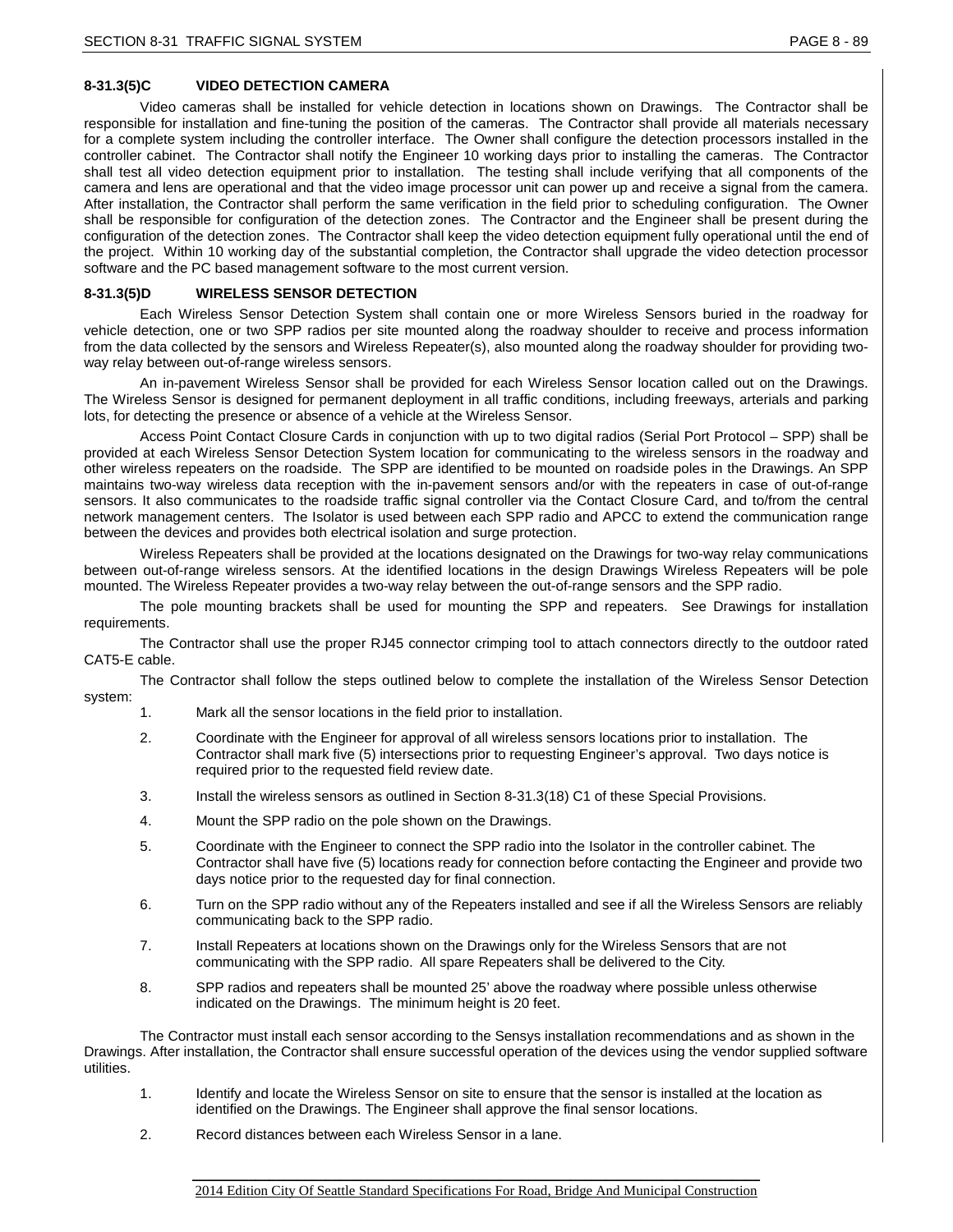- 3. Use a 4-inch coring bit and drill rig to make a hole not more than 3" deep at the identified wireless sensor location. Dry coring is recommended with a vacuum to remove the dust.
- 4. Clean the surface of each hole with a brush. Make sure the surface is completely dry before applying the epoxy.
- 5. A fast drying epoxy shall be used as a sealant to backfill the hole for proper installation of the sensor inside the hole.
- 6. Apply the epoxy in each hole. Place the sensor in the hole on top of the epoxy, with the orientation indicator on the top of the sensor pointing in the direction of the traffic flow. Apply enough pressure to the sensor so that epoxy squeezes out around the edges of the sensor and that the sensor is flush with (or slightly below) the roadway surface. Make sure that the sensor installs level in the cored hole and is not tilted.

The Contractor shall install each sensor according to Sensys recommendations and as shown on the Drawings. After installation, the Contractor shall ensure successful operation of the devices using the vendor supplied utilities.

The SPP radios and repeaters shall be pole or davit arm mounted using a clamp band at the designated location identified on the drawings using the specified mounting brackets/kits.

The Contractor shall provide a limited two-year warranty on the detection system transferred to the City of Seattle. During the warranty period, technical support shall be available from the supplier via telephone within 24 hours of the time a call is made by a user, and this support shall be available from factory-authorized personnel or factory-authorized installers. During the warranty period, standard updates to the software shall be available from the supplier without charge. On-site installation and/training support shall be provided by a factory authorized representative before the Contractor begins any installation work. All documentation shall be provided in the English language.

#### **8-31.3(5)E DETECTOR LOOP LEAD-IN CABLE**

The Contractor shall sawcut pavement to a depth which provides a minimum 1 inch cover between the top of loop wire and pavement surface.

Lead in cable shall be one continuous length from the splice at the handhole to the termination point in the controller cabinet.

The cable shield and drain wire shall be grounded at the system ground only at the controller cabinet and shall be continuous and insulated.

Each loop lead-in wire shall have a permanent cloth or plastic tag with the label number shown on the loop detector wiring chart specified on the Drawings. These tags shall be placed at handhole splice and controller cabinet terminations.

#### **8-31.3(6) OVERHEAD ILLUMINATED SIGN**

Interior illuminated signs shall be temporarily covered completely with a 6 mil minimum thickness opaque polyethylene sheeting until the sign is ready to be energized and the Engineer authorizes the Contractor to remove the sheeting.

The sign shall be mounted as indicated on the Standard Plans unless indicated otherwise in Contract. The sign shall be mountable and capable of being serviced with common tools. The clearance distance to the bottom of the sign at the lowest point on the span to the roadway shall be a minimum of 16-1/2 feet and a maximum of 19 feet. On designated truck routes, this clearance shall be a minimum 18 feet.

Signs shall be plumb.

#### **8-31.3(7) PREEMPTION DETECTORS AND CAMERAS**

#### **8-31.3(7)A EMERGENCY VEHICLE PREEMPTION DETECTORS**

Opticom emergency vehicle preemption detectors shall be installed in accordance with the manufacturer's instructions and other requirements of this Contract. No substitution will be allowed.

The detector cable shall be brought back to the controller as shown in the wiring schedule on the Drawings. No splicing is allowed between the detector and the controller cabinet. When called for on the Drawings, the detector cable shall be attached to a #9 galvanized iron wire messenger with black nylon tie wraps at 18-inch intervals.

#### **8-31.3(8) SIGNAL INTERCONNECT**

#### **8-31.3(8)A GENERAL**

The Contractor shall match the sag as closely as possible with wires already on poles to ensure minimal movement in windstorms and adjacent wire conflict.

All cable pulled through underground ducts shall be lubricated with an approved cable pulling compound.

The Contractor shall use grip or "come-along" to hold on to the jacketed messenger when pulling and tensioning. Pulling and tensioning shall be done in such manner as to not damage the jacket. When separating the messenger from the jacketed conductor assembly for dead-ending or splicing, the web shall be split in the middle. Cable with damaged jackets will be rejected and promptly replaced by the Contractor at no expense to the Owner.

At corners and run ends, the messenger strand shall be dead-ended with either automatic strand vises or preformed guy grip dead-end. When dead-ending with strand vises, the Contractor shall cut the strand and remove the jacket from the steel strand, exposing enough strand so that the ends of the strand coming through the chuck of both strand vises can be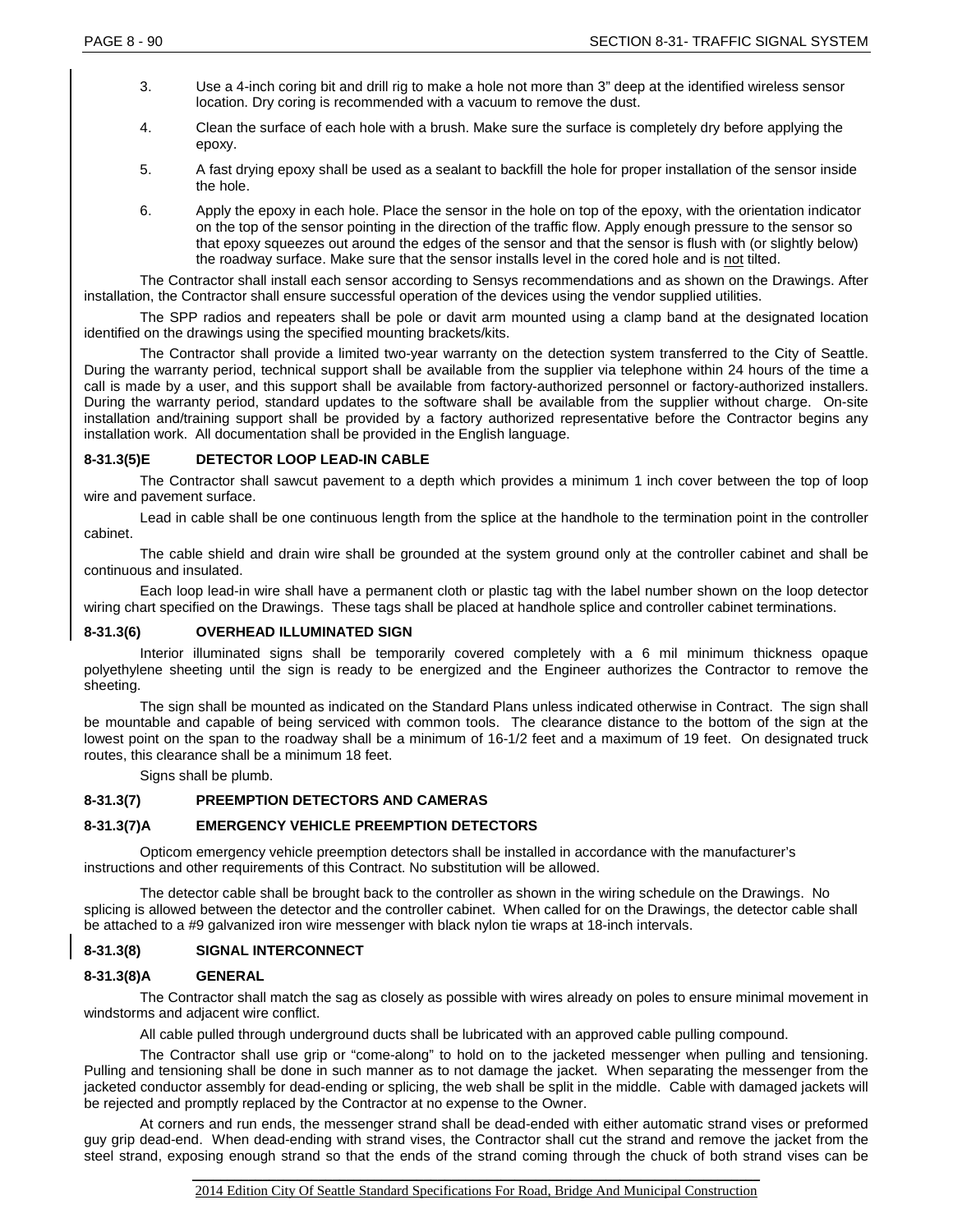overlapped and bonded together to form a continuous ground. A 1-bolt guy clamp shall be used to bond the strand ends together.

Interconnect cable shall not be spliced. The cable shall be a continuous run between the terminal strip of one controller to the terminal strip of the next controller. The messenger wire shall be removed from aerial figure 8 cable in pole risers and conduit.

The shield of all cables entering an aerial terminal compartment shall be terminated on a common terminal. The shield shall be connected to the terminal strip of the controller at the start of a system and then connected only at alternate controls along the route of the system.

The installation of controllers and the connection to the energized interconnect cable shall be done starting at the master control point and going to the end of the system. When controllers are to be connected into new or existing systems, care shall be taken not to disrupt the integrity of the entire system. A plan of order for converting from an old to a new system shall be submitted for approval by the Engineer at least 10 Working Days in advance.

An extra six (6) feet of interconnect cable shall be coiled in the nearest handhole to the controller cabinet. After the cable has been pulled into the controller cabinet, the outside jacket shall be stripped back 3-feet. All exposed wiring shall have the gel removed from each wire individually. The Jacket end shall be sealed to prevent the gel from leaking out of the cable. Sealing shall be done by applying a small portion of duct seal, well pressed between the wires and jacket and then firmly taped with 4-6 wraps of friction type extending two (2) inches from each side of the jacket end to hold the seal in place. After cleaning and sealing, the exposed length of wiring shall be retwisted as a pair with the original mate. An approved shield grounding connector shall be used to ground the shielding.

Interconnect cable in conduit shall be installed in accordance with Section 8-30.3(5).

# **8-31.3(9) SIGNAL WIRING**

# **8-31.3(9)A CONDUCTOR INSTALLATION**

The Contractor shall be responsible for making all circuits fully functional after pulling in new cables.

Cable and wire which is damaged in pulling shall be promptly replaced with new cable at the sole expense of the Contractor.

When conductors and cables are being installed, care shall be exercised not to exceed tension limitations recommended by the manufacturer. Conductors may be pulled directly by hand. However, if conductors are pulled by any mechanical means, a dynamometer with drop-needle hand shall be used on every mechanical pull.

On mechanical pulls, sufficient insulation shall be stripped off the conductor to form a pulling eye and then firmly taped before pulling; or a cable grip shall be used. The pulling force applied directly to the conductor, when pulling eyes are used or when the conductor is formed into a loop, shall be limited to 0.008 pound per circular Mil area of copper conductor but shall not exceed the recommended limits of the conductor's manufacturer. When a cable grip is applied over nonmetallic sheathed cables, the maximum pulling force shall be limited to 1,000 pounds, provided this is not in excess of the force as calculated above.

To limit the side wall pressure at bends in duct and conduit runs, the pulling force in pounds shall not exceed 100 times the radius of the bend in feet or the manufacturer's recommendation, whichever is less. Adequate lubrication of the proper type to reduce friction in conduit and duct pulls shall be utilized. Lubricant shall be of a non-hardening type approved by the Engineer.

In existing conduits where new cable is to be installed which contain existing traffic and street light wiring as noted on the Drawings, the Contractor shall protect existing wiring from damage due to pulling new cable. Cable pulling compound shall be used to minimize cable pulling tensions and adverse effects on existing insulation, jackets and shields.

Enough cable shall be pulled into controller cabinets to allow approximately 4 feet of cable to be stripped and coiled around the bottom of the cabinet before connections are made. Contractor shall terminate all cables on the terminal strip in the controller cabinet.

Cable routings on span wire shall be securely attached to the span wire by means of 4-6 wraps of friction tape spaced no more than 18 inches apart. Drip loops shall be left at the point of entrance to span mounted signal heads and steel pole conduit entrance fittings to allow moisture to drip from the cable rather than run down the cable into entrances. Where the drip loop from the pole outlet to the span wire exceeds 18 inches, the cable shall be secured to the pole to give a neat appearance.

All electrical cable for traffic signal facilities passing through handholes, junction boxes, conduit bodies, vaults and maintenance holes shall be properly identified.

Each cable shall be identified with the appropriate colored tape within 6 inches of a splice. Cable in handholes, junction boxes and conduit bodies shall be appropriately marked near the center of the enclosed section of cable. Cable passing through Seattle City Light handholes, maintenance holes and vaults shall be identified with a permanent waterproof marker secured to the cable. The cable marker shall indicate "SDOT SERVICE" for traffic signal service cable, "SL SERVICE" for street lighting cable, or "SDOT SIGNAL" for all other traffic signal cable usage.

Work in maintenance holes and vaults shall be done in accordance with the National Electric Safety Code and Seattle City Light Standards. Cable being installed in maintenance holes and vaults with existing power cable should be racked on the wall opposite the power cable. If cable must be racked on the same wall with power cable, it shall be mounted above the power cable, maintaining a 6-inch minimum separation. Every effort should be made to minimize any negative impact of power cable noise and transients upon the new communications cable, while adhering to all safety regulations. See Section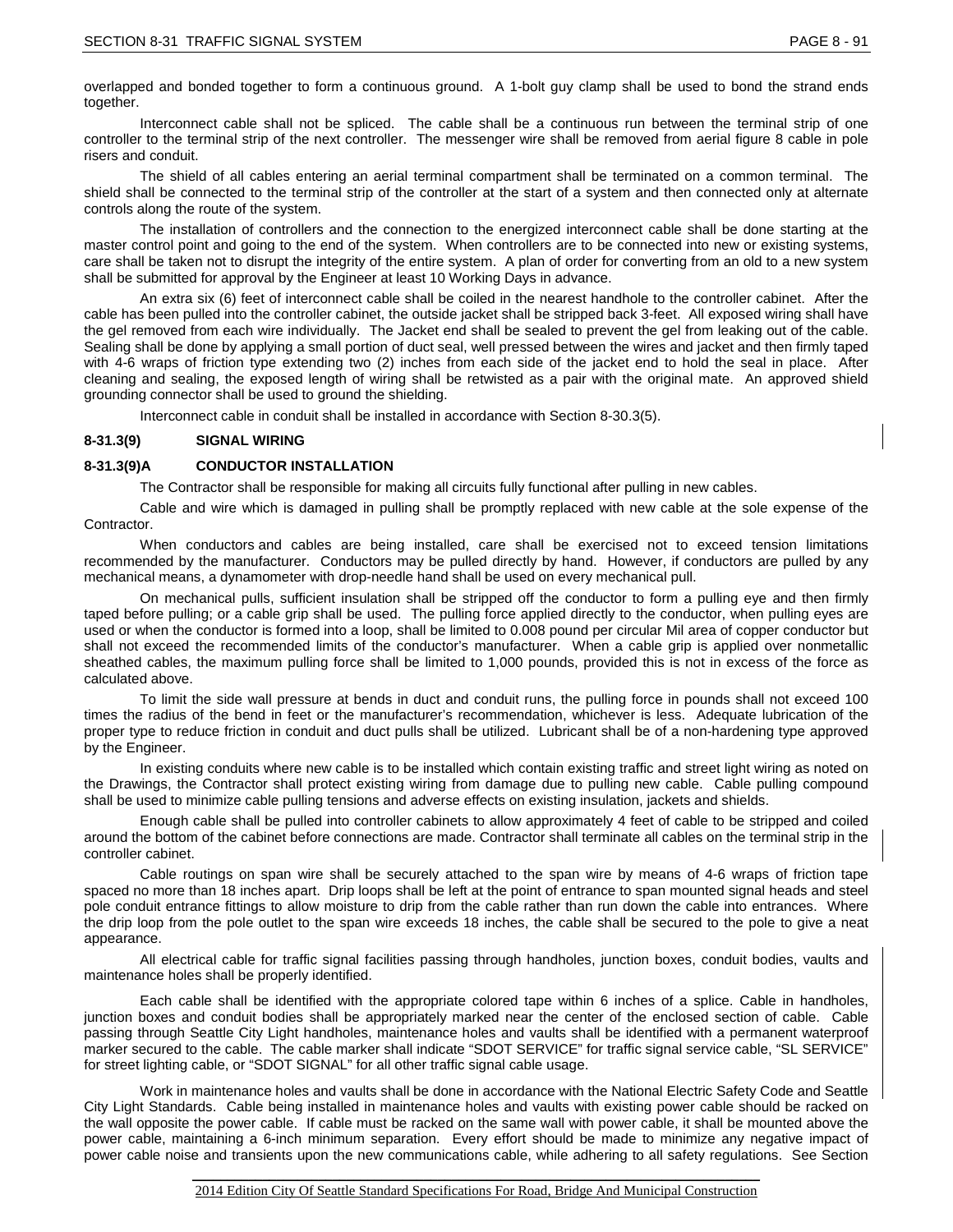1-07.28 item 6 regarding notifications required for work in or near Seattle City Light structures. In handholes, all cables and conductors shall be orderly to provide easy recognition and quick access. Racking of cables shall be required by the Engineer.

Care shall be exercised in working near and within any Seattle City Light vaults. Voltages present are as high as 26,000 volts, and the vault wiring will not be de-energized while the Contractor is working. Seattle City Light safety and Electrical Safety Observer standards shall be adhered to while working in vaults or in the vicinity of the electrical distribution system. Also see Sections 1-05.2(2), 1-07.1(2), and 1-07.28 item 8.

# **8-31.3(9)B SPLICES**

Signal cable shall be spliced only in poles, pedestal bases, or overhead within 2 feet of the poles. Aerial splices shall be covered by reverse wrapping of the first layer with electrician insulating tape, then a built-up rounded end of electrical tape, then a minimum of 2 layers forward with electrician tape.

At locations where existing signal cables are being utilized, the traffic signal cables shall be spliced in pole or pedestal bases and each individual conductor shall be insulated and the entire splice shall be waterproofed.

Each individual splice or termination of extra leads shall be insulated, taped and made waterproof.

Loop wire shall not be spliced, except with the loop lead-in wire within the handhole.

Service cable or master cable shall not be spliced except as indicated on the Drawings.

#### **8-31.3(9)C TERMINATIONS**

Except at a splice, conductors shall be terminated on a terminal strip or push-on connectors at the signal equipment which it is serving. Only terminal strips with screw-type pressure binding posts shall be used. Stranded conductors shall use compression-type pressure fittings at the terminal strip. Compression-type pressure fitting shall be applied using an irreversible crimping tool. Single solid conductors shall attach directly to the screw post; otherwise compression - type pressure fittings shall be used when more than one conductor is attached.

All electrical terminations shall be tightened to their prescribed torque value.

All terminals shall be marked with field wiring termination numbers printed on back or front-mounted marking strips.

#### **8-31.3(9)D PEDESTRIAN PUSHBUTTON CABLE**

Pedestrian pushbutton cable shall not be spliced and shall be one continuous length from the pedestrian pushbutton to the termination point in the controller cabinet. The cable shield shall be grounded to the system ground only at the controller end. The cable shield between cabinet and pedestrian pushbutton shall be continuous throughout intermediate junction boxes, shall completely cover the wires, and shall be insulated to prevent grounding in any junction box or in any conduit.

#### **8-31.3(9)E CAT5-E CABLE**

The Contractor shall use an outdoor, 600V rated jacketed CAT5-E cable. The Contractor shall use the proper RJ45 connector crimping tool to attach connectors directly to the outdoor rated CAT5-E cable. CAT5-E shall not be spliced. Underground installation of CAT5-E cable shall be accomplished such that there is no damage to the cable. Damaged cable shall be replaced by the Contractor at no cost to the Owner. Manufacturers recommendations for cable installation shall be followed. Shield cable shall be used per Section 9.

### **8-31.3(9)F ELECTRICAL SERVICE CONNECTIONS**

The Contractor shall furnish and install equipment and wiring for a single 2 phase 120/240 volt, 60 Hz AC electrical services. The electrical service cable shall be installed as indicated on the Drawings.

A service cabinet shall be provided at each traffic management service point. Meter enclosures shall be required per the Drawings. Service cabinet shall be wired per the Standard Plans. Service bond shall occur in the service cabinet.

All final service connections of signal system to overhead secondaries or to secondaries in vaults or handholes will be made by Seattle City Light at the project's expense. The Contractor shall arrange a schedule with the Engineer for service connections at the preconstruction conference.

#### **8-31.3(9)F1 SERVICE CABINETS**

Power sources shown in the drawings are approximate only; exact location will be determined in the field.

#### **8-31.3(10) GROUNDING AND BONDING**

All grounding and bonding shall comply with the National Electrical Code and Seattle Electrical Code.

All conductive appurtenances containing electrical or communication conductors including but not limited to cabinets, metallic conduit, metal poles, pedestals, and junction boxes, shall be made mechanically and electrically secure to form a continuous system which shall be effectively grounded. This continuous system shall include any related traffic management system and shall only have on Service Bond.

Where conduit (including steel conduit) systems are used, all metallic appurtenances shall be electrically bonded by the equipment ground conductor. Conduit risers shall be bonded to equipment grounding conductor not SCL distribution ground. The grounding electrode conductor shall be fed through the riser and bonded at the top of the riser.

The minimum size for the grounding electrode conductor shall be #6 copper. Only one grounding electrode conductor is required in any conduit, raceway, junction box, handhole, or pole.

All conduit runs with branch circuit conductors or feeder conductors shall have the equipment grounding conductor installed in the conduit unless noted otherwise on the Drawings.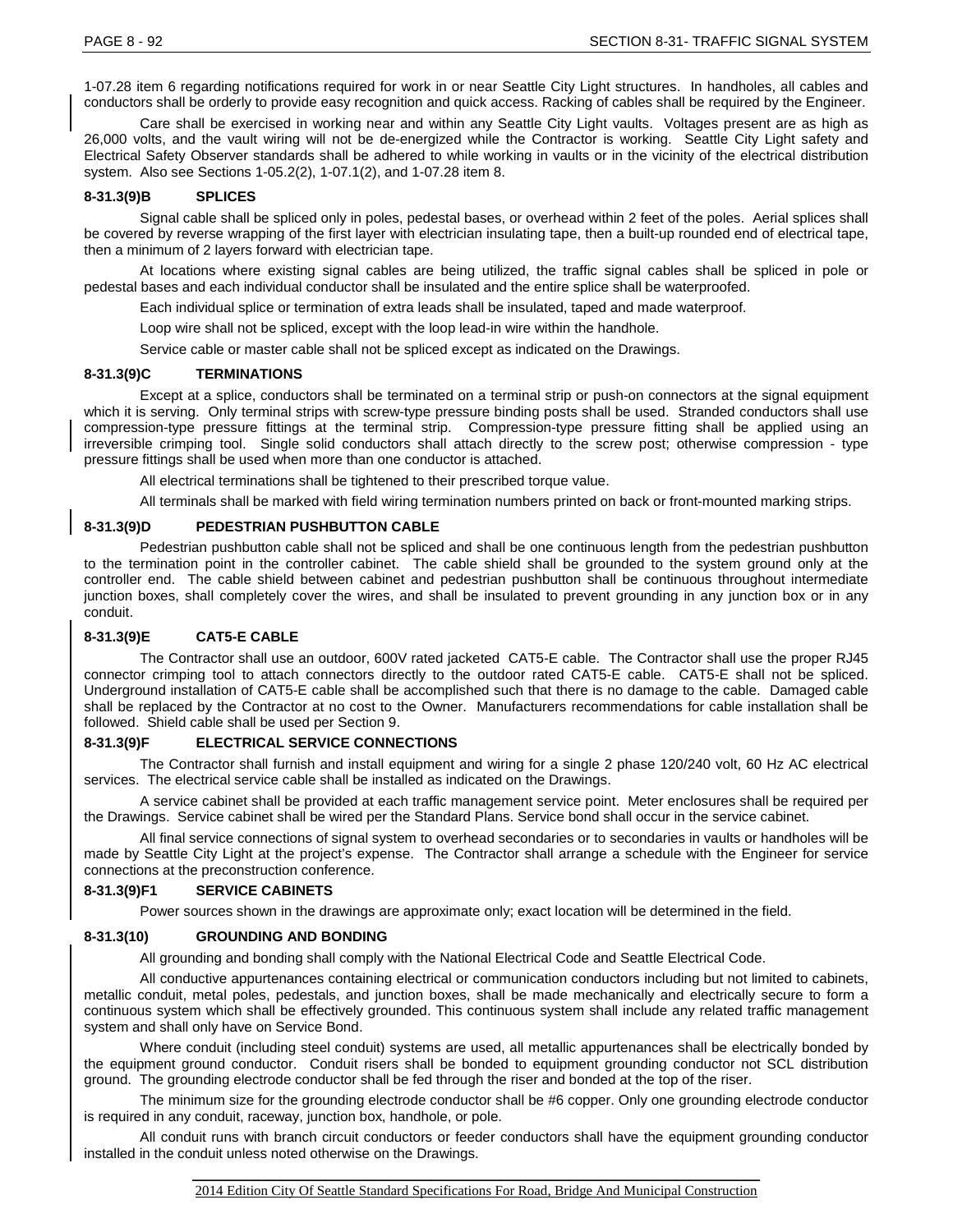The equipment grounding conductor shall interconnect all ground rods in each circuit. The grounding electrode conductor shall be installed in one continuous length without a splice or joint. If necessary, splices or connections shall be made by irreversible compression-type connectors listed as grounding and bonding equipment.

Metal conduit, grounding electrode conductors and the service neutral shall only be bonded and grounded at the service entrance point as required under the NEC and the City of Seattle Electrical Code.

Only one conductor shall be installed under any ground clamp.

Ground rods shall be installed in firm undisturbed earth. Minimum spacing between ground rods shall be 8 feet.

Grounding performance shall be based on both the NEC and NESC. If installed system does not measure below 25 ohms resistance to Earth, the Engineer shall make the determination if the overcurrent protection is adequate for acceptance or if additional grounding is required.

The equipment grounding conductor and neutral shall kept isolated from the logic ground circuits in the controller cabinet.

# **8-31.3(11) POLE LINE HARDWARE INSTALLATION**

Span wire portions that are directly above METRO trolley wires shall be insulated spanwire and covered with plastic cable guard. The cable guard shall extend a minimum of four (4) feet beyond each side of the trolley wire track. See Section 1-07.28 item 2 regarding notifications required for coordination of Work with METRO trolley lines.

Span wire shall be secured to steel strain poles by means of pole bands, and to timber poles by means of single strand guy eye bolts. Span wire sag shall be 5 to 7 percent of the total span. Pole bands and eye bolts shall be installed as detailed on the Standard Plans.

Span wire shall be secured to eye bolts or strain clamps at poles by use of self-locking cable clamp type dead-ending devices. Span wire shall be secured to bull rings and anchors by the use of cable guy wrap and guy thimbles. Span wire shall be secured to strain insulators by the use of cable guy wraps.

Strain insulators shall only be installed when the traffic signal spans over METRO trolley, streetcar, or light rail overhead wires. Strain insulators shall be installed on all spans and down guys at a distance of 9 feet from the face of wood poles, and 3 feet from the face of steel poles.

Tether wire shall be mounted a minimum of 18 feet above the roadway.

On steel poles, no lag or through bolts shall be used.

# **8-31.3(12) RELOCATING EQUIPMENT**

When existing equipment is to be relocated, the Contractor shall furnish and install all necessary new Materials and equipment (including all hardware) required to install the salvaged equipment in the new installation. Any new hardware required to complete the installation shall be of the same quality and type as hardware required in these Specifications for all other new Work.

All traffic signals, flashing beacons, and illuminated signs to be relocated shall be cleaned and relamped.

#### **8-31.3(13) REMOVAL AND SALVAGE OF EXISTING ELECTRICAL EQUIPMENT**

Refer to Section 2-02.3(3)G and 2-02.3(7)C.

# **8-31.3(14) OWNER FURNISHED EQUIPMENT AND MATERIALS**

The Contractor shall pickup equipment and Material, as specified and at pickup locations indicated in the Contract, and install such as indicated on the Drawings.

#### **8-31.3(15) CHECK-OUT PROCEDURE**

The Contractor shall arrange a schedule with the Engineer at least 2 Working Days in advance for a complete intersection check-out after having completed the installation of the controller cabinet, all signal and illuminated sign equipment, pedestrian signal activators, vehicle detection, interconnect cable system and all the associated wiring and connections as called for on the Drawings. The Contractor shall be present and assist with the check-out by energizing each field circuit and assisting as necessary to verify completeness of the installation except for the controller unit and auxiliary units of the controller assembly. If the intersection is found to be incomplete or inadequate, the Contractor will be notified of the deficiencies to be corrected.

# **8-31.3(16) TURN-ON/CUT-OVER PROCEDURE**

See Section 8-31.3(1)A. Upon acceptable check-out of an intersection, the Contractor, after conferring with the Engineer, shall arrange a schedule for cut-over from the old signals or a turn-on of a new installation. A request for "turn-on" of a new signalized intersection or "cut-over" modifications to existing signalized intersection shall be submitted in writing to the Engineer at least 5 Working Days prior to the proposed date of an existing signal cut-over, and 5 Working Days prior to the proposed date of a new signal turn-on. The Engineer will respond to the Contractor within 5 Working Days of receipt of request for cut-over or turn-over.

**As-built drawings:** The Contractor shall submit "redline" as-built wiring diagram to the Engineer at checkout. Also see Sections 1-05.3(11), 8-31.3(5)B, 8-31.3(5)C, and 8-31.3(5)E. See Section 8-31.3(17) for final as-built drawing requirements.

Turn-ons or cut-overs shall be scheduled and completed between the hours of 9:00 AM and 2:30 PM.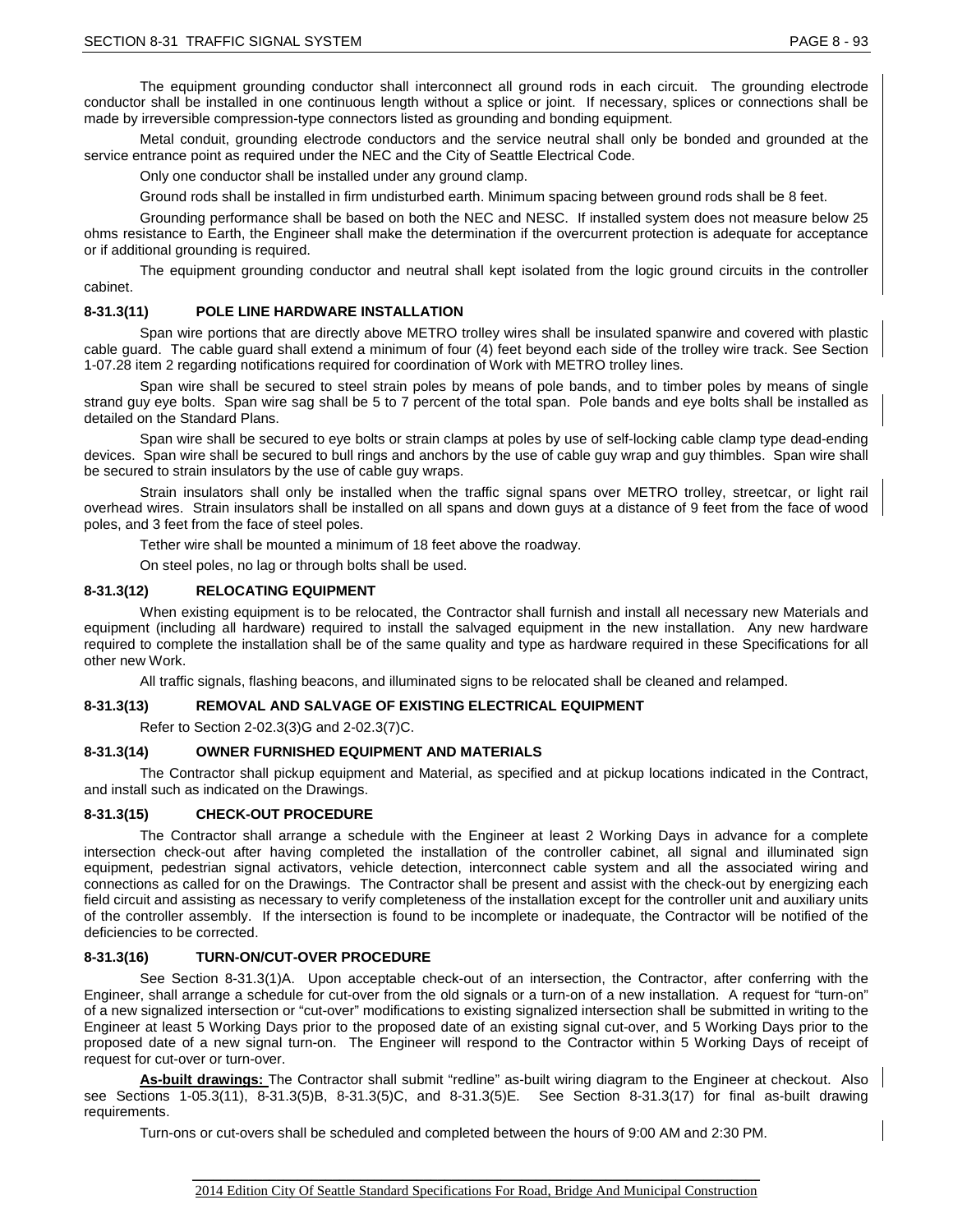The Owner will deliver to the Project Site and plug into the controller cabinet, the controller unit and the auxiliary units. The signal timing for the controller unit will be done by the Owner. The Contractor shall not energize the signals until the Engineer is on site and has authorized the Contractor to proceed. To maintain safe traffic conditions, existing signals shall remain in operation until a simultaneous cut-over to the signal can be accomplished, unless an alternate procedure is approved in writing by the Engineer. New signals shall not obscure existing traffic controls.

The Contractor shall be present and shall be prepared at such turn-on time, with Materials and tools necessary to correct any malfunctions which may occur. Turn-on shall not take place if any subsequent Work necessitates turning off the signal system.

All new vehicular and pedestrian signals and illuminated signs shall be temporarily covered completely with a 6 mil opaque polyethylene sheeting, or approved equal until the new signals are ready to be energized. A 1 inch diameter hole shall be cut into the opaque plastic cover in front of each vehicular signal lens and a 1 inch by 3 inch slot in front of each pedestrian signal lens to allow for a visual check of indications during performance testing.

Immediately after turn-on or cut-over, all existing vehicular and pedestrian signals that have been deactivated shall be covered or removed. The old signal heads shall not obscure the new traffic controls at any time.

# **8-31.3(17) FINAL INSPECTION AND AS-BUILT DRAWINGS**

#### See Section 1-05.11.

As soon as practicable after completion of all signal and related Work, the Contractor shall submit to the Engineer for approval, as-built wiring drawings indicating revised field wiring and revised controller assembly wiring. Final "redline" as-built wiring diagrams to be placed in controller cabinet(s) shall be in-place one Working Day after acceptance of Turn-on/Cut-over. See Sections 8-31.3(5)B, 8-31.3(5)C, 8-31.3(5)E, 8-31.3(16), and 1-05.3(4).

# **8-31.3(18) LICENSE PLATE READER (LPR)**

The LPR system consists of the cameras, interface boxes, mounts, and cables. The installation of the cameras shall include all cabling connectors required to make the connections complete. The LPR Box may be mounted on poles or within a cabinet as specified on the Drawings. The installation shall also include all the cabling connectors to make the installation complete. Note that one LPR interface box can support up to two LPR cameras provided both cameras are within 100 feet of the interface box.

The Contractor shall furnish one composite PIPS CAT5-E cable as between each LPR camera and LPR interface box. The Contractor shall provide power conductors to the Interface box as specified on the Drawings.

The Contractor shall have a PIPS Technology Inc. representative on site during installation of a minimum of the first two LPR installations to assist in setting up the camera, interface box and controller to ensure proper set-up procedures are followed to maximize the number of license plates being read by the system. The representative shall provide a capture rate to validate the system performance. The Contractor shall notify the Engineer a minimum of 10 working days in advance of the time the representative will be on site.

The Contractor shall follow the steps outlined below to complete the installation of the LPR System:

- 1. Mark the locations of all the cameras in the field prior to drilling access holes in poles. Once camera locations are approved by the Engineer, begin installation of all the cameras and the associated cabling.
- 2. Work with the City Signal Technician to verify the cameras are adjusted properly.
- 3. In the presence of the Engineer or City Signal Technician, confirm all cameras are properly detecting license plates.

The Contractor shall provide a limited two-year warranty on the LPR system transferred to the Owner. During the warranty period, technical support shall be available from the supplier via telephone within 24 hours of the time a call is made by a user, and this support shall be available from factory-authorized personnel or factory-authorized installers.

# **8-31.3(19) CCTV CAMERA**

All CCTV cameras shall be installed at the locations shown on the Drawings. All cameras shall be securely mounted per manufacturer's specifications. Contractor shall submit shop drawings for all attachments to existing signal strain poles and utility poles. All mounting hardware shall be adjustable. Contractor shall adjust the mounting hardware as necessary for each camera installation to ensure that the camera is mounted level. Contractor shall verify that the mounting plate supporting the camera equipment at each location is level prior to installing the camera equipment. Contractor shall use a plumb-level placed across the mounting plate in two directions (90° offset) to ensure that the mounting plate is level.

For each camera location, the camera control cable shall be installed per manufacturer specifications between the camera and the signal cabinet. The camera control cable shall be coiled in the handhole adjacent to the controller cabinet. The Contractor shall notify the Engineer 10 working days before final connection. Final termination will be conducted by the Owner.

All un-terminated/un-connected cables shall have sufficient slack coiled in each signal cabinet or handhole to allow proper connections to all communications equipment within the camera or signal cabinet.

Cameras shall be 4 feet clear of trolley lines.

The Contractor shall test the CCTV system using a Contractor-supplied NTSC-compatible video monitor and a Contractor-supplied camera control device. The control device may be laptop computer with a suitable EIA-422 converter running Contractor-supplied software. The control device and monitor shall remain the property of the Contractor. All test cables and connections shall be the responsibility of the Contractor.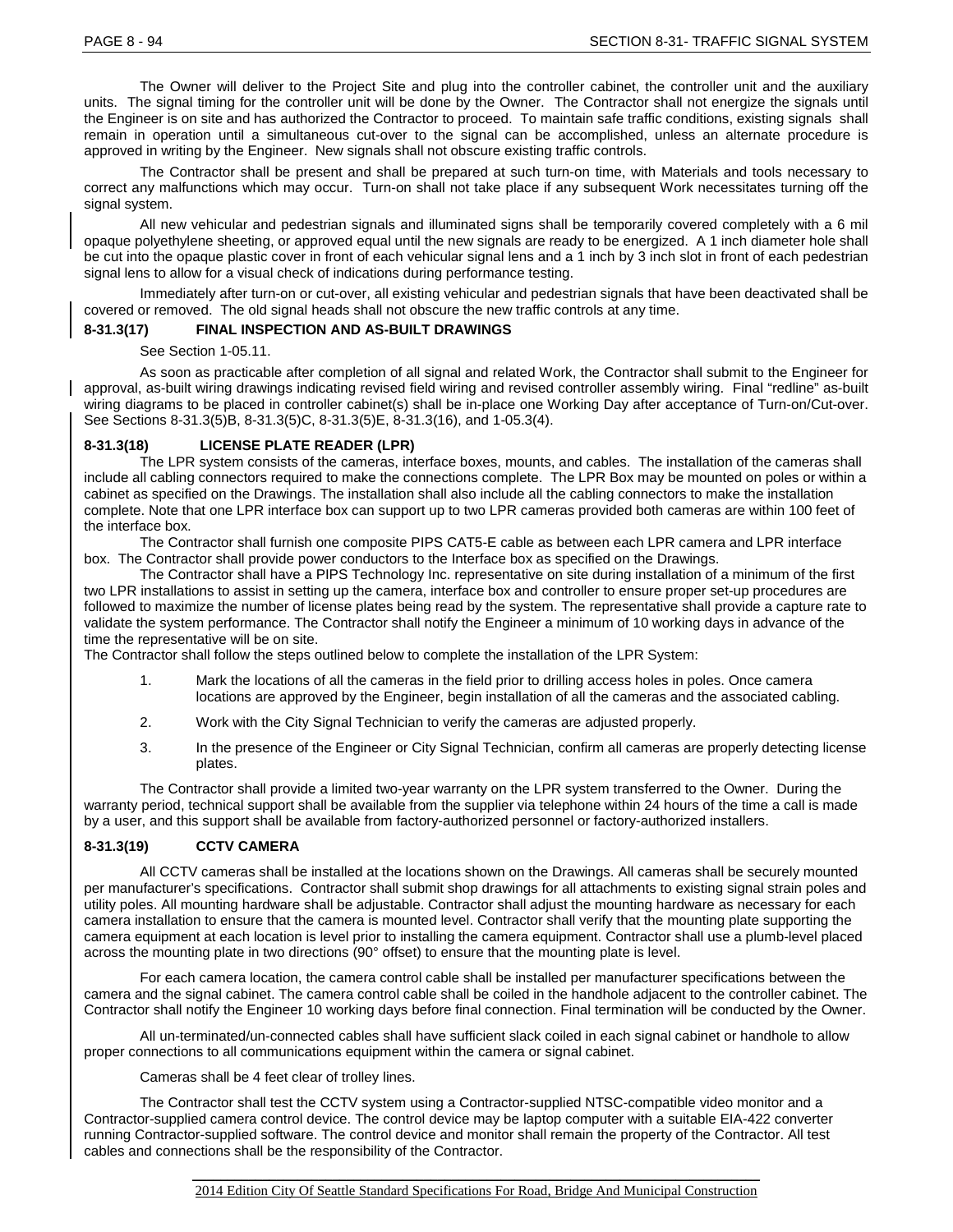At each signal controller cabinet, the Contractor shall connect the video monitor to the coaxial video cable and connect the camera control device to the camera control cable. The Contractor shall provide the camera controller interface to be placed in the signal controller cabinet. The Contractor shall conduct Proof of Performance Testing and demonstrate to the Engineer the following features of the camera installation:

- 1. Display camera video on the Contractor-provided monitor.
- 2. Program the I.D. generator to display the location on line 1 and the cardinal direction the camera is pointing on line 2.
- 3. Pan and tilt the camera (For PTZ cameras).
- 4. Zoom and focus the camera in both fast and slow modes.
- 5. Turn the camera off and on.
- 6. Change the iris to auto and manual.

Each of these features must be demonstrated successfully for the camera installation to be accepted.

### **8-31.3(20) DYNAMIC MESSAGE SIGN (DMS)**

The Contractor shall furnish and install the DMS as shown on the Drawings. The Contractor shall furnish and install the auxiliary equipment cabinet as shown on the Drawings, Standard Plans and in accordance with Section 8-31.

The Contractor shall install fully equipped DMS sign units and related cables as shown on the Drawings and as recommended by the manufacturer. The Contractor shall furnish and install the sign controller in the auxiliary equipment cabinet and terminate the cables.

The Contractor shall store the sign in a secured location prior to installation. This storage area may be an outdoor secure facility. Any material arriving in a cardboard box must be stored indoors. If the sign is stored for more than 3 days, it shall be stored indoors or energized so that the environmental enclosure is operable.

The equipment covered by this specification shall be tested by the Contractor, and witnessed by the Engineer.

Final system acceptance shall be defined as when all work and materials provided for in this item have been furnished and completely installed, and all parts of the work have been approved and accepted by the Engineer and the Dynamic Message Sign (DMS) System has been operated continuously and successfully for ninety (90) calendar days with no more than five (5) working days downtime due to mechanical, electrical and/or other malfunctions.

# **8-31.4 MEASUREMENT**

Bid items of Work completed pursuant to the Contract will be measured as provided in Section 1-09.1, Measurement of Quantities, unless otherwise provided for by individual measurement paragraphs herein this Section.

Measurement for "Signal Wiring, (Location)" will be by lump sum for each intersection.

Measurement for "Detector Loop, (Size)" and for "Detector Loop, Encapsulated, (Size)" will be by each complete installation.

Measurement for "Boom Truck and Operator For Inspector" will be by the hour.

Measurement for "Emergency Vehicle Preemption Detector, Opticom (model number)" will be per each complete installation.

# **8-31.5 PAYMENT**

Compensation for the cost necessary to complete the Work described in Section 8-31 will be at the Bid item prices Bid only for the Bid items listed or referenced as follows:

# 1. "**Install Owner Furnished Traffic Signal Controller Cabinet, (Type)",** per each.

The Bid item price for "Install Owner Furnished Traffic Signal Controller Cabinet, (Type)" shall include all costs for the work required to install the Owner furnished cabinet complete on the foundation and to make all field terminal connections with the cabinet.

# 2. "**Signal Head, (Type) (Description)**", per each.

The Bid item price for "Signal Head, (Type) (Description)" shall include all costs for the work required to furnish and install the signal head complete, including all mounting hardware for the mounting specified, installation, alignment, testing; and when specified, bimodal fiber optic arrow lens, louvers, backplates, and programming as may be required.

#### 3. "**Pedestrian Pushbutton Assembly**", per each.

#### 4. "**Accessible Pedestrian Pushbutton Assembly"**, per each.

The Bid item price for "Pedestrian Pushbutton Assembly" and for "Accessible Pedestrian Pushbutton Assembly" shall include all costs for the work required to furnish and install the pedestrian pushbutton assembly complete, including the button and housing, hardware, controller interface, and signs.<br>5. **Contractor Loop. (Size)**", per each.

5. "**Detector Loop, (Size)**", per each.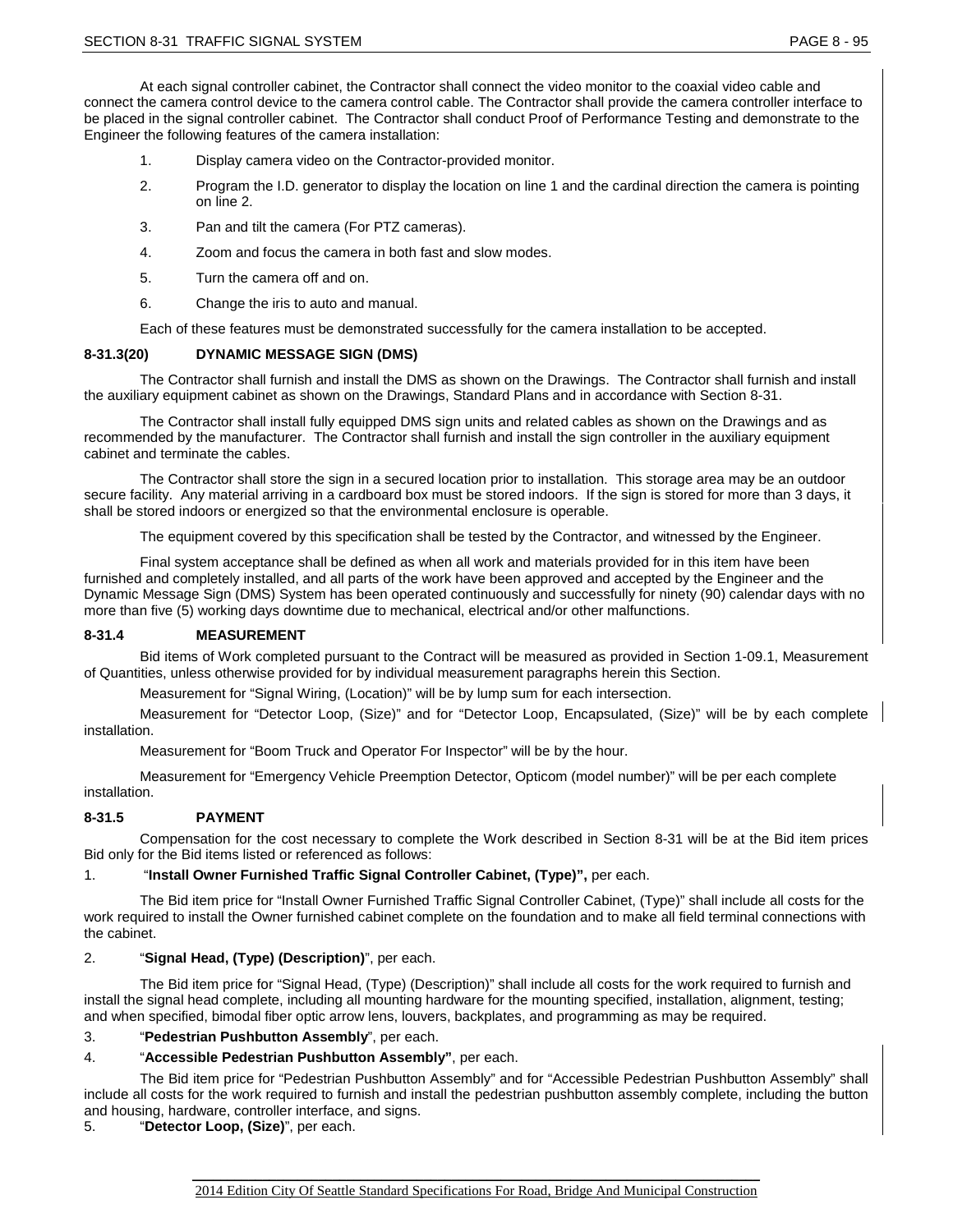# 6. "**Detector Loop, Preformed, (Size)**", per each.

The Bid item price for "Detector Loop, (Size)" and "Detector Loop, Preformed, (Size)" shall include all costs for the work required to install the preformed loop cable and suspension system and conduit complete to the first handhole from the loop, including pavement fillers, splices, hardware, and restoration of pavement surface.

# 7. "**Video Detection Camera**", per each.

The Bid item price for "Video Detection Camera" shall include all costs for the work required to furnish and install a functional video detection camera including but not limited to, video camera, mounting bracket, lens, housing, cables, processing unit, surge suppresser/lighting protection, splices, taps, and hardware,.

# 8. "**Wireless Sensor",** per each.

The Bid item price for "Wireless Sensors" shall include the cost of all work to furnish, install, and test each sensor, sensor unit including epoxy.

# 9. "**Wireless Sensor Access Point",** per each.

The Bid item price for "Wireless Sensor Access Point" shall include the cost of all work to furnish and install the Wireless Sensor Access Point with pole mount bracket and for the configuration, contact closure cards, expansion cards, access box, hardware, splices, and taps and testing each Access Point

# 10. "**Wireless Sensor Repeater",** per each.

"Wireless Sensor Repeater" shall include the cost of all work to furnish and install the "Wireless Sensor Repeators" with pole mount bracket, hardware, and for the testing of each device.

# 11. **"Sign, Illuminated, (Size)"** per each.

The Bid item price for "Sign, Illuminated (Size)" shall include all costs for the work required to furnish and install the illuminated sign complete, including all mounting hardware, sign wiring and photoelectric cell.

# 12. **"Emergency Vehicle Preemption Detector, Opticom (model number)"** per each.

The Bid item price for "Emergency Vehicle Preemption Detector" shall include all costs for the Work required to furnish and install the emergency vehicle preemption detector, including all mounting hardware for the mounting specified, cabling to the controller cabinet, installation, alignment, and testing1.

# 13. "**Signal Wiring, (Location)**", per lump sum.

The Bid item price for "Signal Wiring (Location)" shall include all costs for the work required to furnish and install complete signal wiring at the location including terminal cabinets, signal lead wiring, pushbutton wiring, sign (attached to signal) wiring, service wiring, and loop lead-in cable.

# 14. "**Terminal Cabinet**", per each.

The Bid item price for "Terminal Cabinet" shall include all costs for the work required to furnish and install the complete cabinet including mounting hardware, terminal strips, splices, taps, and sealing.

15. **"Span Wire",** per linear foot.

# 16. **"Span Wire, Catenary",** per linear foot.

The Bid item price for "Span Wire" and for "Span Wire, Catenary", shall include all costs for the work required to furnish and install the spanwire complete, including wire, clamps, insulators and all hardware.

- 17. "**Relocate (Item)",** per each.
- 18. "**Relocate (Item)",** per linear foot.
- 19. "**Relocate (Item)",** per lump sum.

The Bid item price for "Relocate (Item)" shall include all costs for the work required to remove and reinstall the item complete, including hardware and rehabilitating signals and signs as required.

# 20. "**Boom Truck and Operator For Inspector**", per hour.

The Bid item price for "Boom Truck and Operator for Inspector" shall include all costs for the work required to provide a boom truck and operator for the field inspector as requested by the Engineer.

# 21. "**CCTV Camera, (Type)**", per each.

The Bid Item price for "CCTV Camera, (Type)" shall include all costs for the work required to furnish and install cameras, including but not limited to, camera, cabling, mounting hardware, controller interface, testing, equipment, labor and any other accessories required to provide an operational system.

# 22. "**LPR System**", per each.

The Bid Item price for "LPR System" shall include all costs for the work required to furnish and install the license plate reader system, including but not limited to, two cameras, interface boxes, cabling, mounting hardware, testing, equipment, and any other accessories required to provide an operational system.

# 23. "**Dynamic Message Sign**", per each.

The Bid Item price for "Dynamic Message Sign" shall include all costs for the work required to furnish and install dynamic message signs, including but not limited to the sign, sign controller, cabling, sign mounting brackets and hardware, testing, equipment, wiring, and other accessories required to provide an operational system.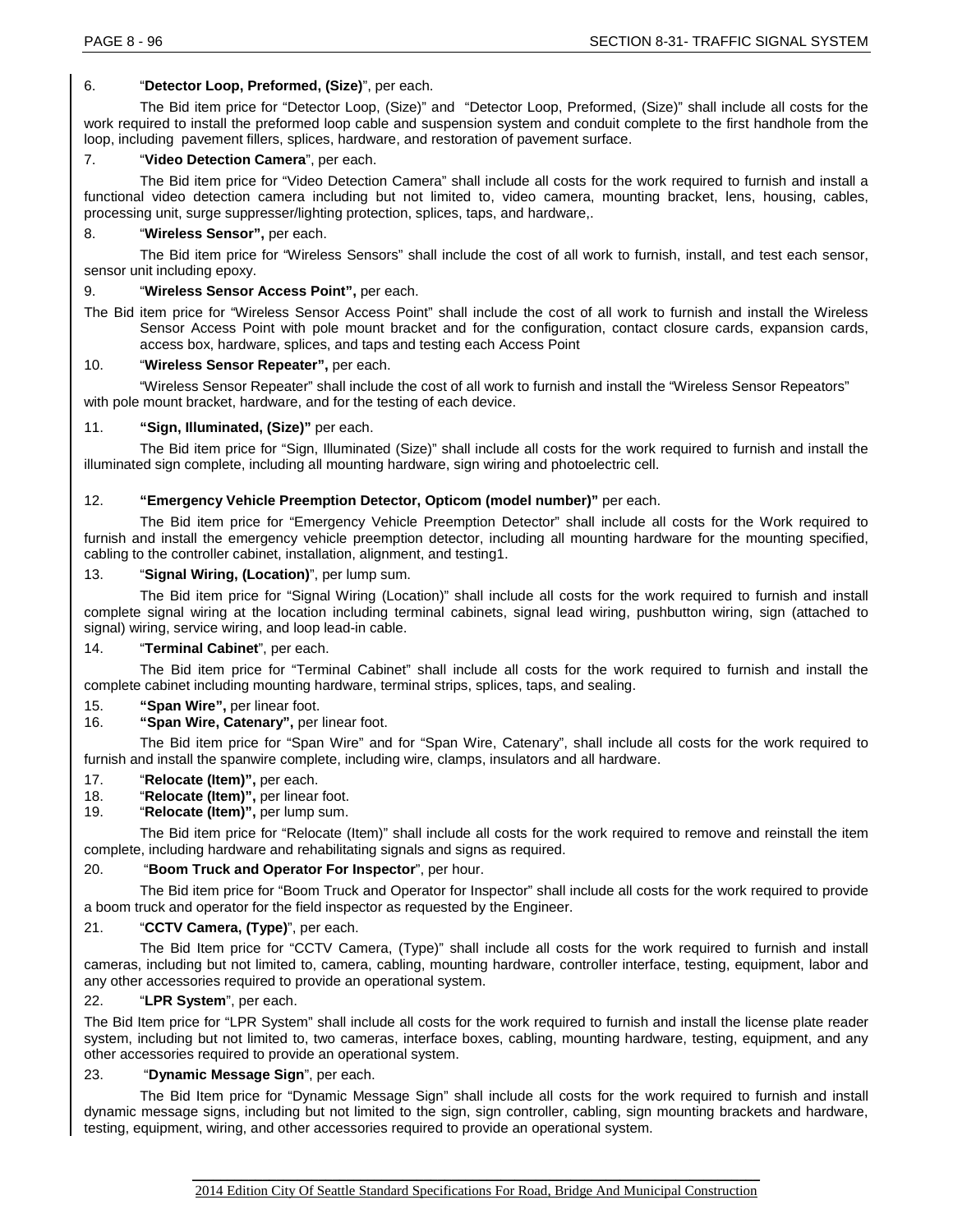# 24. "**Auxiliary Cabinet**", per each.

The Bid item price for "Auxiliary Cabinet" shall include all costs for the work required to furnish and install the cabinet complete on the foundation and to make all field terminal connections with the cabinet.

# 25. "**Service Cabinet**", per each.

The Bid item price for "Service Cabinet" shall include all costs for the work required to furnish and install the cabinet, wiring, and breakers complete on the foundation and to make all field terminal connections with the cabinet.

# 26. **Other payment information.**

Existing Materials required to be relocated and found to be unacceptable by the Engineer shall be replaced by new Material and will be addressed as extra Work per Section 1-04.4.

Payment for providing an off duty Uniformed Peace Officer will be in accordance with Section 1-10.5.

All final service connections of electrical signal systems to overhead secondaries or to secondary in vaults or handholes will be made by Seattle City Light at the project's expense.

All costs for furnishing and installing hardware not specifically called out, but required to complete the Work and approved by the Engineer shall be included in the Bid item prices for the applicable Bid items.

See Section 1-05.2(2) regarding payment for Electrical Safety Observer

# **SECTION 8-32 POLES, PEDESTALS, AND FOUNDATIONS**

# **8-32.1 DESCRIPTION**

# **8-32.1(1) GENERAL**

This Work shall consist of furnishing and installing poles, bracket arms, pedestals, posts, mast arms, concrete foundations and back guy assemblies in accordance with these Specifications and Standard Plans. The Contractor shall become thoroughly familiar with the electrical and civil environment within the Project Site and with the relevant Work.

# **8-32.1(2) APPLICABLE ELECTRICAL CODES**

See Section 8-30.1(2).

# **8-32.1(3) POLE AND PEDESTAL SHOP DRAWINGS**

The Contractor shall submit Shop Drawings and catalog cuts in accordance with Section 1-05.3 for the following:

| Metal poles and appurtenances | Anchor bolt extenders | Mast Arms |
|-------------------------------|-----------------------|-----------|
| Anchor bolts, nuts, washers   | Bracket Arms          | Pedestals |

All pole which deviate from the Drawings will be considered an alternate proposal and requires a submittal to the Engineer for review and approval at least 10 Working Days in advance of ordering the poles. The alternate pole shall meet all requirements of Section 9-33 and the requirements indicated in the Contract. The Contractor accepts all responsibility for any impact the Engineer's decision may have on the Contractor's critical path schedule and accepts any necessary adjustment to the critical path schedule to meet Contract Time at no additional or separate cost to the Owner. This submittal shall be in accordance with Section 1-05.3.

# **8-32.1(4) ELECTRICAL AND ELECTRONIC WORDS AND PHRASES**

See Section 1-01.3.

# **8-32.2 MATERIALS**

Materials shall meet the requirements of the following Sections:

| Concrete for foundations                                             | $6 - 02$      |
|----------------------------------------------------------------------|---------------|
| Non-Shrink Cement Sand Grout                                         | $9 - 04.3(2)$ |
| Poles, Mast Arms, Pedestals, Foundations, and Back Guy<br>Assemblies | 9-33          |

All welds on tubular steel shall comply with the requirements of ANSI/AWS D1.1 Section 10 Tubular Structures.

# **8-32.3 CONSTRUCTION REQUIREMENTS**

# **8-32.3(1) POLES**

# **8-32.3(1)A GENERAL**

See Section 8-32.3(2)A for foundation concrete mix design requirements.

The Contractor shall lay out pole locations and grades as indicated on the Drawings. Poles shall be located to provide a minimum of 3 feet clearance measured from the face of the curb to the face of pole unless otherwise indicated on the Drawings or Standard Plans.

Poles shall be handled during loading, unloading and erecting in such a manner that they are not damaged.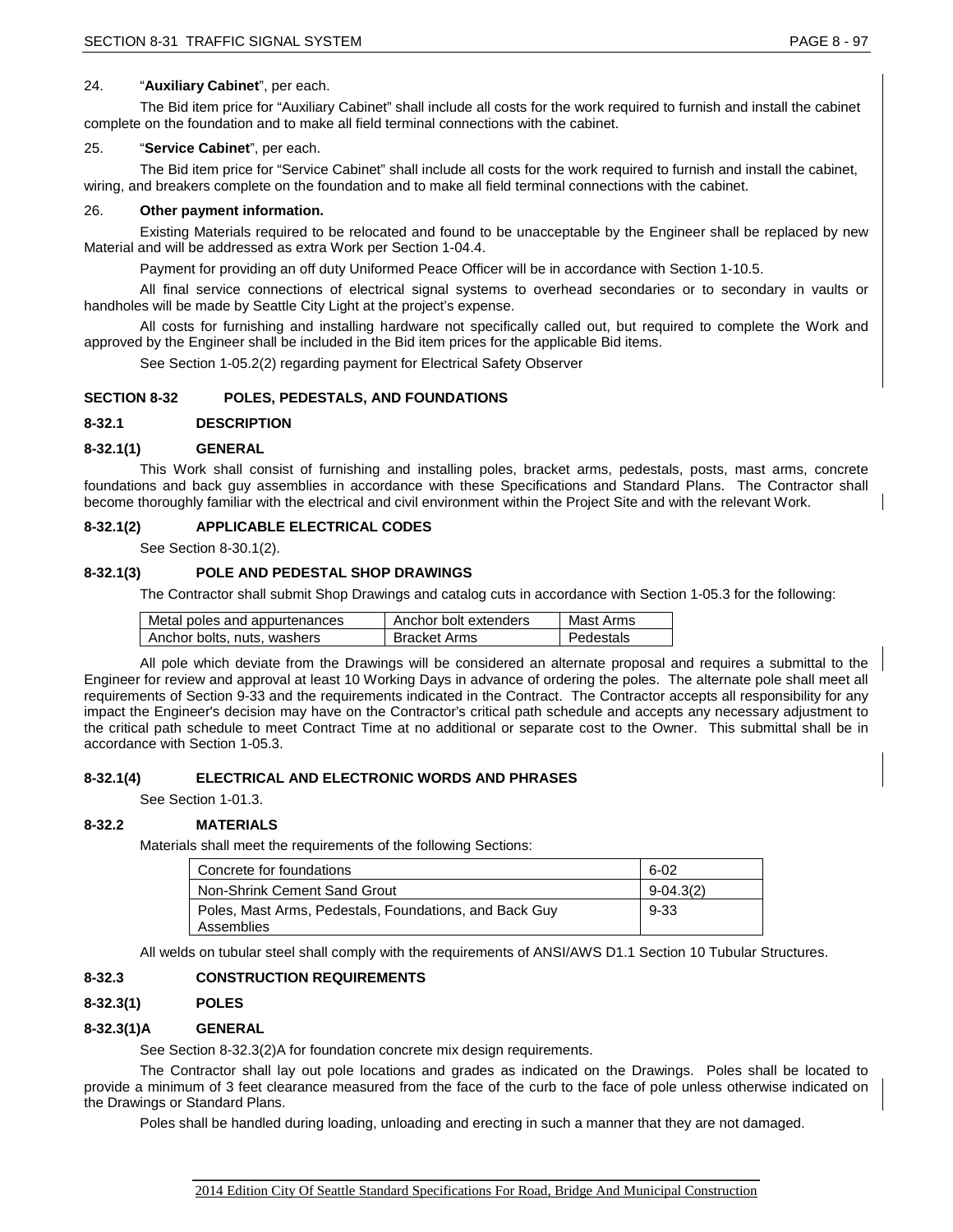Field repair of galvanized surfaces shall be accomplished by coating with a heated zinc alloy solder to a minimum thickness of 3 mils per ASTM A 780.

The Contractor shall repair or replace all rejected poles at no expense to the Owner. Should the Contractor elect to repair the rejected pole, the Contractor shall submit a repair plan at least 5 Working Days in advance to the Engineer for approval.

# **8-32.3(1)B METAL POLES AND PEDESTALS**

Street light only poles and pedestals shall not be erected before concrete foundations have cured for a minimum 7 Days or have attained a minimum 70% of specified strength.

Strain and mast arm poles shall not be loaded before concrete foundations have cured for a minimum of 14 days or have reached specified strength.

Strain poles type V, X, and Z with METROKC loading shall not be loaded until the concrete has attained design strength or has been cured a minimum 28 Days.

The Contractor may request concrete test samples or provide an ASTM accredited testing laboratory approved by the Engineer to sample and test the concrete.

Leveling nuts shall be used on all metal poles. Leveling nuts and washers shall be placed on anchor bolts to allow between 2 and 4 inches of non-shrink grout under the base plate. Poles shall be placed on the bolts and the leveling nuts and washers. The leveling nuts and washers shall then be adjusted to plumb the pole.

The pole shall be raked before loading such that it is plumb after all loads have been applied. Plumb shall be defined as the condition existing when an imaginary vertical line from the center line of the pole top passes through the center line of the pole base at ground level. A tolerance of  $\pm$  0.17 inches per foot of pole height above the ground will be permitted with the exception that in no case shall the pole lean toward the pavement. Nuts shall be torqued to the manufacturer's recommendations.

After pole anchor bolts and rake have been inspected and approved by the Engineer with loads applied, tape shall be placed around the periphery of the anchor bolts and leveling nuts, then non-shrink cement sand grout shall be placed under the pole to completely fill the void under the base outside the anchor bolts by packing from the bolts and finishing towards the outside. The non-shrink grout shall be sloped at approximately 60 degrees away from the base plate. There shall be a 1/2 inch drain tube in the non-shrink grout on the lowest side of the base to provide drainage from within the pole or pedestal to the outside (see Standard Plan nos. 524a, 524b, and 563a). Installation of pedestals shall meet the same requirements for installation of metal poles, except raking will not be required.

# **8-32.3(1)C WOOD POLES**

| <b>Pole Setting Depth</b> |                       |                                  |
|---------------------------|-----------------------|----------------------------------|
| Length of Pole, ft        | Minimum Set Depth, ft | Minimum Set Depth in<br>Rock, ft |
| 20                        | 5.0                   | 3.0                              |
| 25                        | 5.0                   | 3.0                              |
| 30                        | 5.5                   | 3.5                              |
| 35                        | 6.0                   | 4.0                              |
| 40                        | 6.0                   | 4.0                              |

Wood poles shall be set at the depth indicated in the following table:

After each wood pole is set in the ground to the specified depth as indicated on SCL Construction Guideline D3-3, the space around the pole shall be backfilled with selected earth or sand, free of rocks and other deleterious material, placed in layers approximately 4 inches thick. Each layer shall be moistened and thoroughly compacted.

When wood poles are used as strain poles, the poles shall be raked to be plumb after loading as defined in Section 8-32.3(1)B.

# **8-32.3(2) FOUNDATIONS**

# **8-32.3(2)A GENERAL**

With the exceptions of strain poles types T, V, X, and Z, concrete mix for foundations shall meet the following requirements:

| <b>Type Pole or Pedestal</b>  | <b>Class Concrete</b> |
|-------------------------------|-----------------------|
| Strain and Mast Arm Poles     | <b>Class 4000</b>     |
| <b>Non-Strain Metal Poles</b> | <b>Class 3000</b>     |
| Chief Seattle Light Pole      | <b>Class 3000</b>     |
| Metal Street Light Pole       | <b>Class 3000</b>     |
| Pedestal                      | <b>Class 3000</b>     |
| Pedestrian Pushbutton         | <b>Class 3000</b>     |

Strain pole foundations for pole types T, V, X, and Z shall have air-entrained concrete Class 4000 per Section 6-02.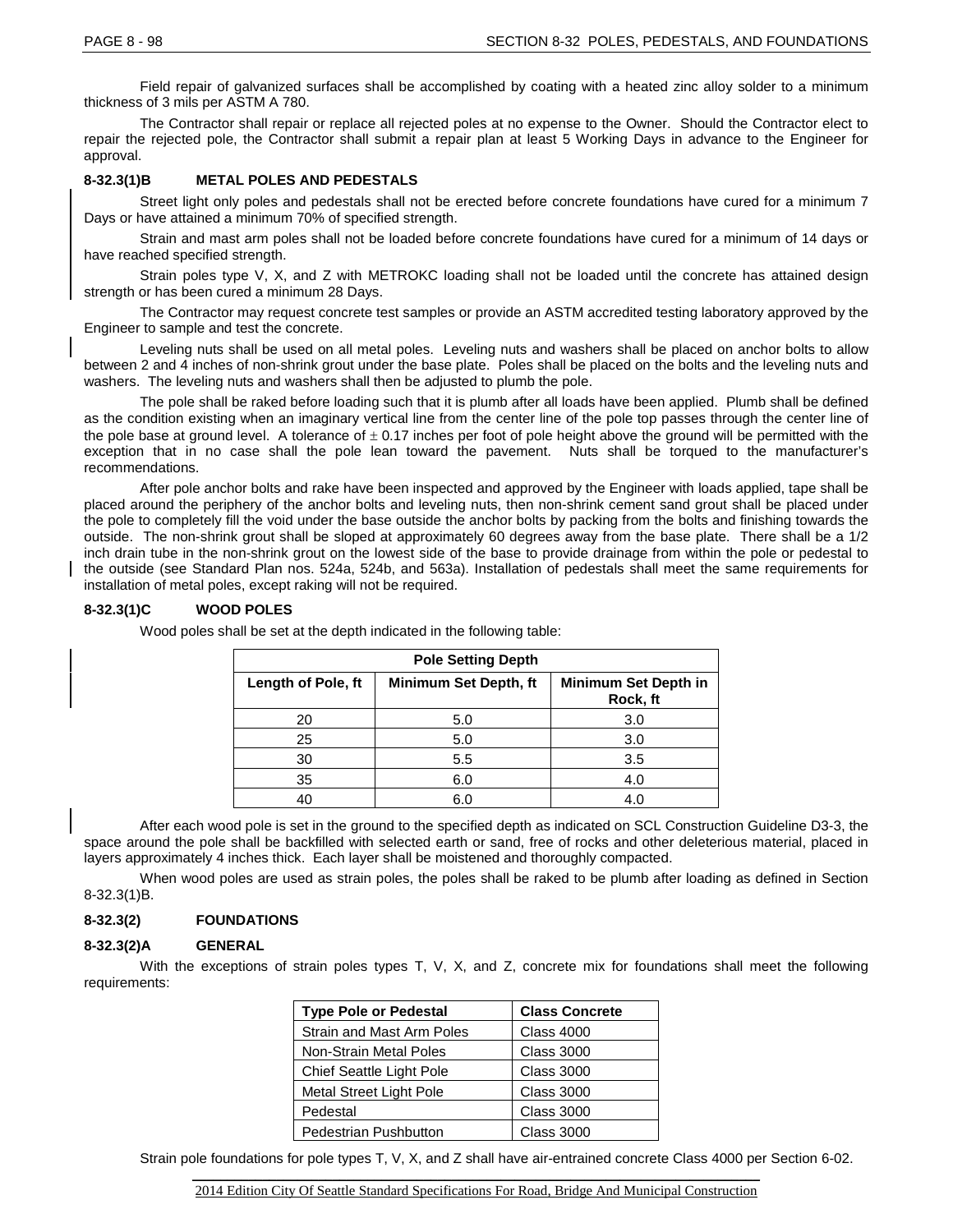Foundations shall be augered and constructed against undisturbed soil. Concrete shall be placed against undisturbed earth within a dry hole. Should a dry hole not be maintained, the Contractor shall select a method of concrete placement which does not adversely impact the strength or durability of the concrete as approved by the Engineer. In unstable ground, the Contractor shall install sonotube or other approved form material to provide undisturbed concrete placement. Backfill between form material and undisturbed earth shall be controlled density fill. Each foundation shall be poured in one continuous pouring operation. Where new excavations are near an existing foundation, the Contractor shall provide temporary support for the existing structure as appropriate. Where foundations are installed on slopes, foundation depth shall be measured using the shortest bearing surface.

Anchor bolts shall be set securely in place and held in a vertical position with the specified bolt projection and at the specified bolt circle to match the exact hole pattern of the item to be installed. The tops of the bolts shall all be at the same elevation. A steel template shall be used at the lower end, and a wood or steel template shall be used at the upper end of the anchor bolts, to maintain the correct bolt pattern and spacing until the concrete has set. Anchor bolts shall not be altered in any way after fabrication. Bending of anchor bolts shall be cause for rejection and removal of entire foundation. The bolt circle shall be measured by the Engineer prior to pouring of the concrete.

Prior to placing concrete, all projecting anchor bolts shall be taped with a corrosion protection tape from a point 6 inches below the top of the foundation to the top of the bolt. Tape shall be in accordance with SCL Material Standard 7367.3 and shall remain permanently in place. Nuts and washers shall be installed over the tape. Immediately after concrete is placed, the location of the anchor bolts shall be checked with a template conforming to the bolt pattern of the bases of the poles. After the concrete is placed, anchor bolts and conduit shall be cleaned and kept free of concrete splatter and mortar.

Concrete shall be float-finished, edged and brushed where necessary. Adjusting anchor bolts to make them fit the hole pattern in the base plate will not be allowed after concrete has begun to set.

#### **8-32.3(2)B TRAFFIC SIGNAL CONTROLLER FOUNDATIONS**

Anchors, cinch anchors, nut couplers, square washer and bolts shall be installed per Standard Plans, or by an alternate method recommended by the manufacturer. Where the manufacturer recommends installation differing from the Standard Plans, the Contractor shall submit the manufacturer's recommendations to the Engineer for approval at least 5 Working Days in advance of installation. The cinch anchors shall be sized as recommended by the traffic signal controller manufacturer. A bead of waterproof sealant shall be installed under the lip of the traffic signal controller cabinet prior to installing the cabinet to prevent moisture penetration.

Tops of the traffic signal controller foundations shall be level, and shall be 6 to 8 inch above adjacent finished grade.

A 3/4-inch PVC conduit drain shall be installed in all concrete foundations for traffic signal controllers Type II and Type III cabinet foundations to provide drainage from within the cabinet to the outside finished grade.

#### **8-32.3(2)C POLE, PEDESTAL AND PEDESTRIAN PUSHBUTTON POST FOUNDATIONS**

Anchor bolts shall be supplied by the Contractor on foundation installations unless specified otherwise in the Contract.

Reinforcing steel shall be kept 3 inches clear from surrounding earth within the concrete pole foundation, and shall be set securely in place.

Where the foundation is in or adjacent to, a proposed sidewalk/paved area, the top of the foundation shall be at or just below the bottom of the adjacent sidewalk or paving Material. The Contractor shall first coat the foundation top with a bond breaker, and then place sidewalk or paving Material over the top of the foundation. Install premolded joint Material in the construction joint where new pavement or sidewalk is placed over and around the foundation.

Where the foundation is in an unpaved area, the top of the foundation shall be 3" below the finished ground level. The foundation shall poured to specified depth and a 3" deep, square finished pad shall be provided above the foundation.

Conduits shall extend 1 inch above the pole base plate. Anchor bolts shall be installed, or be cut off, with sufficient projection above the foundation to allow 3 threads above the upper nut. Where inadequate projection is provided, bolt extenders may, if approved by the Engineer, be utilized, or complete removal and replacement of the foundation will be required at no expense to the Owner.

#### **8-32.3(2)D EXISTING POLE FOUNDATIONS**

Where grade changes decrease the standard bolt projection, bolt couplers may be utilized as approved by the Engineer. Existing foundation concrete shall be chipped to a depth approved by the Engineer. Existing bolts shall not be damaged by concrete chipping. Bolts shall be cut. Heavy duty couplers shall be used with straight, all thread bolts. Bolt length shall be determined according to the necessary bolt projection for the foundation type. Additional rebar may be required by the Engineer.

Where existing pole foundations require bolt pattern changes, epoxy anchors may be utilized as approved by the Engineer. The Contractor shall mark new anchor locations for approval by the Engineer before drilling holes. Anchors shall be injection epoxy type. Core drilling shall occur only with the Engineer present. Holes shall be drilled with ANSI B212.15 matched tolerance carbide tipped drill bits with drill in roto-hammer mode or with a matched tolerance diamond core drill bit of the diameter specified by the bolt manufacturer. Drilled hole specifications shall match ICC ESR 1562 or ICC ESR-1967. Anchors shall be tightened with a calibrated torque wrench. Use of an impact wrench is not permitted. Anchors shall be allthread. Holes shall be completely cleaned with compressed air or blow out pump before epoxy is poured into the holes. The epoxy shall be set and cured per manufacturer recommendations.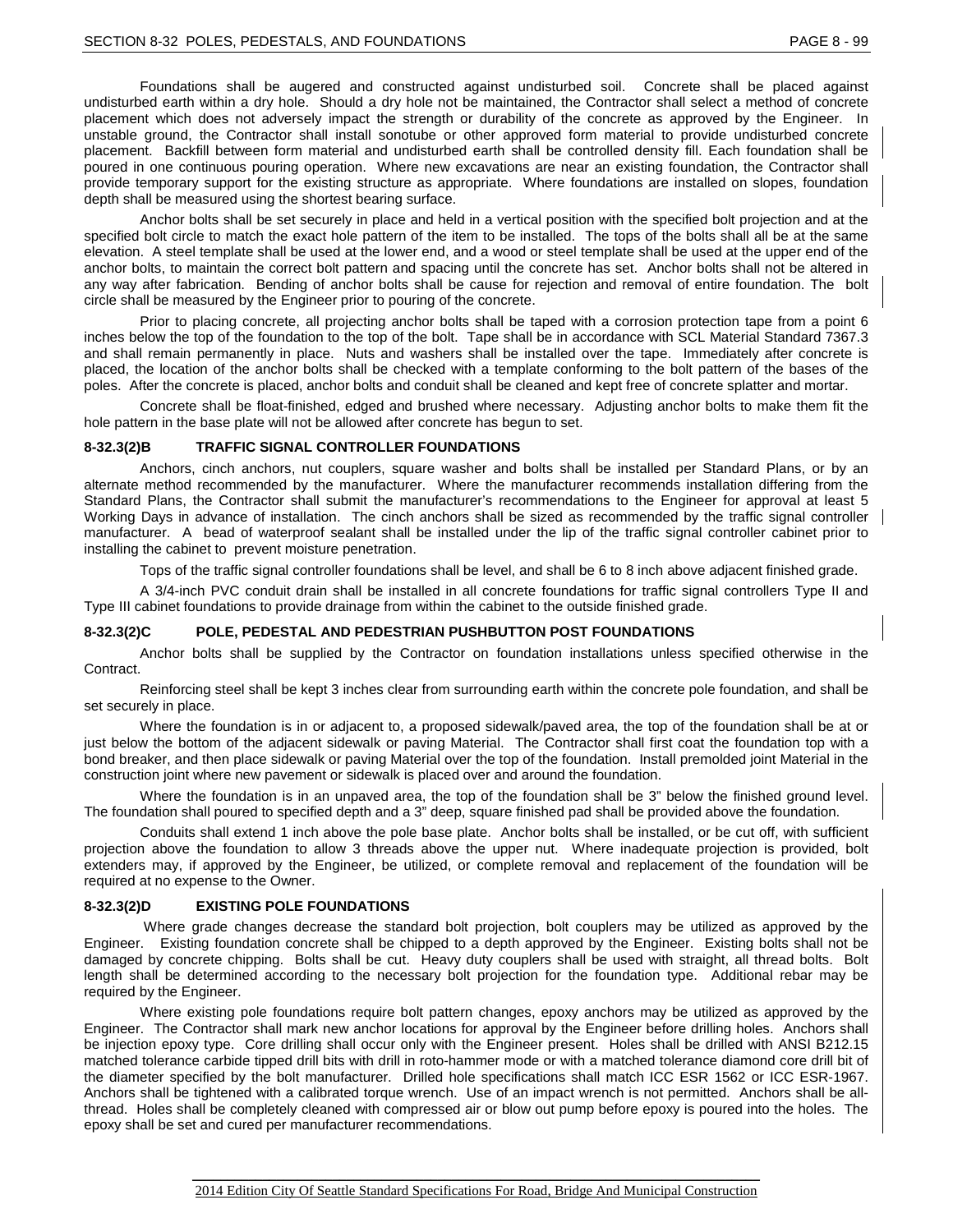# **8-32.3(3) BACK GUY ASSEMBLIES**

Back guy assemblies for wood poles shall be constructed in accordance with details on the Standard Plans.

All through bolts shall be properly trimmed and treated.

# **8-32.3(4) RELOCATING EQUIPMENT**

When equipment is to be relocated, the Contractor shall furnish and install all necessary materials and equipment including all new hardware required to complete the new installation. Any new hardware required to complete the installation shall be of the same quality and type as hardware required in the Specifications for other new Work.

# **8-32.3(5) BRACKET ARMS**

Mounting point of the bracket arm on wood poles shall be located as necessary to provide the required mounting height of the luminaire above the pavement. However, the Engineer may field determine the required mounting height to provide required wire clearances. The Engineer requires a minimum 1 Working Day advance notice.

Wood pole bracket arms shall be attached by one through bolt and two lag bolts. Through bolts on wood poles shall be cut off so no more than 4 threads nor less than 3 threads are left exposed beyond the captive nut. The exposed end shall be treated with galvanizing repair paint approved by the Engineer. This through bolt shall not be used to mount any other hardware.

# **8-32.4 MEASUREMENT**

Bid items of Work completed pursuant to the Contract will be measured as provided in Section 1-09.1, Measurement of Quantities, unless otherwise provided for by individual measurement paragraphs herein this Section.

Measurement for davit poles and the attached davit arm will be per each as a combined unit.

Measurement for "Install (Item), Owner Furnished" will be per each.

# **8-32.5 PAYMENT**

Compensation for the cost necessary to complete the work described in Section 8-32 will be made at the Bid item prices Bid only for the Bid items listed or referenced as follows:

# 1. "**Pole, Steel Strain, (Type)**", per each.

2. "**Pole, Steel Mast Arm**", per each.

The Bid item price for "Pole, Steel Strain, (Type)" and for "Pole, Steel Mast Arm" shall include all costs for the work required to furnish and install the pole complete, including pole cap, handhole, handhole cover, nut covers, bracket arm flange and bolts, base plate, all necessary hardware, raking, plumbing, and grouting.

# 3. "**Pole Steel Strain Davit (Type) w/(Length) Arm**", per each.

The Bid item price for "Pole, Steel Strain Davit, (Type) with (Length) Arm" shall include all costs for the work required to furnish and install the complete pole, pole cap, the extension arm, including handhole, handhole cover, nut covers, steel pole extension tenon, steel pole luminaire tenon, welding, base plate, all necessary hardware, raking, plumbing, and grouting.

# 4. "**Pole, Steel Lighting (Length)**", per each.

# 5. "**Pole, Aluminum Lighting (Length)**", per each.

The Bid item price for "Pole, Steel Lighting (Length)" and for "Pole, Aluminum Lighting (Length)" shall include all costs for the work required to furnish and install the pole complete, including handhole, handhole cover, and all necessary hardware, raking, plumbing, and grouting.

# 6. "**Pole, Wood, (Length), (Type), (Class)**", per each.

The Bid item price for "Pole, Wood (Length), (Type), (Class)" shall include all costs for the work required to furnish and install the wood pole complete, including excavation, backfill, and compaction.

# 7. "**Mast Arm (Length)**", per each.

The Bid item price for "Mast Arm, (Length)" shall include all costs for the work required to furnish and install the mast arm complete with all necessary hardware, fittings and end cap.

# 8. "**Pedestal, (Material), (Length)**", per each.

The Bid item price for "Pedestal, (Material), (Length)" shall include all costs for the work required to furnish and install the pedestal complete including pipe, cap, base, and all hardware.

# 9. "**Pedestrian Pushbutton Post**", per each.

The Bid item price for "Pedestrian Pushbutton Post" shall include all costs for the work required to furnish and install the post complete including all drilling and tapping, plumbing, steel pipe, pipe cap "meter collar", grout, pipe flange, and all required hardware.

# 10. "**Foundation, Traffic Signal Controller (Type)**", per each.

# 11. "**Foundation, (Use)**", per each.

The Bid item prices for "Foundation, Traffic Signal Controller (Type)" and for "Foundation, (Use)" shall include all costs for the work required to construct the foundation complete in place including, but not limited to, excavation, excavation support, and furnishing and placing backfill, forming, concrete, reinforcing steel, anchor bolts, ground rods and/or systems, washers, nuts, nut covers, grout, wire, conduit, ground rod, handhole and drainage hardware.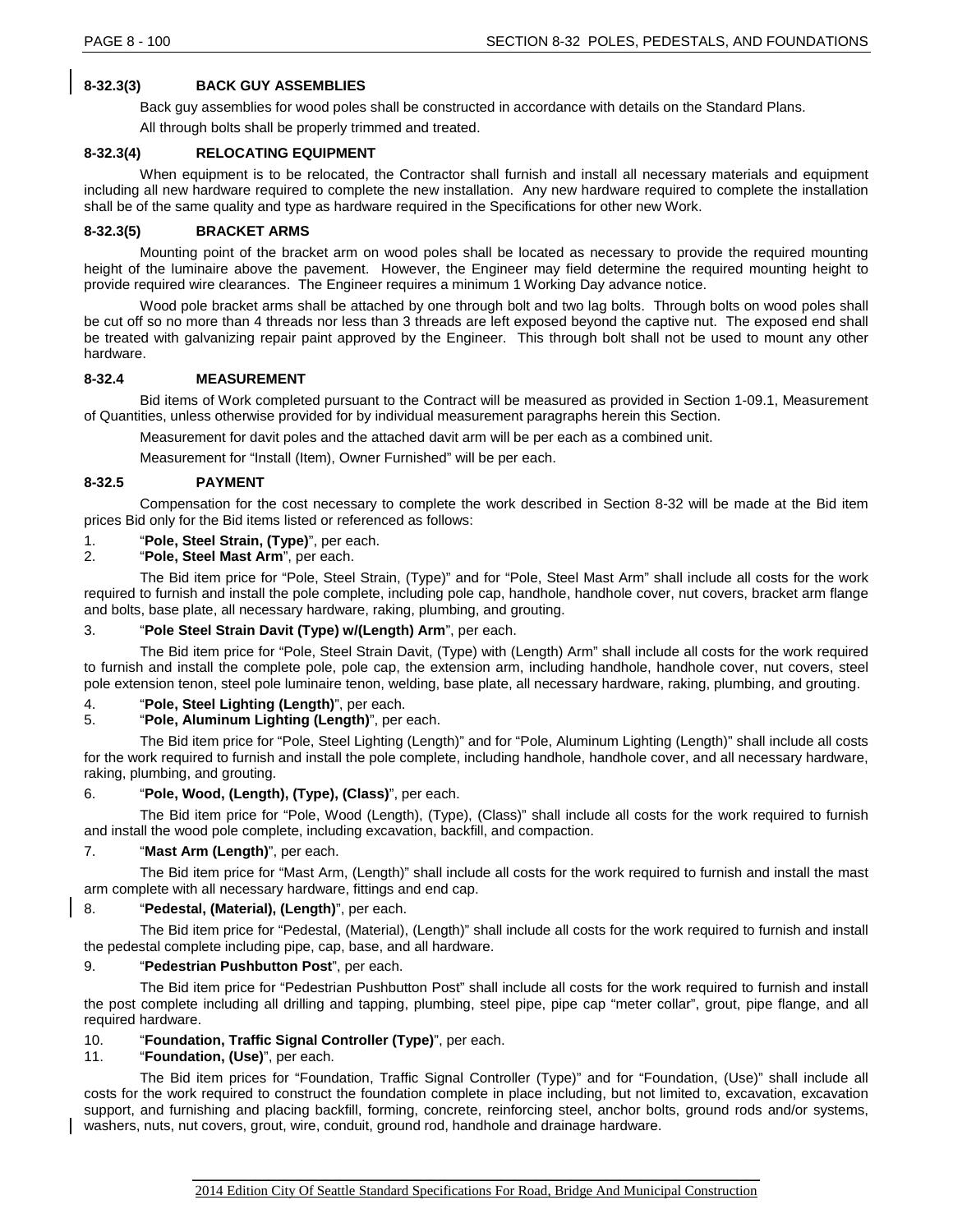# 12. "**Back Guy Assembly**", per each.

The Bid item price for "Back Guy Assembly" shall include all costs for the work required to furnish and install the back guy assembly complete including installation of all guy cable, hardware, insulators, pipe, fittings, and anchor.

### 13. "**Relocate (Item)**", per each.

The Bid item price for "Relocate (Item)" shall include all costs for the work required to remove and reinstall the item complete including all new hardware and rehabilitation as required.

#### 14. "**Remove (Item)**", per each

The bid item price for "Relocate (Item)" shall include all costs for the work required to remove and salvage as required.

#### 15. "**Bracket Arm, (Length)**", per each.

The Bid item price for "Bracket Arm, (Length)" shall include all costs for the work required to furnish and install the bracket arm complete including hardware.

#### 16. "**Install (Item), Owner Furnished**", per each.

The Bid item price for "Install (Item), Owner Furnished" shall include all costs for the work required to install the Owner furnished item including transportation of the item from the supply yard to the job site.

#### 17. **Other payment information.**

When installation of a new pole, pedestal, or post disturbs existing surface improvement that remain, the cost of surface restoration shall be included in the Bid item price of the pole, pedestal, or post as appropriate (see Section 1-07.16).

The installation of the pole number plate furnished by Seattle City Light will be considered as incidental to the cost of installing the pole.

If the Contractor proposes an alternate pole which is approved by the Engineer, no change will be made to the Bid item price for the pole specified in the Bid item.

See Section 1-05.2(2) regarding payment for Electrical Safety Observer.

# **SECTION 8-33 ELECTRICAL CONDUIT AND TRENCHING**

# **8-33.1 DESCRIPTION**

# **8-33.1(1) GENERAL**

This Work shall consist of trench excavation, furnishing and installing conduit, conduit, condulets, and handholes for illumination and signal systems as indicated in the Contract in accordance with these Specifications and Standard Plans.

The Contractor shall become thoroughly familiar with the electrical environment within the Project Site and with the relevant Work.

In areas where deteriorated conduits are encountered during trenching, the Contractor shall promptly notify the Engineer who will then determine if sleeving of conduits is required so as to keep backfill from entering the conduit. It is important to preserve conduits whenever economically practical for future use.

# **8-33.1(2) APPLICABLE ELECTRICAL CODES**

See Section 8-30.1(2).

# **8-33.1(3) ELECTRICAL CONDUIT SHOP DRAWINGS**

The Contractor shall submit Shop Drawings and catalog cuts in accordance with Section 1-05.3 for the following items:

- 1. Conduit and Fittings 6. Condulets Junction Box<br>2. Stand-off Brackets 6. T. Expansion Fittings
- 2. Stand-off Brackets 7. Expansion Fittings
- 
- 
- 5. Handholes and handhole lids 10. Flexible Conduit
- 
- 
- 3. Weatherhead 2. Seals and Sealing Compounds<br>4. Galvanizing Repair Material 4. PVC Coatings to be field installe
	- PVC Coatings to be field installed
	-

# **8-33.1(4) ELECTRICAL AND ELECTRONIC WORDS AND PHRASES**

See Section 1-01.3.

# **8-33.2 MATERIAL**

Materials shall meet the requirements of the following Sections:

| Non-Shrink Cement Sand Grout  | 9-04.3(2) |
|-------------------------------|-----------|
| Paint                         | $9 - 08$  |
| <b>Conduits and Handholes</b> | 9-34      |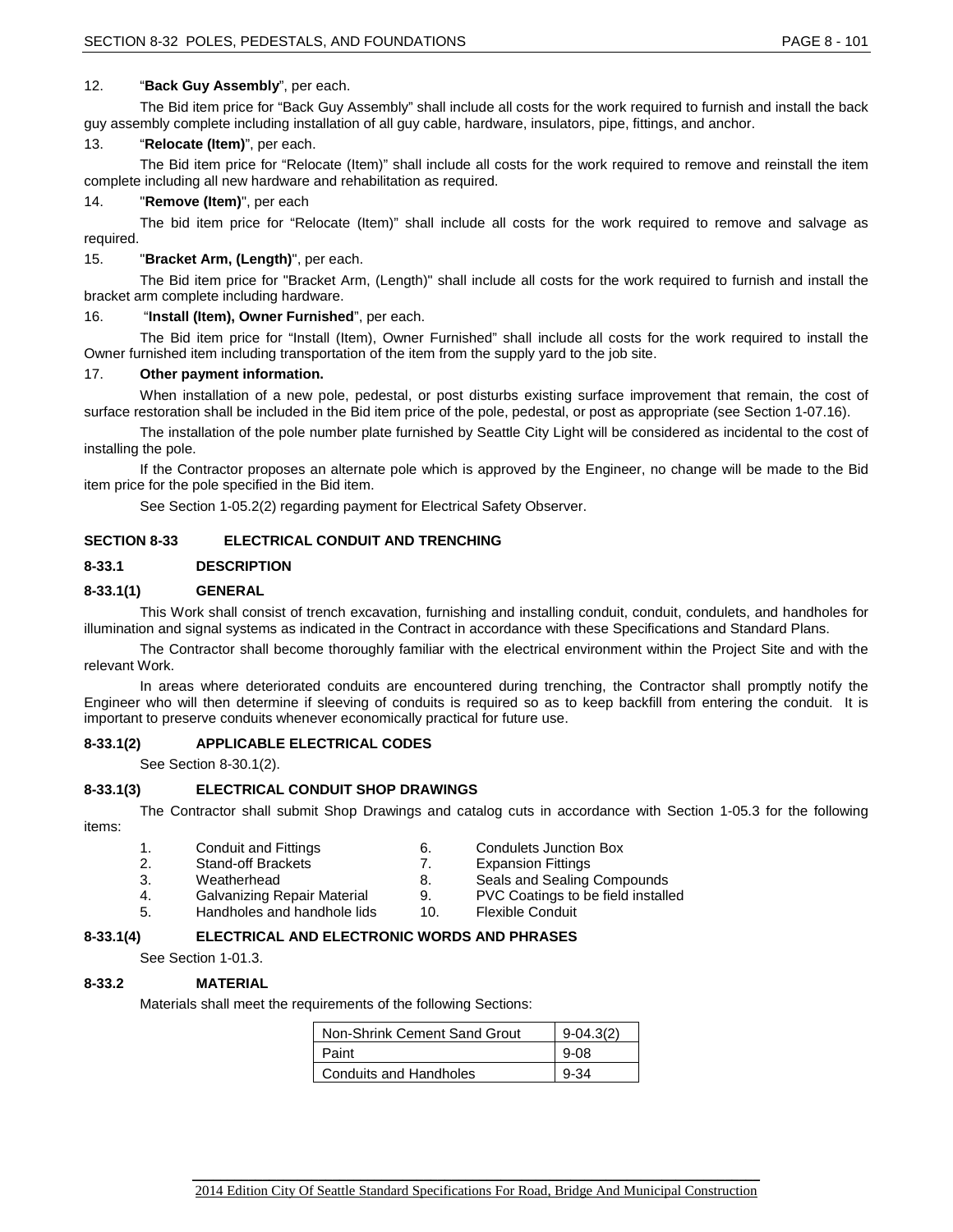# **8-33.3 CONSTRUCTION REQUIREMENTS**

#### **8-33.3(1) TRENCHING**

Excavation required for the installation of conduit, foundations, and other Materials shall be performed in such a manner as to cause the least possible damage to the streets, sidewalks, and other improvements. Trenches shall not be excavated wider than necessary for the proper installation of the electrical appliances and foundations. Excavated soils shall be placed where the least interference to traffic and to surface drainage occurs.

Trenching, conduit and other in-common installation, backfilling, and either temporary surfacing or final surfacing as necessary, shall be scheduled on a daily basis and for minimum disturbance to traffic.

The Contractor shall take all necessary steps to keep excavated native Material deemed suitable by the Engineer from becoming unsuitable. The requirements of Section 2-04 shall apply.

Depth to top of conduit, or depth of cover, shall be as follows unless specified otherwise in the Contract:

| <b>Location of Conduit</b>                                    | <b>Depth of Cover</b>                               |
|---------------------------------------------------------------|-----------------------------------------------------|
| <b>Under Railroad</b>                                         | 48 inches below bottom of railroad ties             |
|                                                               | (Refer to<br>Railroad<br>Company's<br>requirements) |
| Under Asphalt & Concrete Pavement, Any Roadway or<br>Driveway | 36 inches                                           |
| All Other Locations (i.e. Planting strips, sidewalks)         | 18 inches                                           |

The bottom of the trench for all conduit shall be free of abrupt change of grade or alignment, and be free of objects and materials which could cause damage to conduit, conduit coating, or excessive bending of the conduit. The first 6 inches of backfill shall be free of rock, gravel, or other deleterious objects and materials 1 inch or larger. The Engineer shall approve all conduit installations prior to backfilling the trench.

Trench backfill shall be compacted to 95 percent in accordance with Section 2-04. The first loose lift of backfill over the conduit shall be 8 to 12 inches.

Excavations over 4 feet deep are subject to the provisions of Section 7-17.3(1)A7a, Trench Safety Systems.

# **8-33.3(2) CONDUIT INSTALLATION**

#### **8-33.3(2)A GENERAL**

Conduit shall be installed as indicated on the Drawings. When installing conduit under existing pavement or sidewalks, removal shall meet the requirements of Section 2-02. Surface restorations shall comply with the applicable Sections of the Standard Plans and Standard Specifications. Conduit and fittings within drainage and sanitary Structures and Sewer pump station wet wells shall be considered to be in a Class I environment and all construction shall be in compliance with Article 501 of N.E.C.

Conduit shall be installed in the number, type, size and location indicated on the Drawings.

**As-built drawings**: For conduit runs that deviate from the location indicated on the Drawings or on Shop Drawings reviewed by the Engineer, and are to be buried in concrete Structures such as floor slabs, retaining walls, abutments, or bridge superstructures, the Contractor shall be required to submit an as-built drawing showing the actual locations of all roughed-in conduit to the Engineer at least 5 Working Days prior to pouring the concrete. The as-built drawing shall show the conduit run, conduit size, and conduit Material type in red and shall be dimensioned to the nearest 1 inch.

Conduit cable runs shall be parallel to building lines and grouped together where possible.

Conduit runs parallel to curbs shall be placed adjacent to back of curb unless detailed otherwise on the Drawings.

Changes of conduit direction shall be made with manufactured or fabricated elbows of radius not less than that noted in the NEC.

Conduit installed totally within the metering and disconnect enclosure shall be rigid metal and may be without PVC coating.

It shall be the option of the Contractor to use larger size conduit when approved by the Engineer. Where larger size conduit is used, it shall be for the entire length of the run from outlet to outlet.

Conduit terminating in enclosures (poles, cabinets, pedestals, etc.) shall extend vertically above the foundation a minimum of 1 inch, unless indicated otherwise on the Drawings. Exceptions to the 1 inch minimum are indicated on Standard Plan nos. 500a, 521, 524a, and 550a. Reducing couplings will not be permitted. Conduit shall not change size between handholes, or condulet access point.

Conduit entering through the bottom of a handhole shall be located near the end walls to leave the major portion of the box clear and terminate 3 inches above the bottom of the handhole. Conduit entering through the sides of the handhole shall enter from the direction of the run, and terminate flush with the box wall and annular spaces shall be filled with non-shrink cement sand grout.

All conduit shall be thoroughly cleaned and a proper size mandrel pulled through it prior to installing wires or pull cord. Mandreling shall be done in the presence of the Engineer.

Existing conduit to be incorporated into a new system shall be cleaned with a mandrel and a cylindrical wire brush and blown out with compressed air and a pull cord installed extending at least 3 feet beyond the conduit at each end.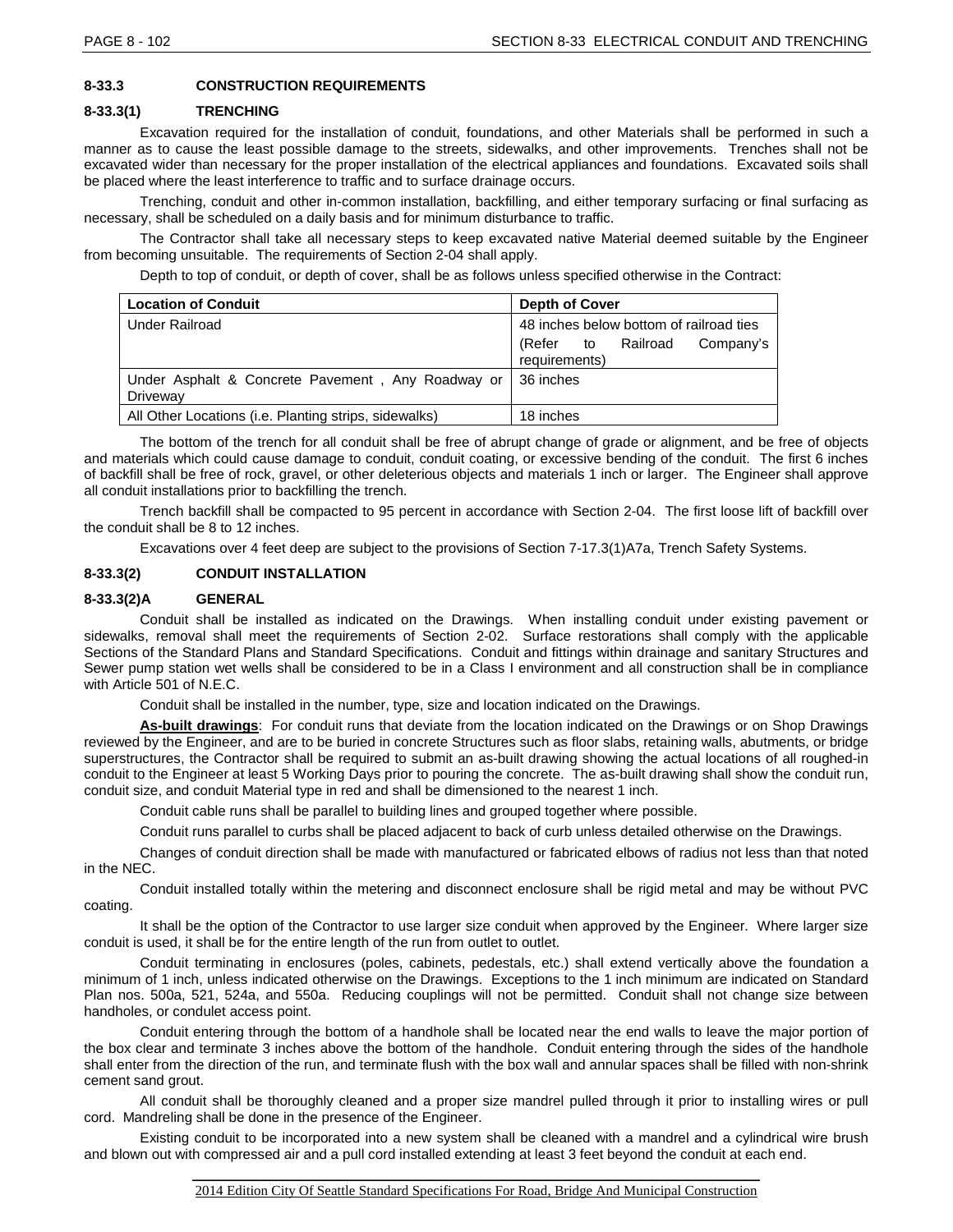Conduit repairs: When small portions of damaged conduit repairs are necessary, repairs are permitted by using PVC in its place. The PVC shall be coupled to the local conduit by means of beveled edge couplings slipped into place and then sealed with PVC cement. On repairs to steel conduit using PVC, a bonding #6 AWG jumper shall be installed connecting the metal sections together with bonding clamps approved by the Engineer.

Marker stakes or tacks shall be set flush with the ground to locate the ends of stubbed out conduits which may be buried so that they may be located in the future. All stubbed out conduits shall be capped.

Conduit entrances into metal junction boxes (Except NEMA 1) shall be drilled and tapped a minimum of 3 full threads for the size conduit used. Bosses shall be provided where the wall thickness is not sufficient for the minimum number of threads.

Entry to electrical vaults or other Structures shall be made such that the physical integrity of the vault or structure is not impaired. Any hole for entry to vaults or Structures shall be core drilled of a diameter no greater than 1-1/2 times the diameter of the conduit entering the vault. See Section 1-05.2(2) for Electrical Safety Observer requirements.

Annular spaces around conduit, equipment grounding conductor, ducts, at wall penetrations of vault or other structural walls shall be filled with non-shrink cement sand grout (see Section 9-04.3(2)). Threaded inserts shall be coated with an approved rust preventative compound which is soluble in petroleum solvent.

At locations designated by the Engineer, fittings shall be installed to provide a conduit channel that permits freedom for installing the electrical control wires. When conduit fittings are indicated on the Drawings, or where their installation is required by the Engineer, the Contractor shall also furnish all necessary covers and gaskets. Expansion/deflection fittings per Standard Plans shall be installed at all structure expansion joints.

Conduits shall be attached to walls and other surfaces (except poles) using approved one hole malleable iron pipe clamps and clamp backs.

Rigid steel conduit may be jacked or bored when approved by the Engineer.

New conduit that does not have wire installed (vacant) shall have a pull cord installed extending at least 3 feet beyond the conduit at each end and fastened down.

Conduit entrances into metal junction boxes shall be drilled and tapped a minimum of 5 full threads for the size conduit used. Bosses shall be provided where the wall thickness is not sufficient for the minimum number of threads.

# **8-33.3(2)B RIGID STEEL CONDUIT AND PVC-COATED RIGID STEEL CONDUIT**

When rigid steel conduit is cut, the ends shall be made square and true with conventional pipe cutting equipment. Conduit shall be threaded with a standard conduit cutting die. Burrs and sharp corners at the end of each conduit shall be removed with a tapered reamer. Threads shall be cleaned of all metal, lubricants, red lead, and any other Material which prevents joining with threaded counterparts. Conduit threads shall be coated with a conduit thread compound designed to ease assembly and disassembly, and to improve electrical conductivity. Conduit shall be joined by the use of rigid steel conduit couplings. Running threads will not be permitted for coupling conduit. When a standard coupling cannot be used, an approved threaded union coupling shall be used. Conduit shall be tightened securely to prevent the entrance of moisture, concrete or other foreign Material and to provide a good electrical connection throughout the entire length of the conduit run. The method of tightening shall not damage the conduit or coupling. Where the galvanizing on the conduit or the coupling has been damaged, it shall be thoroughly painted with galvanizing repair paint Federal Spec. MIL-P-21035 per the manufacturer's recommendations. An Alternate repair method shall consist of applying a heated zinc alloy solder coating to a minimum thickness of 2 mils in accordance with ASTM A 780.

Bushings shall be of the insulated throat type. The entire conduit system shall be properly bonded and grounded in accordance with N.E.C.

Installation of the PVC-coated system shall be made in conformance with the following:

- 1. **Coupling and Joining:** All conduit connections shall be made mechanically tight with strap wrenches to assure rigidity and maximum electrical conductivity. Over-tightening that results in gouging of the PVC coating will not be permitted. After each connection is completed, any gouges, cuts or abrasions shall be repaired. Solvent weld the sleeves to the conduit at each connection by applying touch-up compound to the PVC coating before screwing on the sleeve. Cutting off plastic sleeves shall be cause for rejection of that length of conduit.
- 2. **Cutting:** The conduit shall be tightened securely in a vise or chuck. The cut shall be made with a roll cutter or hack saw. When using either a jaw vise or a chain vise, the use of vise adapters will be required. If vise adapters are unavailable, a jaw vise shall be used and the portion of the coated conduit to be gripped in the vise shall be wrapped with emery cloth with the coarse side toward the conduit. The use of a chain vise without adapters will not be permitted.
- 3. **Threading:** When using a hand threader, a tool with an adjustable guide shall be used. If the threader to be used does not have an adjustable guide, ream the stationary guide 0.10 inch to accommodate the plastic coating. Whittling of the PVC coating will not be permitted. After threading, apply touch-up compound to indentations made by the vise. Raw field cut threads shall be protected by the methods set forth above. For machine threading, the use of a threader designed for coated conduit shall be used.
- 4. **Bending:** PVC-coated conduit may be bent with conventional bending equipment; however, the internal walls of the shoes shall be machined out approximately 0.050 inch. Bending shall be accomplished by segmented bending rather than a one-shot bend. For sharp bends, saddles, or offsets, a PVC-coated hickey shall be required. Any cuts, gouges, or abrasions shall be coated with touch-up compound. Coating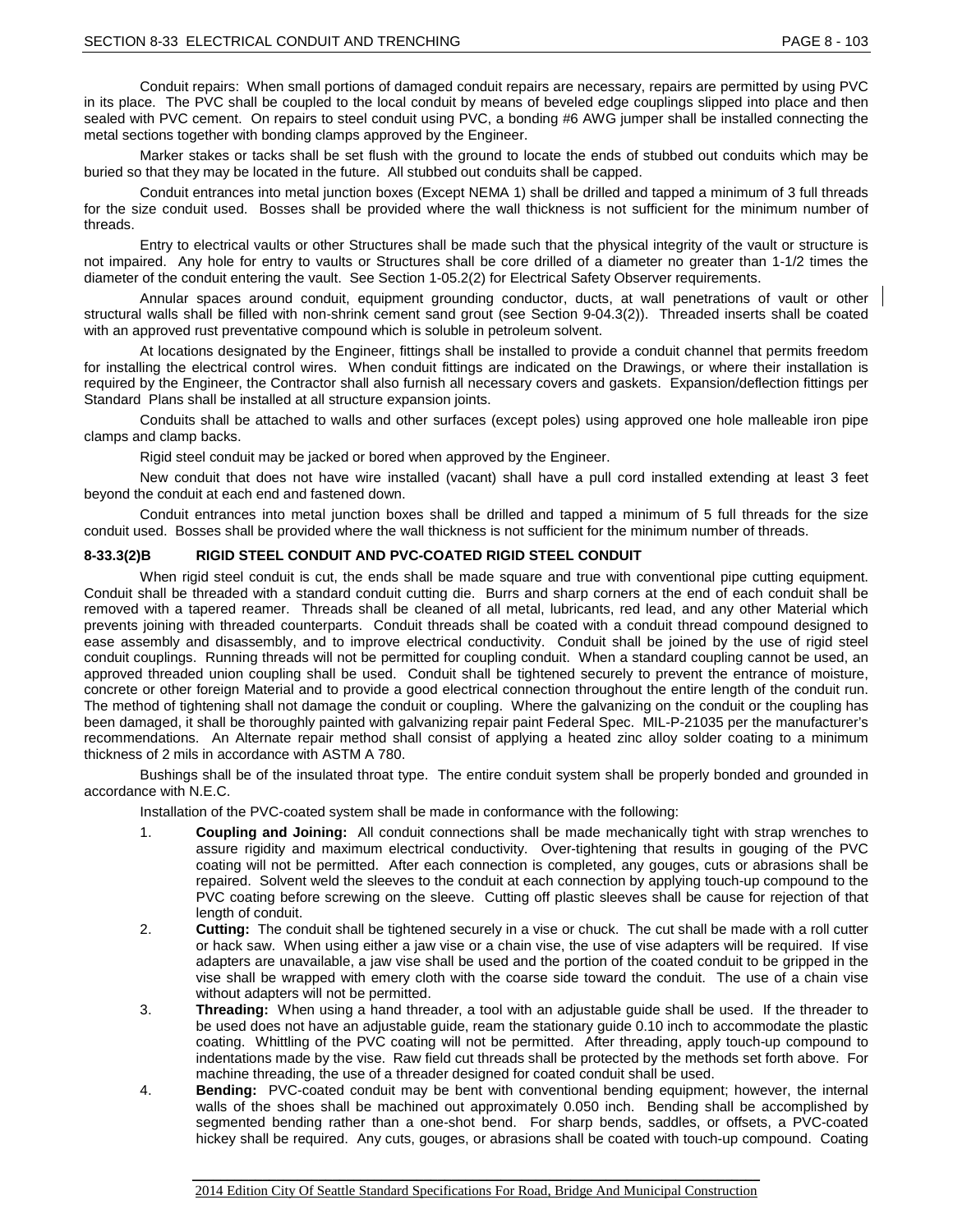the exterior of the conduit, prior to bending, with a slippery substance, such as wire-pulling compound, will be permitted.

- 5. **Touch-up:** During the installation of the coated conduit, the Contractor shall assure that no metal is left exposed or uncoated. Metal exposed as the result of field cuts shall be coated with touch-up compound. If an uncoated accessory must be used, it shall also be coated.
- 6. One hole malleable iron pipe strap, pipe spacers (clamp backs), and mounting brackets shall be PVC coated.

# **8-33.3(2)C PVC CONDUIT**

PVC conduit shall be assembled with solvent welded joints in accordance with the manufacturer's written instructions. Bends and fittings shall be factory-produced.

### **8-33.3(3) CONDUIT RISERS**

Conduit less than 2 inches in diameter mounted on wood poles shall be mounted by use of 2-hole malleable conduit clamps spaced per N.E.C./N.E.S.C. A minimum of 2 clamps shall be used per length of conduit.

Conduit sized 2 inches and larger, or more than 1 conduit installed on wood poles, shall be installed using stand-off type brackets. Stand-off brackets shall be installed per N.E.C./N.E.S.C. with a 10 foot maximum spacing. Attachment shall be near the top of each 10 feet length of conduit.

All conduit risers shall be grounded with a ground clamp installed 8 feet above finished grade. Where conduit risers are connected to a ground rod, a ground rod handhole well shall be provided.

The conduit shall be wrapped with corrosion protection tape conforming to SCL Material Standard 7367.3, 8 inches above and below finished grade.

Conduit risers shall be the size indicated on the Drawings. The 90 degree bend and conduit up the pole to 10 feet above the surface shall be rigid steel. The riser above the 10-foot level shall be PVC, Schedule 80. The riser shall be equipped with a PVC weatherhead and shall be grounded as indicated on Standard Plans.

# **8-33.3(4) HANDHOLES**

Handholes shall be installed per Standard Plans 550a and 550b. The frame (ring) and lid shall be grounded with an approved grounding clamp(s) to the ground rod per SCL Construction Standard 0233.05 at the locations shown on the Drawings. Unless dimensioned, handholes are located schematically, and shall always be located outside the pedestrian travel way. The Contractor shall provide the Engineer a minimum 1 Working Day advance notice regarding the exact handhole location.

When required by the Contract or Engineer, handhole extensions shall be provided by Contractor and installed.

Unused conduit openings in handholes shall be capped to afford protection against debris from entering the conduits.

Cables and conductors shall be racked. The Contractor shall select a racking method to be approved by the Engineer.

See Section 8-31.3(1)B for Traffic Signal handhole access requirements and Section 8-30.3(3) for SCL handhole, maintenance hole, and vault access requirements.

See Section 9-34.6 for additional handhole Material requirements.

# **8-33.3(5) JACKING OR BORING OR TUNNELING, RIGID STEEL AND OTHER CONDUIT**

Rigid steel conduit may be jacked or bored when approved by the Engineer. Rigid non-metallic type conduit may be installed under existing pavement if a hole larger than the conduit is predrilled and the conduit installed by hand.

When tunneling under existing pavement or other surface improvement is required for conduit installation, the Contractor shall submit the proposed tunneling process including the Materials and methods for filling any voids created by the tunneling process at least 10 Working Days in advance for the Engineer's approval. Directional drilling shall be in accordance with Section 7-22.

# **8-33.3(6) RESERVED**

# **8-33.4 MEASUREMENT**

Bid items of Work completed pursuant to the Contract will be measured as provided in Section 1-09.1, Measurement of Quantities, unless otherwise provided for by individual measurement paragraphs herein this Section.

Measurement for "Conduit, (Material), (Size)" will be by the linear foot measured on the ground along the conduit to the center line of pole, to the 90 degree bend of a conduit riser, to equipment, or to the inside face of a handhole or of a vault.

Measurement for "Conduit Riser, (Size)" will be by each from and including the weatherhead to and including the 90 degree rigid steel bend underground.

Measurement for "Relocate (Item)" will be per each.

No separate measurement will be made for jacked or augered conduit. No measurement will be made for removal or restoration of surface improvements where the conduit is jacked or augered, but such measurement will be made at jacking pits and access holes in accordance with Section 2-02.4.

Measurement for pavement restoration will be in accordance with Sections 5-04.4 and 5-05.4 as applicable.